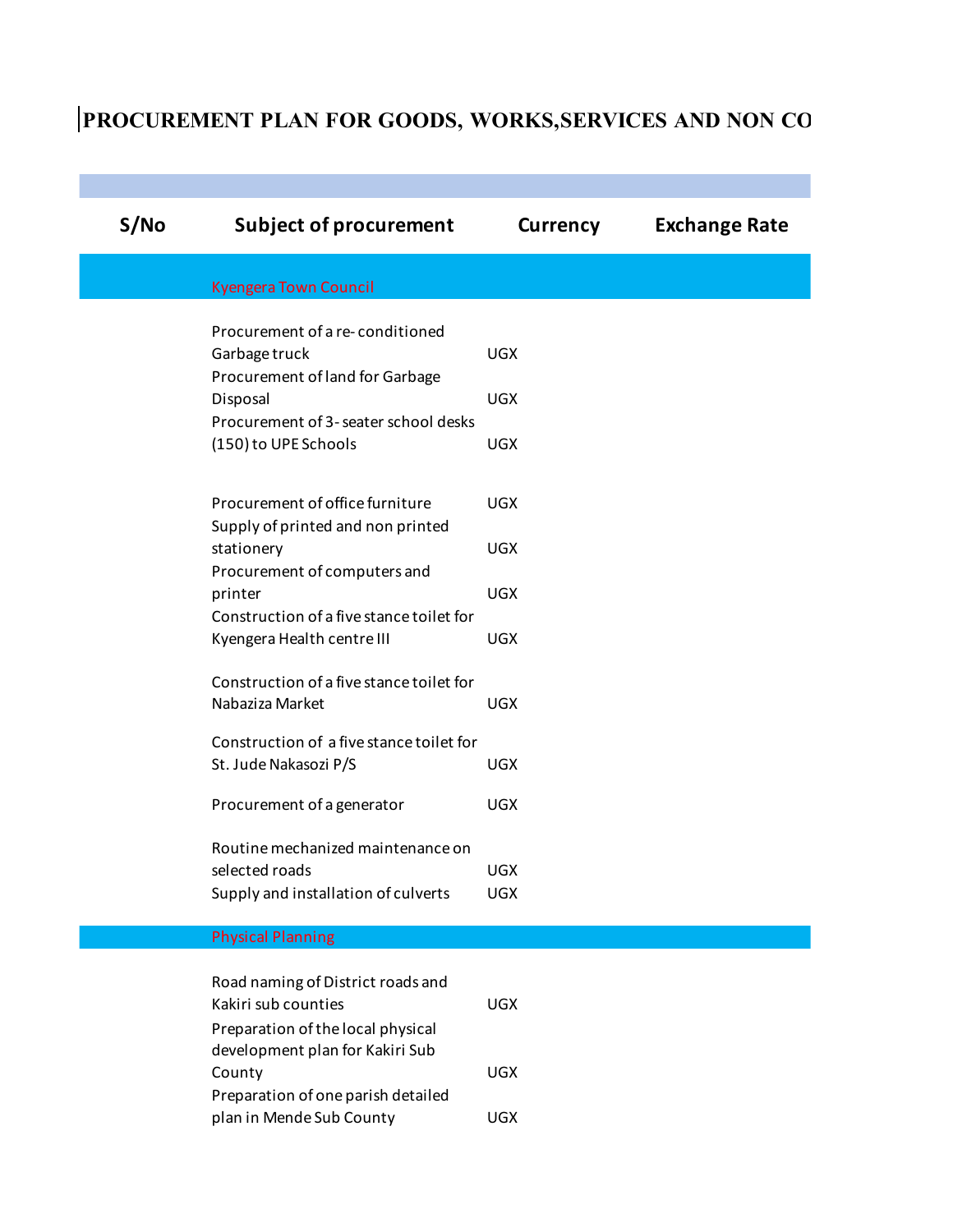## Planning Department

| Procurement of office furniture and  |     |
|--------------------------------------|-----|
| curtains                             | UGX |
| Procurement ofinternet and           |     |
| confrence tables                     | UGX |
| Procurement of ICT equipment (TV set |     |
| for CCTV Cameras and TV screen 32    |     |
| inches)                              | UGX |
|                                      |     |

## Kakiri Town Council

| Procurement of office furniture                                                                 | <b>UGX</b> |
|-------------------------------------------------------------------------------------------------|------------|
| Maintenance and extension of office                                                             |            |
| block                                                                                           | UGX        |
| Fuel (Administration, finance,                                                                  |            |
| statutory bodies, health & audit)                                                               | UGX        |
| Procurement of a coloured printer                                                               |            |
| and desktop computer                                                                            | <b>UGX</b> |
| Stationery                                                                                      | <b>UGX</b> |
| Servicing of Town Council computers                                                             | <b>UGX</b> |
| Installation of bookshelves                                                                     | UGX        |
| Valuation of property                                                                           | <b>UGX</b> |
| Installation of revenue data                                                                    |            |
| management system                                                                               | <b>UGX</b> |
| Maintenance of boreholes                                                                        | UGX        |
| Supply of school desks                                                                          | <b>UGX</b> |
| Installation of solar street lights                                                             | <b>UGX</b> |
| Periodic maintenance of 10.4km<br>road, machanized road maintance of<br>30.4km and labour based |            |
| maintenance of 50.8km                                                                           | <b>UGX</b> |
| Maintenance and servicing of vehicles                                                           | UGX        |
| Web site designing                                                                              | <b>UGX</b> |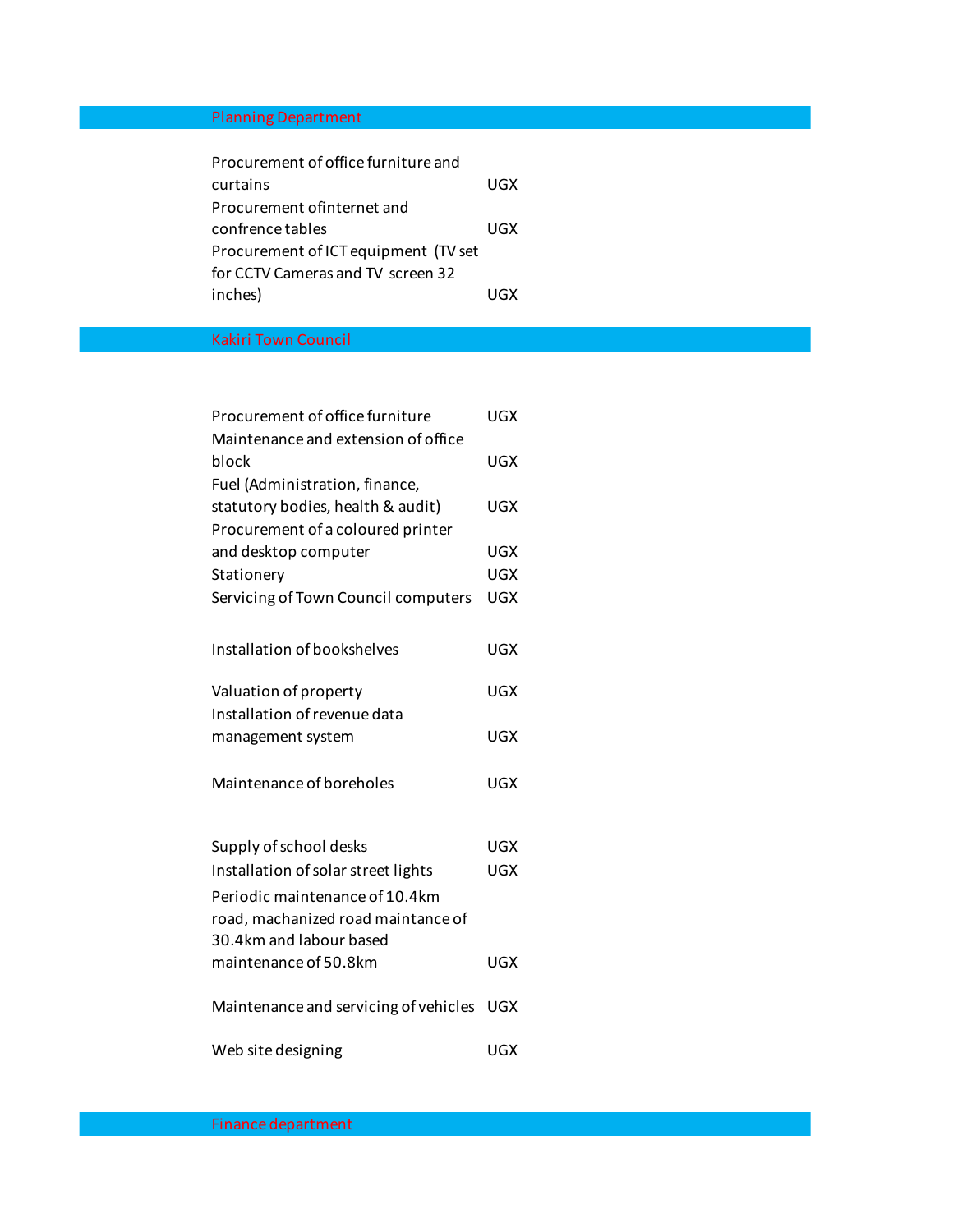| Assorted books, periodicals and news  |            |
|---------------------------------------|------------|
| papers                                | UGX        |
| Purchase of computer cazrtridges      | UGX        |
| Procurement of asorted and general    |            |
| stationery                            | UGX        |
| Insurance                             | UGX        |
| <b>Flash disks</b>                    | <b>UGX</b> |
| Fuel, lubricants and oils             | <b>UGX</b> |
|                                       |            |
| <b>Book shelves</b>                   | UGX        |
| Engraving                             | UGX        |
|                                       |            |
| Maintenance of motor vehicles         | UGX        |
|                                       |            |
| Maintenance of computers              | UGX        |
| Supply of tyres for motor vehicles    | UGX        |
|                                       |            |
| Printing and binding the budget       |            |
| speech plus the draft and main budget | UGX        |
| Small office equipments               | <b>UGX</b> |
| Valuation of properties               | UGX        |
| <b>Health department</b>              |            |

| Procurement of periodicals, books   |     |
|-------------------------------------|-----|
| and newspapers                      | UGX |
|                                     |     |
| Procurement of two desktop          |     |
| computers and 2 printers            | UGX |
| Procurement of computer             |     |
| consumables                         | UGX |
| Procurement of assorted office and  |     |
| printed stationery                  | UGX |
| Fuel, lubricants and oils           | UGX |
| Maintenance and servicing of motor  |     |
| vehicles and other machines         | UGX |
|                                     |     |
| Repair and maintenance of           |     |
| computers, printers and photocopier | UGX |
|                                     |     |
| Procurement of small office         |     |
| equipments and furniture            | UGX |
| Construction of two staff houses    |     |
| Nakitokolo Health Centre III        | UGX |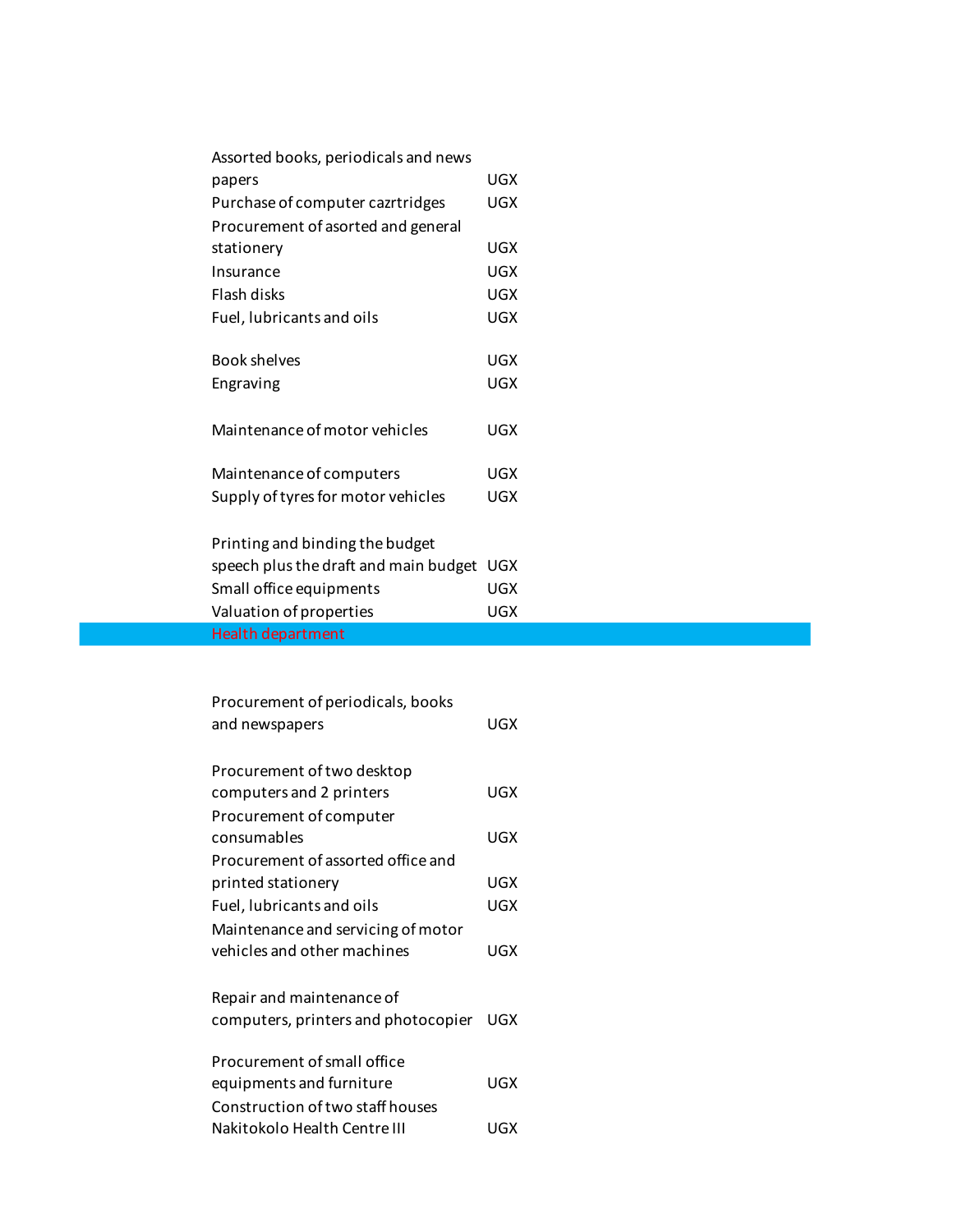| Completion of a general maternity<br>ward at Kasanje H/C III | UGX |
|--------------------------------------------------------------|-----|
| Construction of a VIP latrine at Banda                       |     |
| Hc II                                                        | UGX |
| Construction of a VIP latrine at                             |     |
| KasoozoHc III                                                | UGX |
| Construction of a VIP latrine at                             |     |
| Kyengera Hc III                                              | มดx |
|                                                              |     |
| Complletion of expansion of OPD and                          |     |
| renovation works at Kibujjo HC III                           | มดx |
| Completion of a general maternity                            |     |
| ward at Kasoozo HC III                                       | UGX |

## Bussi Sub County

| UGX |
|-----|
| UGX |
|     |
| UGX |
| UGX |
|     |

Namayumba Sub County

| Main tenance of community access |     |
|----------------------------------|-----|
| roads (Nakitokol-Kapeka-Ggulwe   |     |
| 4.5km, Bugimba-Kinyika-Kitayita- |     |
| Busamba 3.4km and Katuuso-       |     |
| Mazigita-Katcma 3.4km)           | UGX |
| Purchase of a motorcycle         | UGX |

### Wakiso Town Council

Completion of Wakiso Town Council Offices UGX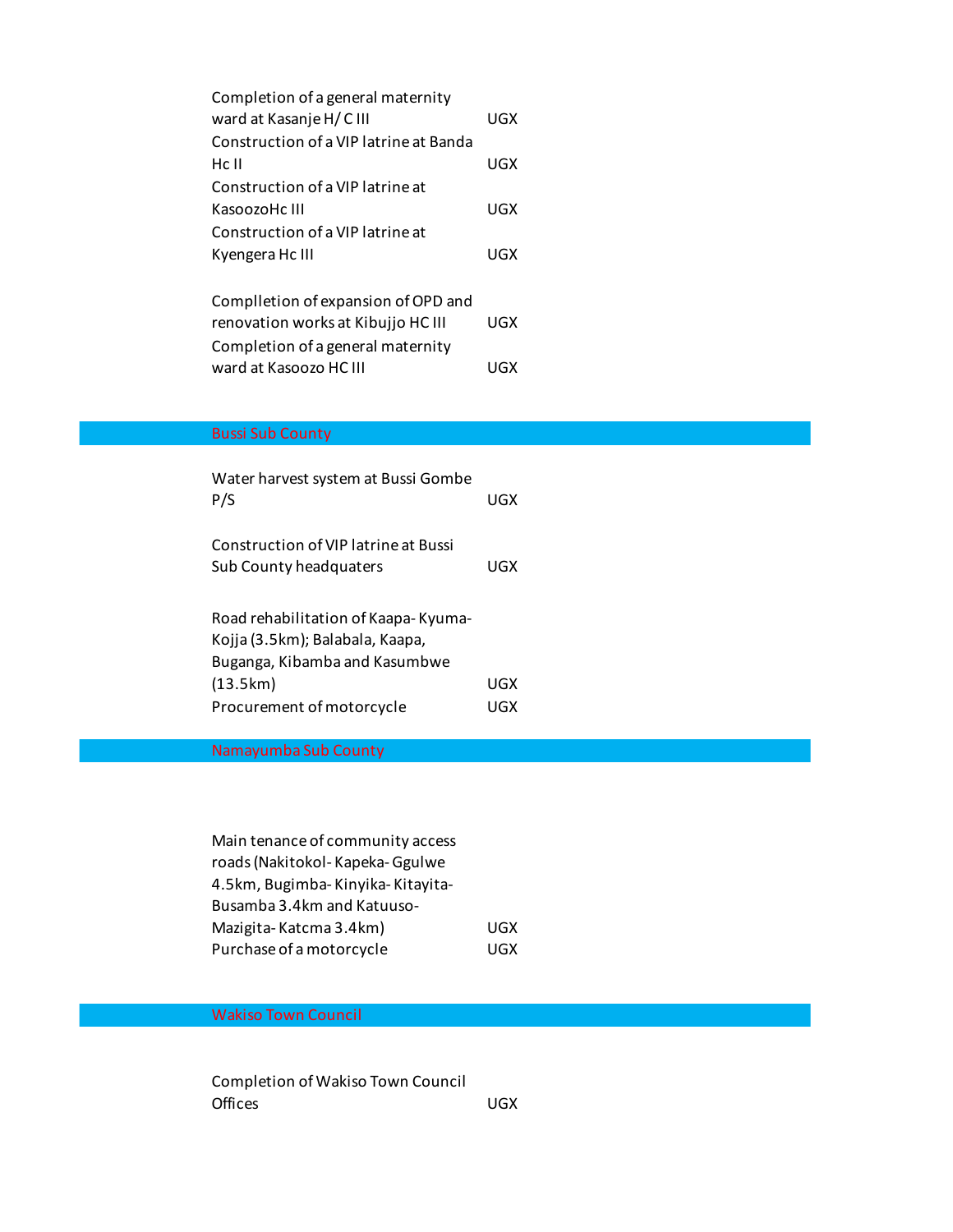| Fuel (Administration, Finance and                                     |            |
|-----------------------------------------------------------------------|------------|
| council)                                                              | UGX        |
| Procurement of assorted stationery                                    |            |
| (Administration, finance)                                             | UGX        |
| Computer supplies                                                     | <b>UGX</b> |
| Valuation of properties                                               | <b>UGX</b> |
| Procurement of double cabin pickup                                    | <b>UGX</b> |
| Procvcurement of a cold chain facility                                |            |
| and construction of a garbage banker                                  |            |
| in Wakiso Central Daily market                                        | UGX        |
| Construction of health centre III at                                  |            |
| Kasengejje                                                            | UGX        |
| Procurement of 200 school desks for 3                                 |            |
| <b>UPE Schools</b>                                                    | UGX        |
| Supply of fuel and lubricants for                                     |            |
| Works department                                                      | UGX        |
| Asphalt overlay of 800m                                               | <b>UGX</b> |
| Pothole patching of Town Council                                      |            |
| roads                                                                 | UGX        |
| Procurement of 12 street lights                                       | UGX        |
| Supply and installation of culverts                                   | <b>UGX</b> |
| Construction of end structures on                                     |            |
| roads                                                                 | <b>UGX</b> |
| Maintenance of Town Council vehicles UGX                              |            |
| Greening and beautification of major                                  |            |
| streets in Wakiso Town Council                                        | UGX        |
| Procurement of a storoge facility for                                 |            |
| plans                                                                 | UGX        |
| Development of a detailed Physical<br>Development Plan for Kasengejje |            |
| Ward                                                                  | UGX        |
| Construction of new taxi park                                         | UGX        |

Education Departments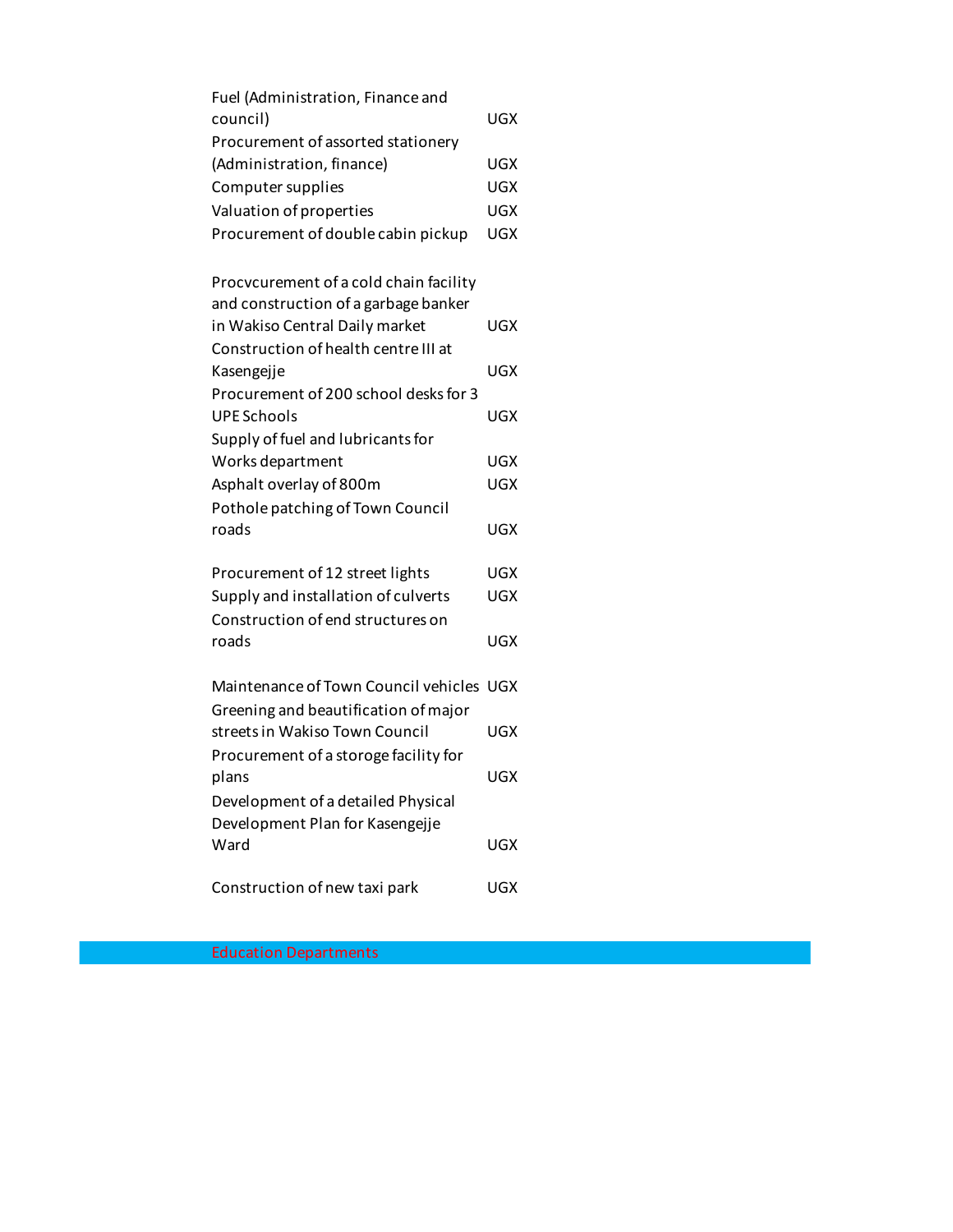Provision of furniture to 22 schools for newly constructed classroooms 40 desks @ 179,431/= St. Charles Lwanga Kawuku, Kisimbiri C/U, Mayirikiti Muslim, Kabagezi PS, Kasaamu PS, Buwembo PS, Buvvi Chance Sch, Kabulamuliro PS, St. Ziru PS, Sir Apollo Kagwa Mugwanya, Bussi Bulenge PS, NNakitokolo PS, Bussi Gombe PS,Kikusa PS, Wampeewo PS, Bukasa Mixed PS, Gayaza CU PS, Light & Grammar Katikamu, Naggulu UMEA PS, Nkumba PS,St. Ulrika Luwami PS and Bussi Parents PS **No. 2018** UGX

Provision of 2- Stance lined pit latrine for teachers' houses to 4 schools @ 11,000,000/=(Gayaza CU PS, Gayaza Girs PS, Kitalya PS and Nkungulutale PS) UGX

Provision of teahers' houses to 4 schools at 87,000,000 @ (Gayaza CU PS, Gayaza Girs PS, Kitalya PS and Nkungulutale PS) UGX

Provision of 5- stance lined pit- latrine for pupils to 9 schools @ 21,000,000/= (Kanzize PS, Nkumba PS, Bbira CU PS, Buwembo PS,Naggulu UMEA PS, Wattubba UMEA PS, Entebbe UMEA PS, Sentema CU PS and Namugala PS UGX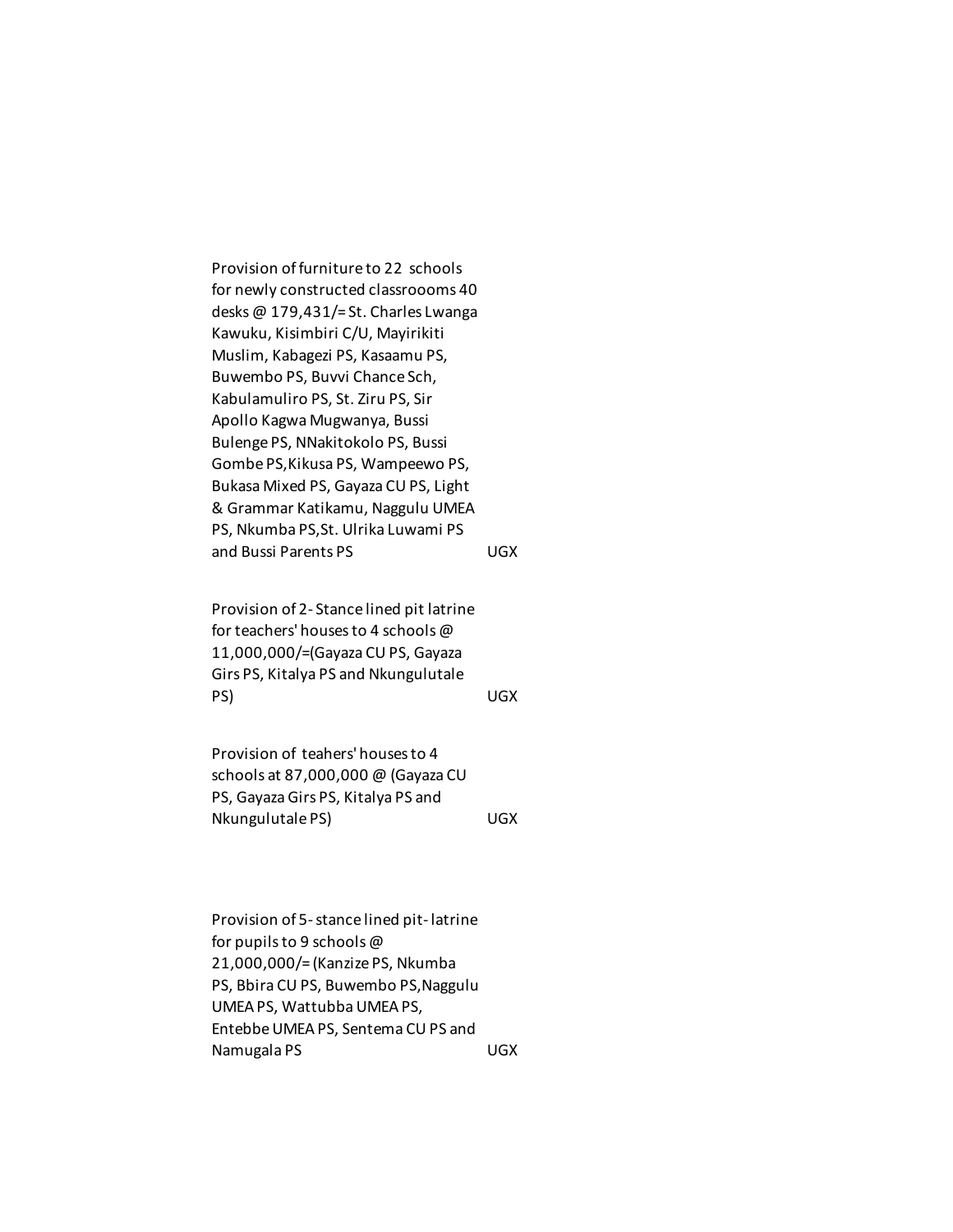| Provision of a 2 classroom block to 11<br>schools @ shs 85,800,000/=(<br>Mayirikiti Muslim, Kabagezi PS,<br>Buwembo PS, Kasaamu PS, Buvvi |     |
|-------------------------------------------------------------------------------------------------------------------------------------------|-----|
| Chance Sch, Kabulamuliro PS, St.                                                                                                          |     |
| Bruno Ziru PS, Sir Apollo Kaggwa                                                                                                          |     |
| Mugwanya PS, Bussi Bulenge PS, Bussi                                                                                                      |     |
| Gombe PS and Nakitokolo PS                                                                                                                | UGX |
| Rehabilitation of a 2- Classroom block                                                                                                    |     |
| at Kikandwa CU PS                                                                                                                         | UGX |
| Construction and rehabilitation of a<br>selected Secondary bschool. Wakiso<br>Seed Secondary School                                       | UGX |
| Purchase of science kits, chemical                                                                                                        |     |
| reagents and ICT equipment for the                                                                                                        |     |
| seed school                                                                                                                               | UGX |
| Fuel for administration                                                                                                                   | UGX |
| Fuel for school inspection                                                                                                                | UGX |
| Printing Pre-mock examinations,                                                                                                           |     |
| Mocks and Form x                                                                                                                          | UGX |
| Purchase of printer tonner and                                                                                                            |     |
| stationery                                                                                                                                | UGX |

## Natural Resource Department

| <b>Fuel and Lubricants</b>                                      | UGX        |
|-----------------------------------------------------------------|------------|
| Vehicle maintance and repairs                                   | UGX        |
| Computer supplies and stationery<br>Small office equipment      | UGX<br>UGX |
| Consultancy short term 9 Waste<br>management and tree planting) | UGX        |
| Consultancy short term (Development<br>of ecotourism park)      | UGX        |
| Procuremnet of tree seeds and tree<br>nursery supplies          | UGX        |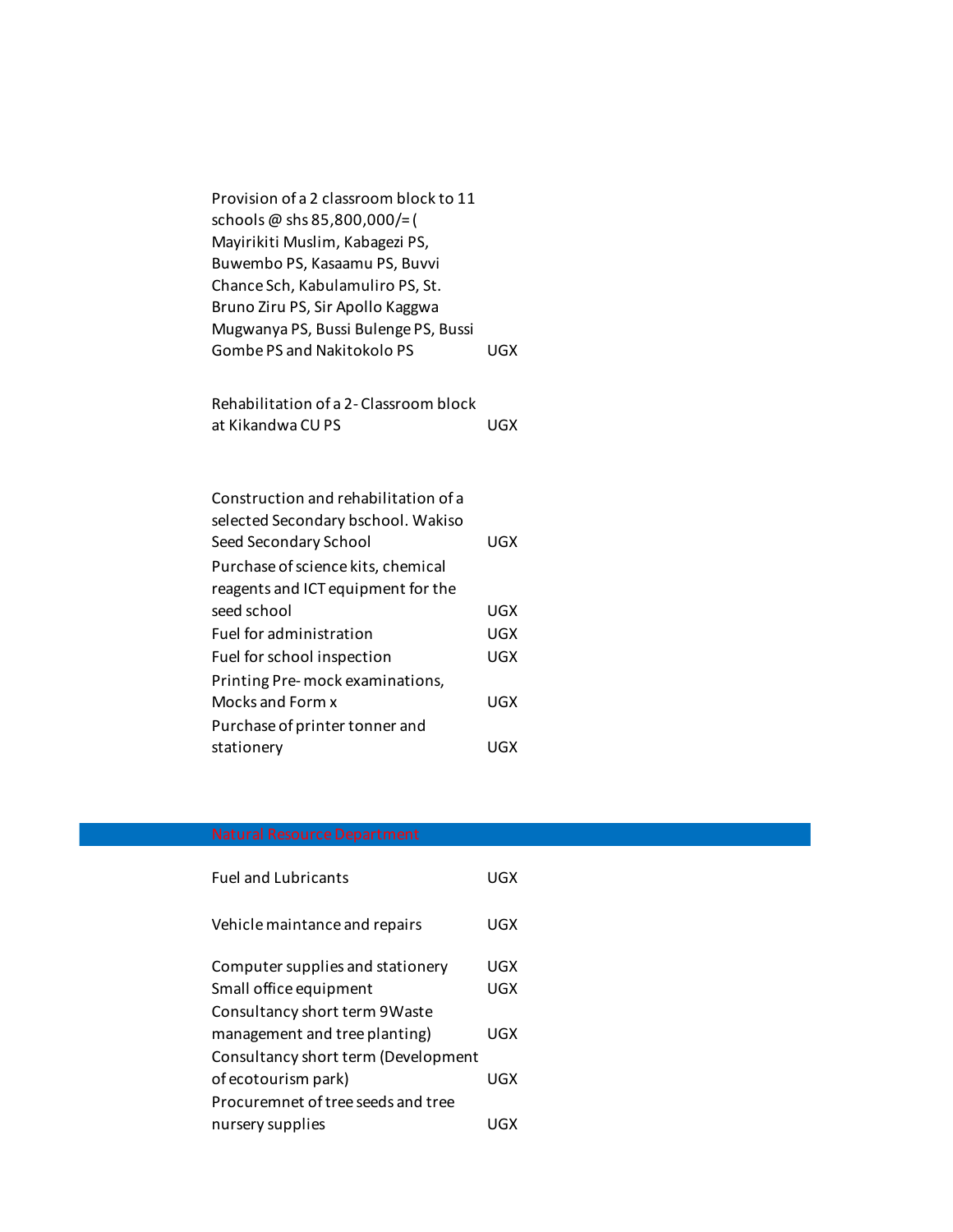Procurement of a scanner **UGX** 

Prepara for Kakiri Industrial Parktion of detailed physical development plan UGX

## Kasangati Town Council

| Fuel, lubricants and oils for<br>departmental operation and<br>monitoring (Administration, Finance,<br>Statutory bodies, Production,                                    |                   |
|-------------------------------------------------------------------------------------------------------------------------------------------------------------------------|-------------------|
| Community based services, Natural<br>resources and Audit)                                                                                                               | UGX               |
| Retooling office furniture and<br>equipment                                                                                                                             | UGX               |
| Stionery (Administration and finance)<br>Revenue mobilization fuel<br>Procurement of fuel for Garbage                                                                   | UGX<br><b>UGX</b> |
| collection                                                                                                                                                              | <b>UGX</b>        |
| Supply of school desks<br>Construction of a pit latrine at                                                                                                              | UGX               |
| Kattade Primary School                                                                                                                                                  | UGX               |
| Maintenance of office block                                                                                                                                             | <b>UGX</b>        |
| Maintenance of Motor Grader,<br>Motorcycles, Double cabin                                                                                                               |                   |
| Mechanized maintenance of<br>Kitagobwa-Nangabo Gitta                                                                                                                    | UGX               |
| Routine periodic maintenance<br>(Katadde-Nalusugga 5.5km, Kirwanira-<br>Kabunza 3.8km, Kyankima road<br>1.5km, Masooli-Kitetikka 4.2km,<br>Magere 3km and Nalyamagonja- |                   |
| Manyangwa 2.7km                                                                                                                                                         | UGX               |

Repairs and maintenance **UGX**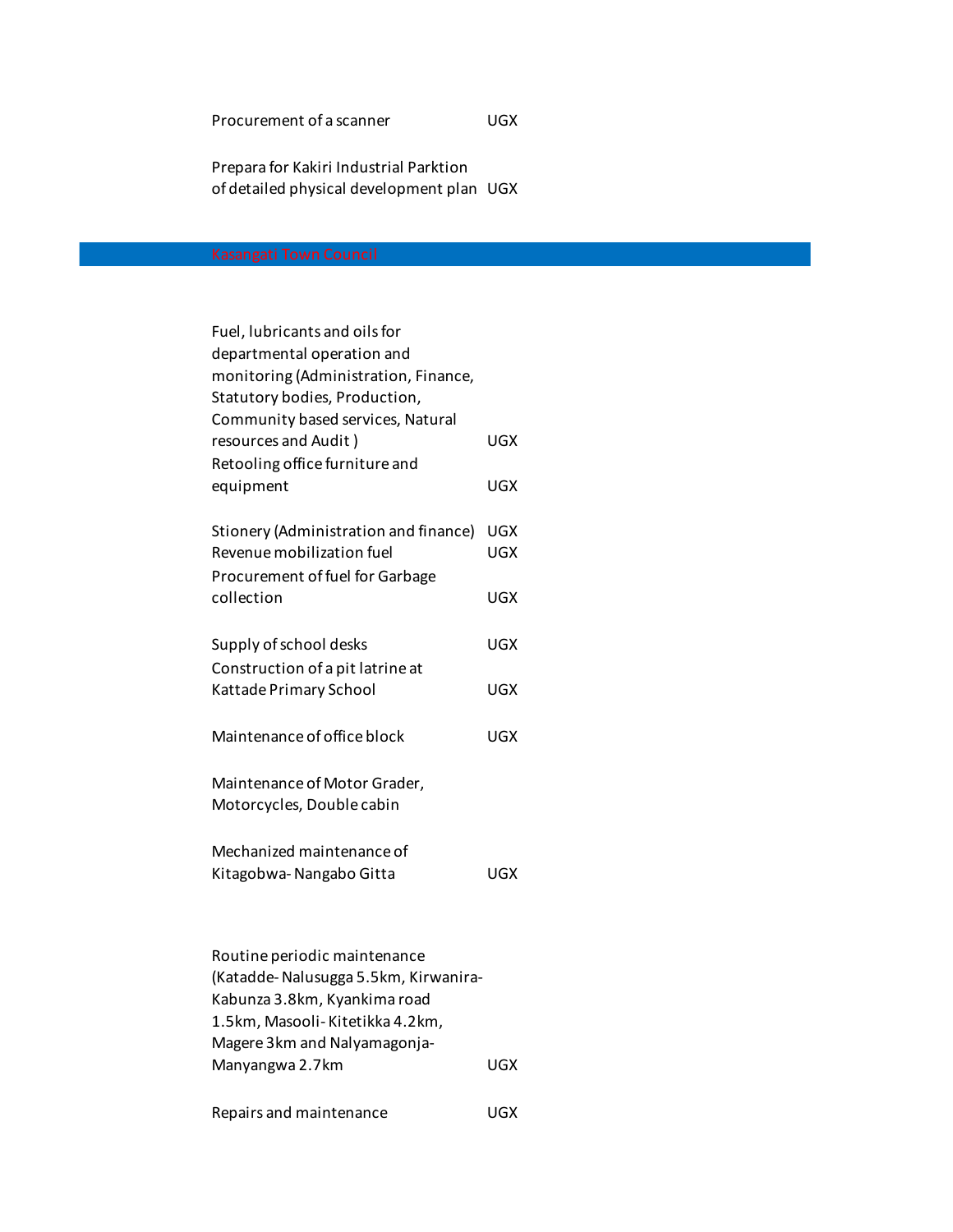| Opening/swamp improvement of            |     |
|-----------------------------------------|-----|
| Kitegomba-Mawule 2.9km                  | UGX |
| Fuel for mechanized maintenance of      |     |
| community access roads in the Town      |     |
| Council                                 | UGX |
| Fuel for emergency spot improvement UGX |     |
| Construction of a perimeter wall,       |     |
| paving and beautification office        |     |
| premises                                | UGX |
| Generator                               | UGX |
|                                         |     |
| Container for storage                   | UGX |
| Street naming                           | UGX |
|                                         |     |
| Construction and completion of          |     |

Construction and completion of administration block phase I UGX

## Katabi Town Council

| Phased construction of Town Council   |     |
|---------------------------------------|-----|
| Administrative building               | UGX |
| Insurance cover LG0045-109 &          |     |
| LG0036-109                            | UGX |
| Repair and maintenance of vehicles    | UGX |
| Web site designing and development    | UGX |
| Fuel & lubricants (Administration,    |     |
| finance, statutory bodies and natural |     |
| resources)                            | UGX |
| Printed and non printed stationery    |     |
| (Finance and administration)          | UGX |
| Revenue mobilization fuel             | UGX |
| Consultancy services for valuation of |     |
| properties                            | UGX |
|                                       |     |
| Purchase of two Motor cycles          | UGX |
|                                       |     |
| Supply of 3 seater desks (90)         | UGX |
| Fuel, lubricants and oils for         |     |
| departmental operation and garbage    |     |
| collection (Public Health)            | UGX |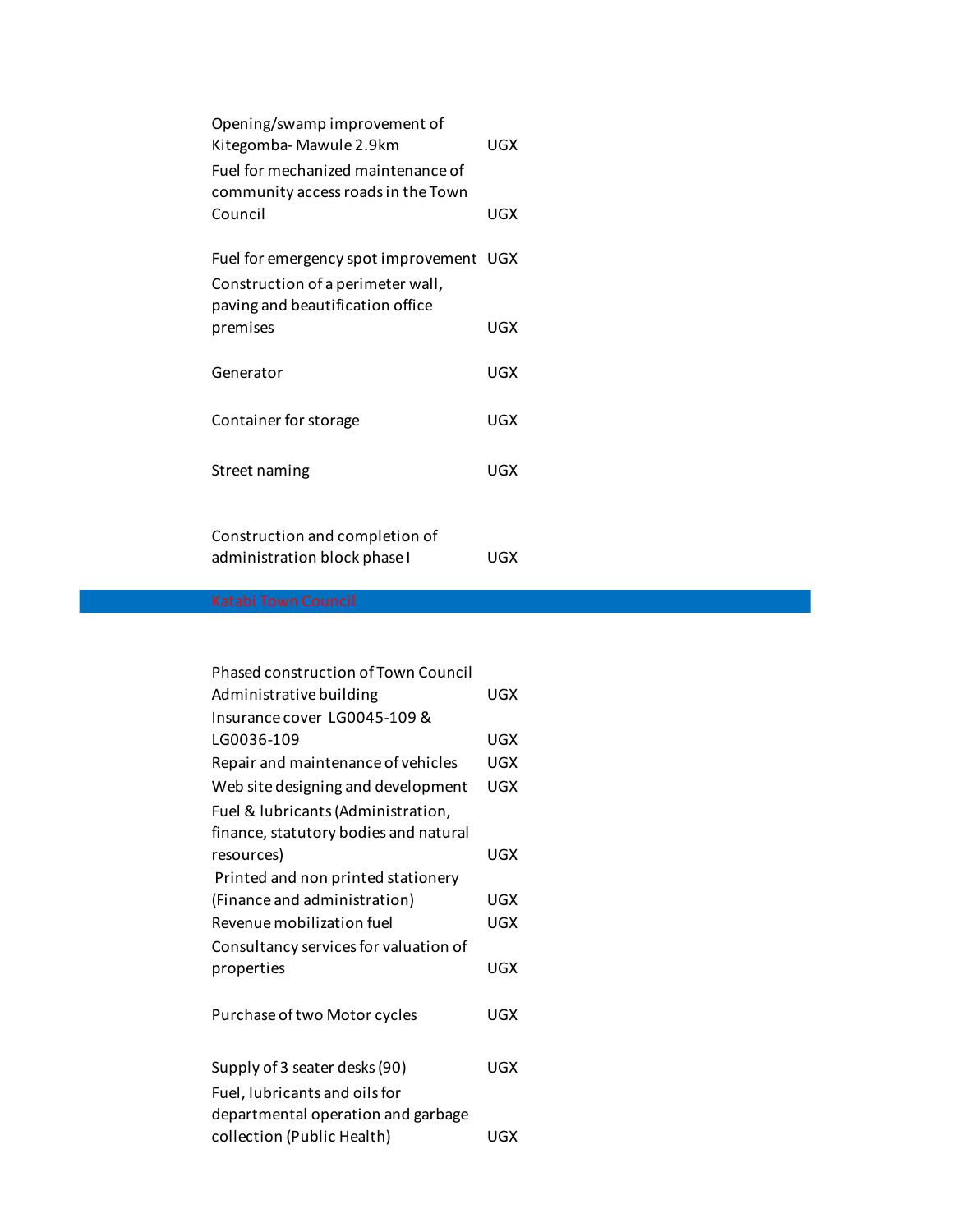| Repair and maintenance of Garbage<br>truck                                                                                                                                                                        | UGX        |
|-------------------------------------------------------------------------------------------------------------------------------------------------------------------------------------------------------------------|------------|
| Fencing of Nalugala HC II<br>Fuel, lubricants and oils for<br>departmental operation (Works                                                                                                                       | UGX        |
| Department)                                                                                                                                                                                                       | UGX        |
| Purchase of office Laptop                                                                                                                                                                                         | <b>UGX</b> |
| Periodic maintenance of Kwuku<br>market road<br>Rehabilitation of roads/Upgrading of                                                                                                                              | UGX        |
| Kitala-Nalugala community access<br>road (Skybeach)                                                                                                                                                               | UGX        |
| Spot improvement-all wards                                                                                                                                                                                        | UGX        |
| Routine manual road maintenance on<br>20km (Kabana-Caboona rd, Bugabo-<br>Kateberd, Nkumba-Bwaiserd,<br>Ssebwana road, Nalugala H/C II rd,<br>Bunono-Lulongo rd, Gerald Mukasa<br>rd                              | UGX        |
| Rouutine grading of selected roads<br>(Kawuku-St. Charles rd, Lwanjaba-<br>landing site, Luzinda rd, Kitala-<br>Bukandekanderd, Kitala-Church<br>road, Kawafu-Werumba rd, Bunono-<br>Kalisa rd and Kanakulya pine | UGX        |
| Routine grading of selected roads<br>(Nkumba-Kasablanka, Jomayi-Nganda<br>rd, Kamira road<br>Supply and installation of of culverts<br>on selected roads (600mm and                                               | UGX        |
| 900mm)<br>Purchase of land titles                                                                                                                                                                                 | UGX<br>UGX |
|                                                                                                                                                                                                                   |            |

## Works Department

| Routine Road Maintenance (Road |            |
|--------------------------------|------------|
| gangs)                         | <b>UGX</b> |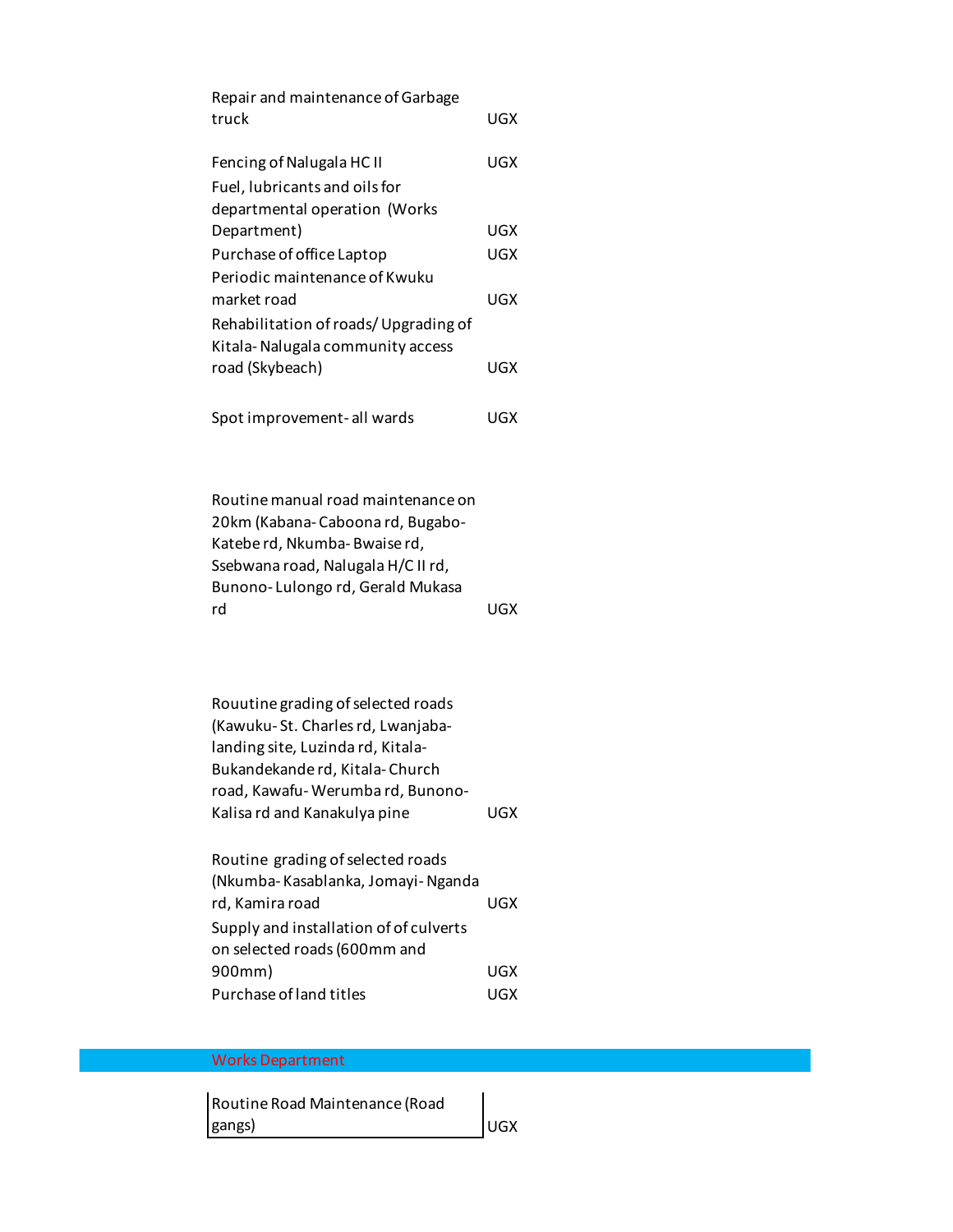| Fuel and Lubricants for supervision                                                                                                                                  | <b>UGX</b> |
|----------------------------------------------------------------------------------------------------------------------------------------------------------------------|------------|
| Fuel & Lubricants for Mechanised<br>Routine Maintenance and framework<br>contracts under wetrate hire of<br>equipment                                                |            |
|                                                                                                                                                                      | UGX        |
| Phased low cost sealing works on<br>Jennina - Kyebando-Naluvule rd and<br><b>Wakiso District access road</b>                                                         |            |
|                                                                                                                                                                      | <b>UGX</b> |
| Supply of spares & wearing parts for<br>heavy road equipment, pickups &<br>motorcycles repairs and Safety gears                                                      |            |
|                                                                                                                                                                      | <b>UGX</b> |
| Purchase of two motor cycles                                                                                                                                         | UGX        |
| Supply of Stationary and small office<br>supplies                                                                                                                    | UGX        |
| Computer supplies, Maintenance and<br>service of office equipment                                                                                                    | UGX        |
| Emergency works of Construction of a<br>two barrow Box Culvert at Nsangi -<br>Buloba rd and supply of related earth<br>works                                         |            |
|                                                                                                                                                                      | <b>UGX</b> |
| Supply & installation of Concrete<br>Culverts, Headwall construction,<br>stone pitching, fill material, Hard core<br>concrete works and hire of asorted<br>equipment | UGX        |
|                                                                                                                                                                      |            |
| Procurement of Motor Grader with co<br>funding with Wakiso Sub county, Pick<br>up and Low bed (MOFP)                                                                 | <b>UGX</b> |
|                                                                                                                                                                      |            |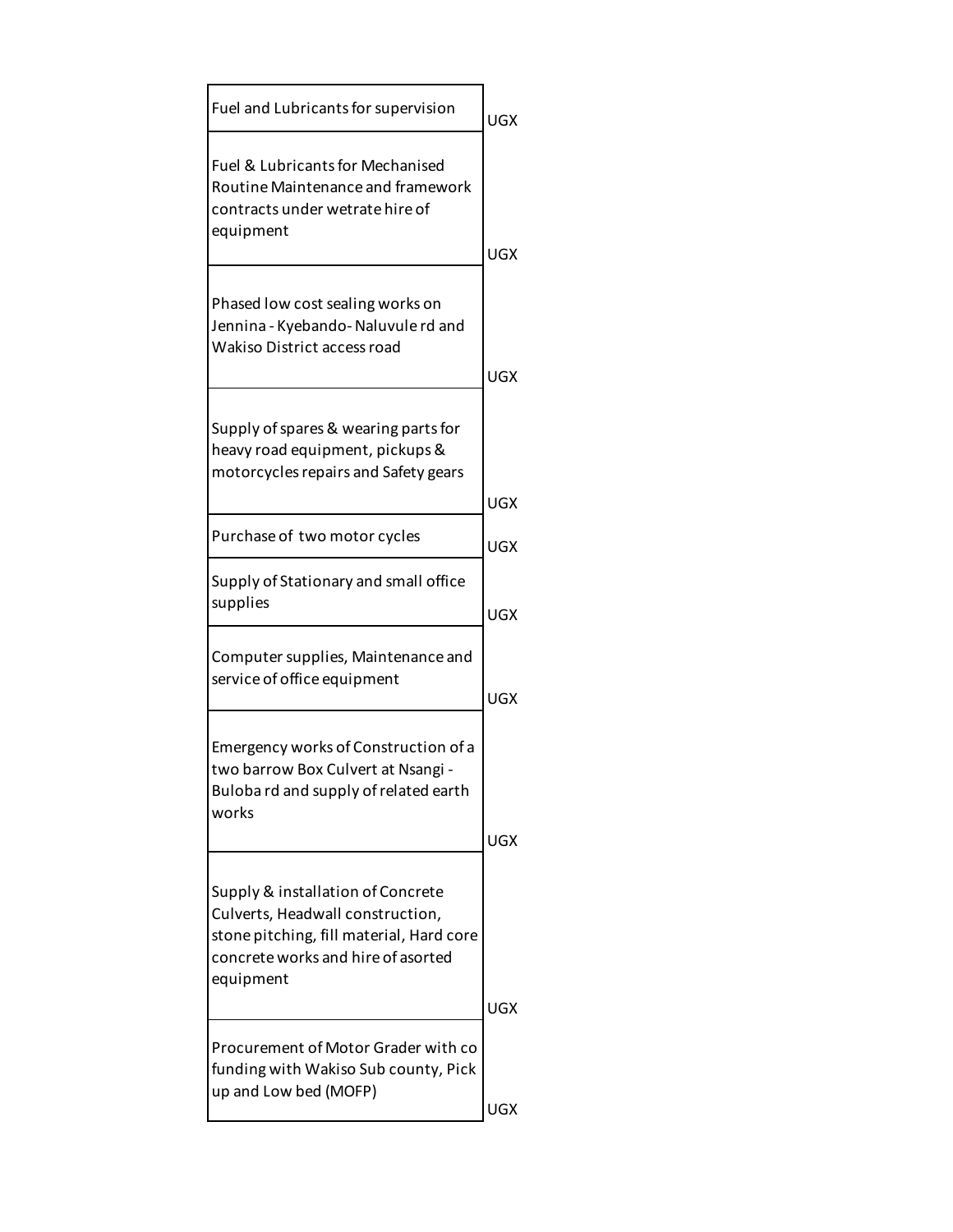| Phased rehabilitation works and<br>erbankment construction of Bussi -<br>Bubbebere Access road | UGX |
|------------------------------------------------------------------------------------------------|-----|
| Consultancy service of civil works and<br>supervision                                          |     |
| Maintenance of Head quarter<br>buildings and supply of Furniture to<br>coucil chambers         |     |

| Procurement of Computers              | UGX        |
|---------------------------------------|------------|
| Fuel, Oil and                         |            |
| Lubricants (Administration)           | UGX        |
|                                       |            |
| Purchase of land - Mnakawuka          |            |
| mubuuro market                        | UGX        |
| Stationery                            | UGX        |
|                                       |            |
| Purchase of office seal               | UGX        |
|                                       |            |
| Procurement of 3motorcycless for      |            |
| revenue mobilisation                  | UGX        |
|                                       |            |
| Purchase of garbage collection truck  | UGX        |
| Supply and installation of rain water |            |
| harvesting tanks (10,000lts) at       |            |
| Nsaggu and Nakawuka Health            |            |
| Centres                               | UGX        |
| Fuel and lubricants (Works)           | UGX        |
| Gravel                                | <b>UGX</b> |
| Hire of Equipment                     | <b>UGX</b> |
| Suppy and installation of culverts    | <b>UGX</b> |
| <b>Construction of Administration</b> |            |
| block                                 | <b>UGX</b> |
| <b>Street lighting</b>                | <b>UGX</b> |
| Maintenance of open drainage          |            |
| channels                              | <b>UGX</b> |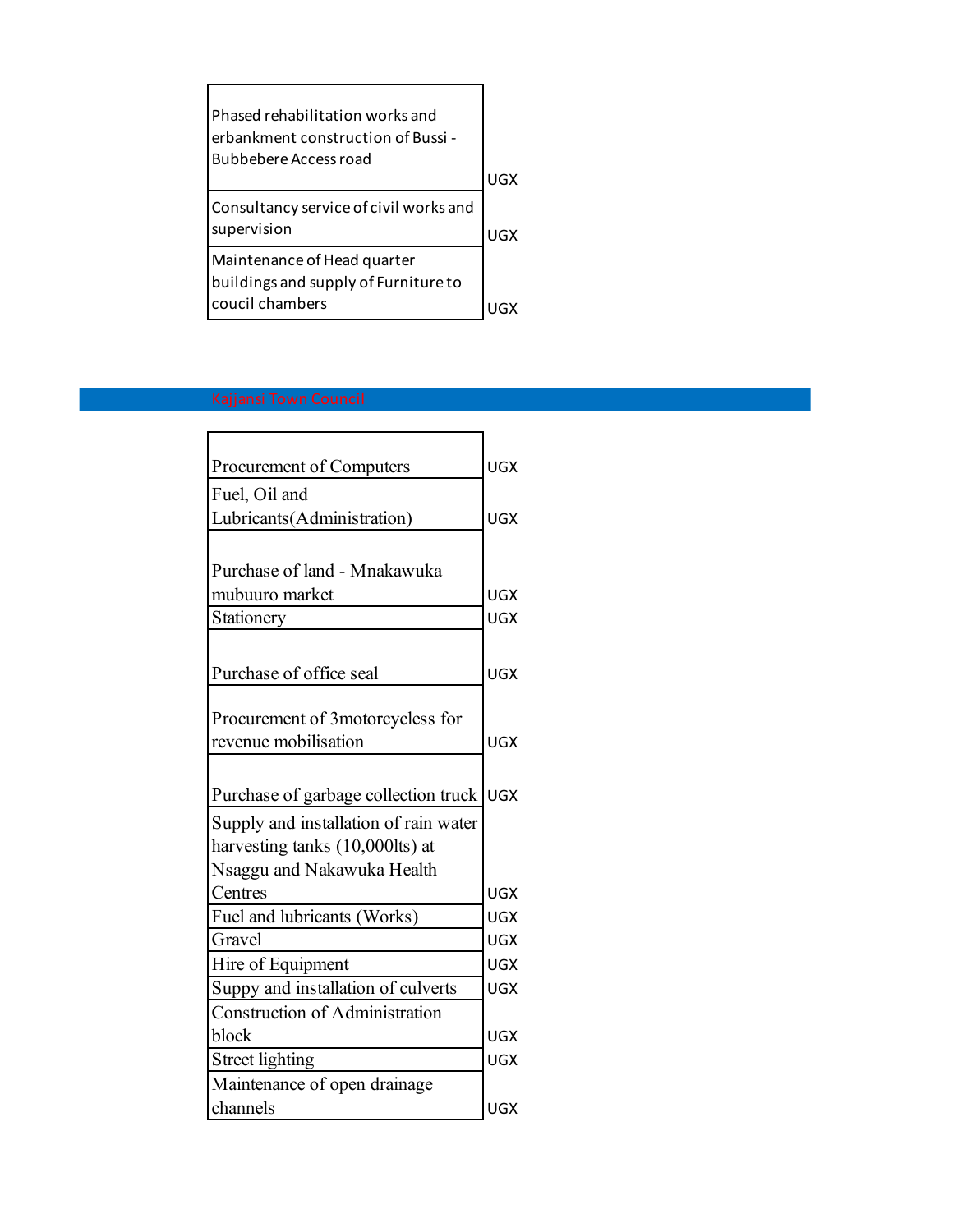| Procurement of stationery             | UGX |
|---------------------------------------|-----|
| Procurement of a laptop               | UGX |
| Procurement of land for garbage       |     |
| disposal                              | UGX |
| Supply of precast concrete culverts   |     |
| (600mm)                               | UGX |
| Supply of fuel                        | UGX |
| Supply of motorgraders, blades, tyres |     |
| and related repairs                   |     |

## Namayumba Town Council

| Procurement of office furniture                                            | <b>UGX</b> |
|----------------------------------------------------------------------------|------------|
| Website designing                                                          | UGX        |
| Fuel (Administration, Statutory                                            |            |
| bodies, Audit and Finance                                                  | UGX        |
| Stationery                                                                 | <b>UGX</b> |
| Procurement of laptop for finance                                          | <b>UGX</b> |
| Servicing of Town Council Computers<br>Re-valuation of non-residential     | UGX        |
| structures                                                                 | UGX        |
| Construction of a slaughter slab                                           | UGX        |
| Fencing of garbage land                                                    | <b>UGX</b> |
| Maintenance of boreholes                                                   | <b>UGX</b> |
| Fuel for garbage collection                                                | <b>UGX</b> |
| Construction of Administration block<br>Periodic maintenance of 15.4km and | UGX        |
| mechanised maintenance of 10km                                             | UGX        |
| Labour based maintenance of 10km                                           | UGX        |
| Maintenance and servicing of tractor                                       | UGX        |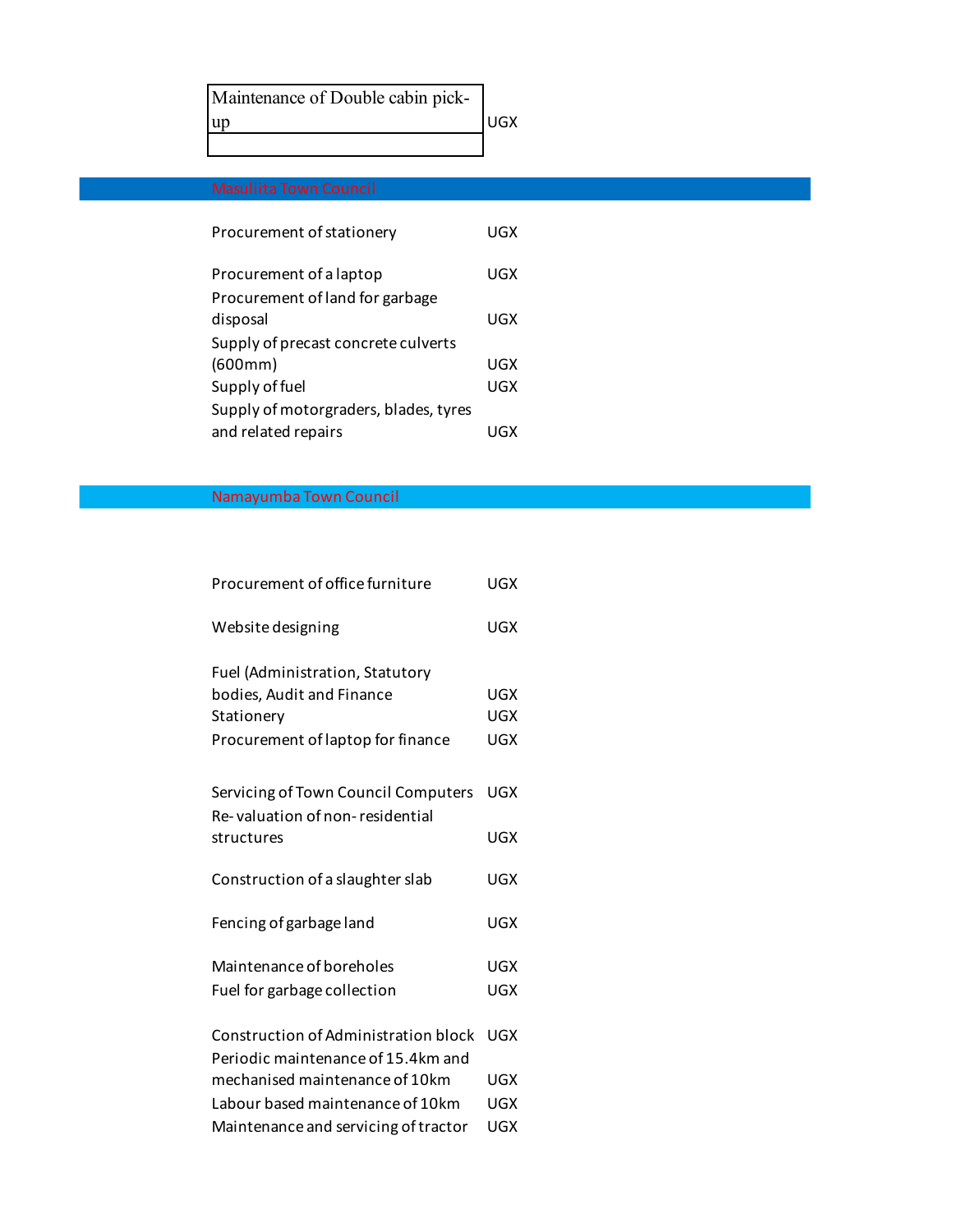### Kakiri Sub County

Mechanised maintenance of Community access road of Bugwanya-Half London- Nakotooke (Baracks) (3.7km) in Luwunga Parish (Supply of fuel and Lubricants) UGX

Mechanised maintenance of Community access road of Muzigiti-Nakibengo- Masimbi- road (4.8km) in Nampunge/ Magoggo Parish (Supply of fuel and lubricants) UGX

Opening of Community Access road of Kabango- Nsimbamanyo- Kyegobo road (7.4km) in Magoggo Parish (Supply of fuel and lubricants) UGX Mechanized maintenance of

Community Access road of Kavule-Gala Kasaba- Buule road (3.6km) in Nampunge Parish (Supply of fuel and lubricants) UGX

#### Wakiso Sub County

Procurement of one set of desktop computer for finance department UGX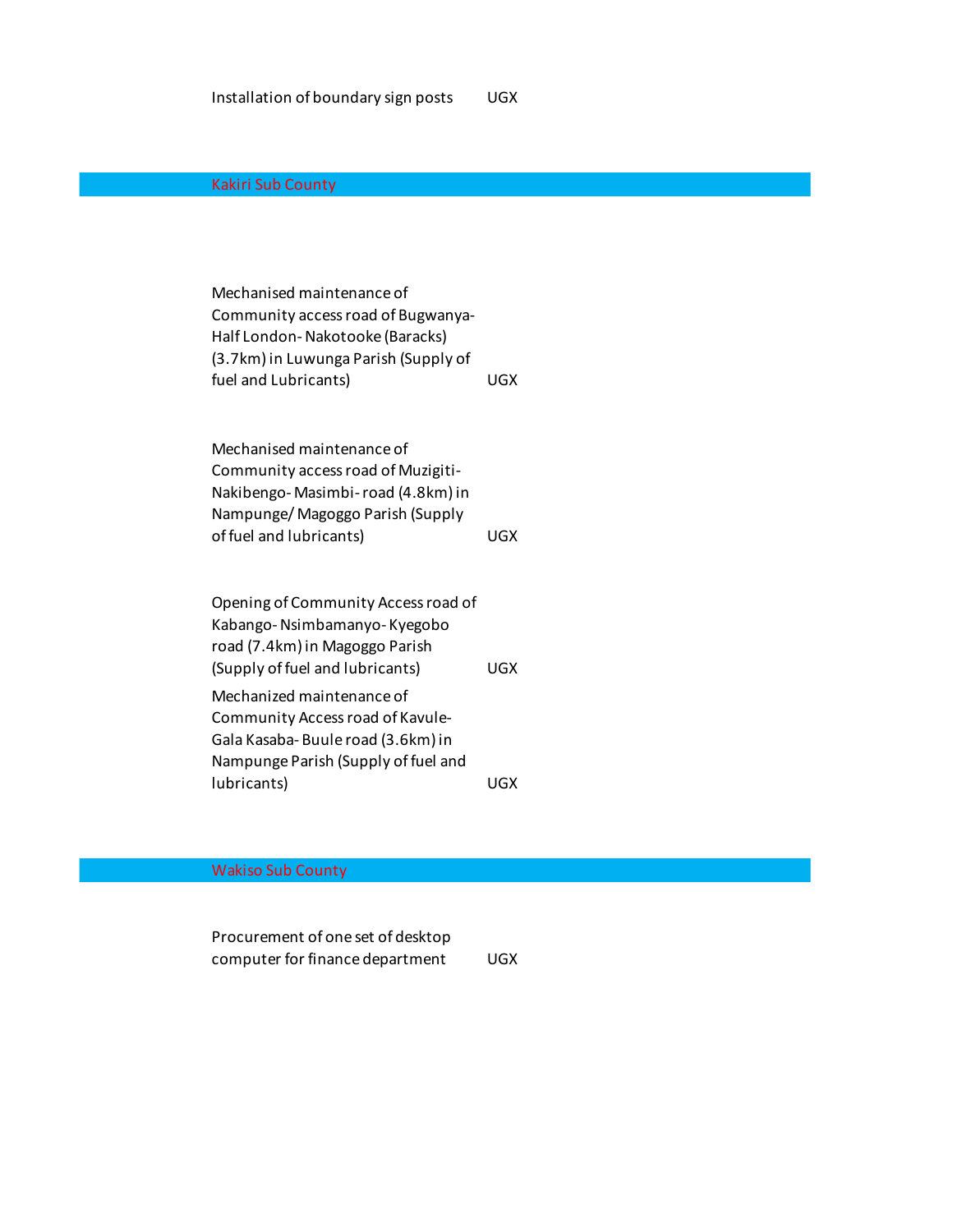Peridic maintenance of access roads(Muyomba Buyera 2.0km, Sseguya- Kikaaya- Kikommbe (White Angles) 3.5km, Sumbwe ring road 3.0km, Koona- Saala- Bukasa 2.0km, Kiweesa- Bwota Nsimbi- Serugoye 4.0km, Semyala road 1.5km, church road mpawo 2.5km, Naluvule Wamala 1.3km, Nakuwaade- Mafumba road 1.5 km, Muyenjje- Kyanyanya 2.0km, Kigoma- Kawuuka- Muyomba 3.0km) UGX

Phased completion of Administration block at Kireka for habitance UGX Procurement of Security Camera for Administration block UGX

#### Production Department

| Supply of agricultural materials and      |            |
|-------------------------------------------|------------|
| farming inputs (Diary animals, Pigs,      |            |
| Poultry Layers, Fish, fish tanks and fish |            |
| cages for fish farming animal feeds,      |            |
| bee hives, Tsetse traps, seeds and        |            |
| Manure                                    | UGX        |
| Supply of vehicle tyres                   | UGX        |
| Office stationery and tonner              | UGX        |
| Installation of small scale irrigation    |            |
| systems                                   | UGX        |
| Supply of wooden boat and engine          | <b>UGX</b> |
| Supply of chairs, carpets, filling        |            |
| cabinets                                  | UGX        |
| Installation of solar security lights     | UGX        |
| Civil works (apiary house, drainage       |            |
| works and paving at demonstration         |            |
| centre)                                   | UGX        |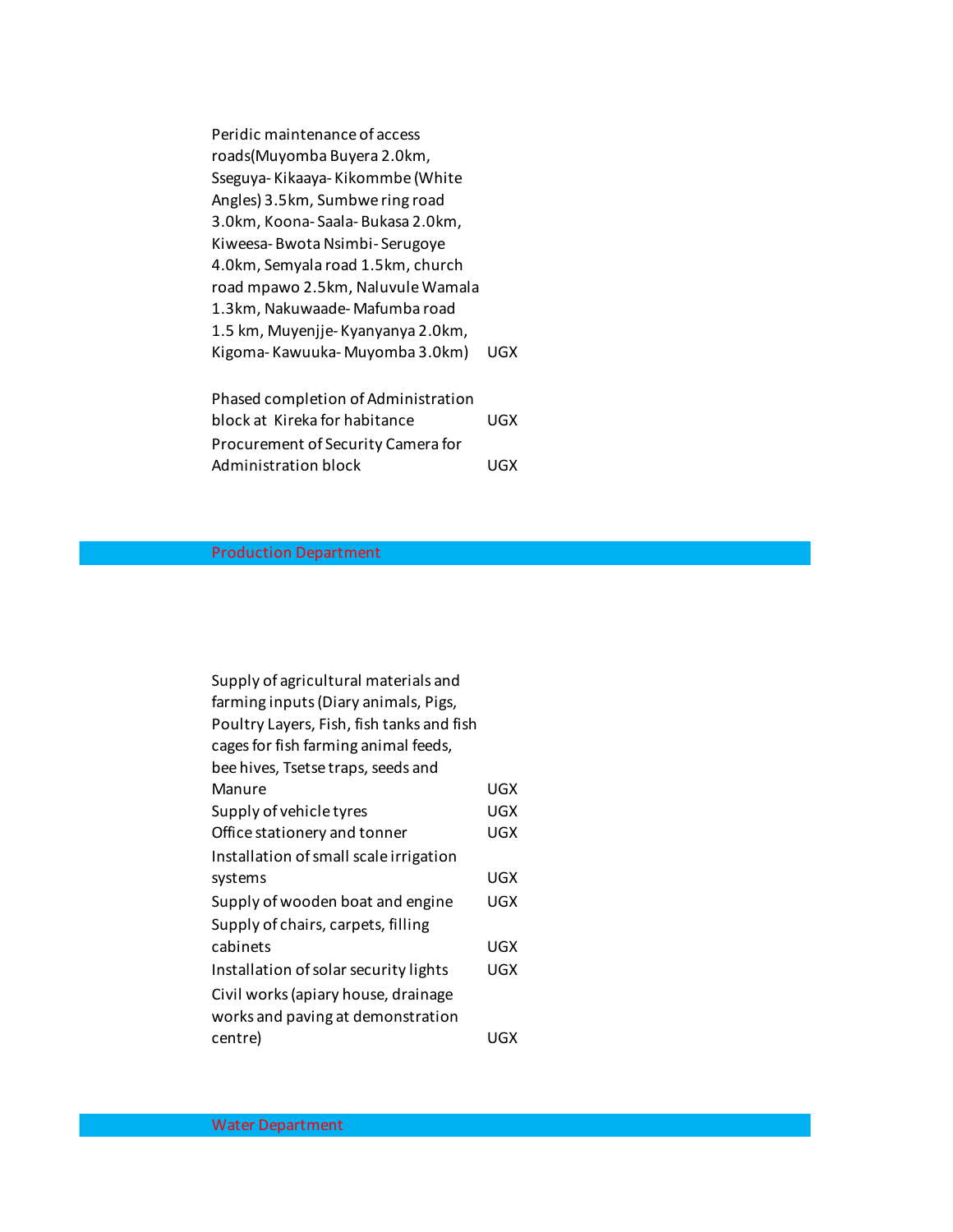| <b>Fuel and Jubricants</b><br>Stationery                                          | UGX<br>UGX |
|-----------------------------------------------------------------------------------|------------|
| Repair of office equipment                                                        | UGX        |
| Vehicle maintenance/repairs                                                       | UGX        |
| Rehabilitation of 8 boreholes<br>Construction of Bussi Solar Powered              | UGX        |
| Piped Water Supply System<br>6 HDPE Tanks to be supplied and                      | UGX        |
| installed in the following LLGs; Mende<br>SC-2, Kyengera TC-1, Bussi SC-1, Kakiri |            |
| SC-1, Namayumba SC-1<br>Scheme operator for Bussi solar                           | UGX        |
| powered piped water supply system                                                 | UGX        |

## Communications Department

| Procurement of office stationery,        |     |
|------------------------------------------|-----|
| cartridges, printing calendars, Diaries, |     |
| magazines and season cards               | UGX |
| Cordinate radio programs                 | UGX |
| Supply of fuel                           | UGX |

## Kasanje Town Council

| Procurement of computer supplies      | <b>UGX</b> |
|---------------------------------------|------------|
| Procurement of stationery             | <b>UGX</b> |
| Books, periodals and news papers      | <b>UGX</b> |
| procurement of fuel (Administration   |            |
| and Natural resource)                 |            |
|                                       |            |
| procurement of staff IDs and uniforms | <b>UGX</b> |
|                                       |            |
| procurement of motorcycles            | UGX        |
|                                       |            |
| Procurement of harvest net            |            |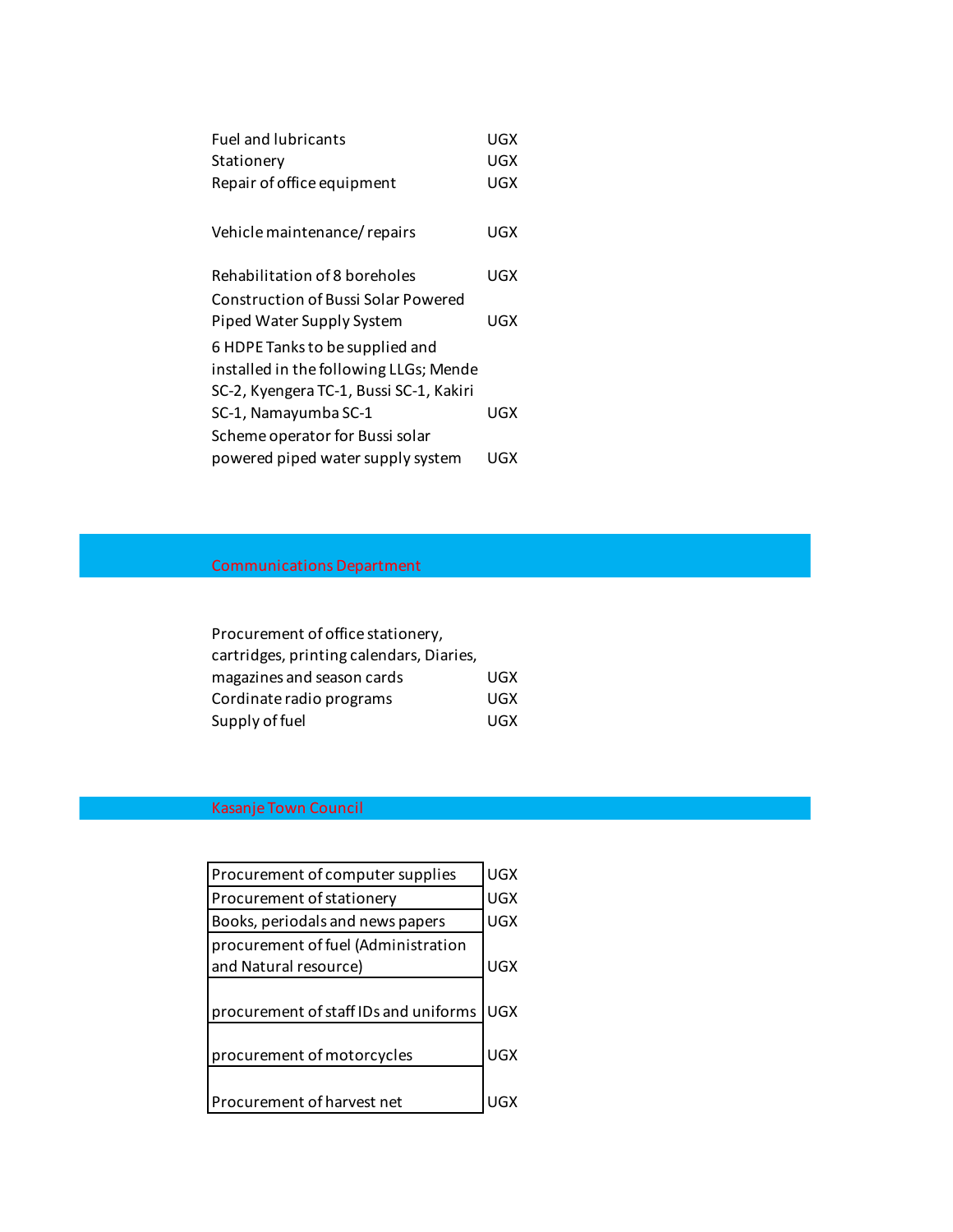| procurement of aseine net   | UGX        |
|-----------------------------|------------|
| procurement of test kit     | <b>UGX</b> |
| procurement of chest warder | <b>UGX</b> |
| Purchase of desks           | <b>UGX</b> |
| procurement of stationery   |            |
| (COmmunity based services   | UGX        |
| procurement of blankets     |            |

## Mende Sub County

| Construction of administration block |     |
|--------------------------------------|-----|
| and extension of staff office block  | UGX |
| Improvement of accessibility sub     |     |
| county roads                         | UGX |

Procurement & Disposal Unit

| Advertisements, and               |     |
|-----------------------------------|-----|
| Prequalifications/Bids for the FY |     |
| 2020/2021                         | UGX |
| Procurement of a Safe             |     |
|                                   | UGX |
| Printing, stationary and          |     |
| Photocopying services             | UGX |
| 2 Laptop Computers for PPO and PO | UGX |
| <b>Printer Catridges</b>          | UGX |
| Fuel for Departmental operations  |     |

## Masuliita Sub County

Spot improvement of Kampomera-Tumbali- Busawa- Mmaze Vlley UGX Rehabilitation of community access roads of Mazzi- Bugujju- Kambugu UGX

**Grand Total**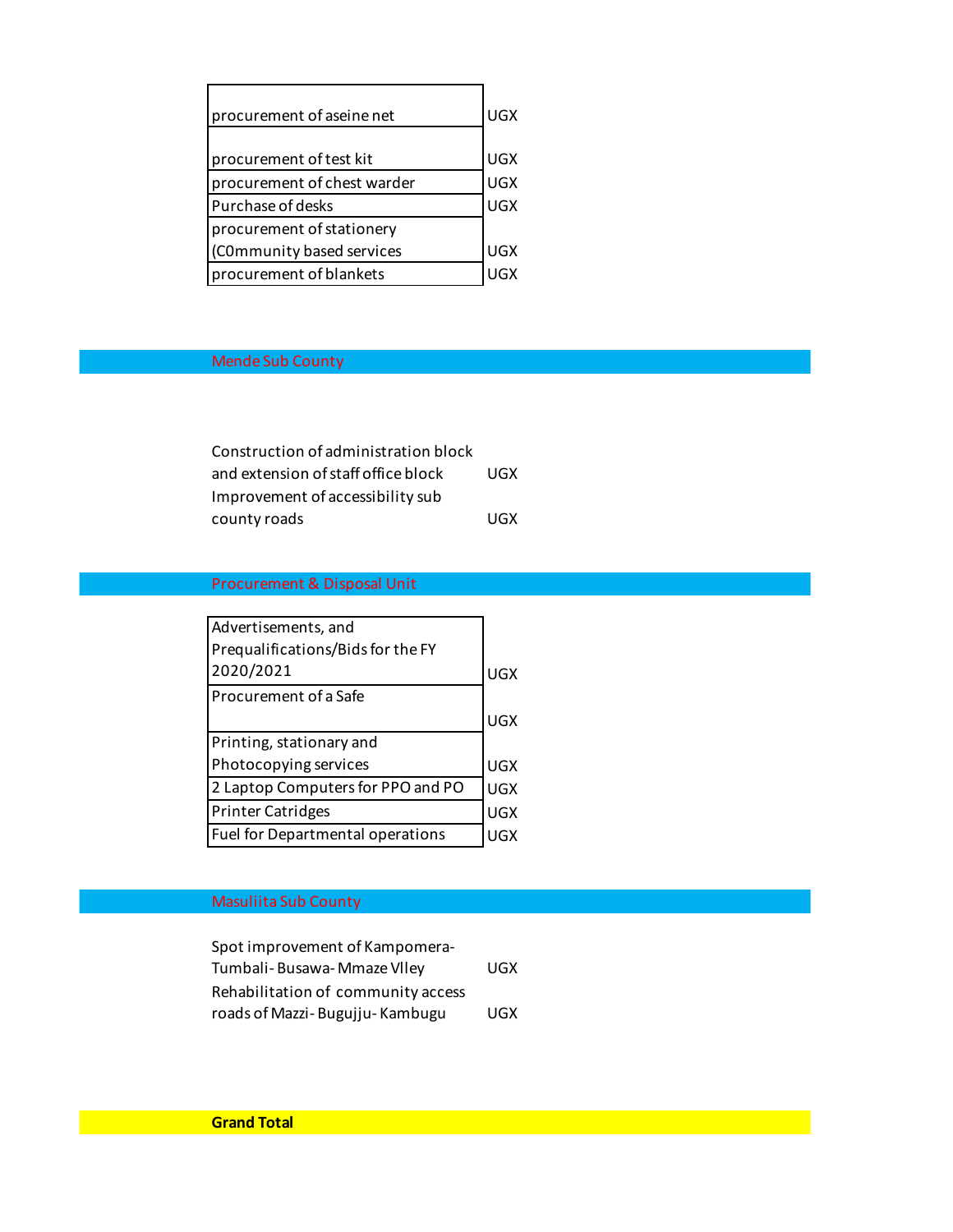**Prepared by** 

MAYANJA WILLIAM

HEAD PROCUREMENT UNIT

**Approved by**

KURUHIIRA GODFREY MA CHIEF ADMINISTRATIVE OFFICER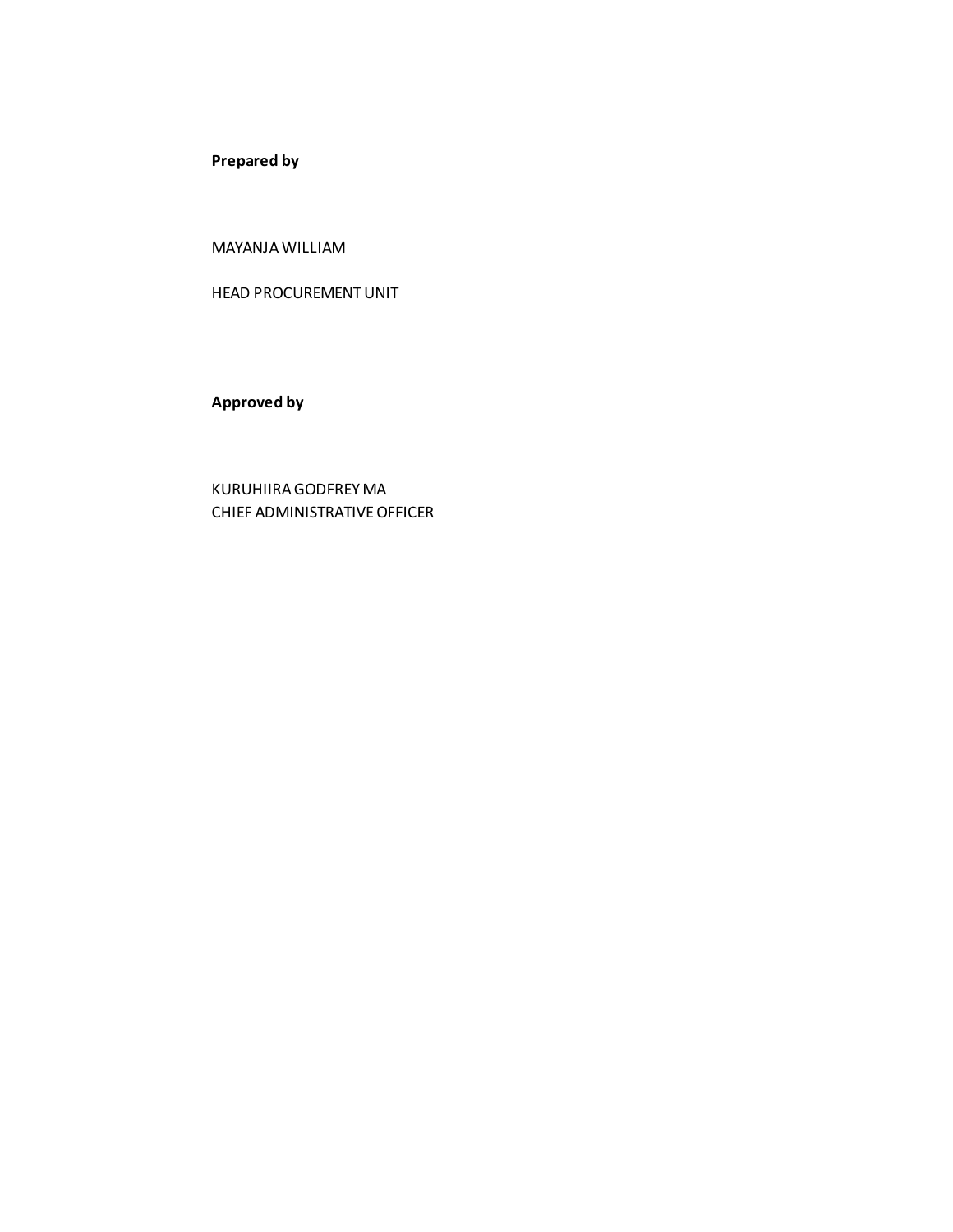# PROULTANCY SERVICES FOR SUBMISSION TO TREASURY, PPD.

| <b>Estimated Cost (000)</b> | <b>Source of funding</b>          |
|-----------------------------|-----------------------------------|
|                             |                                   |
| 200,000                     | <b>Internally Generated Funds</b> |
| 50,000                      | <b>Internally Generated Funds</b> |
| 33,000                      | <b>Internally Generated Funds</b> |
| 27,050                      | Government Of Uganda              |
| 51,000                      | <b>Internally Generated Funds</b> |
| 9,000                       | <b>Internally Generated Funds</b> |
| 30,000                      | <b>Internally Generated Funds</b> |
| 30,000                      | Government Of Uganda              |
| 30,000                      | <b>Internally Generated Funds</b> |
| 5,000                       | <b>Internally Generated Funds</b> |
| 70,039                      | Government Of Uganda              |
|                             | 25,000 Government Of Uganda       |
|                             |                                   |
| 45,000                      | Government Of Uganda              |
| 70,000                      | <b>GOU and Donor</b>              |
| 40,000                      | <b>GOU and Donor</b>              |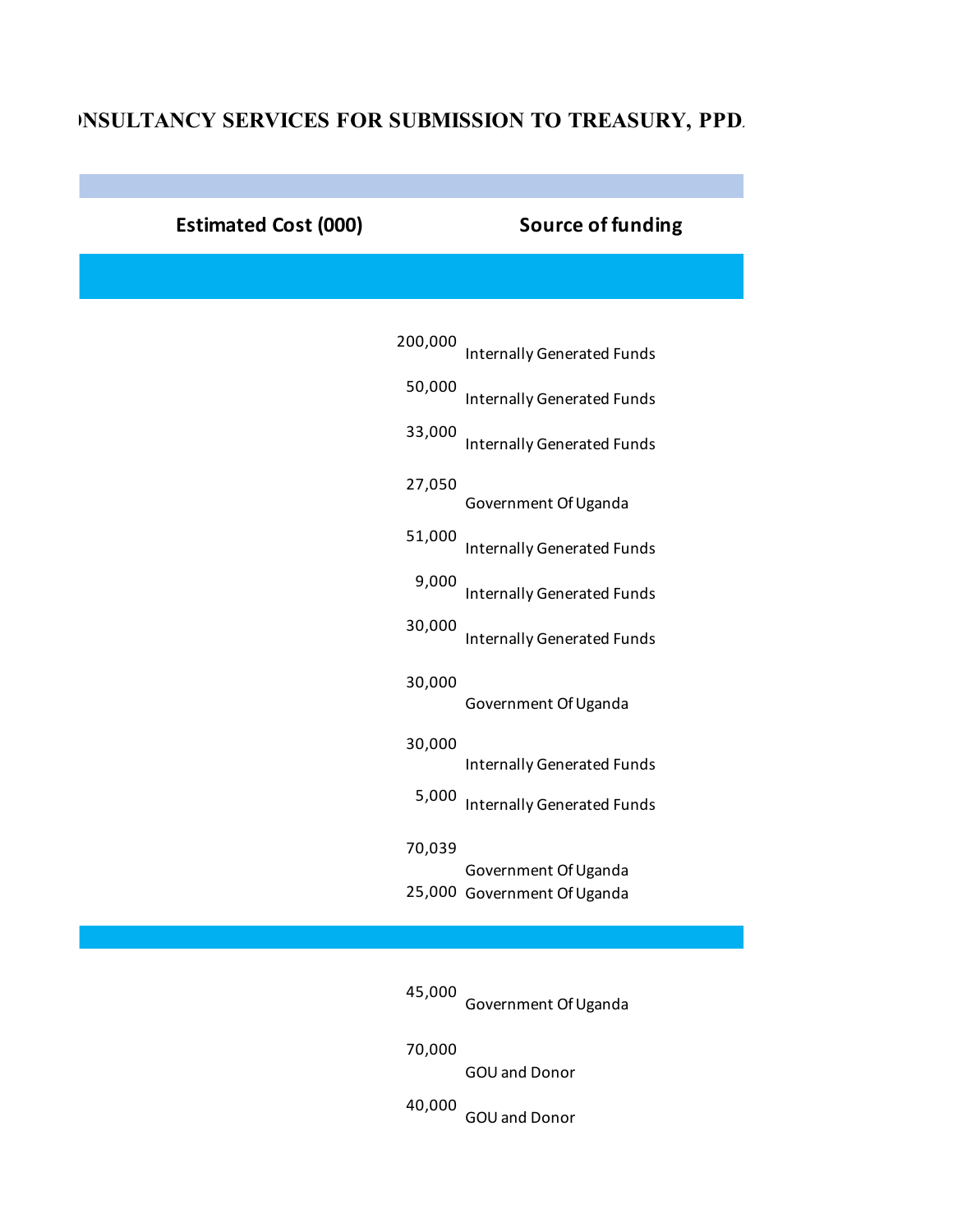| 4,850  | Government Of Uganda |
|--------|----------------------|
| 15,000 | Government Of Uganda |
| 1,900  | Government Of Uganda |
|        |                      |

| 3,523   |                                   |
|---------|-----------------------------------|
|         | Government Of Uganda              |
| 10,350  | Government Of Uganda              |
| 54,151  | Government Of Uganda              |
| 3,000   | <b>Internally Generated Funds</b> |
| 17,466  | Government Of Uganda              |
| 665     | <b>Internally Generated Funds</b> |
| 2,000   | <b>Internally Generated Funds</b> |
| 36,017  | <b>Internally Generated Funds</b> |
| 5,000   | <b>Internally Generated Funds</b> |
| 3,000   | Government Of Uganda              |
| 21,151  | Government Of Uganda              |
| 33,000  | <b>Internally Generated Funds</b> |
| 122,509 |                                   |
|         | Government Of Uganda              |
| 21,619  | Government Of Uganda              |
| 2,500   | Government Of Uganda              |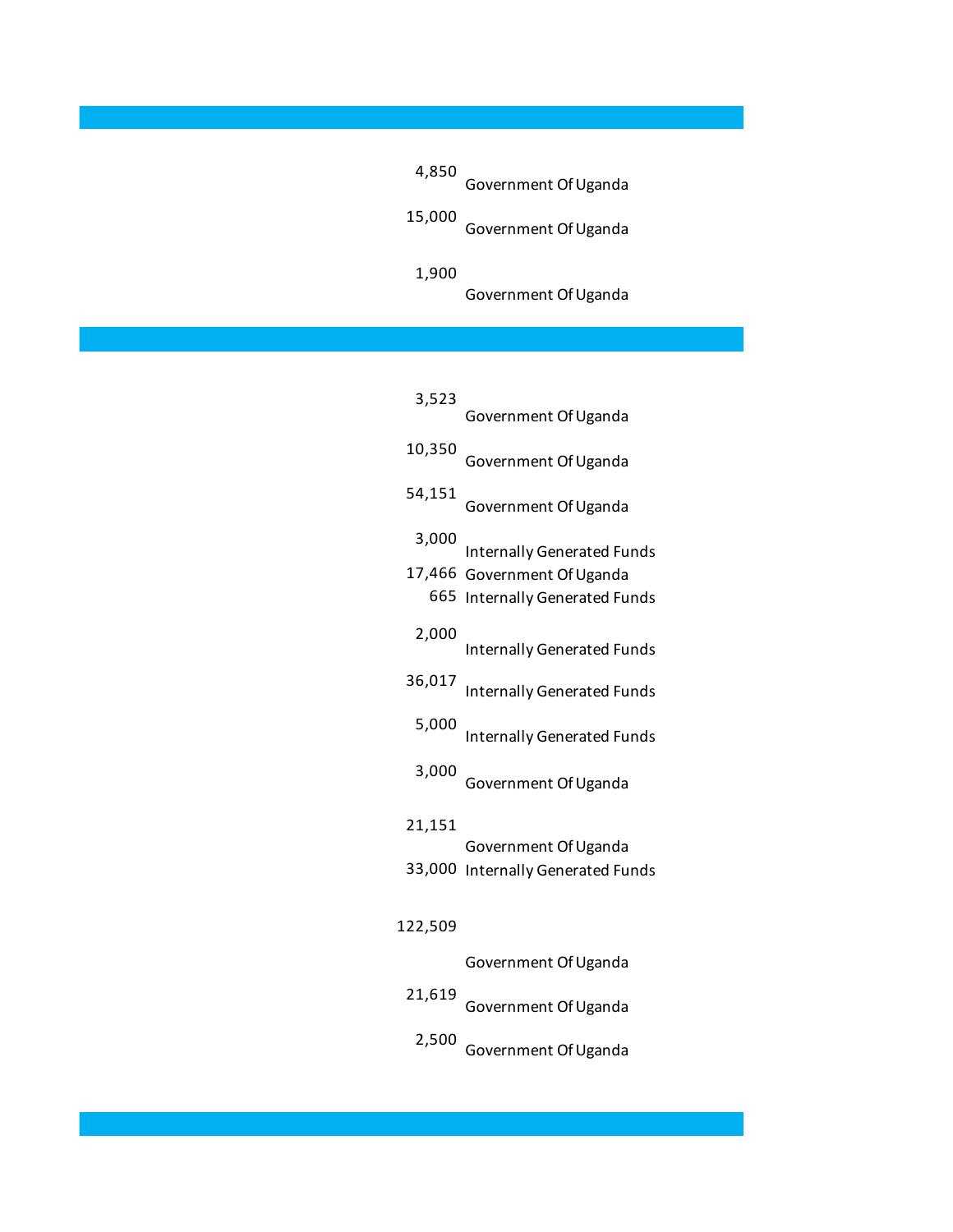|        | <b>Internally Generated Funds</b> |
|--------|-----------------------------------|
| 3,000  | <b>Internally Generated Funds</b> |
| 33,916 |                                   |
|        | <b>Internally Generated Funds</b> |
| 1,000  | <b>Internally Generated Funds</b> |
| 250    | <b>Internally Generated Funds</b> |
| 83,500 | <b>Internally Generated Funds</b> |
| 3,000  |                                   |
|        | <b>Internally Generated Funds</b> |
| 1,000  | <b>Internally Generated Funds</b> |
| 10,000 |                                   |
|        | <b>Internally Generated Funds</b> |
| 3,500  |                                   |
|        | <b>Internally Generated Funds</b> |
| 7,000  | <b>Internally Generated Funds</b> |
|        |                                   |
| 14,500 |                                   |
|        | <b>Internally Generated Funds</b> |
| 5,000  | <b>Internally Generated Funds</b> |
| 35,117 | <b>Internally Generated Funds</b> |

| 2,800   |                      |
|---------|----------------------|
|         | Government Of Uganda |
| 7,200   | <b>GOU and Donor</b> |
|         |                      |
| 8,000   | Government Of Uganda |
| 9,800   | Government Of Uganda |
|         | 30,000 GOU and Donor |
| 20,000  | Government Of Uganda |
| 3,000   | Government Of Uganda |
| 2,200   |                      |
|         | Government Of Uganda |
| 100,000 | Government Of Uganda |

## 2,000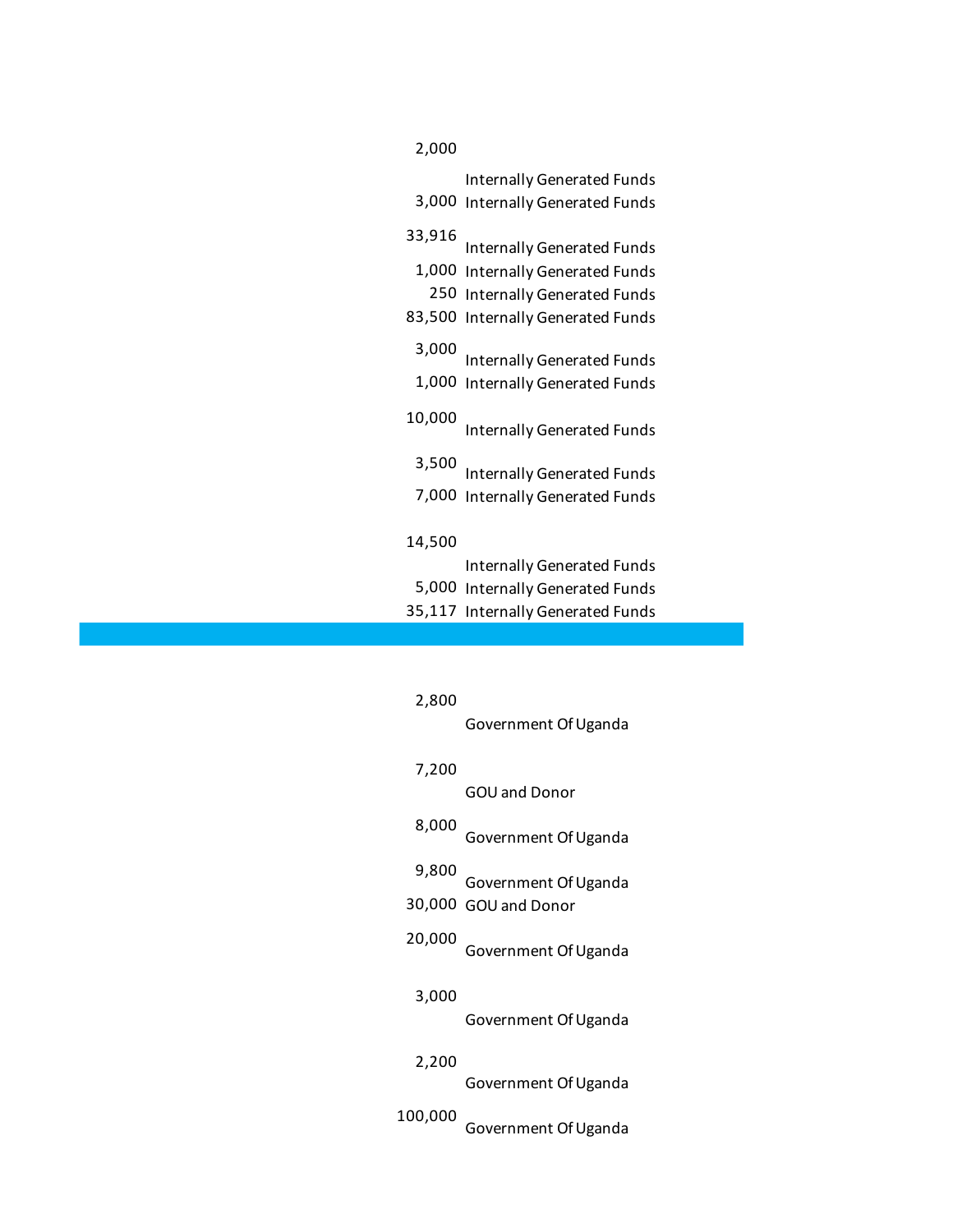|         | 176,354 Government Of Uganda |
|---------|------------------------------|
|         | 30,000 Government Of Uganda  |
|         | 30,000 Government Of Uganda  |
|         | 30,000 Government Of Uganda  |
| 14,200  | Government Of Uganda         |
| 293,118 | Government Of Uganda         |

1,270 Government Of Uganda 18,889 Government Of Uganda

## 16,515

Government Of Uganda 5,000 Internally Generated Funds

48,390

Government Of Uganda 5,308 Government Of Uganda

40,000 Internally Generated Funds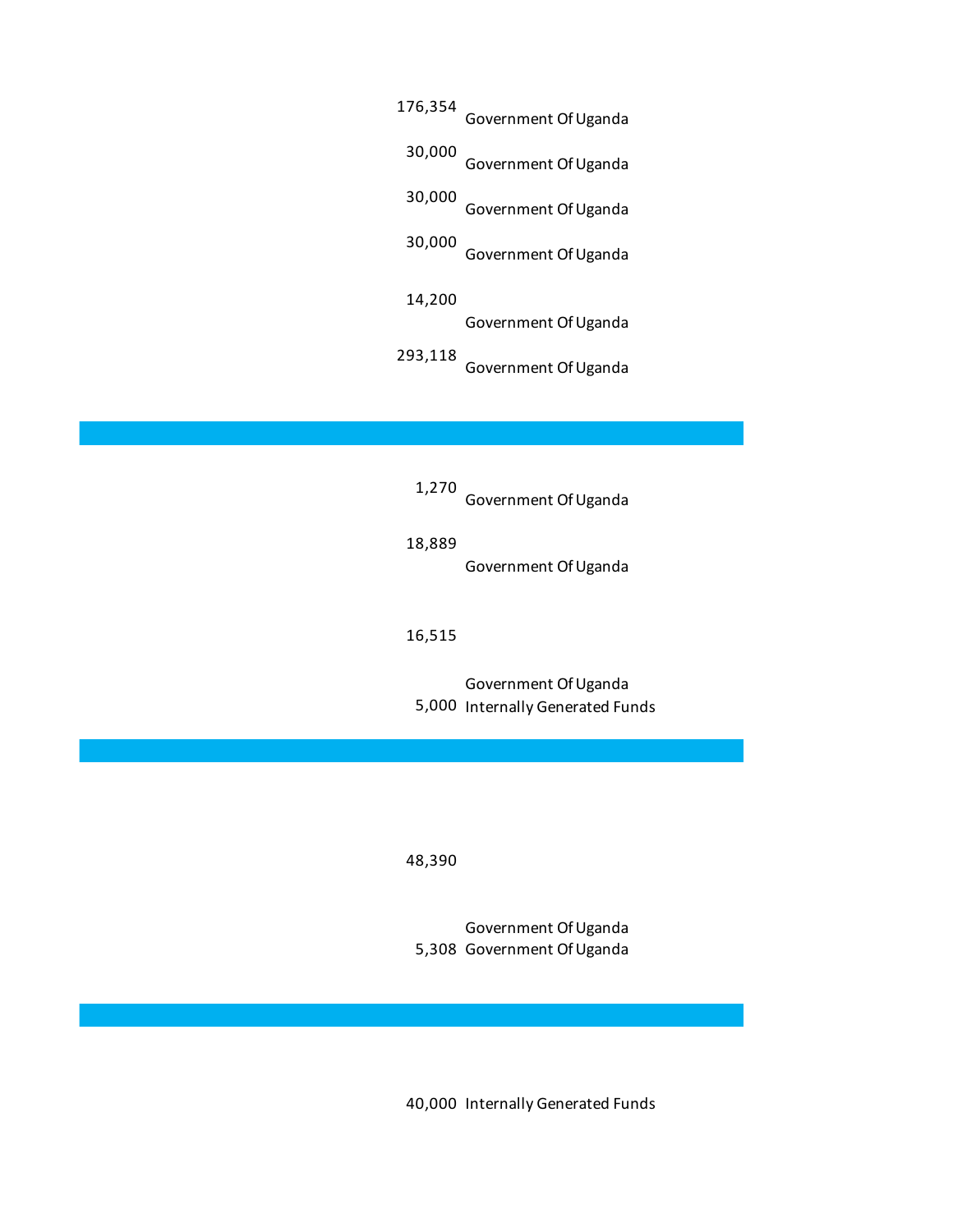64,793 Internally Generated Funds 10,460 Internally Generated Funds 40,000 Internally Generated Funds

150,000 Internally Generated Funds

15,000 Internally Generated Funds

147,276 Internally Generated Funds

46,000 Internally Generated Funds

100,432 Government Of Uganda 307,000 Government Of Uganda

20,000 Internally Generated Funds

59,427 Internally Generated Funds 45,600 Internally Generated Funds

10,460 Government Of Uganda

20,000 Government Of Uganda

12,451 Internally Generated Funds

17,000 Internally Generated Funds

50,347 Internally Generated Funds

9,090,723 Internally Generated Funds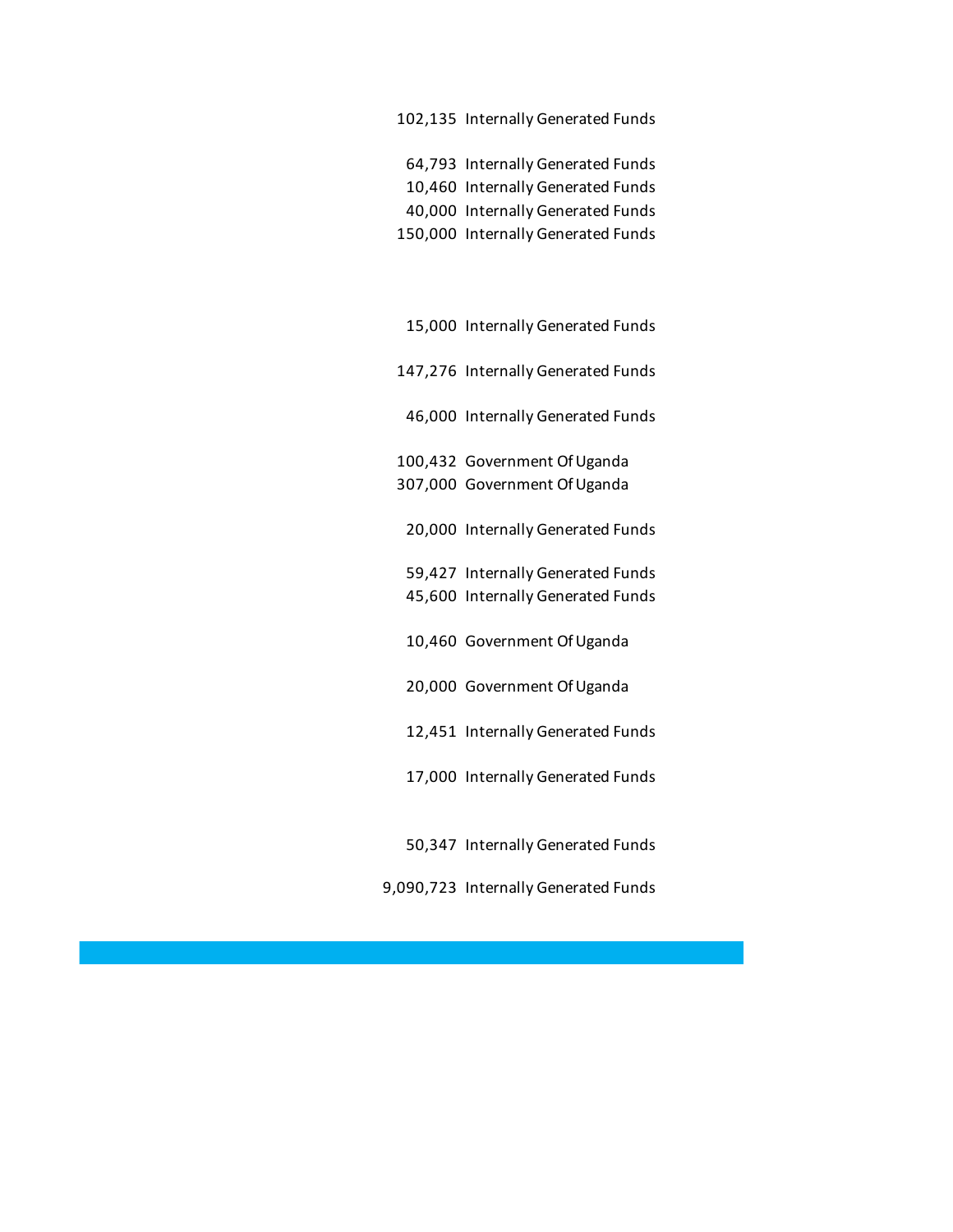157,900 Government Of Uganda

44,000 Government Of Uganda

348,000 Government Of Uganda

189,000 Government Of Uganda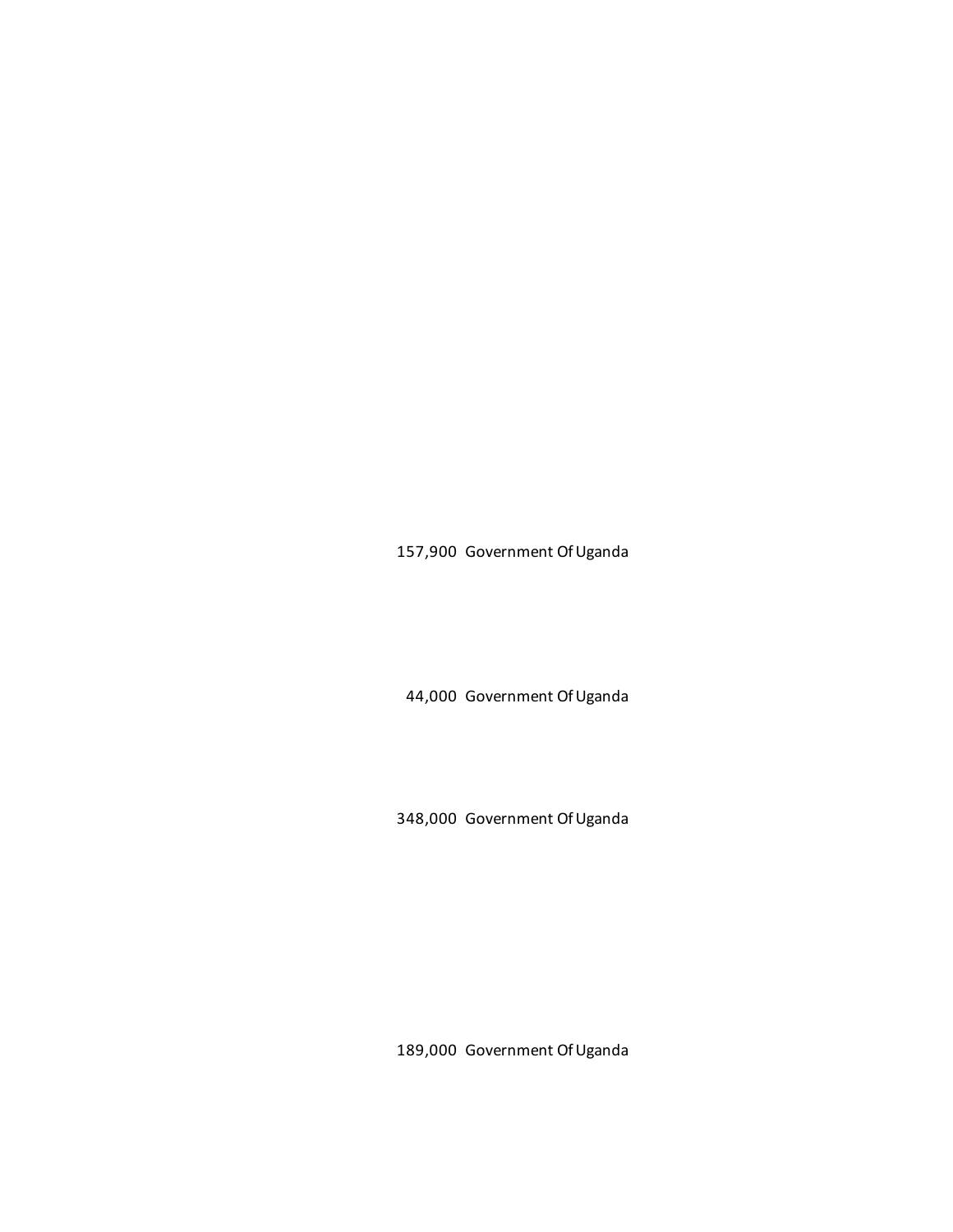943,800 Government Of Uganda

87,000 Government Of Uganda

100,000 Government Of Uganda

210,522 Government Of Uganda 30,000 Internally Generated Funds 55,000 Internally Generated Funds

300,000 Internally Generated Funds

7,000 Internally Generated Funds

| 7,400 Internally Generated Funds                                     |
|----------------------------------------------------------------------|
| 8,800 Internally Generated Funds                                     |
| 5,500 Internally Generated Funds<br>1,000 Internally Generated Funds |
| 15,000 Internally Generated Funds                                    |
| 9,000 Internally Generated Funds                                     |
| 5,000 Government Of Uganda                                           |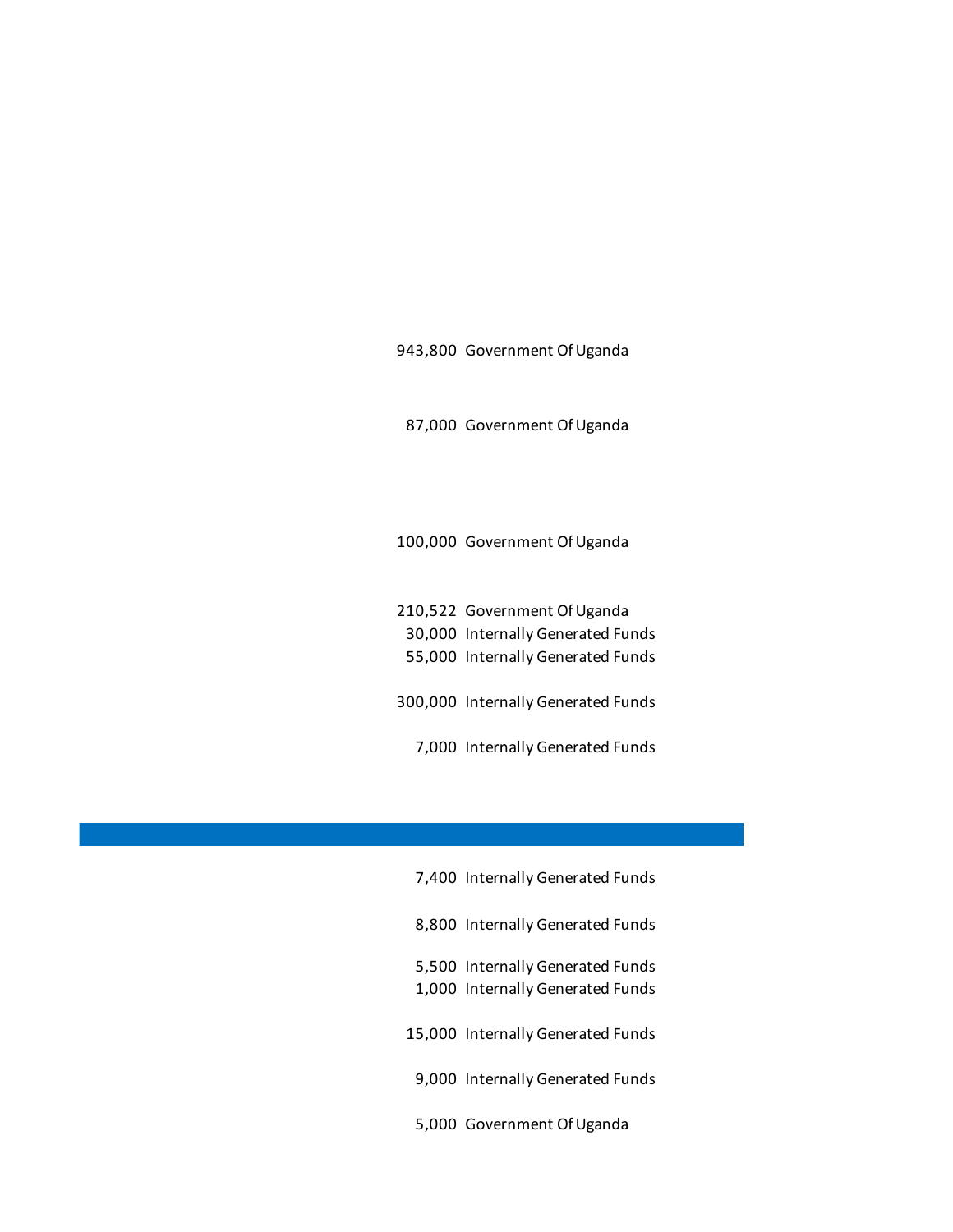25,000 Open Domestic Bidding

115,200 Government Of Uganda 27,777 Government Of Uganda 100,000 Internally Generated Funds 40,000 Internally Generated Funds 35,000 Internally Generated Funds 20,000 Internally Generated Funds 15,000 Internally Generated Funds 5,000 Internally Generated Funds 50,000 Internally Generated Funds 30,000 Internally Generated Funds

216,835 Government Of Uganda

40,656 Government Of Uganda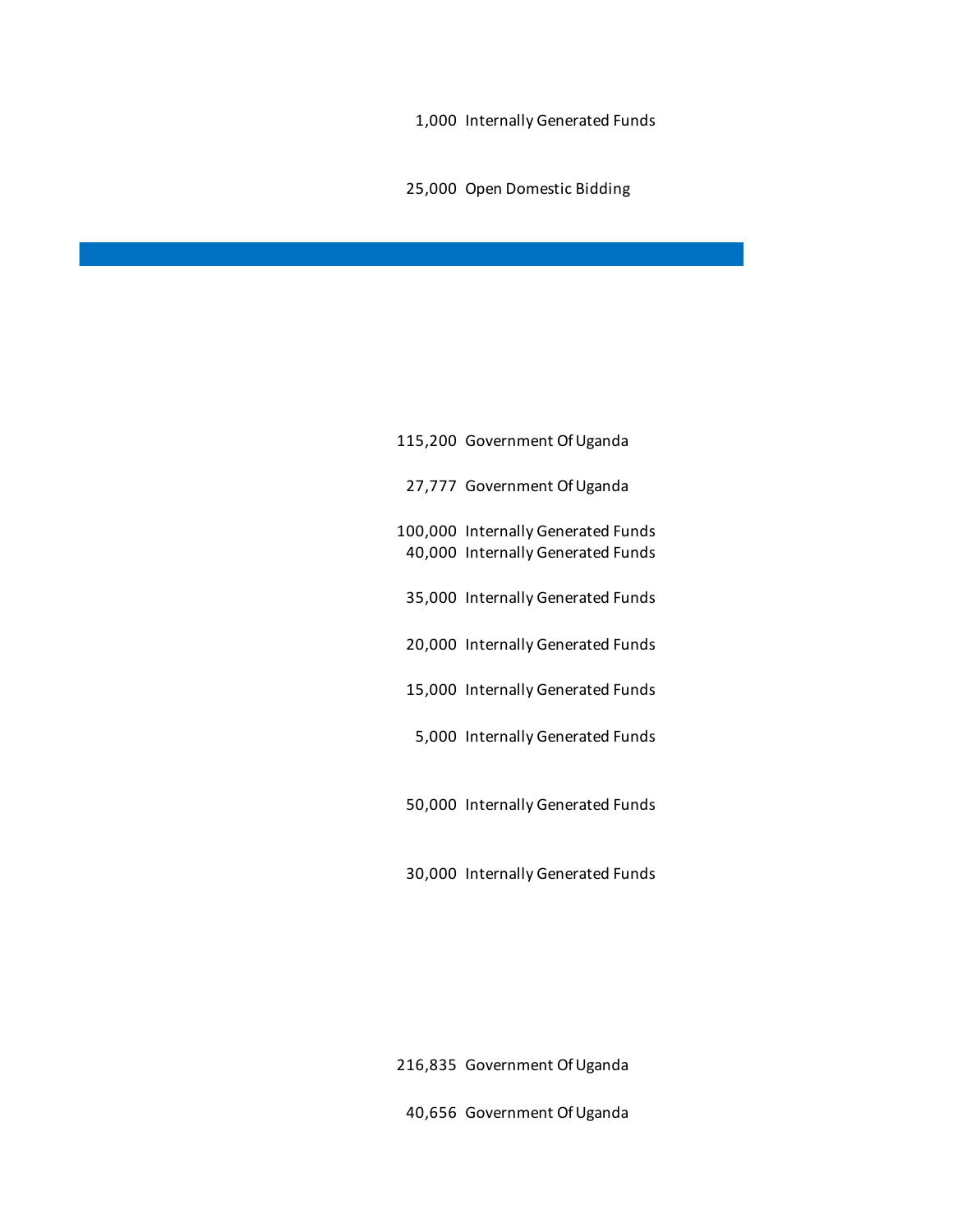### 93,146 Government Of Uganda

30,000 GOU and Donor

25,000 Internally Generated Funds

50,000 Internally Generated Funds

4,000 Internally Generated Funds

12,000 Internally Generated Funds

5,000 Internally Generated Funds

150,000 Internally Generated Funds

300,000 Government Of Uganda 9,000 Internally Generated Funds 12,600 Internally Generated Funds 2,000 Internally Generated Funds 71,000 Internally Generated Funds 62,700 Internally Generated Funds 5,000 Internally Generated Funds 63,000 Internally Generated Funds 18,000 Internally Generated Funds 22,850 Internally Generated Funds

42,000 Internally Generated Funds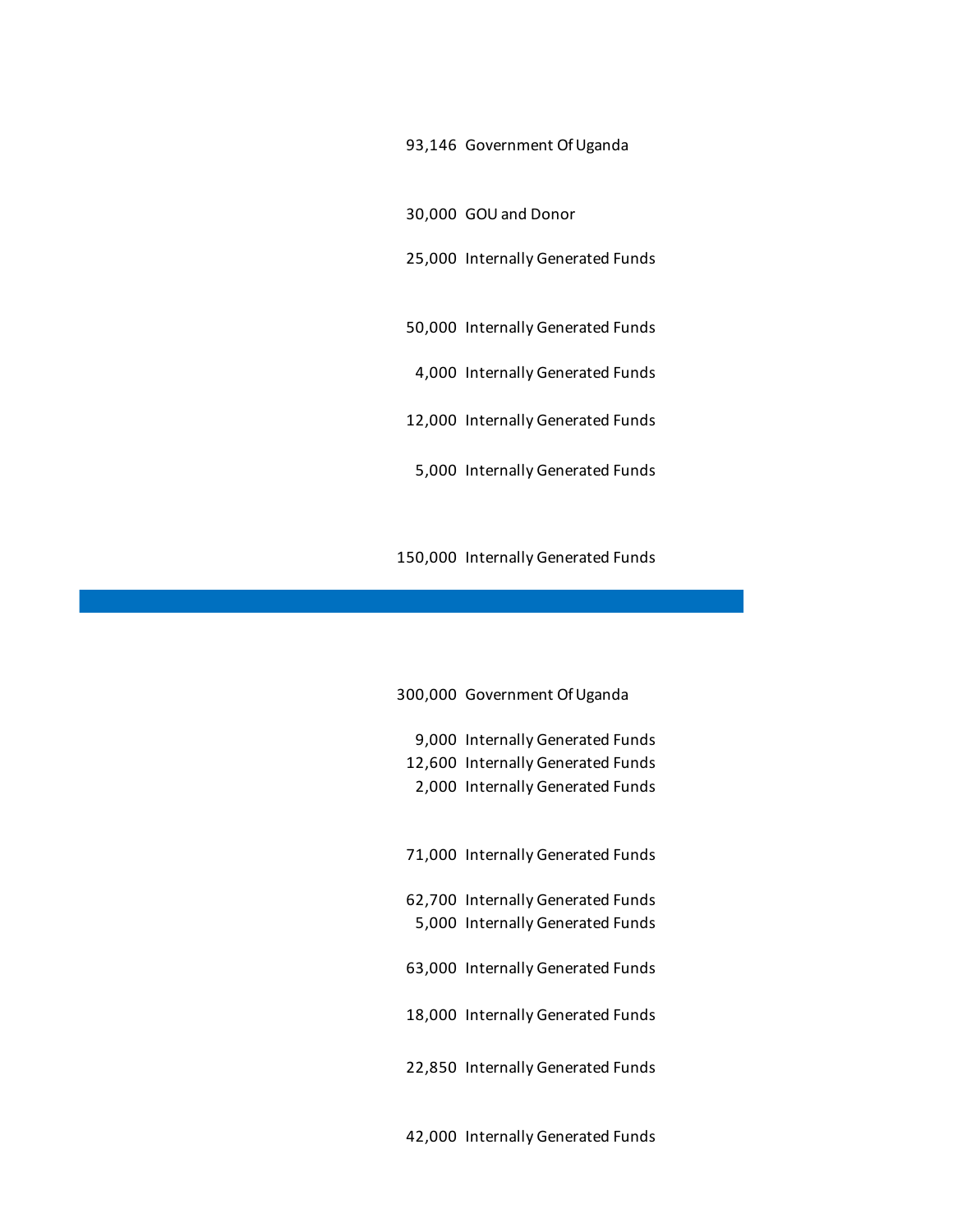10,000 Internally Generated Funds

10,000 Government Of Uganda 3,000 Government Of Uganda

28,600 Government Of Uganda

800,000 Government Of Uganda

40,000 Government Of Uganda

27,000 Government Of Uganda

70,000 Government Of Uganda

20,270 Government Of Uganda

26,500 Government Of Uganda 17,000 Internally Generated Funds

| 298,860<br>Government Of Uganda |
|---------------------------------|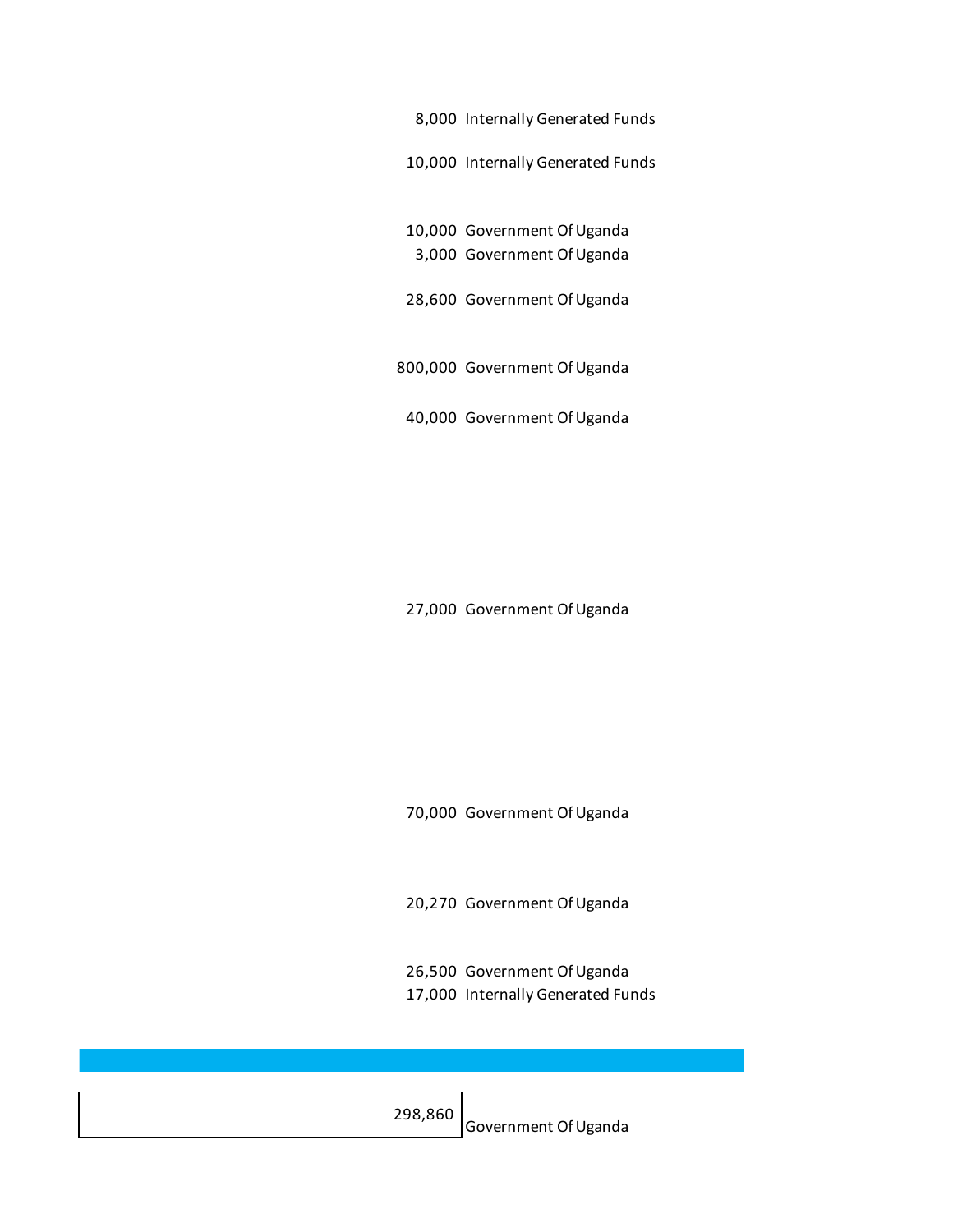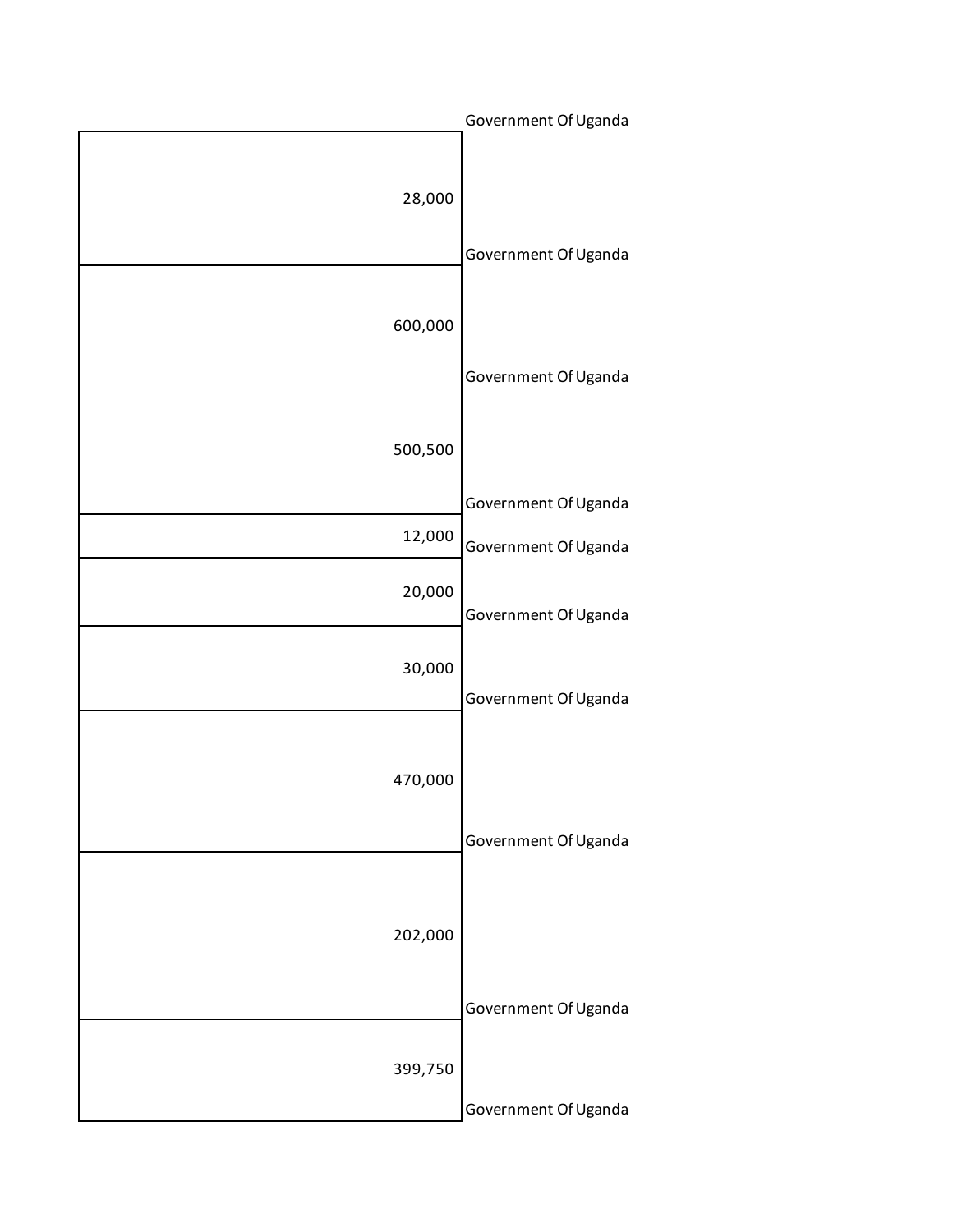| 3,150,000 |                      |
|-----------|----------------------|
|           | Government Of Uganda |
| 140,000   | Government Of Uganda |
| 80,000    | Government Of Uganda |
|           |                      |

200,000 Internally Generated Funds

32,000 Internally Generated Funds

35,000 Internally Generated Funds

3,000 Internally Generated Funds

30,000 Internally Generated Funds

80,000 Internally Generated Funds

13,943 Internally Generated Funds 91,970 Government Of Uganda

178,600 Government Of Uganda

45,360 Government Of Uganda

40,000 Government Of Uganda

152,000 Internally Generated Funds 87,167 GOU and Donor

40,000 Internally Generated Funds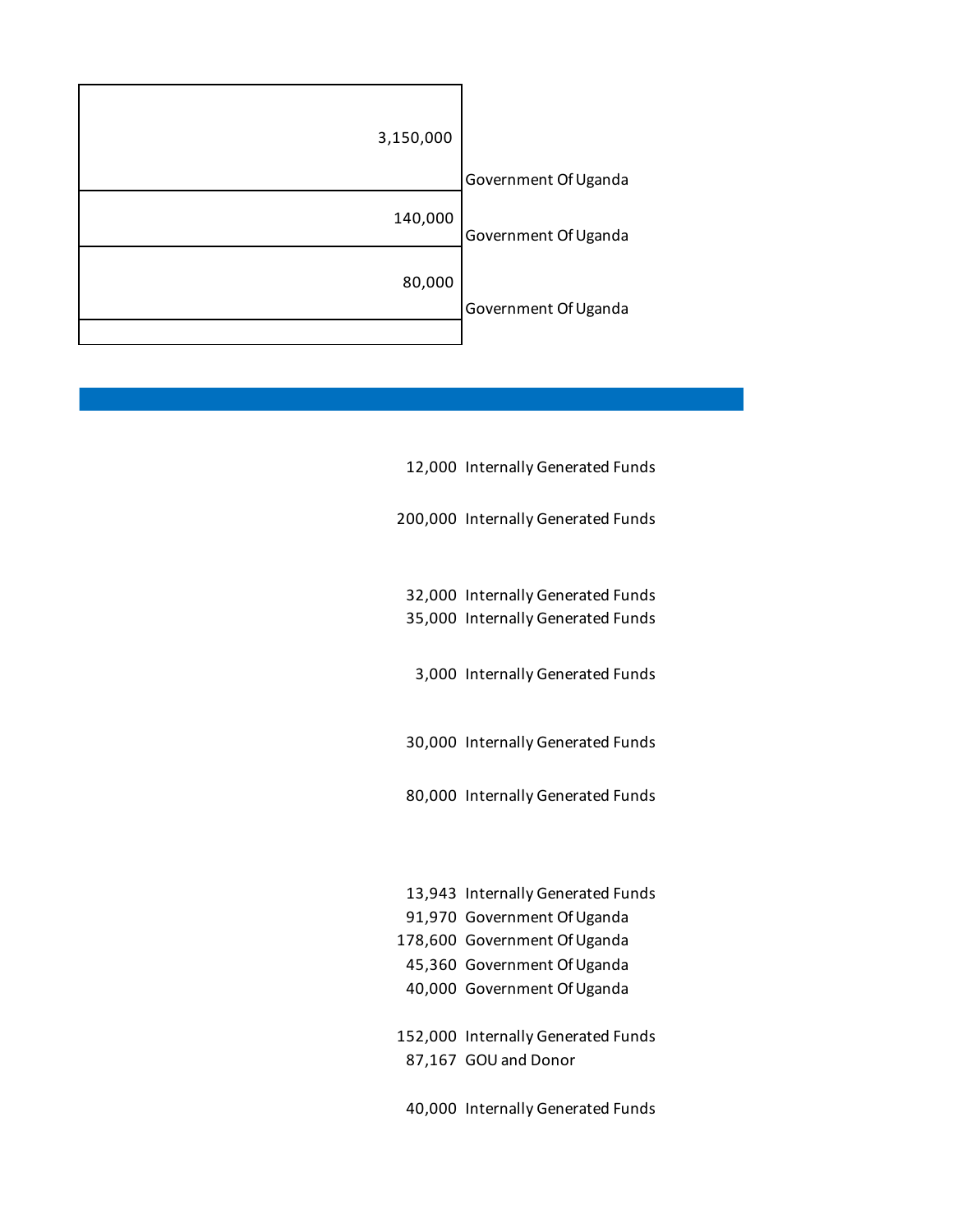4,000 Internally Generated Funds 3,500 GOU and Donor 21,737 GOU and Donor 15,000 Government Of Uganda 51,420 Government Of Uganda 10,000 Government Of Uganda

- 3,513 GOU and Donor
- 7,120 GOU and Donor
- 32,400 GOU and Donor
- 6,100 Government Of Uganda
- 2,665 Internally Generated Funds
- 1,500 Internally Generated Funds
- 18,226 Internally Generated Funds
- 21,042 Government Of Uganda
	- 3,800 Internally Generated Funds
- 2,000 Internally Generated Funds 10,480 GOU and Donor
- 80,000 Internally Generated Funds
- 8,500 Government Of Uganda
- 2,000 Government Of Uganda
- 19,500 Government Of Uganda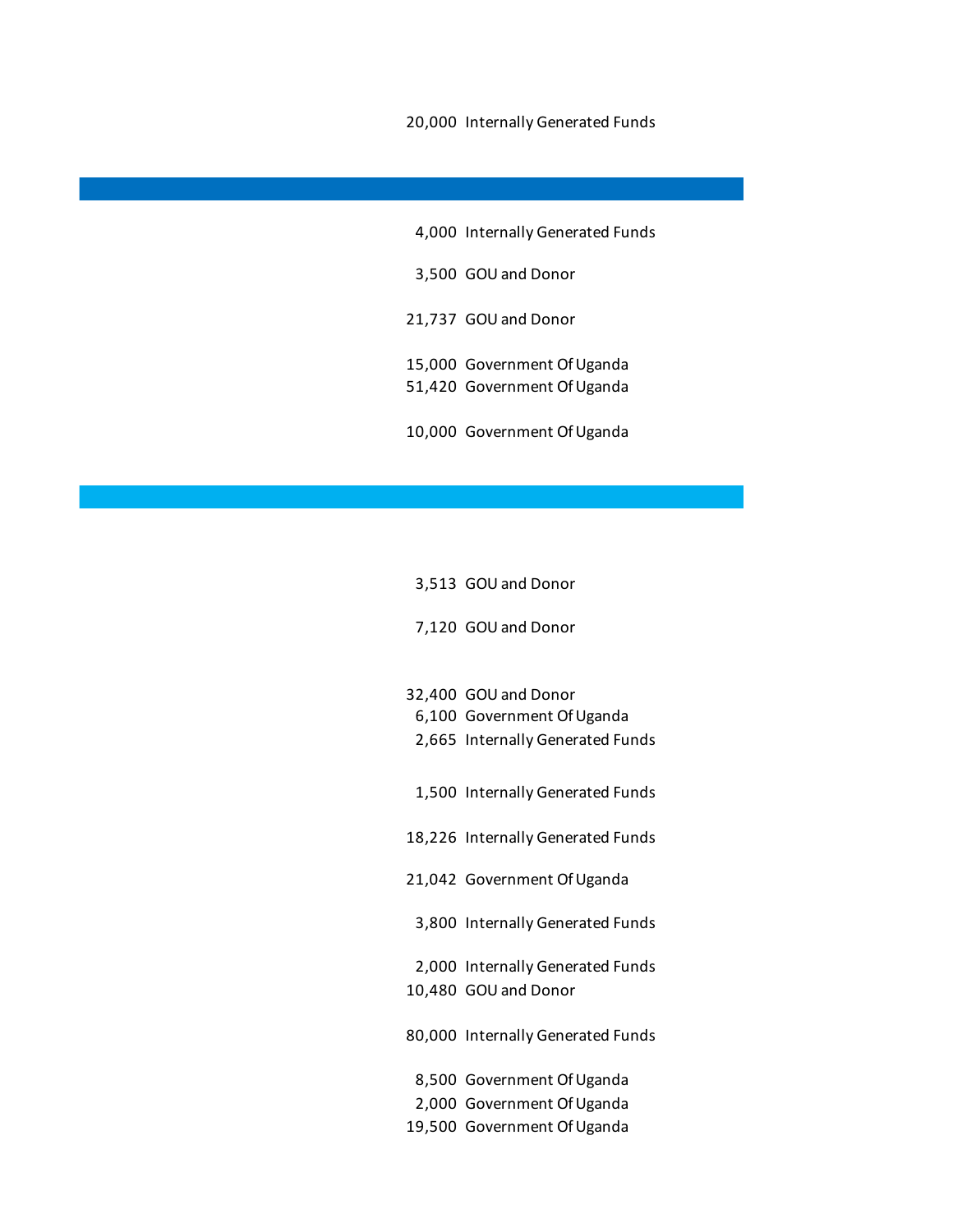5,000 GOU and Donor

17,490 Government Of Uganda

24,887 Government Of Uganda

11,850 Government Of Uganda

15,850 Government Of Uganda

4,000 Government Of Uganda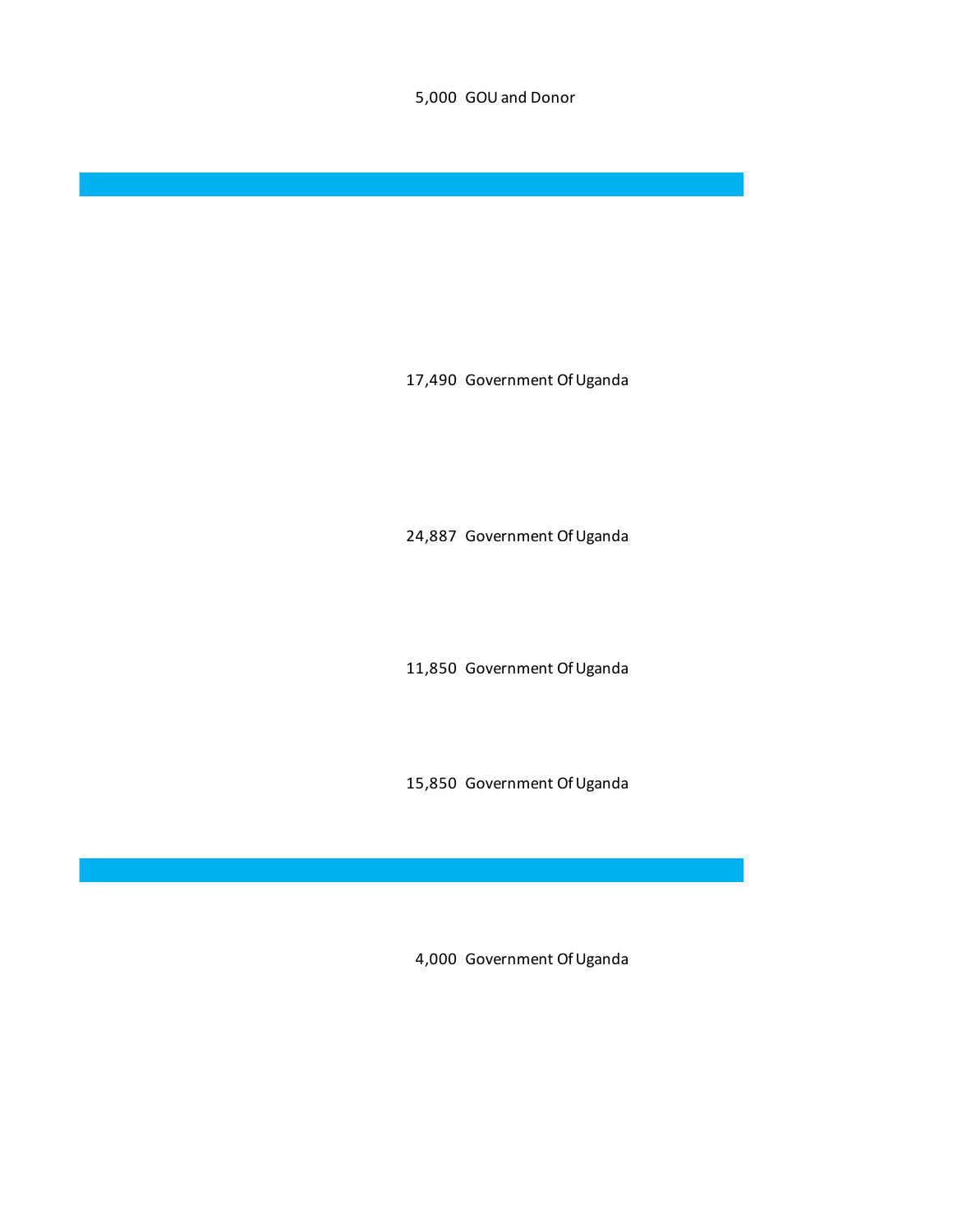233,500 Government Of Uganda

180,000 Government Of Uganda

15,000 Government Of Uganda

58,180 Government Of Uganda 4,279 Government Of Uganda 4,200 Government Of Uganda 94,000 Government Of Uganda 20,000 Government Of Uganda 10,000 Government Of Uganda 6,000 Government Of Uganda

45,000 Government Of Uganda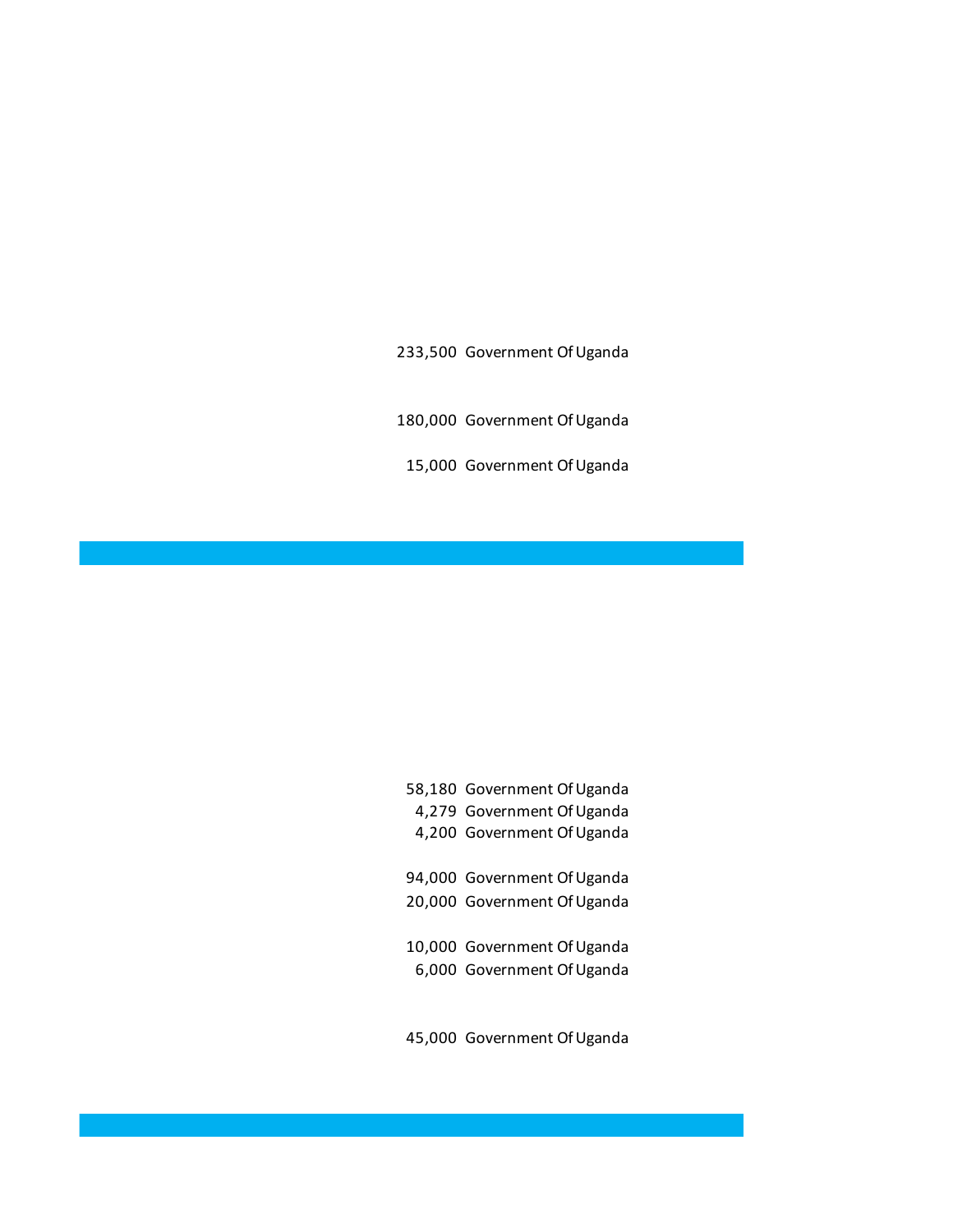- 7,120 GOU and Donor
- 1,200 Government Of Uganda
- 1,200 Government Of Uganda
- 8,432 Government Of Uganda
- 60,000 Government Of Uganda
- 704,165 Government Of Uganda
- 45,000 Government Of Uganda
- 51,840 Internally Generated Funds

25,000 Internally Generated Funds 30,000 Internally Generated Funds 10000 Internally Generated Funds

- 4,000 Internally Generated Funds 17,000 Internally Generated Funds 500 Internally Generated Funds 10,061 Internally Generated Funds 5,389 Government Of Uganda
- 16,000 Internally Generated Funds
- 3,000 Government Of Uganda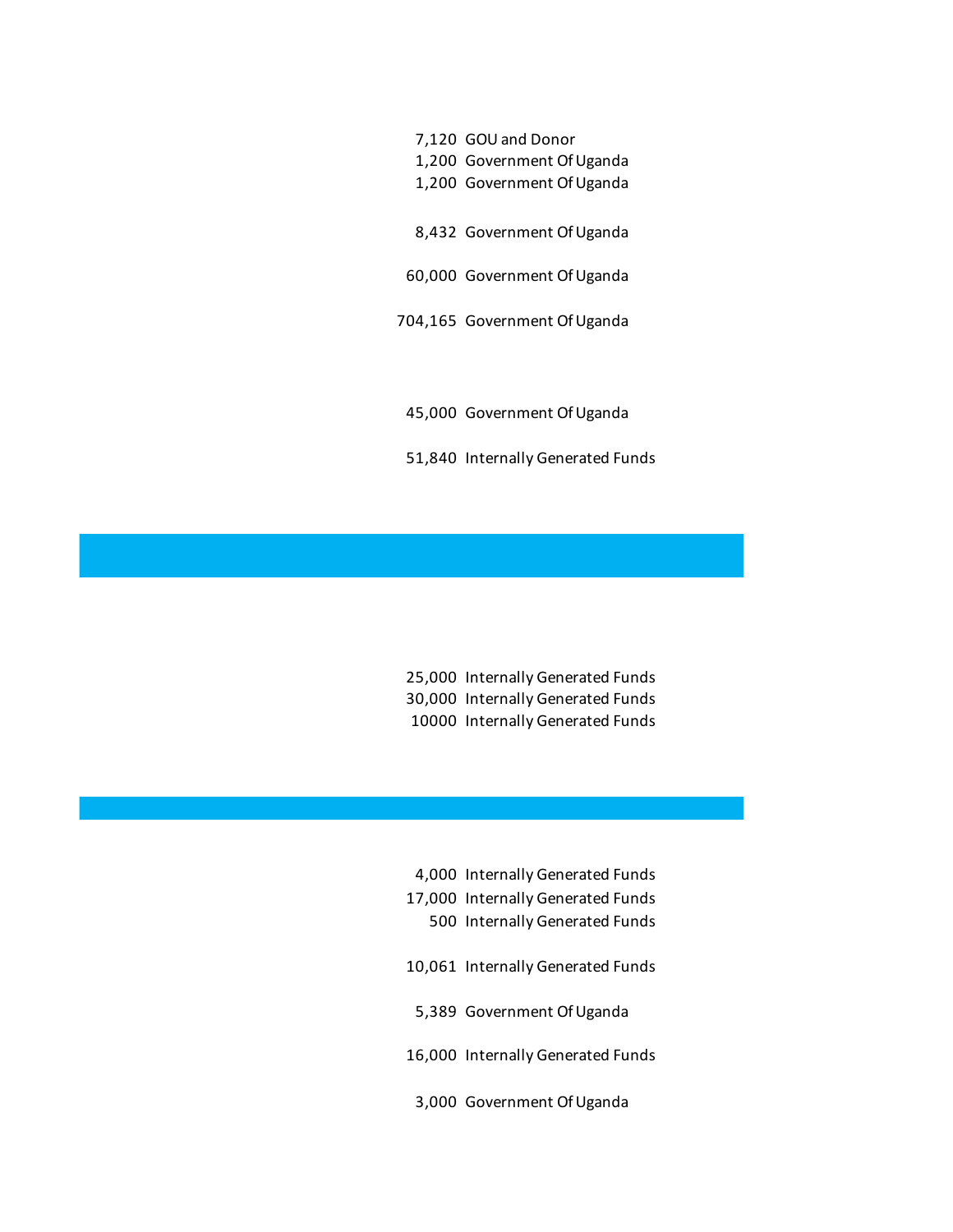- 3,000 Government Of Uganda 2,500 Government Of Uganda 500 Government Of Uganda 10,000 Internally Generated Funds
- 2,000 Government Of Uganda 2,000 Internally Generated Funds

20,655 Government Of Uganda

45,033 Government Of Uganda

11,500 Internally Generated Funds

4,000 Internally Generated Funds

15,000 Internally Generated Funds

5,000 Internally Generated Funds

2,000 Internally Generated Funds

16,000 Internally Generated Funds

8,500 GOU and Donor

17,164 Government Of Uganda

**26,990,425**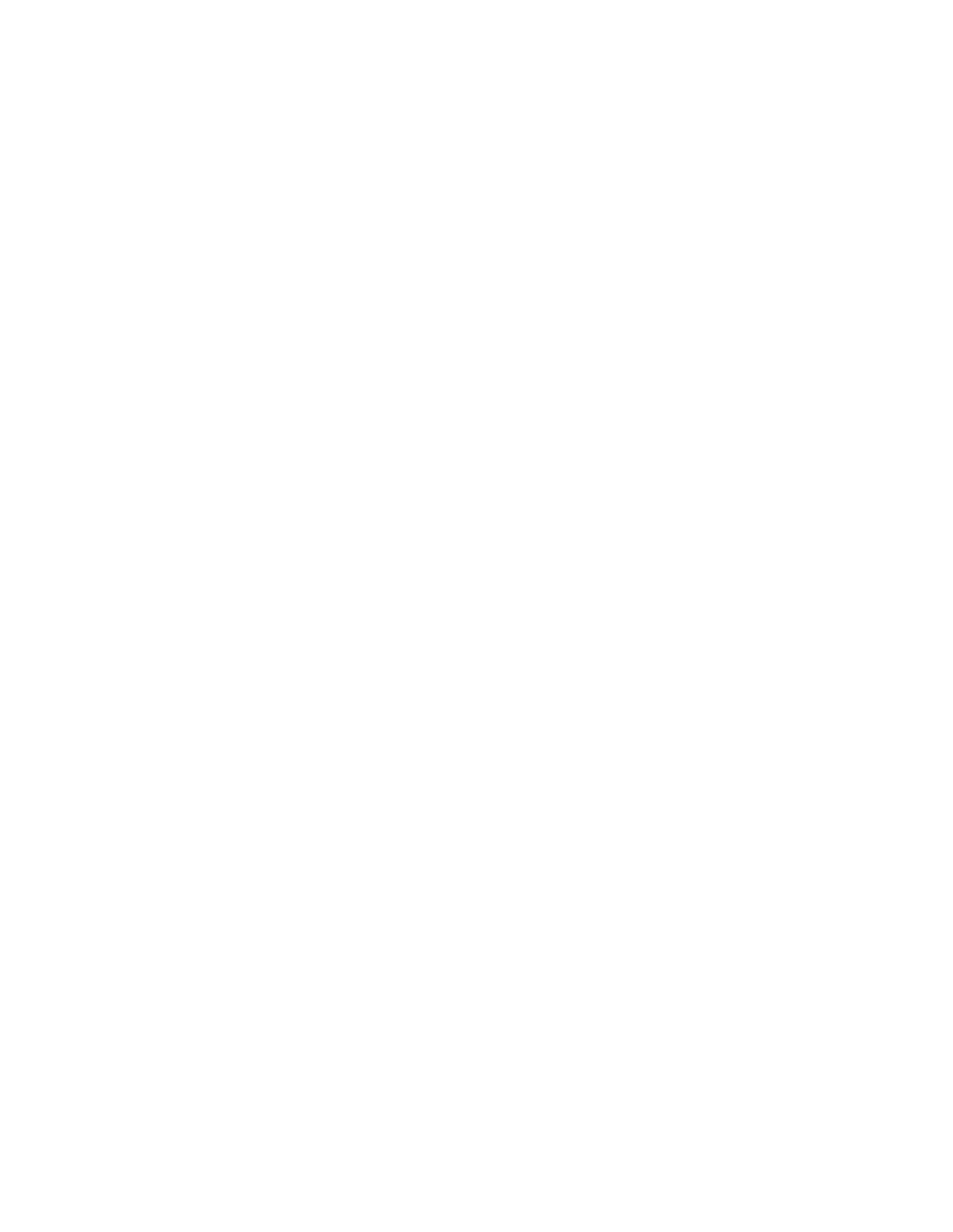## A AND PUBLICATION FOR WAKISO DISTRICT LO

## **Procurement Method Contract Type**

| Open Domestic Bidding                          | Lump sum contracts                         |
|------------------------------------------------|--------------------------------------------|
| Open Domestic Bidding                          | Lump sum contracts                         |
| Open Domestic Bidding                          | Lump sum contracts                         |
| Selective National Bidding                     | Lump sum contracts                         |
| Open Domestic Bidding                          | Framework contracts                        |
| Selective National Bidding                     | Lump sum contracts                         |
| Selective National Bidding                     | Ad measurement contracts                   |
| Selective International Bidding                | Ad measurement contracts                   |
| Selective National Bidding                     | Ad measurement contracts                   |
| Selective National Bidding                     | Lump sum contracts                         |
| Open Domestic Bidding<br>Open Domestic Bidding | Framework contracts<br>Framework contracts |
|                                                |                                            |
| Selective National Bidding                     | Ad measurement contracts                   |
| Open Domestic Bidding                          | Percentage based contract                  |
| Open Domestic Bidding                          | Percentage based contract                  |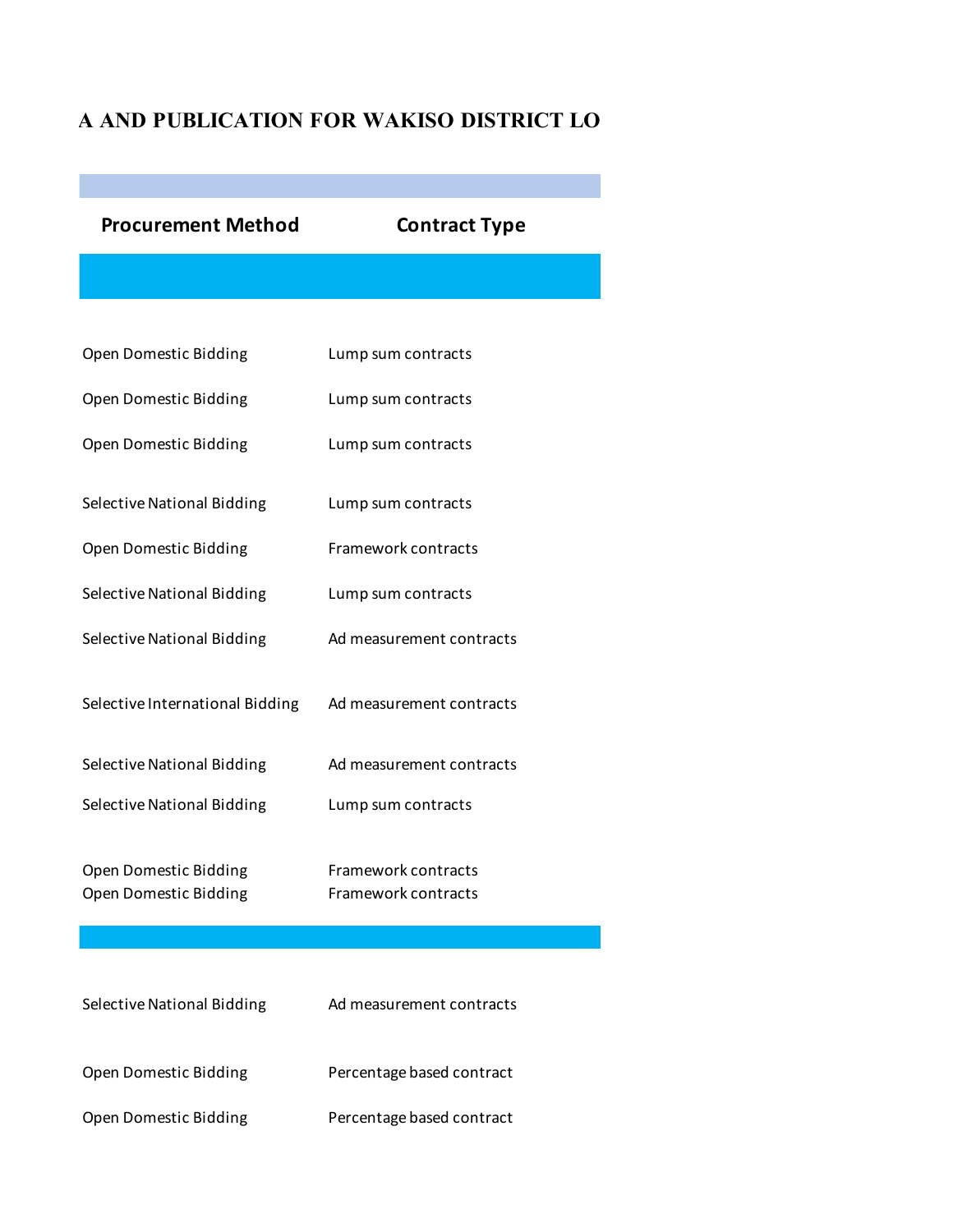| Selective National Bidding                                               | Lump sum contracts                                              |
|--------------------------------------------------------------------------|-----------------------------------------------------------------|
| Selective National Bidding                                               | Time-based contract                                             |
| Selective National Bidding                                               | Lump sum contracts                                              |
|                                                                          |                                                                 |
|                                                                          |                                                                 |
| Selective National Bidding                                               | Lump sum contracts                                              |
| Selective National Bidding                                               | Ad measurement contracts                                        |
| Open Domestic Bidding                                                    | Framework contracts                                             |
| Selective National Bidding<br>Open Domestic Bidding<br>Micro Procurement | Lump sum contracts<br>Framework contracts<br>Lump sum contracts |
| Selective National Bidding                                               | Lump sum contracts                                              |
| Open Domestic Bidding                                                    | Percentage based contract                                       |
| Selective National Bidding                                               | Lump sum contracts                                              |
| Selective National Bidding                                               | Ad measurement contracts                                        |
| Selective National Bidding<br>Open Domestic Bidding                      | Lump sum contracts<br>Ad measurement contracts                  |
| Open Domestic Bidding                                                    | Framework contracts                                             |
| Selective National Bidding                                               | Lump sum contracts                                              |
| Selective National Bidding                                               | Lump sum contracts                                              |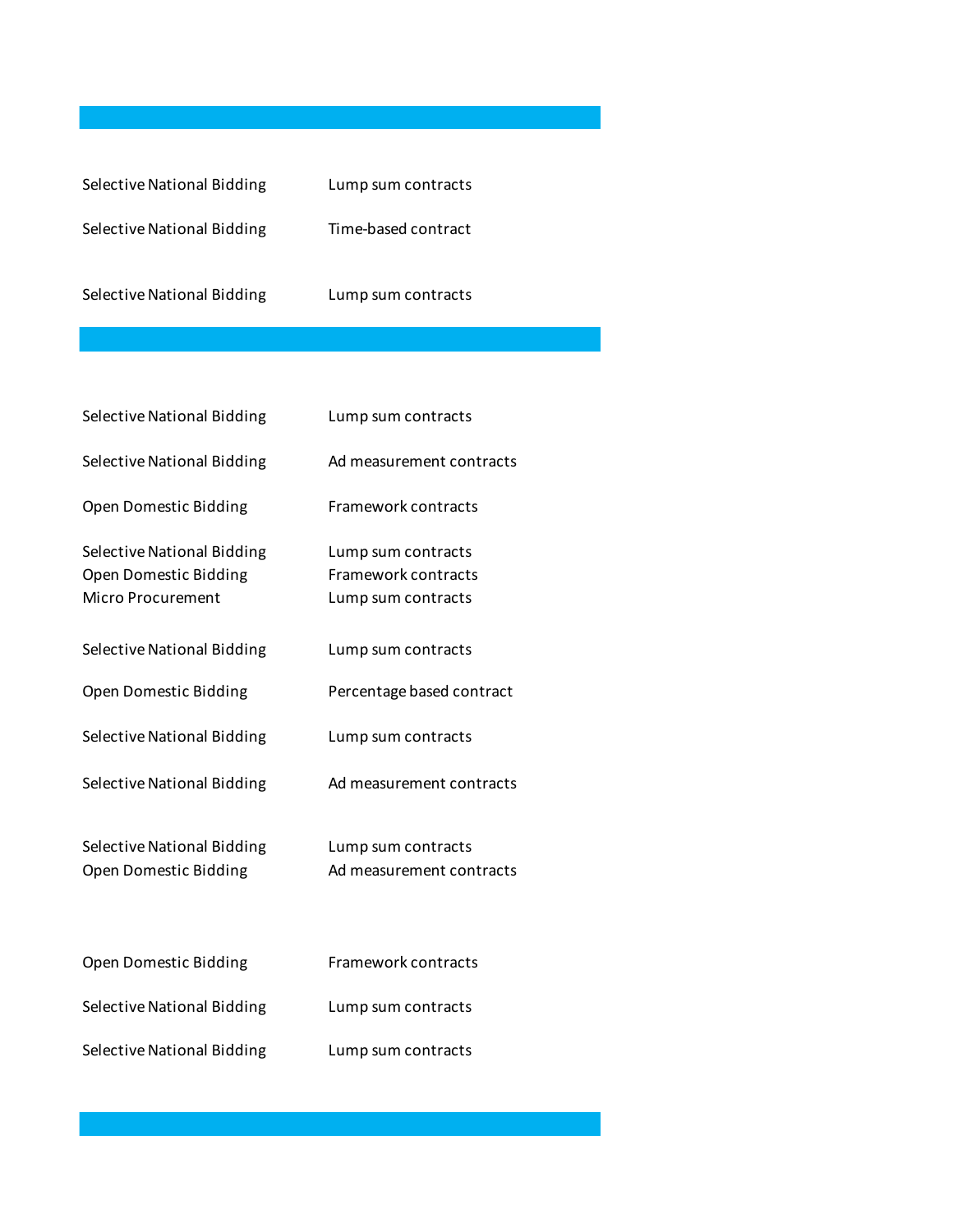| Open Domestic Bidding      | Framework contracts |
|----------------------------|---------------------|
| Open Domestic Bidding      | Framework contracts |
| Open Domestic Bidding      | Framework contracts |
| Micro Procurement          | Lump sum contracts  |
| Micro Procurement          | Lump sum contracts  |
| Open Domestic Bidding      | Framework contracts |
|                            |                     |
| Selective National Bidding | Lump sum contracts  |
| Micro Procurement          | Lump sum contracts  |
|                            |                     |
| Selective National Bidding | Lump sum contracts  |
|                            |                     |
| Selective National Bidding | Lump sum contracts  |
| Open Domestic Bidding      | Framework contracts |
|                            |                     |
| Open Domestic Bidding      | Framework contracts |
|                            |                     |

| Open Domestic Bidding | Framework contracts       |
|-----------------------|---------------------------|
| Open Domestic Bidding | Percentage based contract |
|                       |                           |

| Open Domestic Bidding                          | Framework contracts                        |
|------------------------------------------------|--------------------------------------------|
| Selective National Bidding                     | Lump sum contracts                         |
| Open Domestic Bidding                          | Framework contracts                        |
| Open Domestic Bidding<br>Open Domestic Bidding | Framework contracts<br>Framework contracts |
| Selective National Bidding                     | Lump sum contracts                         |
| Open Domestic Bidding                          | Framework contracts                        |
| Open Domestic Bidding                          | Framework contracts                        |
| Open Domestic Bidding                          | Ad measurement contracts                   |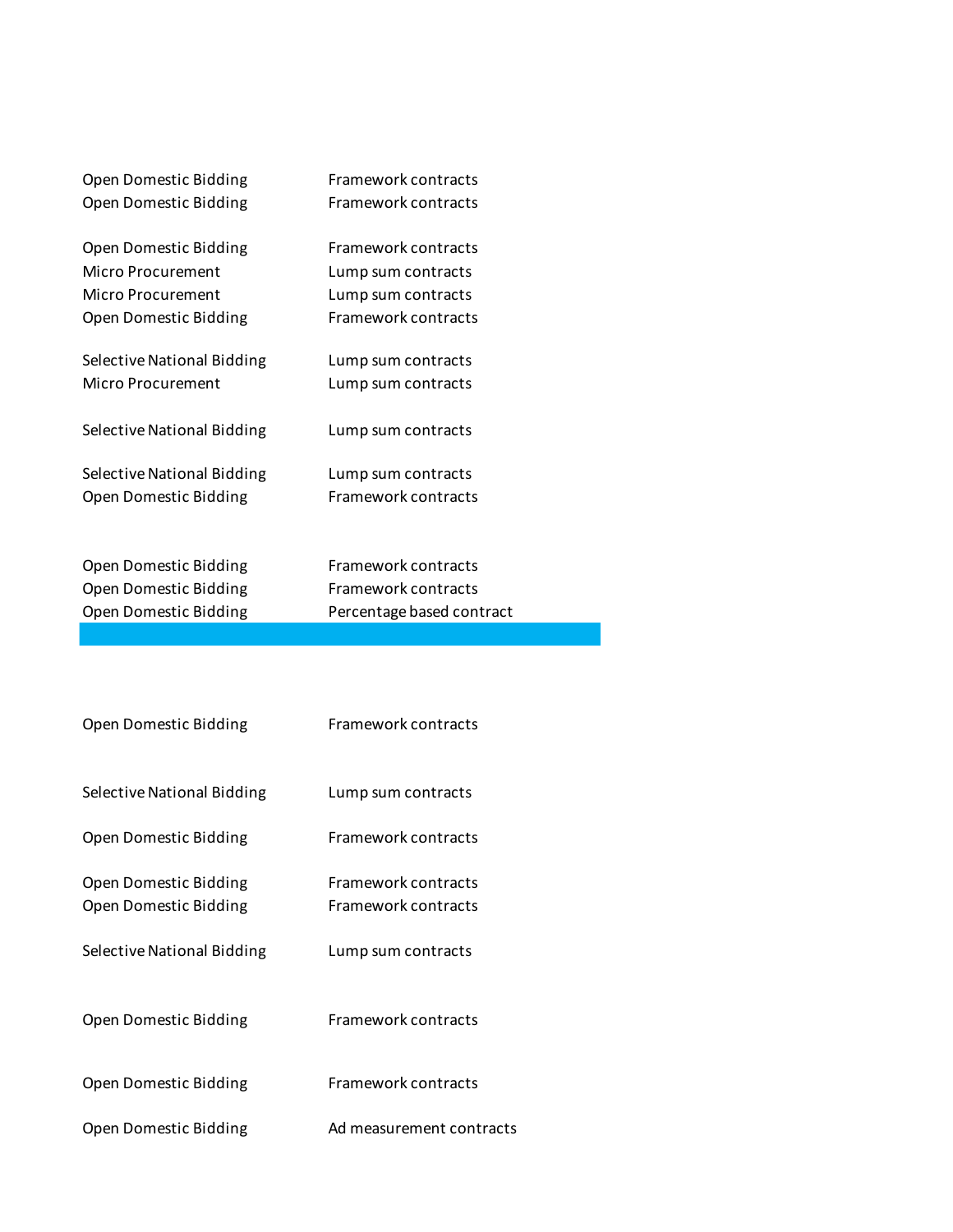| Open Domestic Bidding                          | Ad measurement contracts |
|------------------------------------------------|--------------------------|
| Selective National Bidding                     | Ad measurement contracts |
| Selective National Bidding                     | Ad measurement contracts |
| Selective National Bidding                     | Ad measurement contracts |
|                                                |                          |
| Selective National Bidding                     | Ad measurement contracts |
| Open Domestic Bidding                          | Ad measurement contracts |
|                                                |                          |
|                                                |                          |
|                                                |                          |
|                                                |                          |
| Selective National Bidding                     | Ad measurement contracts |
|                                                |                          |
| Selective National Bidding                     | Ad measurement contracts |
|                                                |                          |
|                                                |                          |
|                                                | Framework contracts      |
| Open Domestic Bidding<br>Open Domestic Bidding | Lump sum contracts       |
|                                                |                          |

Open Domestic Bidding Framework contracts Open Domestic Bidding **Lump** sum contracts

Selective National Bidding Ad measurement contracts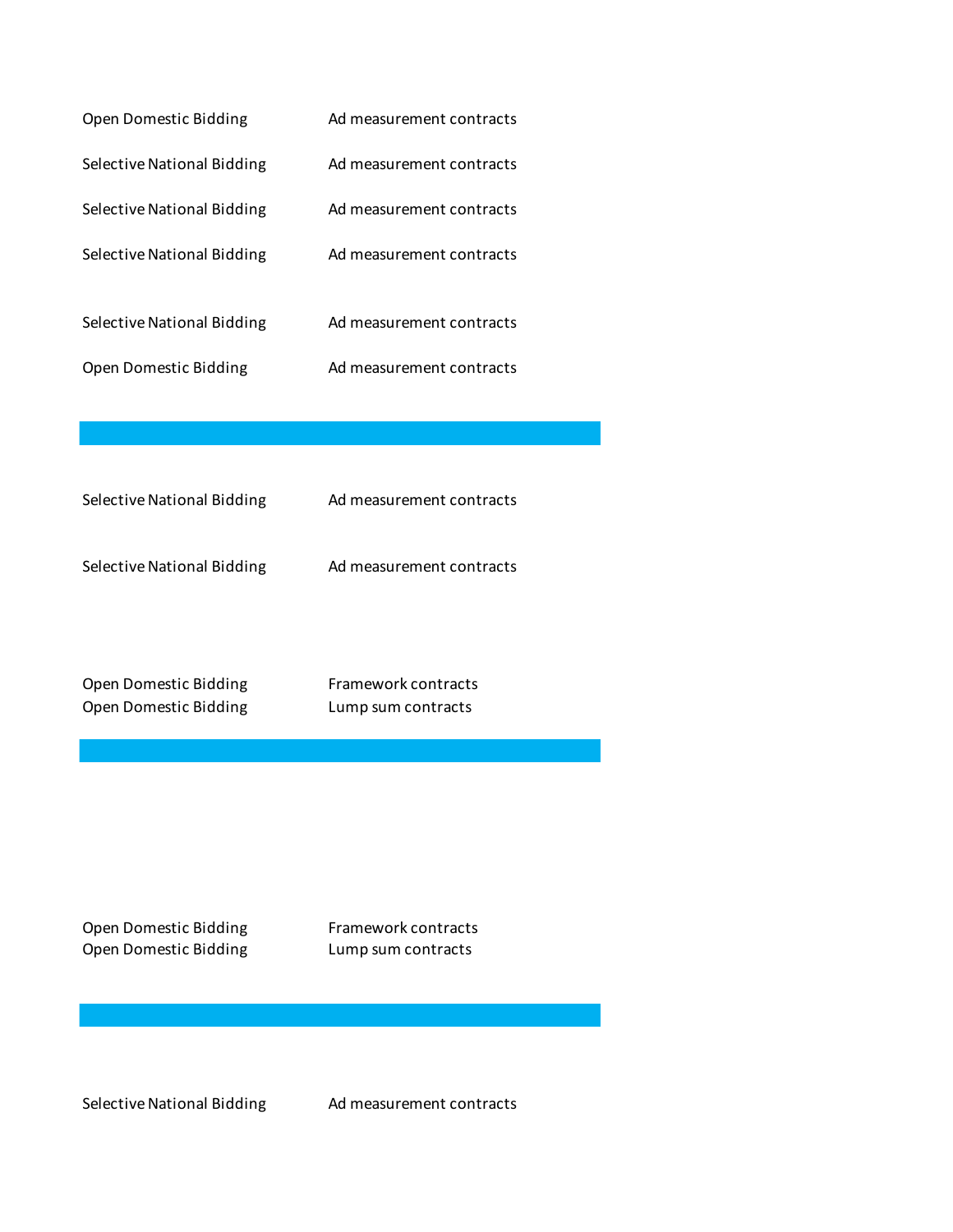|  | Open Domestic Bidding |  |  |
|--|-----------------------|--|--|
|--|-----------------------|--|--|

### Framework contracts

Open Domestic Bidding Lump sum contracts

Open Domestic Bidding Framework contracts Open Domestic Bidding Framework contracts Open Domestic Bidding Percentage based contract

| Ad measurement contracts  |
|---------------------------|
| Ad measurement contracts  |
| Lump sum contracts        |
| Framework contracts       |
| Ad measurement contracts  |
| Framework contracts       |
| Lump sum contracts        |
| Framework contracts       |
| Framework contracts       |
| Framework contracts       |
| Lump sum contracts        |
| Ad measurement contracts  |
|                           |
| Percentage based contract |
| Ad measurement contracts  |
|                           |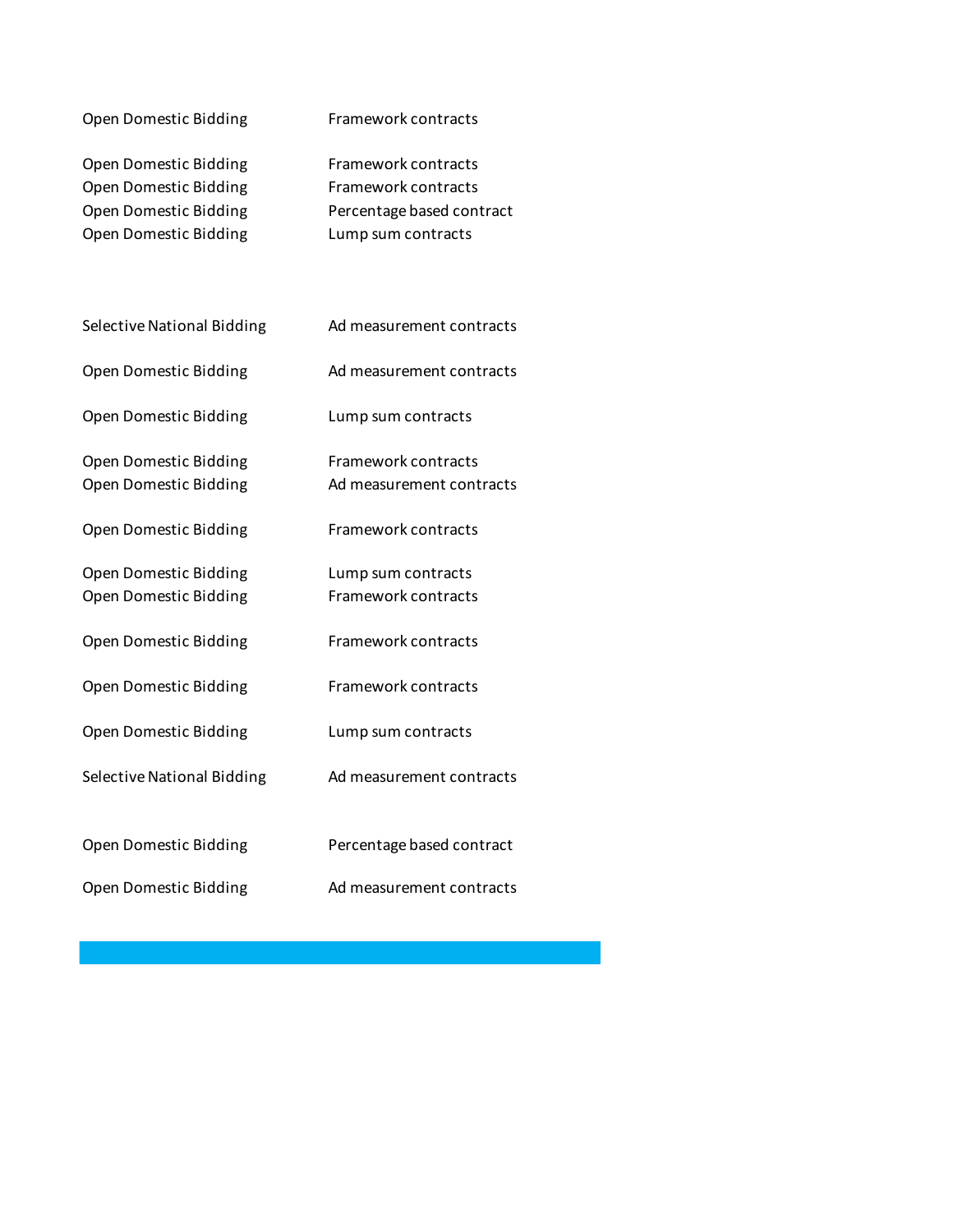| Open Domestic Bidding | Lump sum contracts       |
|-----------------------|--------------------------|
|                       |                          |
|                       |                          |
|                       |                          |
|                       |                          |
|                       |                          |
| Open Domestic Bidding | Ad measurement contracts |
|                       |                          |
|                       |                          |
|                       |                          |
|                       |                          |
| Open Domestic Bidding | Ad measurement contracts |
|                       |                          |
|                       |                          |

Open Domestic Bidding and Ad measurement contracts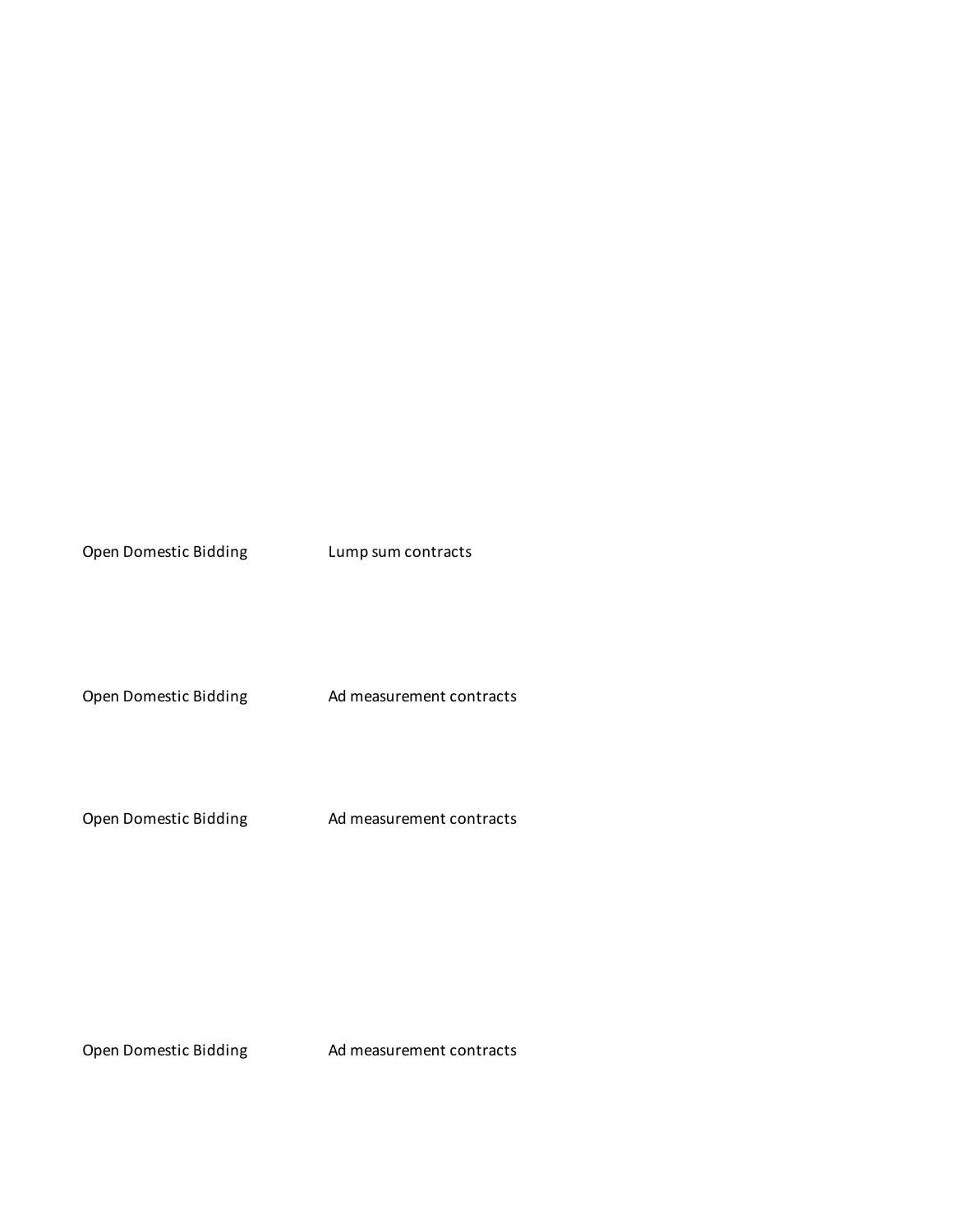| Open Domestic Bidding | Ad measurement contracts |
|-----------------------|--------------------------|
| Open Domestic Bidding | Ad measurement contracts |
| Open Domestic Bidding | Ad measurement contracts |
| Open Domestic Bidding | Lump sum contracts       |
| Open Domestic Bidding | Framework contracts      |
| Open Domestic Bidding | Framework contracts      |
| Open Domestic Bidding | Framework contracts      |
| Open Domestic Bidding | Framework contracts      |

| Open Domestic Bidding                      | <b>Framework contracts</b>                |
|--------------------------------------------|-------------------------------------------|
| Selective National Bidding                 | Lump sum contracts                        |
| Open Domestic Bidding<br>Micro Procurement | Framework contracts<br>Lump sum contracts |
| Open Domestic Bidding                      | Percentage based contract                 |
| Open Domestic Bidding                      | Percentage based contract                 |
| Open Domestic Bidding                      | Lump sum contracts                        |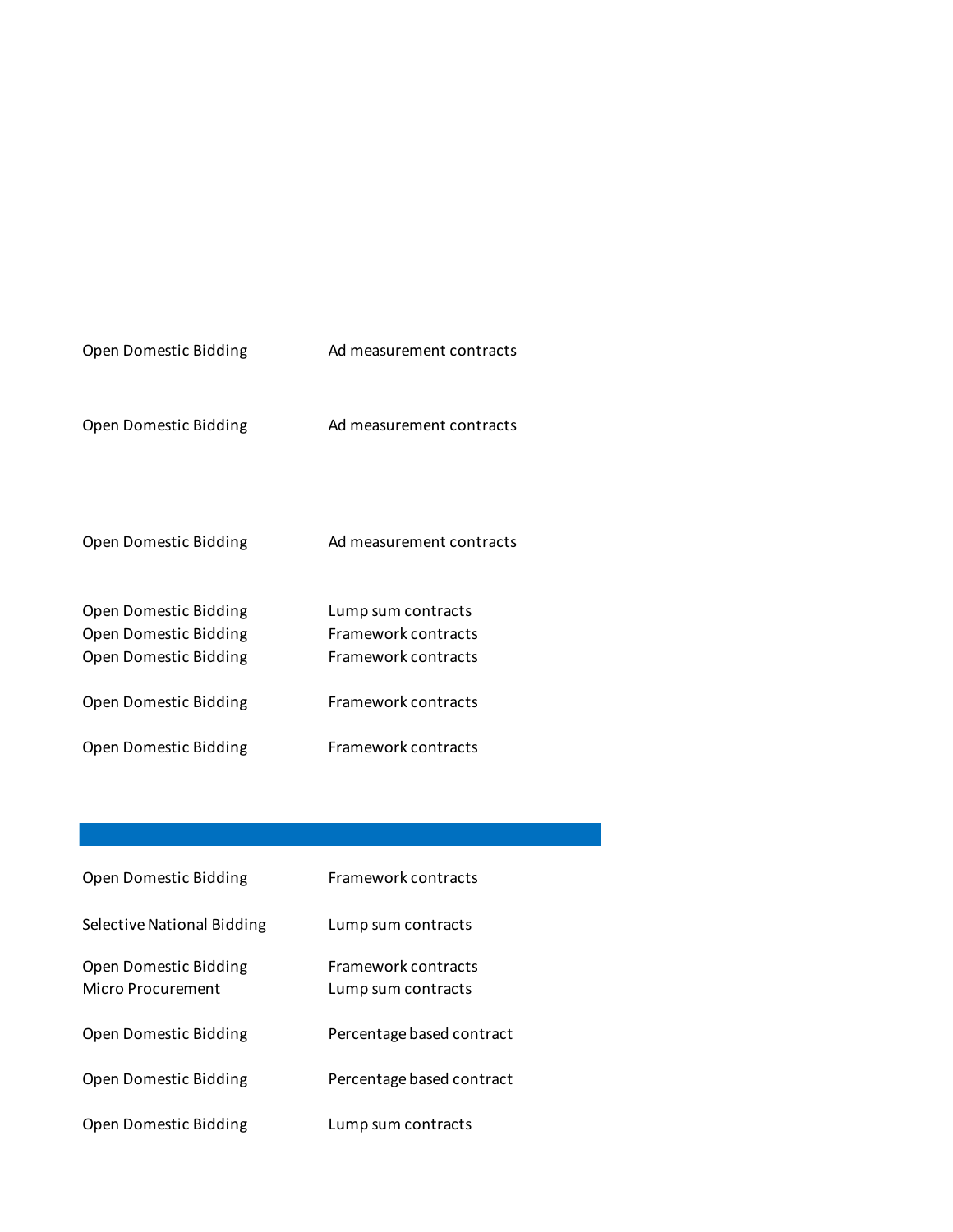Selective National Bidding Lump sum contracts

Percentage based contract Consultancy Services

| Open Domestic Bidding                          | Framework contracts                        |
|------------------------------------------------|--------------------------------------------|
| Selective National Bidding                     | Lump sum contracts                         |
| Open Domestic Bidding<br>Open Domestic Bidding | Framework contracts<br>Framework contracts |
| Open Domestic Bidding                          | Framework contracts                        |
| Selective National Bidding                     | Lump sum contracts                         |
| Selective International Bidding                | Ad measurement contracts                   |
| Selective International Bidding                | Ad measurement contracts                   |
| Open Domestic Bidding                          | Lump sum contracts                         |
| Open Domestic Bidding                          | Framework contracts                        |

Open Domestic Bidding Framework contracts

Selective National Bidding Lump sum contracts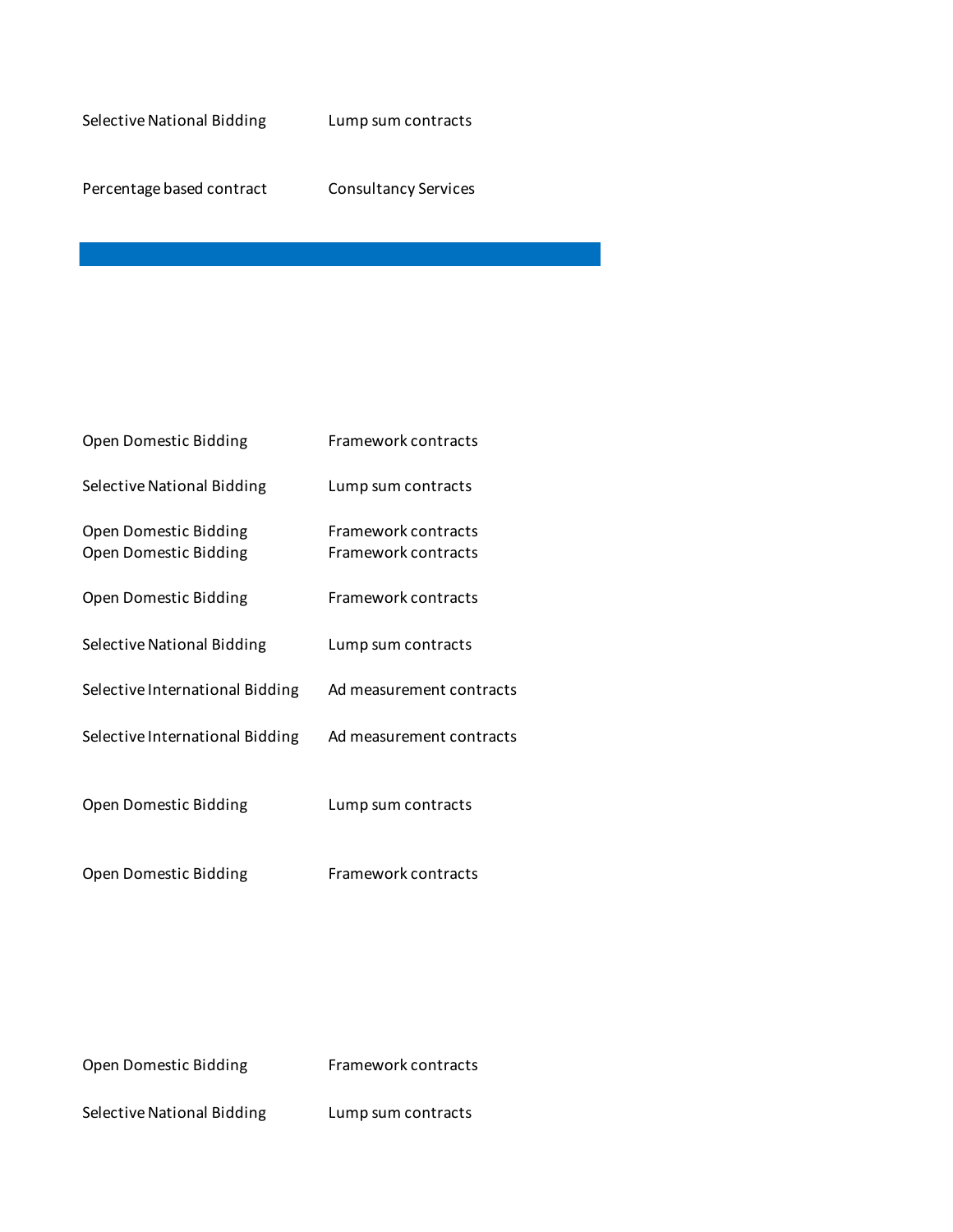| Open Domestic Bidding      | Framework contracts      |
|----------------------------|--------------------------|
| Open Domestic Bidding      | Framework contracts      |
| Open Domestic Bidding      | Framework contracts      |
| Open Domestic Bidding      | Ad measurement contracts |
| Selective National Bidding | Lump sum contracts       |
| Selective National Bidding | Ad measurement contracts |
| Selective National Bidding | Ad measurement contracts |

Open Domestic Bidding and Ad measurement contracts

| Open Domestic Bidding                                                                         | Ad measurement contracts                                       |
|-----------------------------------------------------------------------------------------------|----------------------------------------------------------------|
| <b>Selective National Bidding</b><br>Selective National Bidding<br>Selective National Bidding | Lump sum contracts<br>Lump sum contracts<br>Lump sum contracts |
| Open Domestic Bidding                                                                         | Framework contracts                                            |
| Open Domestic Bidding<br>Open Domestic Bidding                                                | Framework contracts<br>Framework contracts                     |
| Open Domestic Bidding                                                                         | Percentage based contract                                      |
| Open Domestic Bidding                                                                         | Lump sum contracts                                             |
| Selective National Bidding                                                                    | Lump sum contracts                                             |
| Open Domestic Bidding                                                                         | Framework contracts                                            |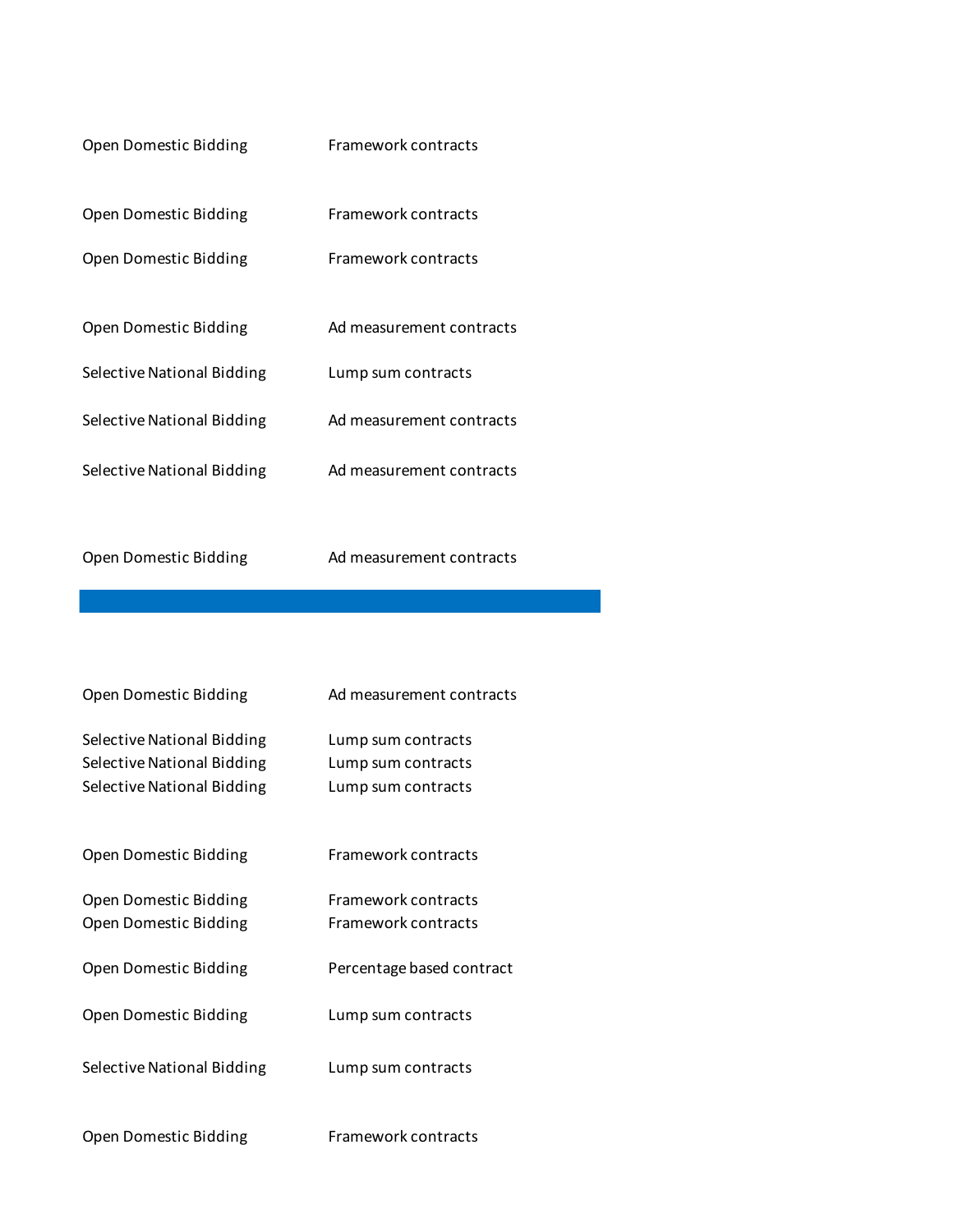| Selective National Bidding                          | Lump sum contracts                        |
|-----------------------------------------------------|-------------------------------------------|
| Selective National Bidding                          | Ad measurement contracts                  |
| Open Domestic Bidding<br>Selective National Bidding | Framework contracts<br>Lump sum contracts |
| Open Domestic Bidding                               | Framework contracts                       |
| Open Domestic Bidding                               | Ad measurement contracts                  |
| Open Domestic Bidding                               | Framework contracts                       |

Open Domestic Bidding Framework contracts

Open Domestic Bidding Framework contracts

Open Domestic Bidding Framework contracts

Open Domestic Bidding Framework contracts Direct Procurement Lump sum contracts

Open Domestic Bidding Framework contracts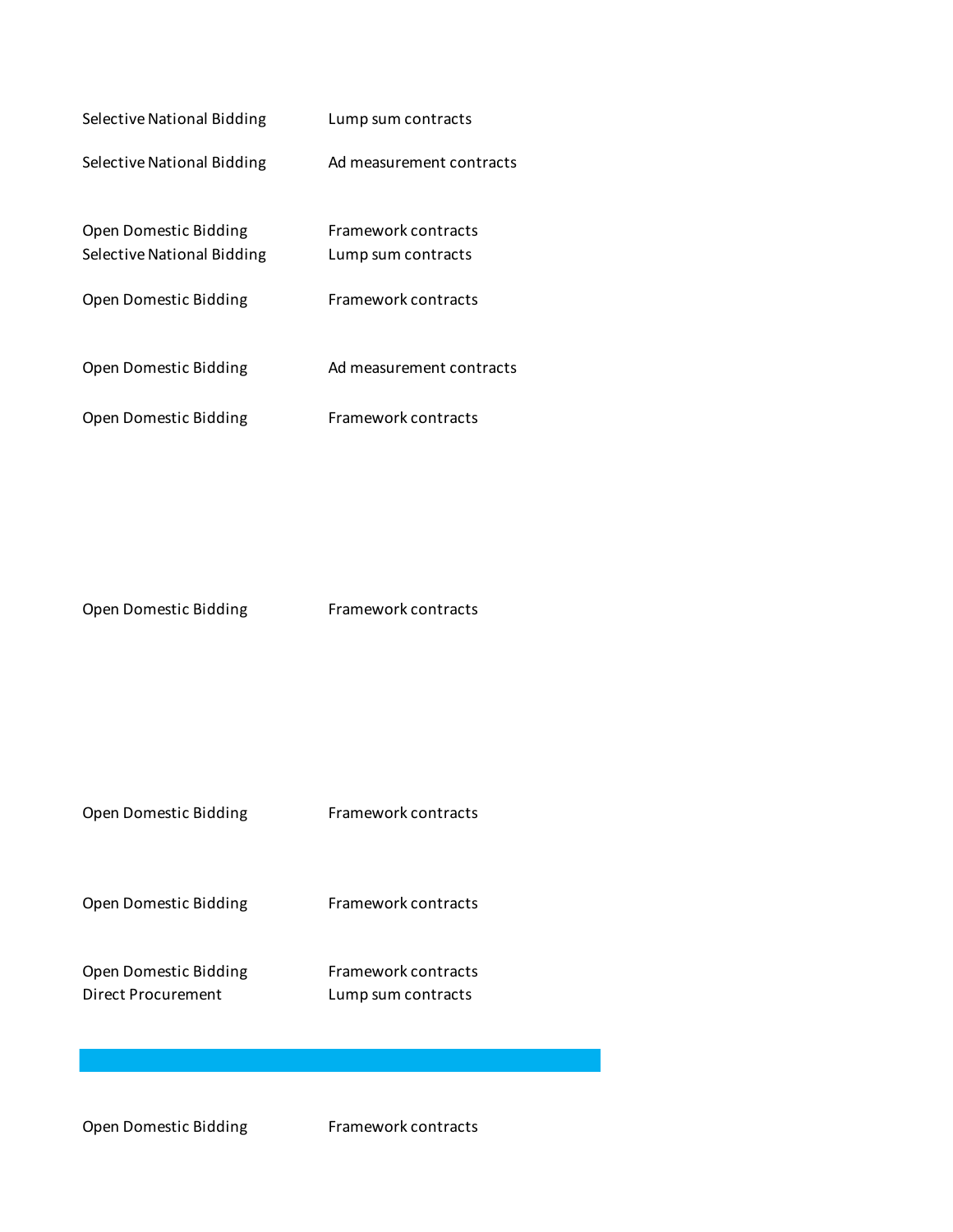| Open Domestic Bidding        | Framework contracts      |
|------------------------------|--------------------------|
| <b>Open Domestic Bidding</b> | Framework contracts      |
| Open Domestic Bidding        | Ad measurement contracts |
| Open Domestic Bidding        | Framework contracts      |
| Open Domestic Bidding        | Lump sum contracts       |
| Open Domestic Bidding        | Framework contracts      |
| Open Domestic Bidding        | Framework contracts      |
| Open Domestic Bidding        | Ad measurement contracts |
| Open Domestic Bidding        | Framework contracts      |
| Open Domestic Bidding        | Framework contracts      |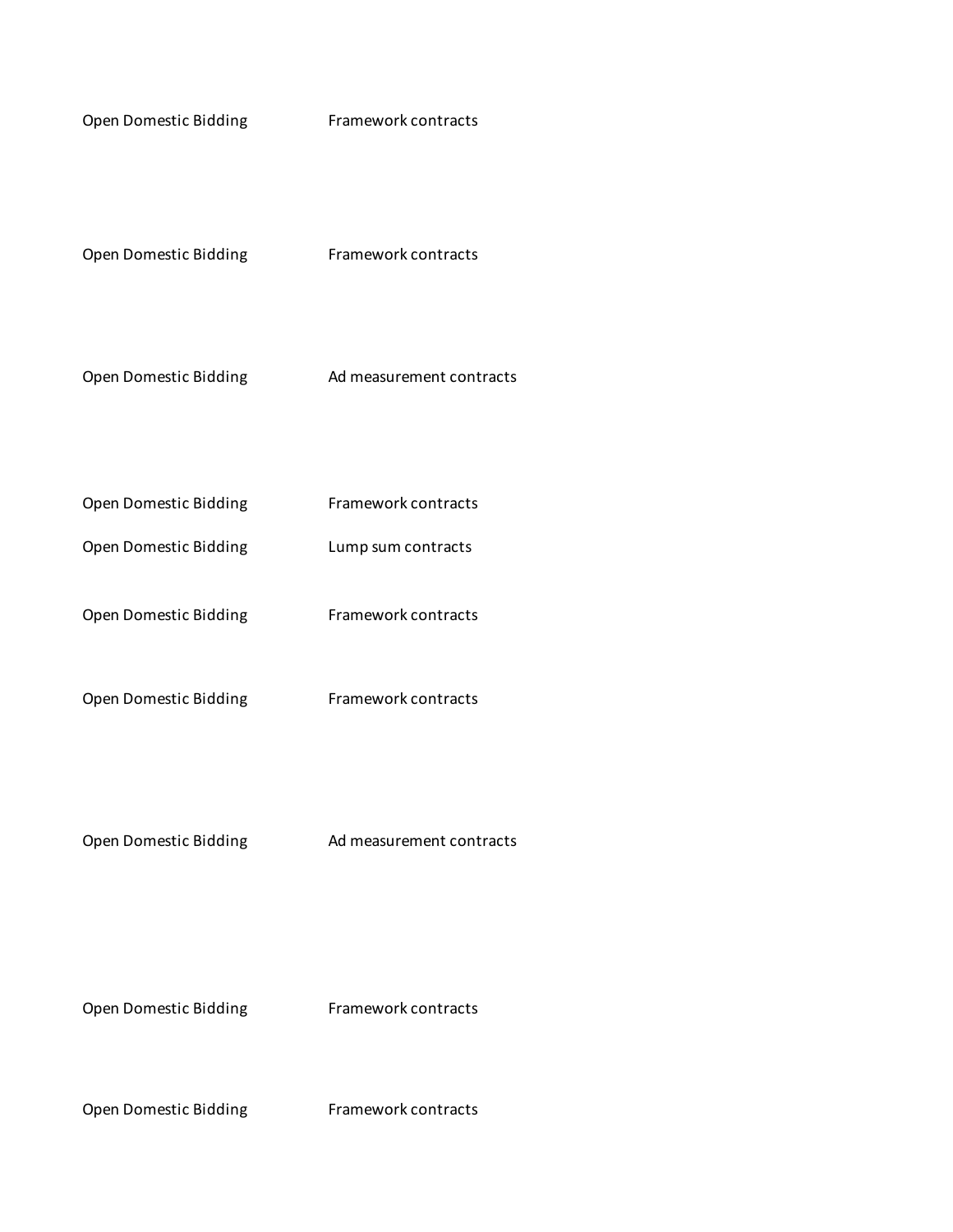| Open Domestic Bidding | Ad measurement contracts  |
|-----------------------|---------------------------|
| Open Domestic Bidding | Percentage based contract |
| Open Domestic Bidding | Ad measurement contracts  |

| Selective National Bidding                     | Lump sum contracts                        |
|------------------------------------------------|-------------------------------------------|
| Open Domestic Bidding                          | Framework contracts                       |
| Open Domestic Bidding<br>Open Domestic Bidding | Lump sum contracts<br>Framework contracts |
| Selective National Bidding                     | Lump sum contracts                        |
| Open Domestic Bidding                          | Lump sum contracts                        |
| Open Domestic Bidding                          | Lump sum contracts                        |
|                                                |                                           |

| Selective National Bidding | Ad measurement contracts |
|----------------------------|--------------------------|
| Open Domestic Bidding      | Framework contracts      |
| Open Domestic Bidding      | Framework contracts      |
| Open Domestic Bidding      | Framework contracts      |
| Open Domestic Bidding      | Framework contracts      |
|                            |                          |
| Open Domestic Bidding      | Ad measurement contracts |
| Open Domestic Bidding      | Lump sum contracts       |
|                            |                          |
| Open Domestic Bidding      | Framework contracts      |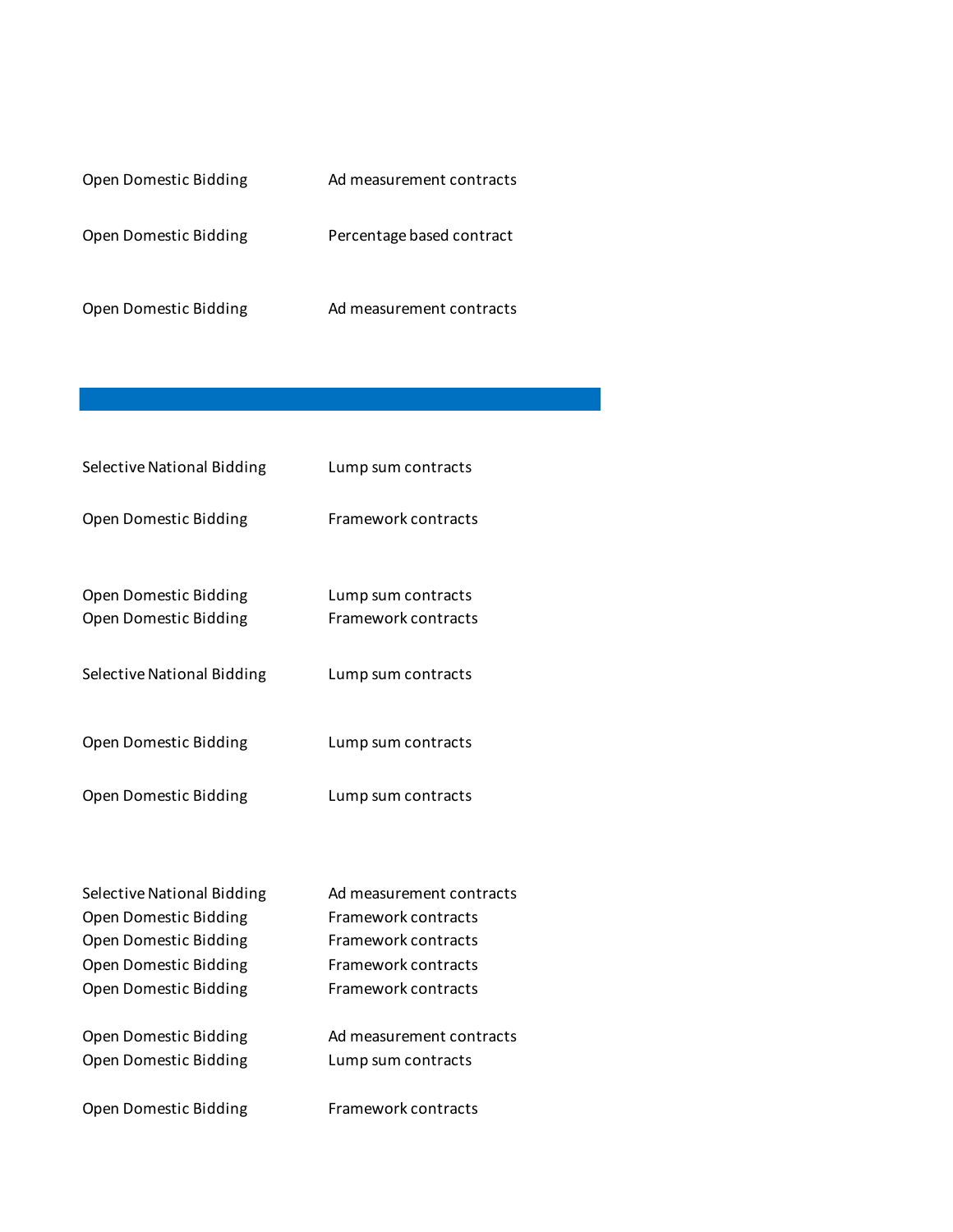| Open Domestic Bidding                          | Framework contracts                        |
|------------------------------------------------|--------------------------------------------|
| Selective National Bidding                     | Lump sum contracts                         |
| Open Domestic Bidding                          | Lump sum contracts                         |
| Open Domestic Bidding<br>Open Domestic Bidding | Framework contracts<br>Framework contracts |
| Open Domestic Bidding                          | Framework contracts                        |

| Selective National Bidding                                                   | Lump sum contracts                                                |
|------------------------------------------------------------------------------|-------------------------------------------------------------------|
| Selective National Bidding                                                   | Lump sum contracts                                                |
| Open Domestic Bidding<br>Open Domestic Bidding<br>Selective National Bidding | Framework contracts<br>Framework contracts<br>Lump sum contracts  |
| Selective National Bidding                                                   | Lump sum contracts                                                |
| Open Domestic Bidding                                                        | Percentage based contract                                         |
| Selective National Bidding                                                   | Ad measurement contracts                                          |
| Selective National Bidding                                                   | Ad measurement contracts                                          |
| Selective National Bidding<br>Open Domestic Bidding                          | Ad measurement contracts<br>Framework contracts                   |
| Open Domestic Bidding                                                        | Ad measurement contracts                                          |
| Open Domestic Bidding<br>Open Domestic Bidding<br>Open Domestic Bidding      | Framework contracts<br>Framework contracts<br>Framework contracts |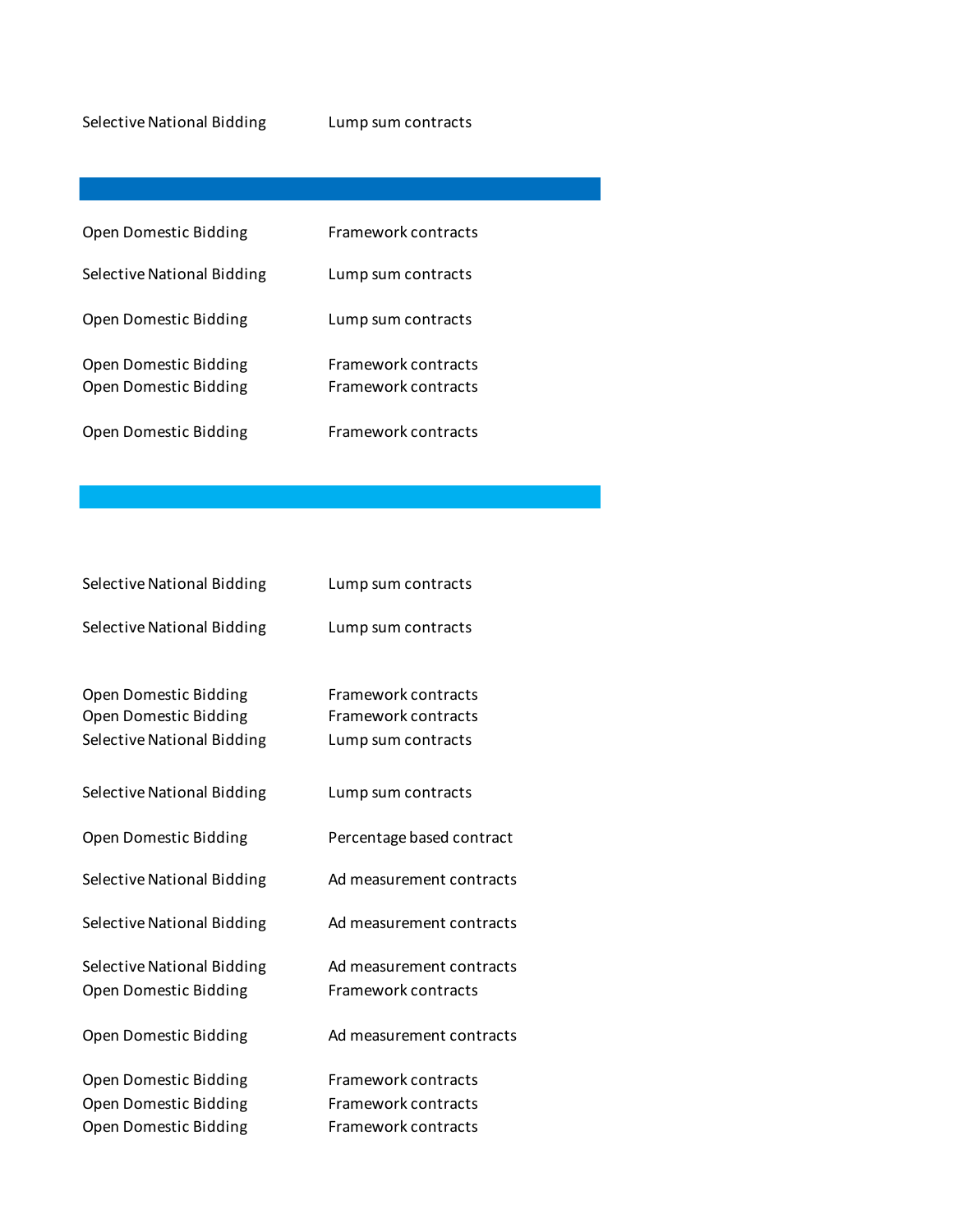

Selective National Bidding Lump sum contracts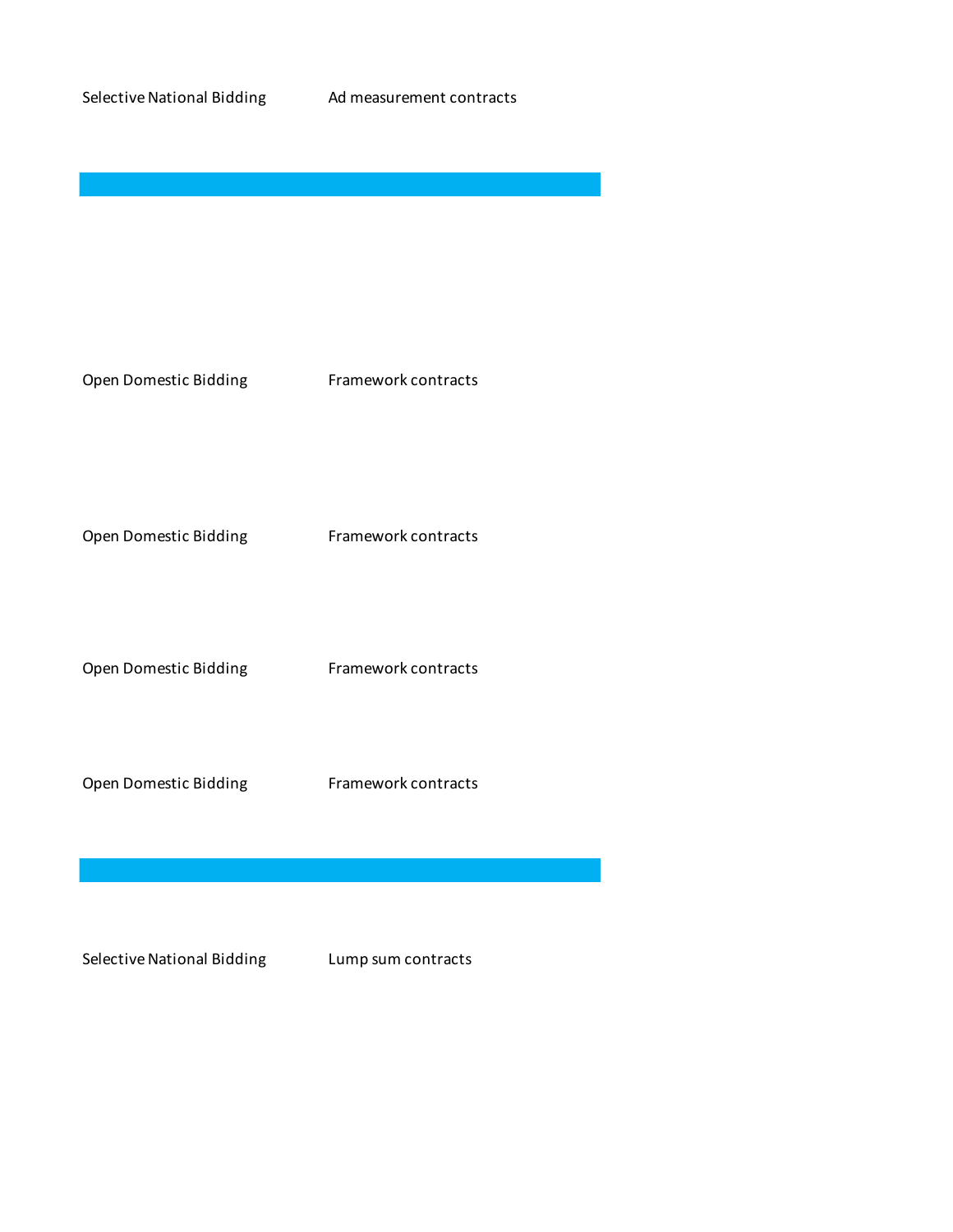| Open Domestic Bidding      | Framework contracts      |
|----------------------------|--------------------------|
| Open Domestic Bidding      | Ad measurement contracts |
| Selective National Bidding | Lump sum contracts       |

| Open Domestic Bidding      | Lump sum contracts       |
|----------------------------|--------------------------|
| Open Domestic Bidding      | Framework contracts      |
| Open Domestic Bidding      | Framework contracts      |
| Open Domestic Bidding      | Ad measurement contracts |
| Open Domestic Bidding      | Lump sum contracts       |
| Selective National Bidding | Lump sum contracts       |
| Selective National Bidding | Lump sum contracts       |
|                            |                          |
| Selective National Bidding | Ad measurement contracts |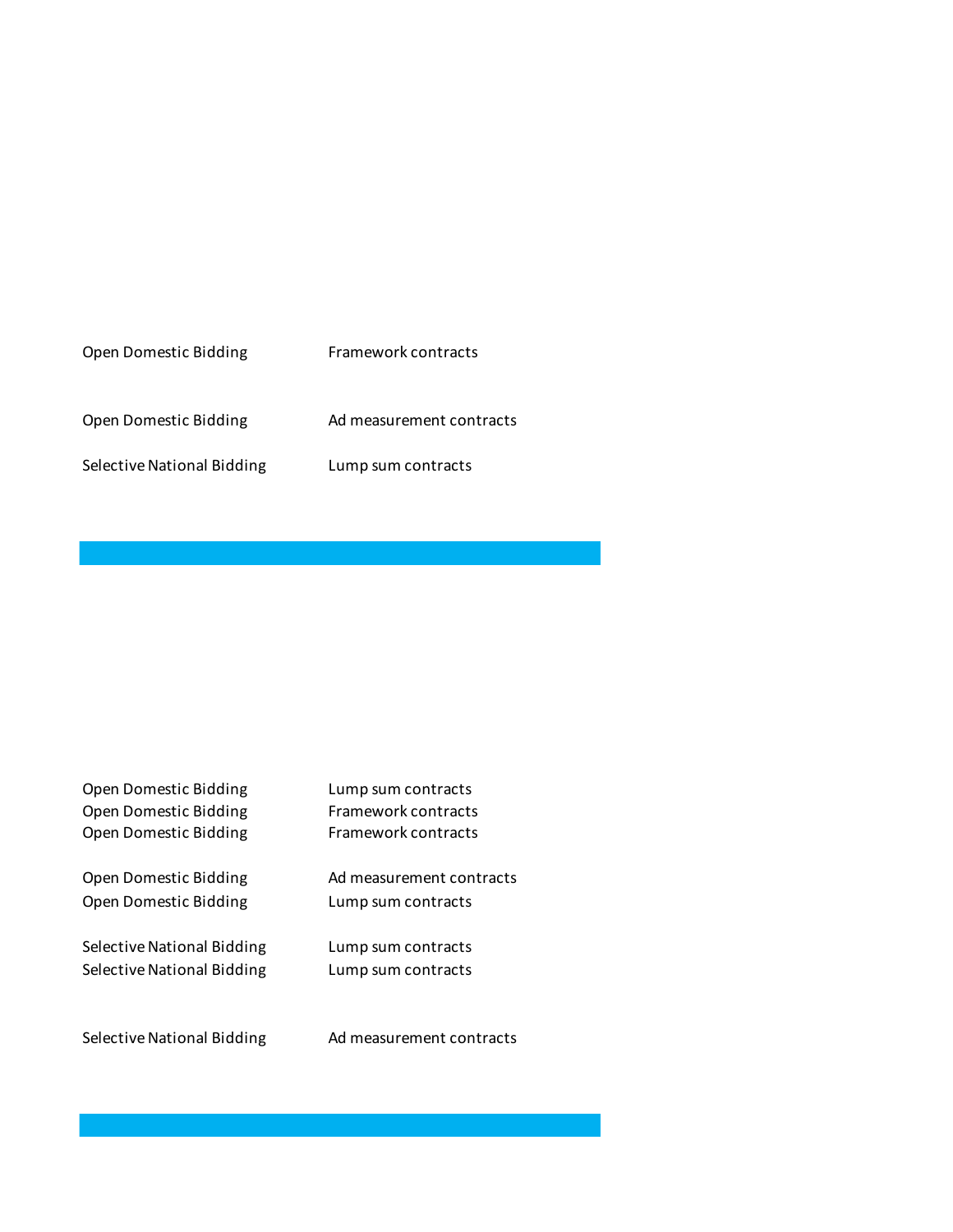| Open Domestic Bidding<br>Open Domestic Bidding<br>Micro Procurement | Framework contracts<br>Framework contracts<br>Lump sum contracts |
|---------------------------------------------------------------------|------------------------------------------------------------------|
| Selective National Bidding                                          | Lump sum contracts                                               |
| Direct Procurement                                                  | Ad measurement contracts                                         |
| Open Domestic Bidding                                               | Ad measurement contracts                                         |
|                                                                     |                                                                  |
| Open Domestic Bidding                                               | Ad measurement contracts                                         |
| Direct Procurement                                                  | Lump sum contracts                                               |

Open Domestic Bidding Framework contracts Direct Procurement Lump sum contracts Open Domestic Bidding Framework contracts

| Open Domestic Bidding      | Framework contracts |
|----------------------------|---------------------|
| Open Domestic Bidding      | Framework contracts |
| Micro Procurement          | Framework contracts |
|                            |                     |
| Open Domestic Bidding      | Framework contracts |
| Open Domestic Bidding      | Framework contracts |
|                            |                     |
| Open Domestic Bidding      | Lump sum contracts  |
|                            |                     |
| Selective National Bidding | Lump sum contracts  |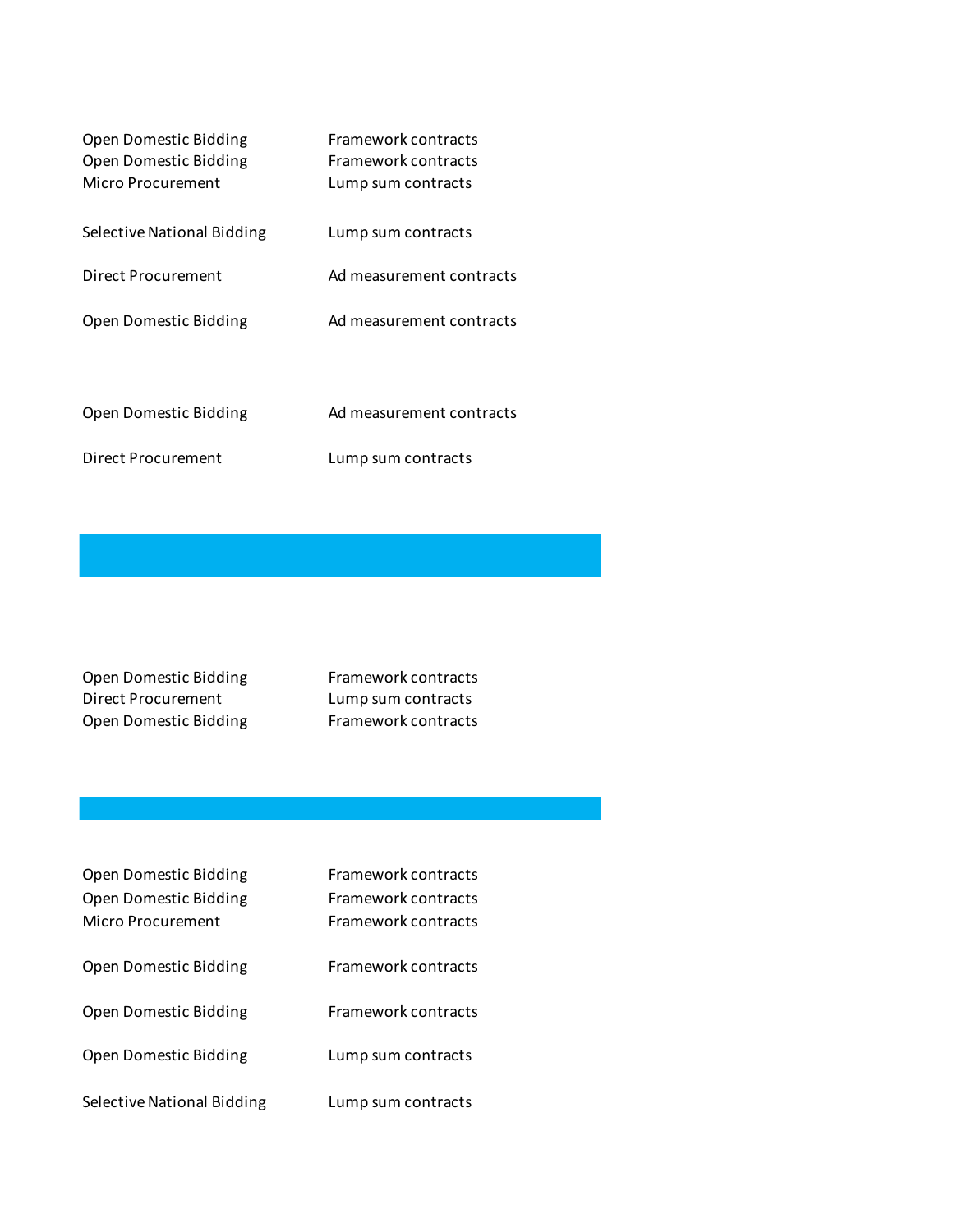| Selective National Bidding | Lump sum contracts  |
|----------------------------|---------------------|
| Selective National Bidding | Lump sum contracts  |
| Micro Procurement          | Lump sum contracts  |
| Selective National Bidding | Lump sum contracts  |
| Open Domestic Bidding      | Framework contracts |
| Micro Procurement          | Lump sum contracts  |

| Selective National Bidding | Ad measurement contracts |
|----------------------------|--------------------------|
| Open Domestic Bidding      | Framework contracts      |

| Direct Procurement         | Lump sum contracts  |
|----------------------------|---------------------|
| Selective National Bidding | Lump sum contracts  |
| Open Domestic Bidding      | Framework contracts |
| Selective National Bidding | Lump sum contracts  |
| Open Domestic Bidding      | Framework contracts |
| Open Domestic Bidding      | Framework contracts |

| Open Domestic Bidding |  |
|-----------------------|--|
| Onen Domestic Ridding |  |

Framework contracts

Open Domestic Bidding Framework contracts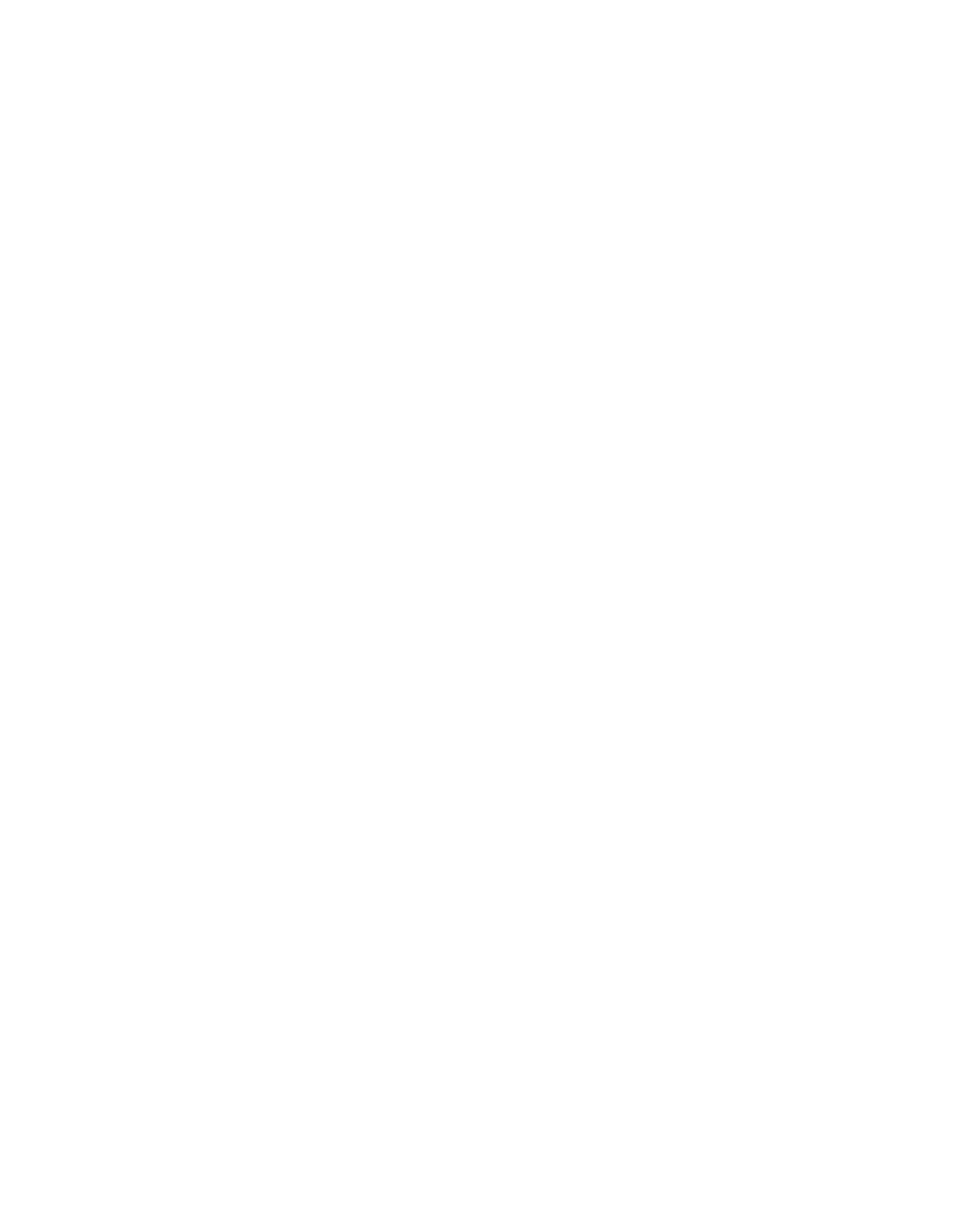# **CAL GOVERNMENT (DRAFT) FINANCIAL YEAR: 2020/2021**

|                             |                               | <b>INVITATION AND AWARD</b> |
|-----------------------------|-------------------------------|-----------------------------|
| <b>Procurement Type</b>     | PRE QUALIFICATION (Yes or No) | <b>Bid Invitation Date</b>  |
|                             |                               |                             |
|                             |                               |                             |
| Supplies                    | $\mathsf{No}$                 | 4-Aug-2020                  |
| Supplies                    | $\mathsf{No}$                 | 4-Aug-2020                  |
| Supplies                    | $\operatorname{\mathsf{No}}$  | 4-Aug-2020                  |
| Supplies                    | Yes                           | 5-Jan-2021                  |
| Supplies                    | Yes                           | 4-Aug-2020                  |
| Supplies                    | Yes                           | 1-Oct-2020                  |
| Works                       | Yes                           | 4-Jan-2021                  |
| Works                       | Yes                           | 1-Oct-2020                  |
| Works                       | Yes                           | 4-Aug-2020                  |
| Supplies                    | Yes                           | 4-Aug-2020                  |
| Supplies                    | Yes                           | 4-Aug-2020                  |
| Supplies                    | Yes                           | 4-Aug-2020                  |
|                             |                               |                             |
| Works                       | Yes                           | 4-Aug-2020                  |
| Consultancy Services        | $\operatorname{\mathsf{No}}$  | 4-Aug-2020                  |
| <b>Consultancy Services</b> | $\operatorname{\mathsf{No}}$  | 4-Aug-2020                  |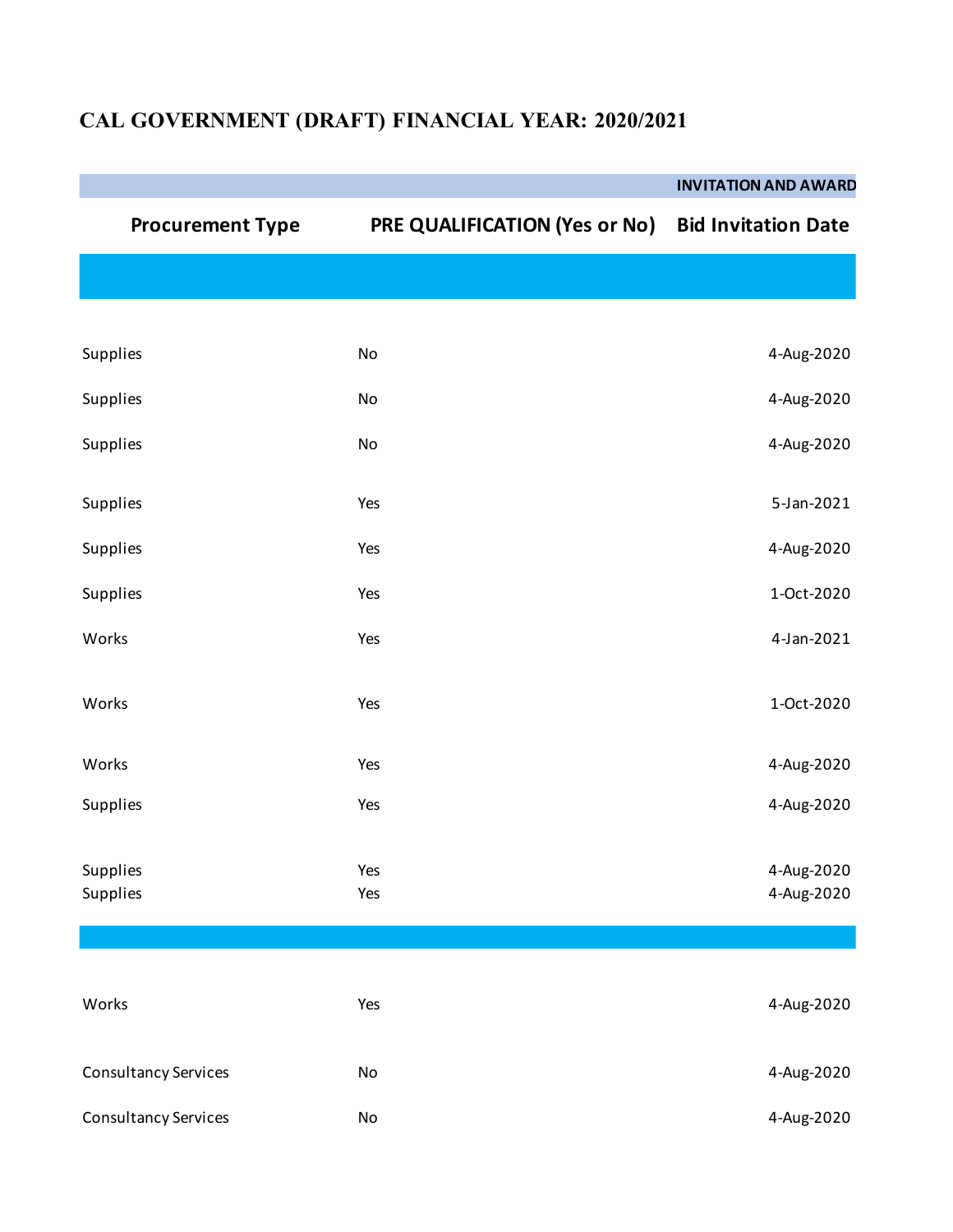| Supplies                 | Yes | 1-Oct-2020 |
|--------------------------|-----|------------|
| Non-Consultancy Services | Yes | 4-Jan-2021 |
| Supplies                 | Yes | 4-Jan-2021 |

| Supplies                    | Yes        | 4-Aug-2020               |
|-----------------------------|------------|--------------------------|
| Works                       | Yes        | 1-Oct-2020               |
| Supplies                    | Yes        | 4-Aug-2020               |
| Supplies<br>Supplies        | Yes<br>Yes | 4-Aug-2020<br>4-Aug-2020 |
| Non-Consultancy Services    | <b>No</b>  | 1-Oct-2020               |
| Supplies                    | Yes        | 1-Oct-2020               |
| <b>Consultancy Services</b> | Yes        | 4-Aug-2020               |
| <b>Consultancy Services</b> | Yes        | 1-Oct-2020               |
| Works                       | Yes        | 1-Oct-2020               |
| Supplies                    | Yes        | 4-Jan-2021               |
| Works                       | Yes        | 5-Jan-2021               |
|                             |            |                          |
| Works                       | Yes        | 4-Aug-2020               |
| Non-Consultancy Services    | Yes        | 4-Aug-2020               |
| Non-Consultancy Services    | Yes        | 1-Oct-2020               |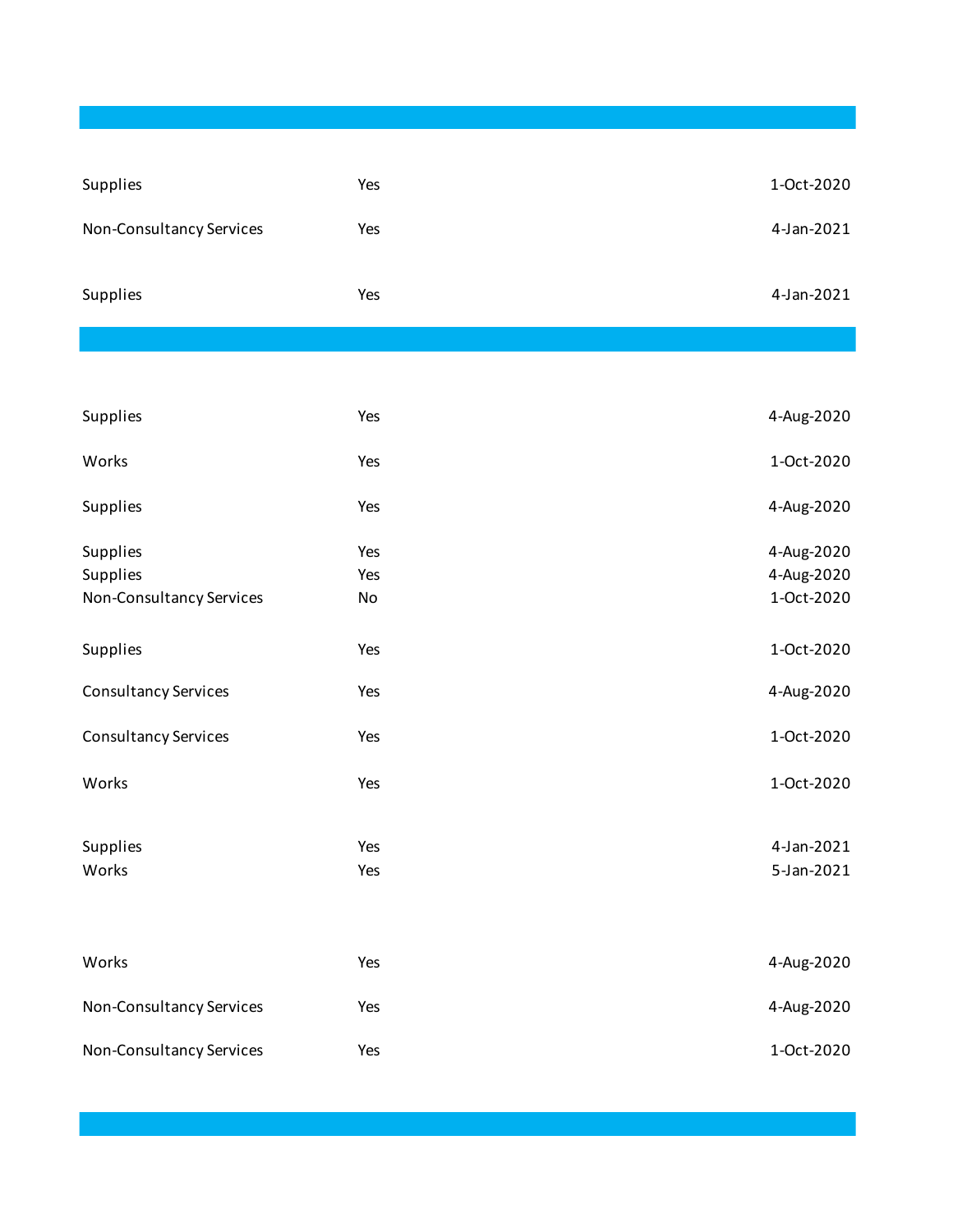| <b>Supplies</b>             | Yes | 4-Aug-2020 |
|-----------------------------|-----|------------|
| <b>Supplies</b>             | Yes | 4-Aug-2020 |
|                             |     |            |
| Supplies                    | Yes | 4-Aug-2020 |
| <b>Consultancy Services</b> | No  | 4-Aug-2020 |
| Supplies                    | No  | 4-Aug-2020 |
| Supplies                    | Yes | 4-Aug-2020 |
|                             |     |            |
| <b>Supplies</b>             |     | 4-Aug-2020 |
| <b>Consultancy Services</b> | No  | 4-Aug-2020 |
|                             |     |            |
| Non Consultancy services    | Yes | 4-Aug-2020 |
|                             |     |            |
| Non-Consultancy Services    | Yes | 4-Aug-2020 |
| Supplies                    | Yes | 4-Aug-2020 |
|                             |     |            |
|                             |     |            |
| Supplies                    | Yes | 4-Aug-2020 |
| Supplies                    | Yes | 4-Aug-2020 |
| <b>Consultancy Services</b> | No  | 4-Aug-2020 |
|                             |     |            |

| Supplies                 | Yes        | 4-Aug-2020               |
|--------------------------|------------|--------------------------|
| Supplies                 | Yes        | 4-Aug-2020               |
| Supplies                 | Yes        | 4-Aug-2020               |
| Supplies<br>Supplies     | Yes<br>Yes | 4-Aug-2020<br>4-Aug-2020 |
| Non-Consultancy Services | Yes        | 4-Aug-2020               |
| Non-Consultancy Services | Yes        | 4-Aug-2020               |
| Non-Consultancy Services | Yes        | 4-Aug-2020               |
| Works                    | No         | 4-Aug-2020               |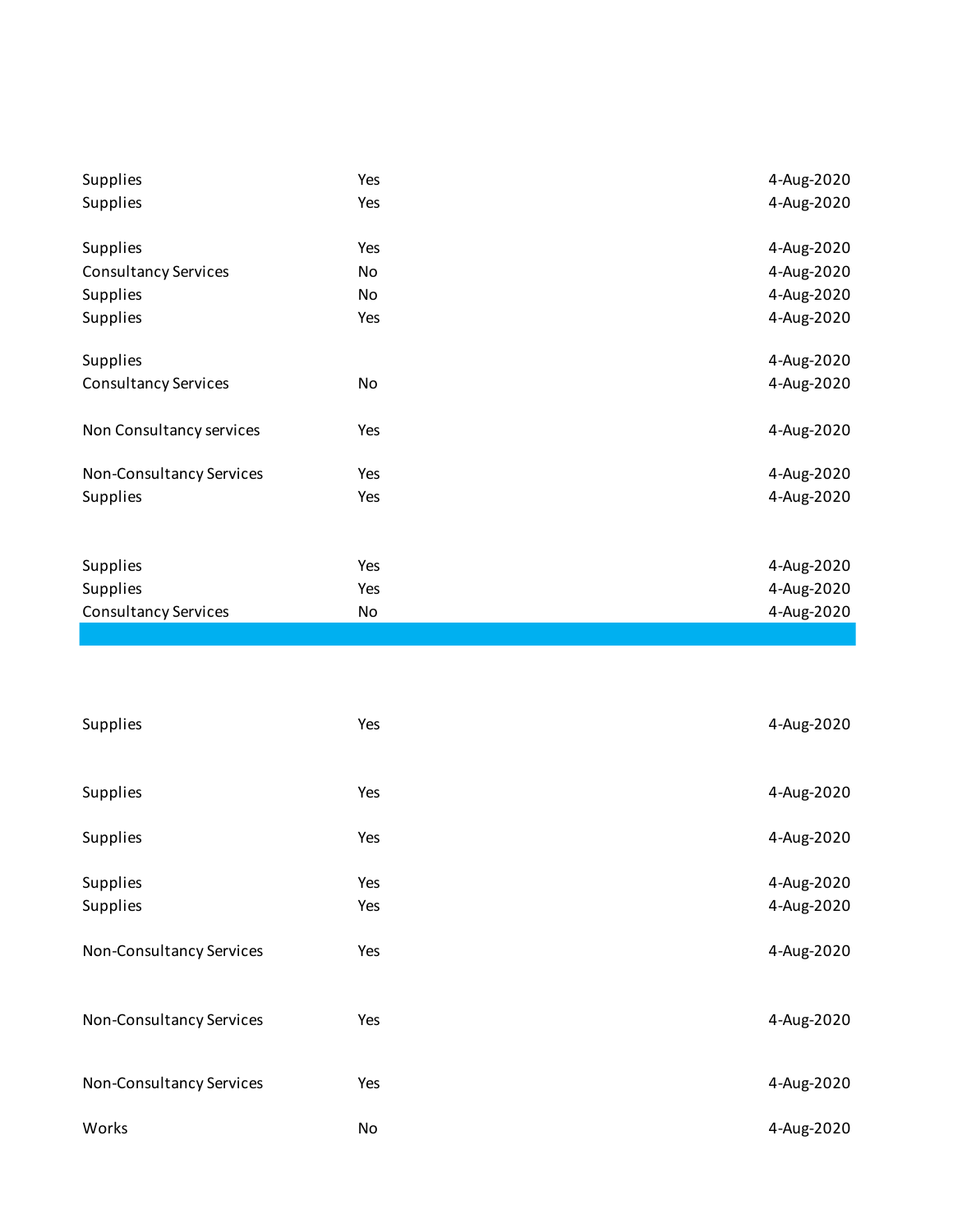| $\mathsf{No}$                | 4-Aug-2020 |
|------------------------------|------------|
| Yes                          | 4-Aug-2020 |
| Yes                          | 4-Aug-2020 |
| Yes                          | 4-Aug-2020 |
|                              |            |
| Yes                          | 4-Aug-2020 |
| $\operatorname{\mathsf{No}}$ | 4-Aug-2020 |
|                              |            |
|                              |            |
|                              |            |
| Yes                          | 4-Aug-2020 |
| Yes                          | 5-Jan-2021 |
|                              |            |
|                              |            |
| Yes                          | 4-Aug-2020 |
| $\operatorname{\mathsf{No}}$ | 4-Aug-2020 |
|                              |            |

| Works    | Yes | 4-Aug-2020 |
|----------|-----|------------|
| Supplies | No  | 4-Aug-2020 |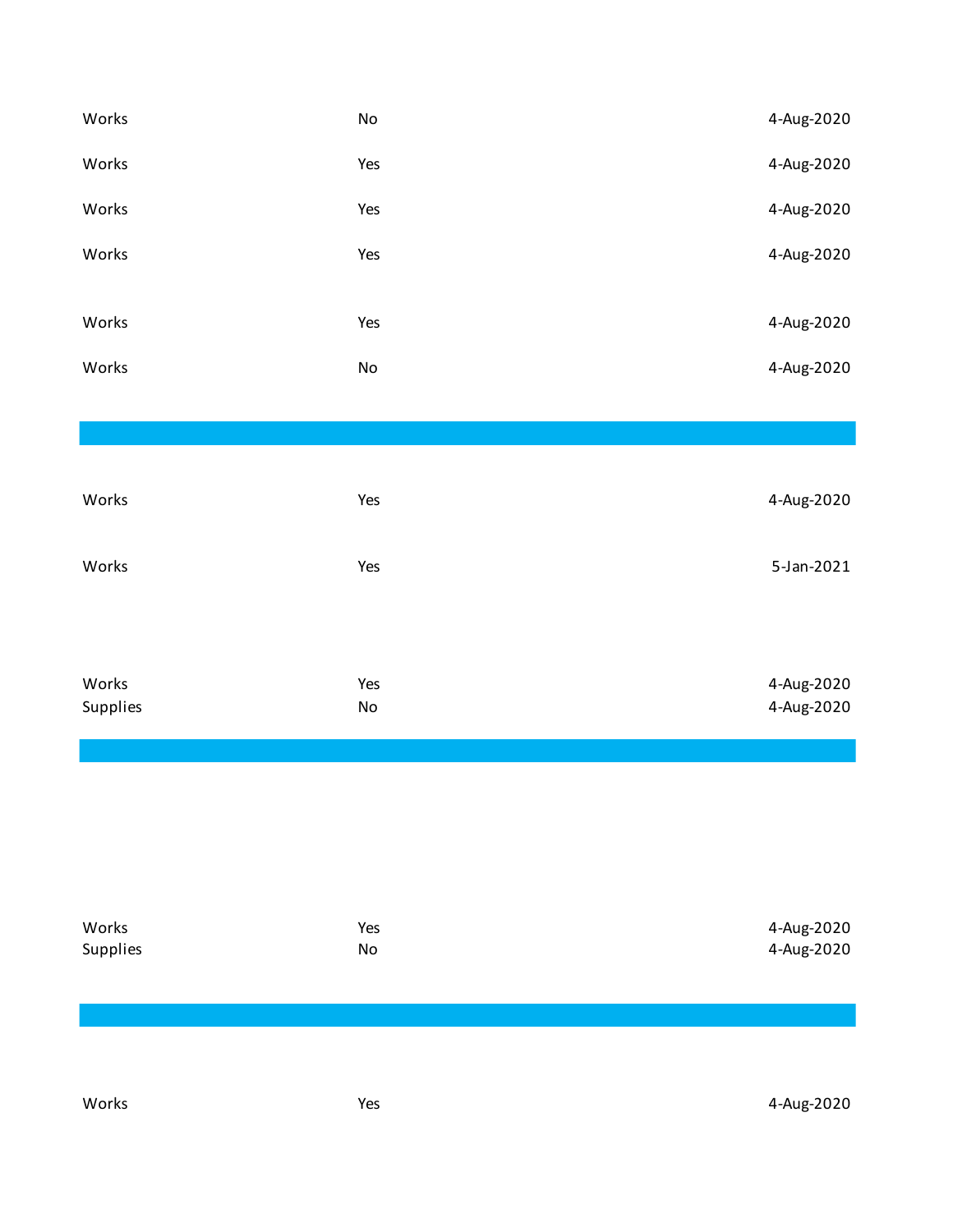| Works                       | Yes       | 4-Aug-2020 |
|-----------------------------|-----------|------------|
| Supplies                    | Yes       | 4-Aug-2020 |
| Supplies                    | Yes       | 4-Aug-2020 |
| Consultancy Services        | No        | 4-Aug-2020 |
| Supplies                    | No        | 4-Aug-2020 |
|                             |           |            |
| Works                       | Yes       | 4-Aug-2020 |
| Works                       | No        | 4-Aug-2020 |
| Supplies                    | <b>No</b> | 4-Aug-2020 |
| Works                       | Yes       | 4-Aug-2020 |
| Works                       | Yes       | 4-Aug-2020 |
| Works                       | Yes       | 4-Aug-2020 |
| Works                       | Yes       | 4-Aug-2020 |
| Works                       | Yes       | 4-Aug-2020 |
| Works                       | Yes       | 4-Aug-2020 |
| Works                       | Yes       | 4-Aug-2020 |
| Non-Consultancy Services    | No        | 4-Aug-2020 |
| Works                       | Yes       | 4-Aug-2020 |
| <b>Consultancy Services</b> | <b>No</b> | 4-Aug-2020 |
|                             |           |            |
| Works                       | No        | 4-Aug-2020 |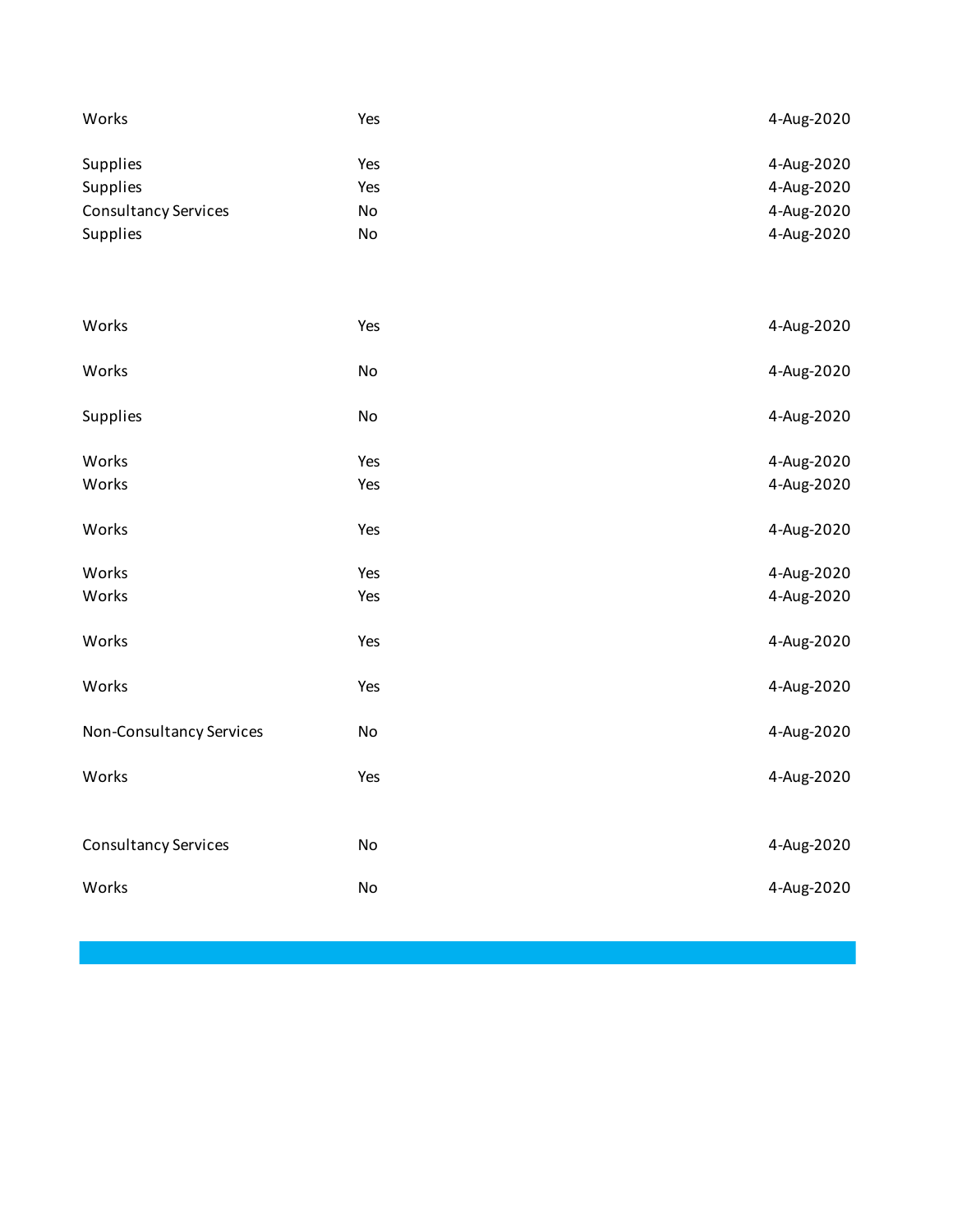| Supplies | No                           | 4-Aug-2020 |
|----------|------------------------------|------------|
| Works    | $\mathsf{No}$                | 4-Aug-2020 |
|          |                              |            |
| Works    | $\operatorname{\mathsf{No}}$ | 4-Aug-2020 |
|          |                              |            |
|          |                              |            |
| Works    | $\operatorname{\mathsf{No}}$ | 4-Aug-2020 |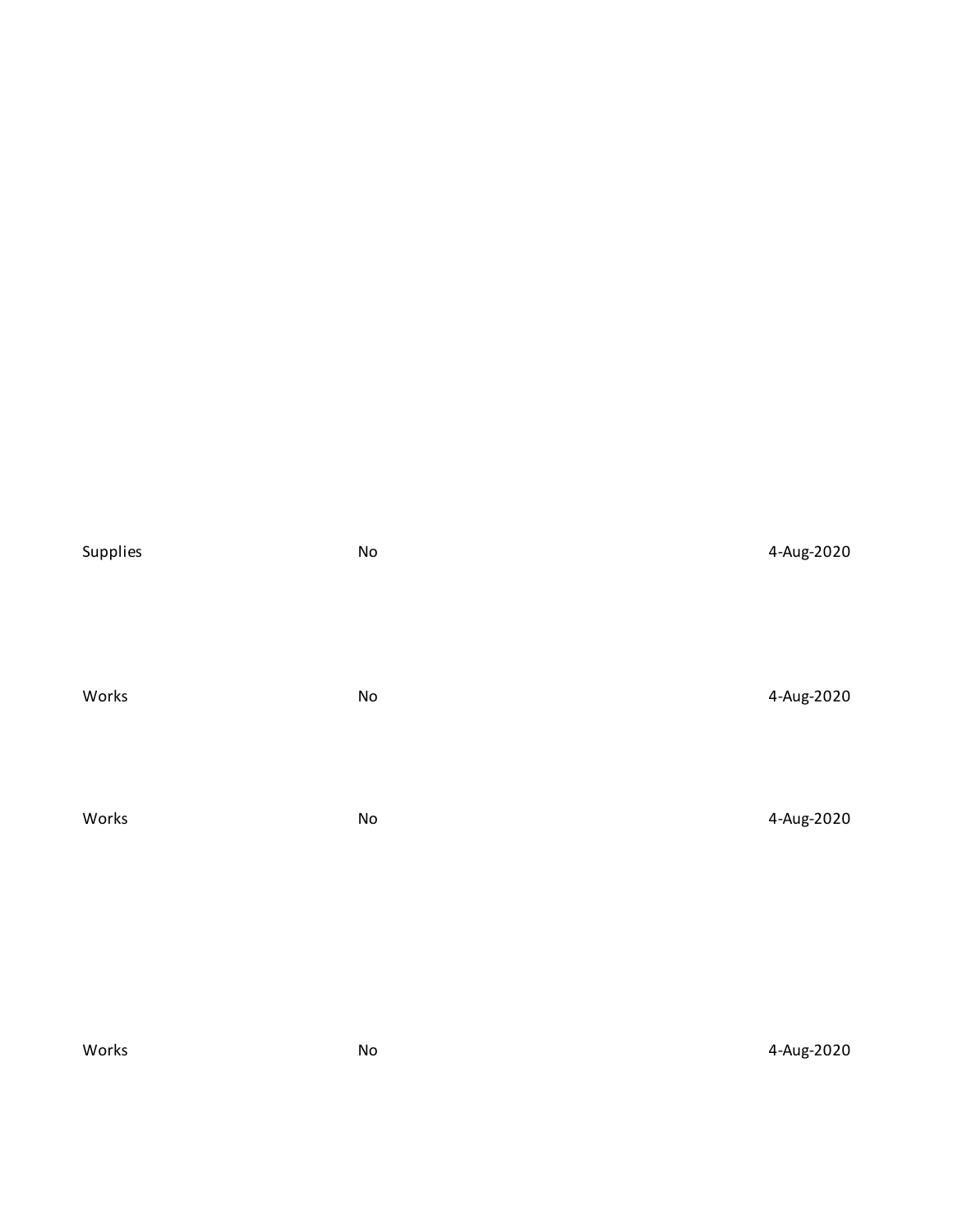| Works                    | No  | 4-Aug-2020 |
|--------------------------|-----|------------|
| Works                    | No  | 4-Aug-2020 |
|                          |     |            |
| Works                    | No  | 4-Aug-2020 |
| Supplies                 | No  | 4-Aug-2020 |
| Supplies                 | Yes | 4-Aug-2020 |
| Supplies                 | Yes | 4-Aug-2020 |
| Non-Consultancy Services | Yes | 4-Aug-2020 |
| Supplies                 | Yes | 4-Aug-2020 |

| Supplies                    | Yes | 4-Aug-2020 |
|-----------------------------|-----|------------|
| Non-Consultancy Services    | Yes | 4-Aug-2020 |
| Supplies                    | Yes | 4-Aug-2020 |
| Supplies                    | Yes | 4-Aug-2020 |
| <b>Consultancy Services</b> | Yes | 4-Aug-2020 |
| <b>Consultancy Services</b> | Yes | 4-Aug-2020 |
| Supplies                    | Yes | 4-Aug-2020 |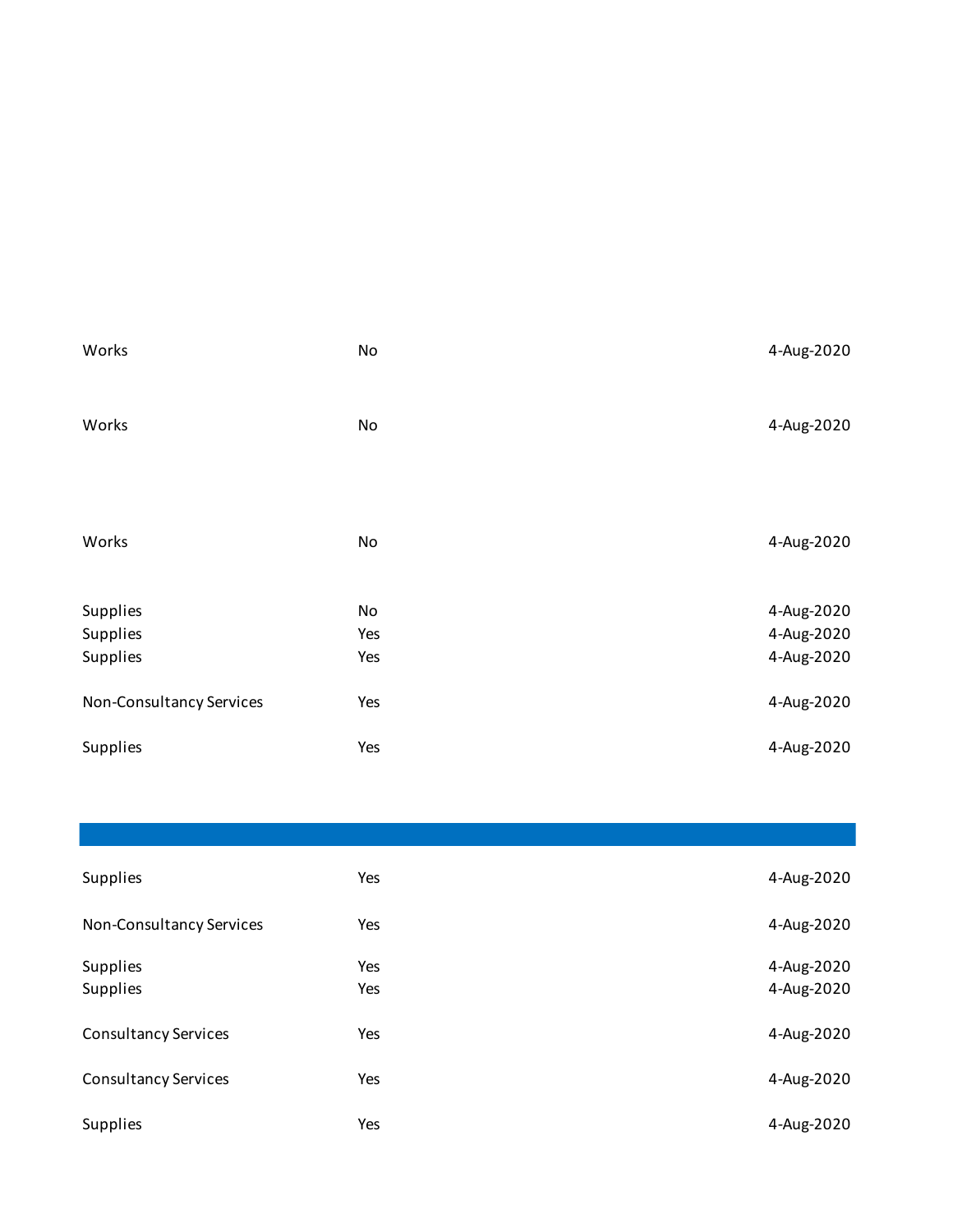| Supplies | Yes | 4-Aug-2020 |
|----------|-----|------------|
| Yes      | Yes | 4-Aug-2020 |

| Supplies                 | Yes        | 4-Aug-2020               |
|--------------------------|------------|--------------------------|
| Supplies                 | Yes        | $5$ -Jan-21              |
| Supplies<br>Supplies     | Yes<br>Yes | 4-Aug-2020<br>4-Aug-2020 |
| Supplies                 | Yes        | 4-Aug-2020               |
| Supplies                 | Yes        | 5-Apr-21                 |
| Works                    | Yes        | $5$ -Jan $-21$           |
| Works                    | Yes        | 4-Aug-2020               |
| Non-Consultancy Services | No         | 4-Aug-2020               |
| Works                    | Yes        | 4-Aug-2020               |

| Works                    | Yes | 4-Aug-2020 |
|--------------------------|-----|------------|
| Non-Consultancy Services | No  | 4-Aug-2020 |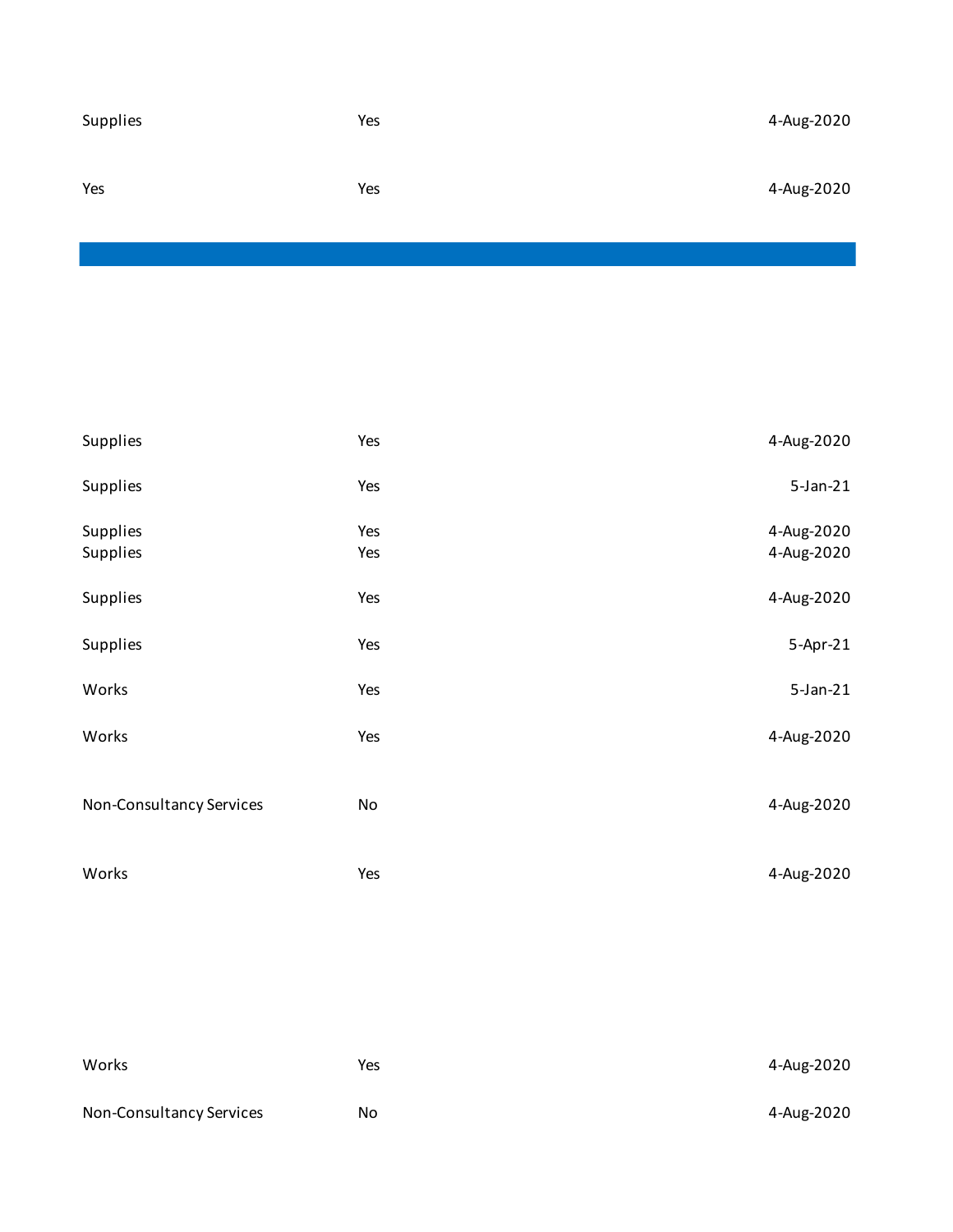| Works    | Yes | 4-Aug-2020 |
|----------|-----|------------|
|          |     |            |
| Supplies | Yes | 4-Aug-2020 |
| Supplies | Yes | 4-Aug-2020 |
|          |     |            |
| Works    | No  | 4-Aug-2020 |
| Supplies | Yes | 5-Apr-21   |
| Works    | Yes | 5-Apr-21   |
| Works    | Yes | 5-Apr-21   |
|          |     |            |
| Works    | No  | 4-Aug-2020 |

| Works                       | No  | 4-Aug-2020 |  |
|-----------------------------|-----|------------|--|
| Non-Consultancy Services    | No  | 4-Aug-2020 |  |
| Non-Consultancy Services    | No  | 4-Aug-2020 |  |
| Non-Consultancy Services    | No  | $5-Jan-21$ |  |
|                             |     |            |  |
| Supplies                    | Yes | 4-Aug-2020 |  |
| Supplies                    | Yes | 4-Aug-2020 |  |
| Supplies                    | Yes | 4-Aug-2020 |  |
| <b>Consultancy Services</b> | No  | 4-Aug-2020 |  |
| Supplies                    | No  | 4-Aug-2020 |  |
| Supplies                    | No  | 4-Aug-2020 |  |
| Supplies                    | Yes | 4-Aug-2020 |  |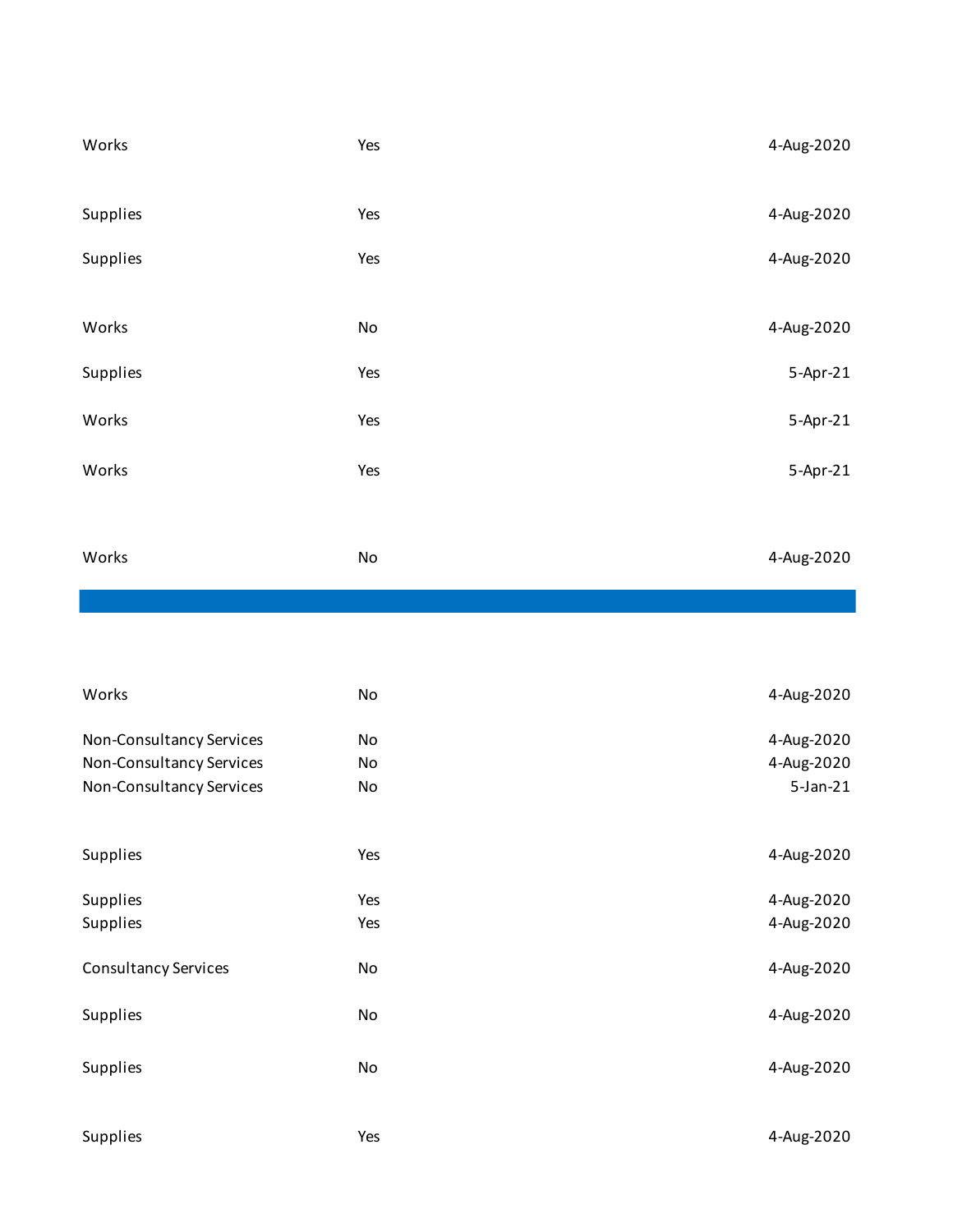| Non-Consultancy Services          | Yes                                 | 4-Aug-2020               |
|-----------------------------------|-------------------------------------|--------------------------|
| Works                             | Yes                                 | 4-Aug-2020               |
|                                   |                                     |                          |
| Supplies                          | Yes                                 | 4-Aug-2020               |
| Supplies                          | Yes                                 | 4-Aug-2020               |
| Works                             | Yes                                 | 4-Aug-2020               |
| Works                             | Yes                                 | 4-Aug-2020               |
|                                   |                                     |                          |
| Works                             | Yes                                 | 4-Aug-2020               |
|                                   |                                     |                          |
|                                   |                                     |                          |
|                                   |                                     |                          |
|                                   |                                     |                          |
|                                   |                                     |                          |
| Works                             | Yes                                 | 4-Aug-2020               |
|                                   |                                     |                          |
|                                   |                                     |                          |
|                                   |                                     |                          |
|                                   |                                     |                          |
|                                   |                                     |                          |
|                                   |                                     |                          |
|                                   |                                     |                          |
|                                   |                                     |                          |
| Works                             | Yes                                 | 4-Aug-2020               |
|                                   |                                     |                          |
|                                   |                                     |                          |
| Works                             | Yes                                 | 4-Aug-2020               |
|                                   |                                     |                          |
| Works<br>Non-Consultancy Services | Yes<br>$\operatorname{\mathsf{No}}$ | 4-Aug-2020<br>4-Aug-2020 |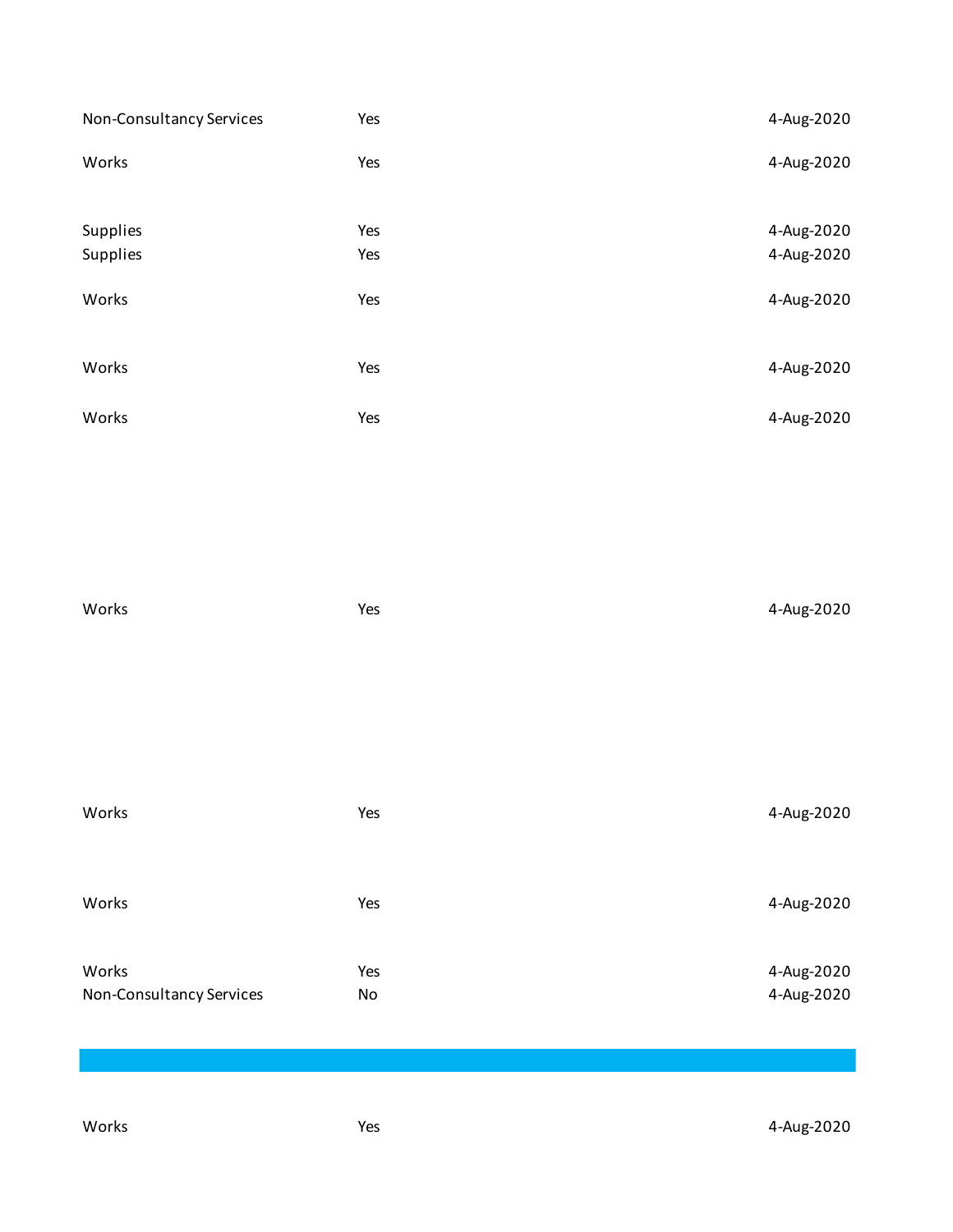| Works    | Yes                          | 4-Aug-2020 |
|----------|------------------------------|------------|
| Works    | Yes                          | 4-Aug-2020 |
| Works    | Yes                          | 4-Aug-2020 |
|          |                              |            |
| Works    | Yes                          | 4-Aug-2020 |
| Supplies | $\operatorname{\mathsf{No}}$ | 4-Aug-2020 |
| Works    | Yes                          | 4-Aug-2020 |
| Works    | Yes                          | 4-Aug-2020 |
|          |                              |            |
| Works    | Yes                          | 4-Aug-2020 |
|          |                              |            |
| Works    | Yes                          | 4-Aug-2020 |
|          |                              |            |
| Supplies | Yes                          | 4-Aug-2020 |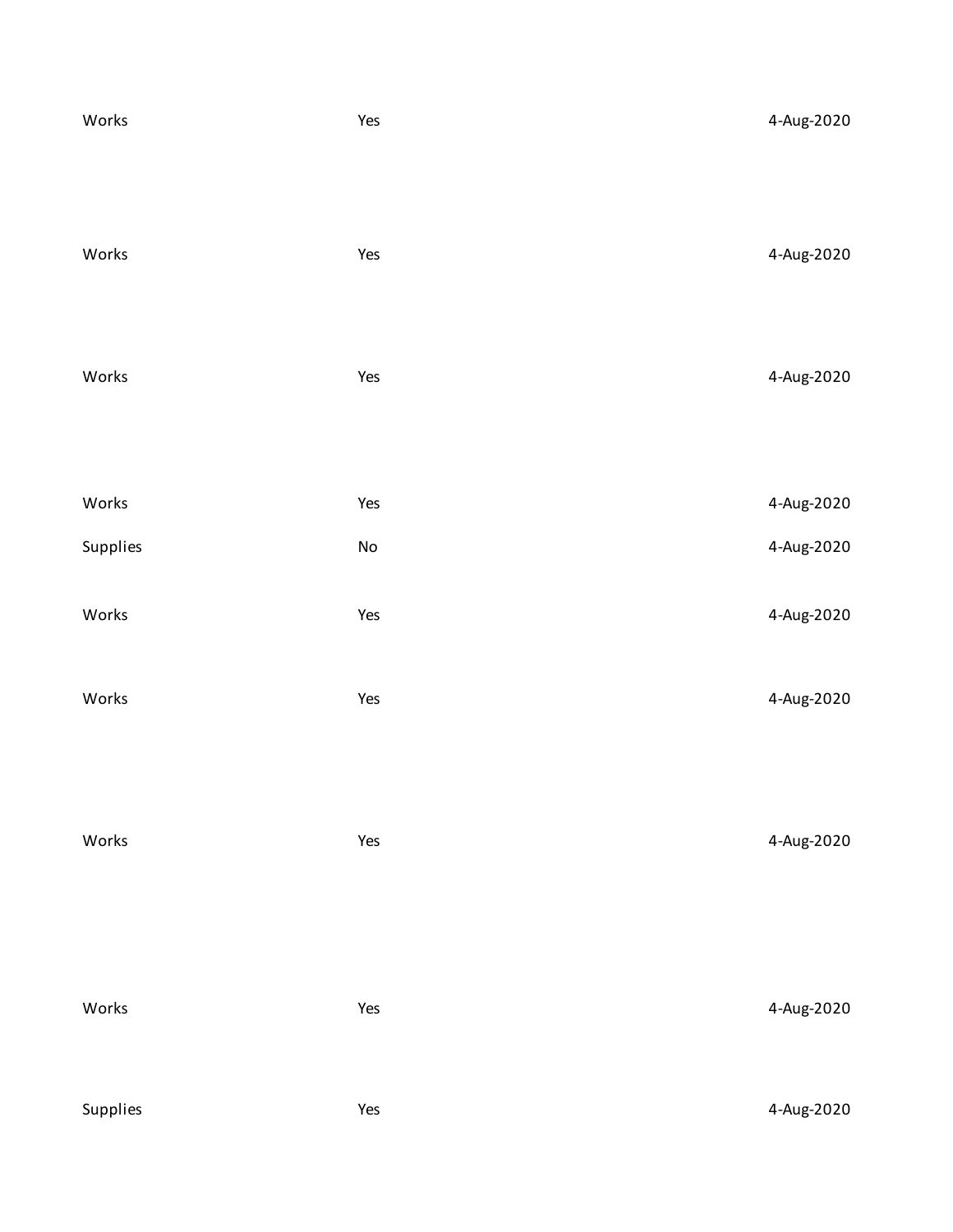| Works                       | Yes | 4-Aug-2020 |
|-----------------------------|-----|------------|
| <b>Consultancy Services</b> | Yes | 4-Aug-2020 |
| Works                       | Yes | 4-Aug-2020 |

| <b>Supplies</b> | Yes           | 4-Aug-2020   |
|-----------------|---------------|--------------|
| <b>Supplies</b> | Yes           | 4-Aug-2020   |
|                 |               |              |
| <b>Supplies</b> | Yes           | 4-Aug-2020   |
| <b>Supplies</b> | Yes           | 4-Aug-2020   |
| <b>Supplies</b> | Yes           | 4-Aug-2020   |
| Supplies        | Yes           | 4-Aug-2020   |
| <b>Supplies</b> | Yes           | 4-Aug-2020   |
|                 |               |              |
| Works           | Yes           | $11$ -Jan-21 |
| <b>Supplies</b> | Yes           | 4-Aug-2020   |
| Works           | Yes           | 4-Aug-2020   |
| Works           | Yes           | 4-Aug-2020   |
| Works           | Yes           | 4-Aug-2020   |
| Works           | $\mathsf{No}$ | 4-Aug-2020   |

| Works | Yes | 4-Aug-2020 |
|-------|-----|------------|

works and the state of the No terms of the No terms of the No terms of the No terms of the No terms of the No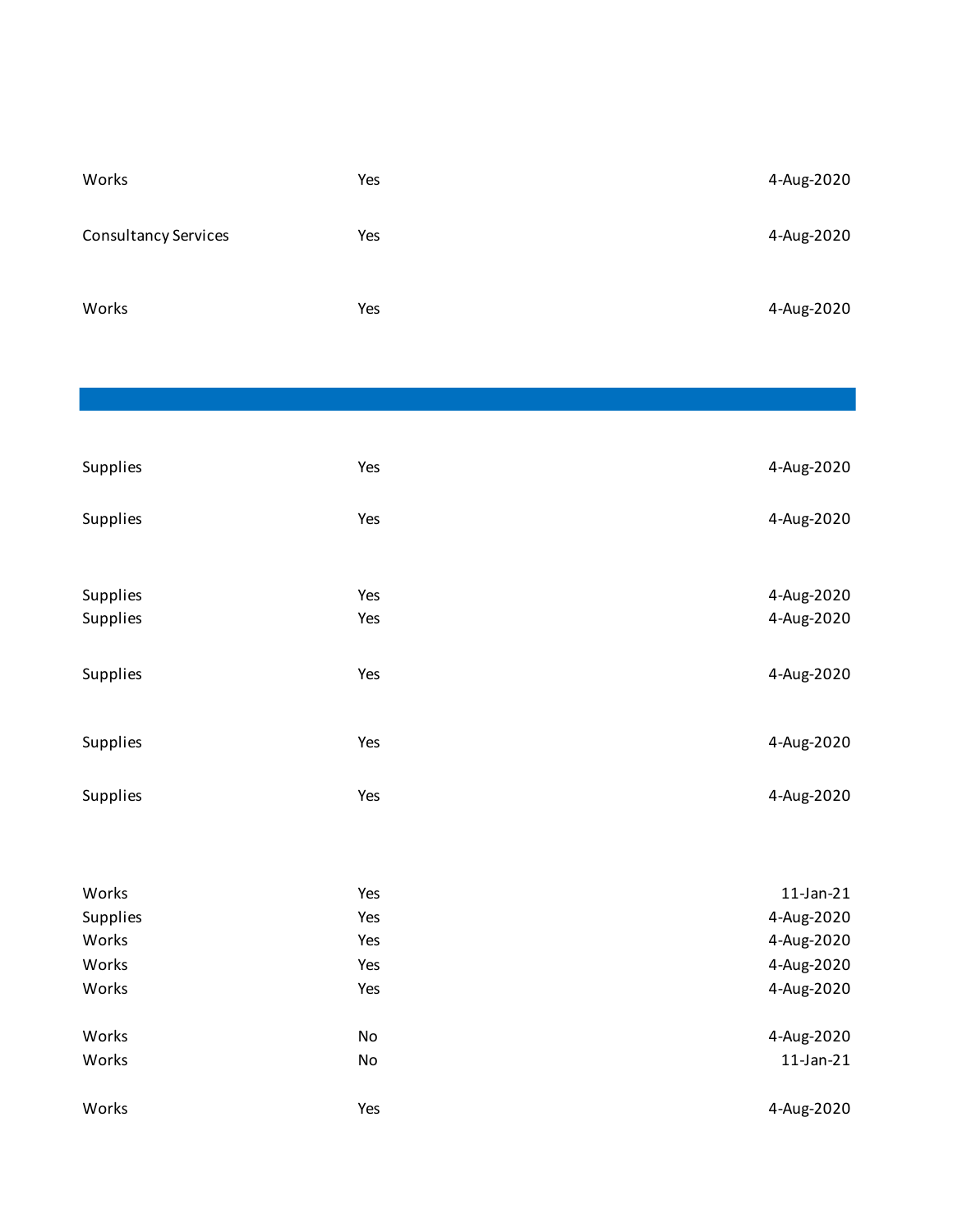| Supplies          | Yes        | 4-Aug-2020               |
|-------------------|------------|--------------------------|
| Supplies          | Yes        | $11$ -Jan- $21$          |
| Supplies          | Yes        | $11$ -Jan- $21$          |
| Works<br>Supplies | Yes<br>Yes | 4-Aug-2020<br>4-Aug-2020 |
| Supplies          | Yes        | 4-Aug-2020               |

| Supplies                    | Yes | 4-Aug-2020      |
|-----------------------------|-----|-----------------|
| Non-Consultancy Services    | Yes | 12-Oct-20       |
|                             |     |                 |
| Supplies                    | Yes | 4-Aug-2020      |
| Supplies                    | Yes | 4-Aug-2020      |
| Supplies                    | Yes | 4-Aug-2020      |
| Non-Consultancy Services    | Yes | 12-Oct-20       |
| <b>Consultancy Services</b> | No  | 4-Aug-2020      |
| Works                       | Yes | $11$ -Jan- $21$ |
| Works                       | Yes | 5-Apr-21        |
| Works                       | Yes | 5-Apr-21        |
| Supplies                    | Yes | 4-Aug-2020      |
| Works                       | Yes | 4-Aug-2020      |
| Works                       | Yes | 4-Aug-2020      |
| Works                       | Yes | 4-Aug-2020      |
| Works                       | Yes | 4-Aug-2020      |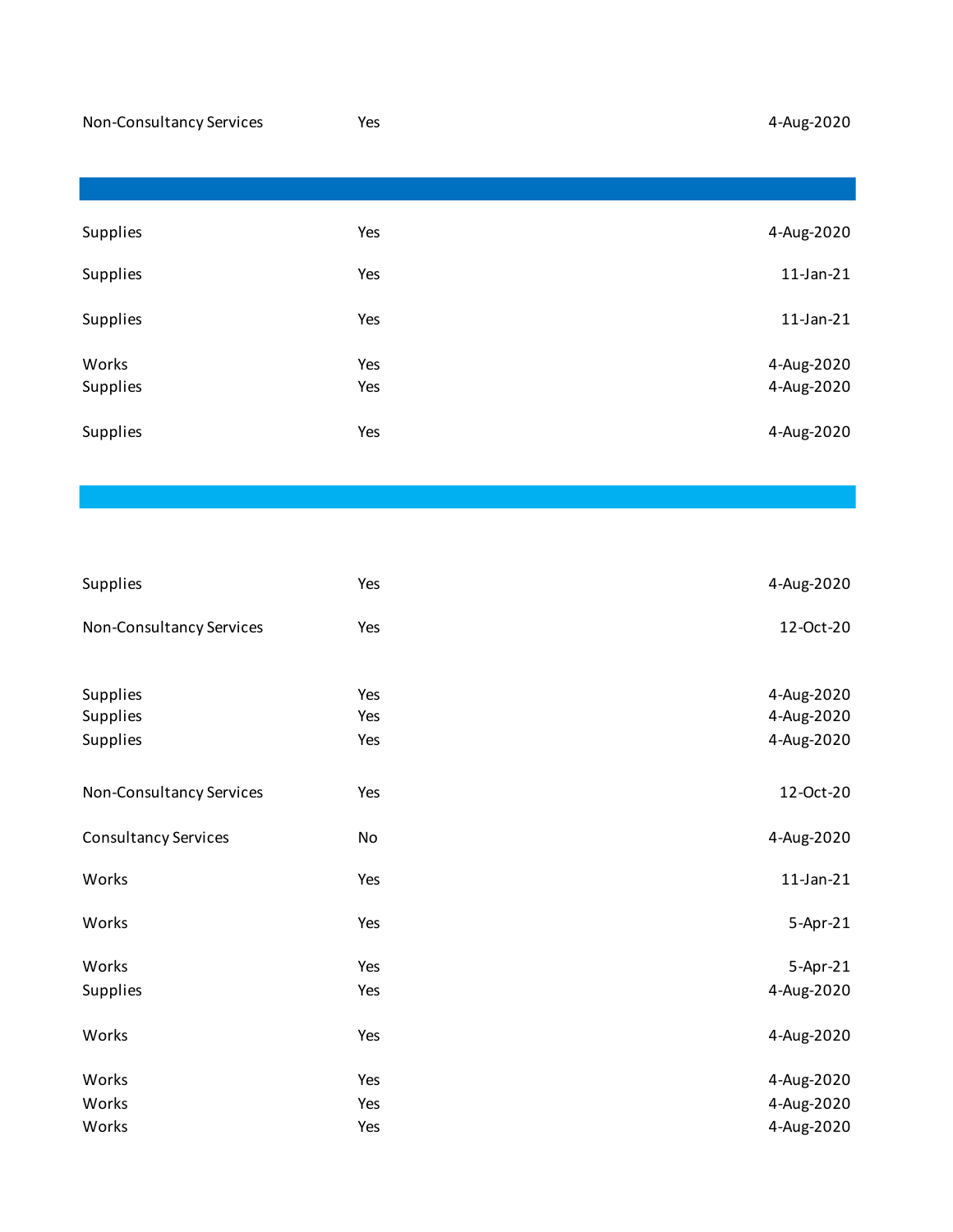|--|--|--|

| Works | Yes | 4-Aug-2020 |
|-------|-----|------------|
| Works | Yes | 4-Aug-2020 |
| Works | Yes | 4-Aug-2020 |
| Works | Yes | 4-Aug-2020 |
|       |     |            |

Supplies 5-Apr-21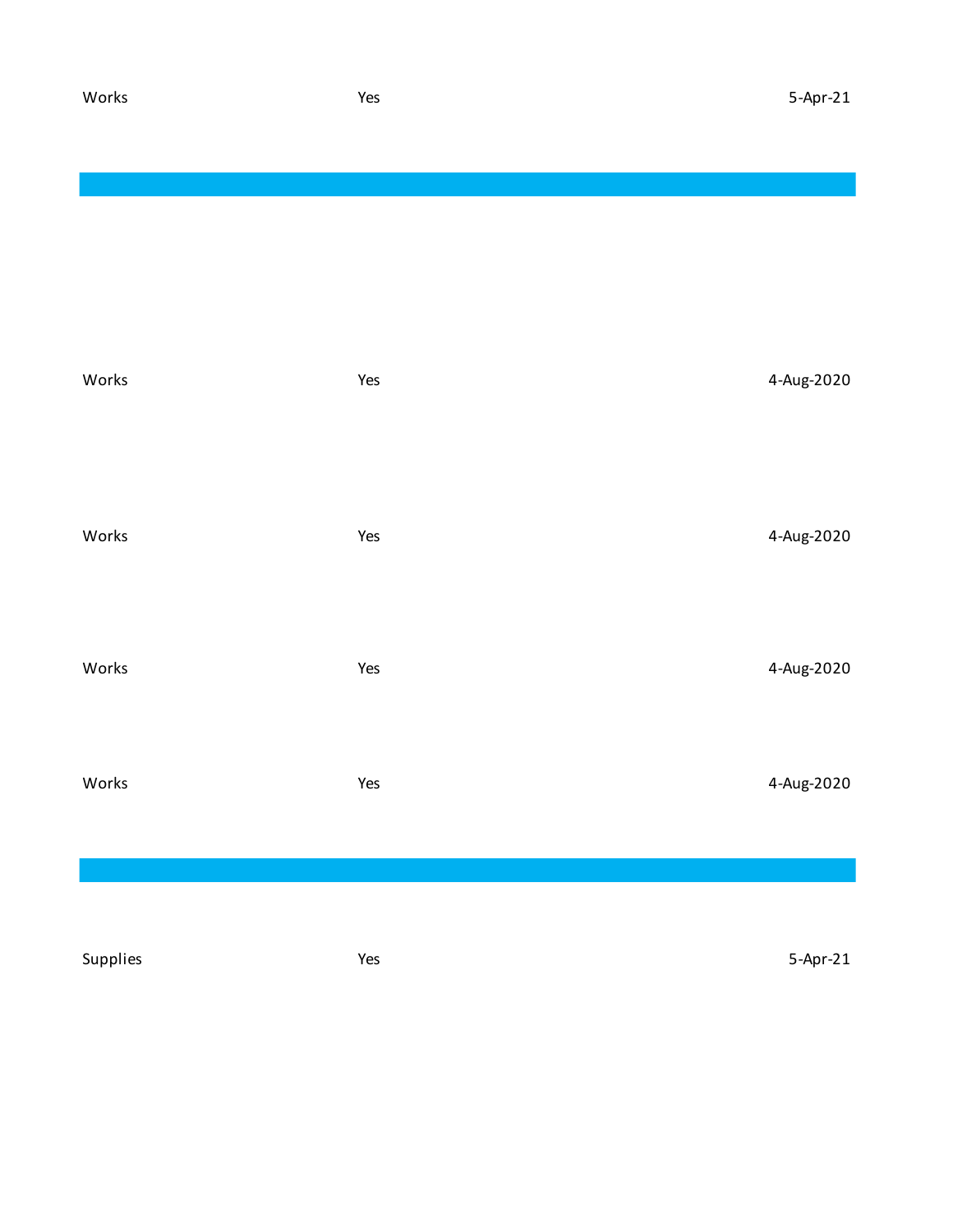| Works    | Yes | 4-Aug-2020 |
|----------|-----|------------|
|          |     |            |
| Works    | No  | 4-Aug-2020 |
| Supplies | Yes | 5-Apr-21   |

| Supplies | No  | 4-Aug-2020 |
|----------|-----|------------|
| Supplies | Yes | 4-Aug-2020 |
| Supplies | Yes | 4-Aug-2020 |
| Works    | No  | 4-Aug-2020 |
| Supplies | No  | 12-Oct-20  |
| Supplies | Yes | 4-Aug-2020 |
| Works    | Yes | 12-Oct-20  |
| Works    | Yes | 4-Aug-2020 |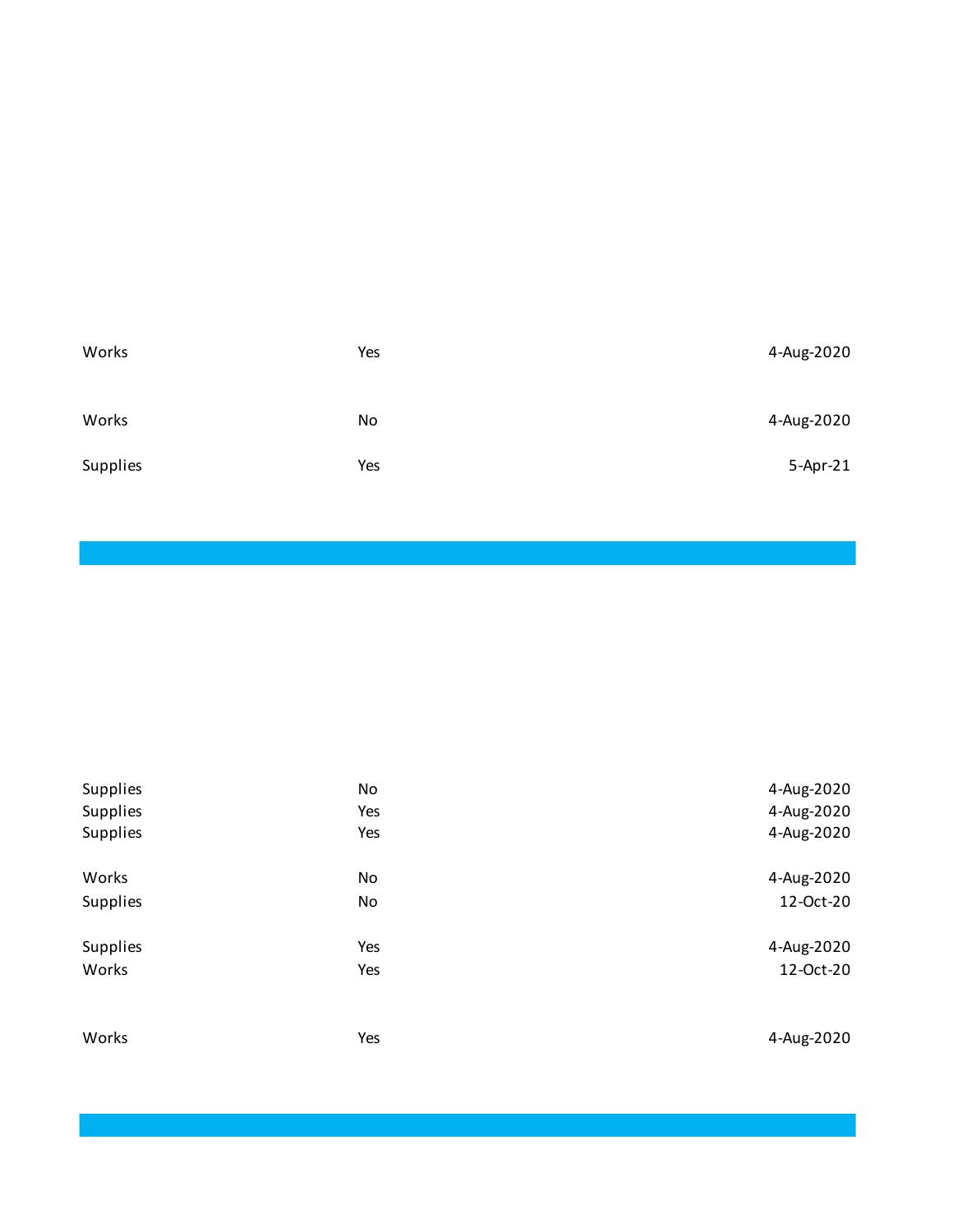| Supplies<br>Supplies<br>Non-Consultancy Services | Yes<br>Yes<br>Yes | 4-Aug-2020<br>4-Aug-2020<br>4-Aug-2020 |
|--------------------------------------------------|-------------------|----------------------------------------|
| Non-Consultancy Services                         | Yes               | 4-Aug-2020                             |
| Works                                            | Yes               | 4-Aug-2020                             |
| Works                                            | Yes               | 4-Aug-2020                             |
|                                                  |                   |                                        |
| Works                                            | Yes               | 4-Aug-2020                             |
| Non-Consultancy Services                         | No                | 4-Aug-2020                             |

| <b>Supplies</b>          | Yes | 4-Aug-2020 |
|--------------------------|-----|------------|
| Non-Consultancy Services | No  | 4-Aug-2020 |
| <b>Supplies</b>          | Yes | 4-Aug-2020 |

| Supplies | Yes | 4-Aug-2020 |
|----------|-----|------------|
| Supplies | Yes | 4-Aug-2020 |
| Supplies | Yes | 4-Aug-2020 |
| Supplies | Yes | 4-Aug-2020 |
| Supplies | Yes | 4-Aug-2020 |
| Supplies | No  | 4-Aug-2020 |
| Supplies | No  | 4-Aug-2020 |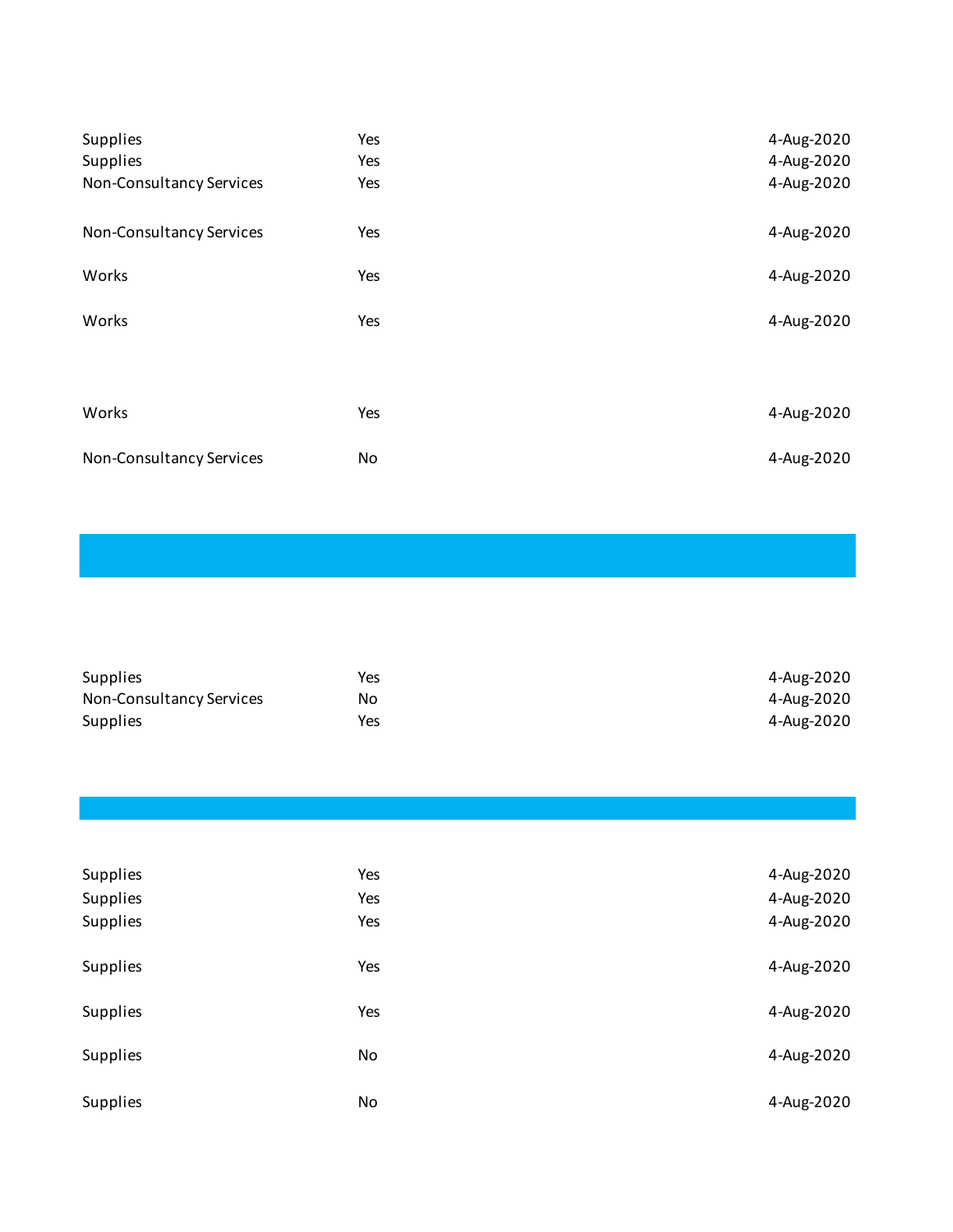| Supplies        | No  | 4-Aug-2020 |
|-----------------|-----|------------|
| Supplies        | No  | 4-Aug-2020 |
| <b>Supplies</b> | No  | 4-Aug-2020 |
| <b>Supplies</b> | Yes | 4-Aug-2020 |
| Supplies        | Yes | 4-Aug-2020 |
| Supplies        | No  | 4-Aug-2020 |

| Works | Yes | 4-Aug-2020 |
|-------|-----|------------|
| Works | Yes | 4-Aug-2020 |

| Non-Consultancy Services | No  | 4-Aug-2020 |
|--------------------------|-----|------------|
| <b>Supplies</b>          | Yes | 4-Aug-2020 |
| Supplies                 | Yes | 4-Aug-2020 |
| Supplies                 | Yes | 4-Aug-2020 |
|                          |     |            |
| Supplies                 | Yes | 4-Aug-2020 |

| Works | Yes | 4-Aug-2020 |
|-------|-----|------------|
|       |     |            |
| Works | Yes | 4-Aug-2020 |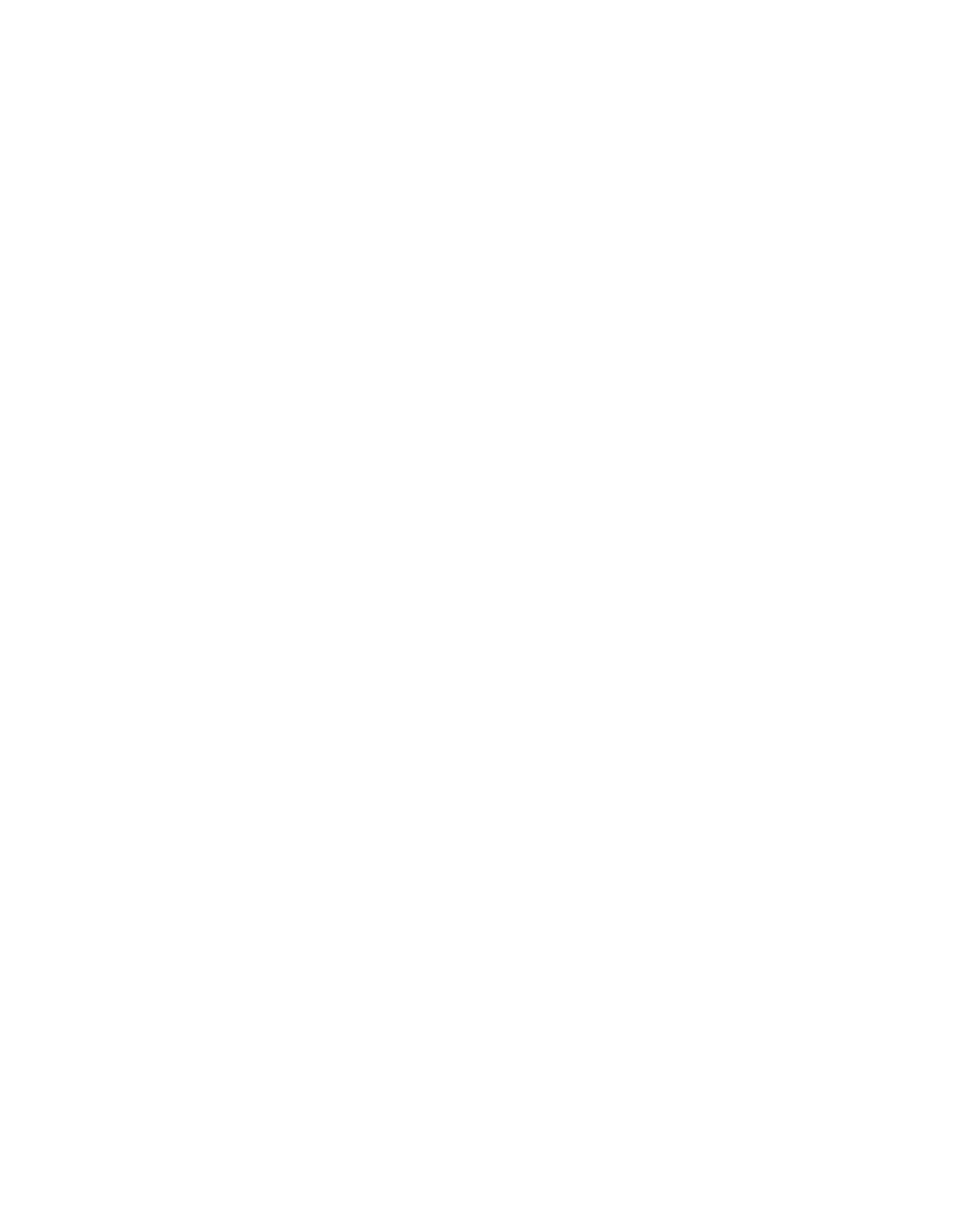## **IOF BIDS (Estimate Dates)**

**Bid Closing/Opening Date Approval Evaluation Report Date**

| 24-Aug-2020 | 28-Aug-2020 |
|-------------|-------------|
| 24-Aug-2020 | 7-Sep-2020  |
| 24-Aug-2020 | 7-Sep-2020  |
| 12-Jan-2021 | 9-Feb-2021  |
| 24-Aug-2020 | 7-Sep-2020  |
| 7-Oct-2020  | 13-Oct-2020 |
| 11-Jan-2021 | 13-Jan-2021 |
| 7-Oct-2020  | 13-Oct-2020 |
| 10-Aug-2020 | 7-Sep-2020  |
| 10-Aug-2020 | 7-Sep-2020  |
| 24-Aug-2020 | 7-Sep-2020  |
| 24-Aug-2020 | 7-Sep-2020  |
|             |             |
| 10-Aug-2020 | 7-Sep-2020  |

24-Aug-2020 7-Sep-2020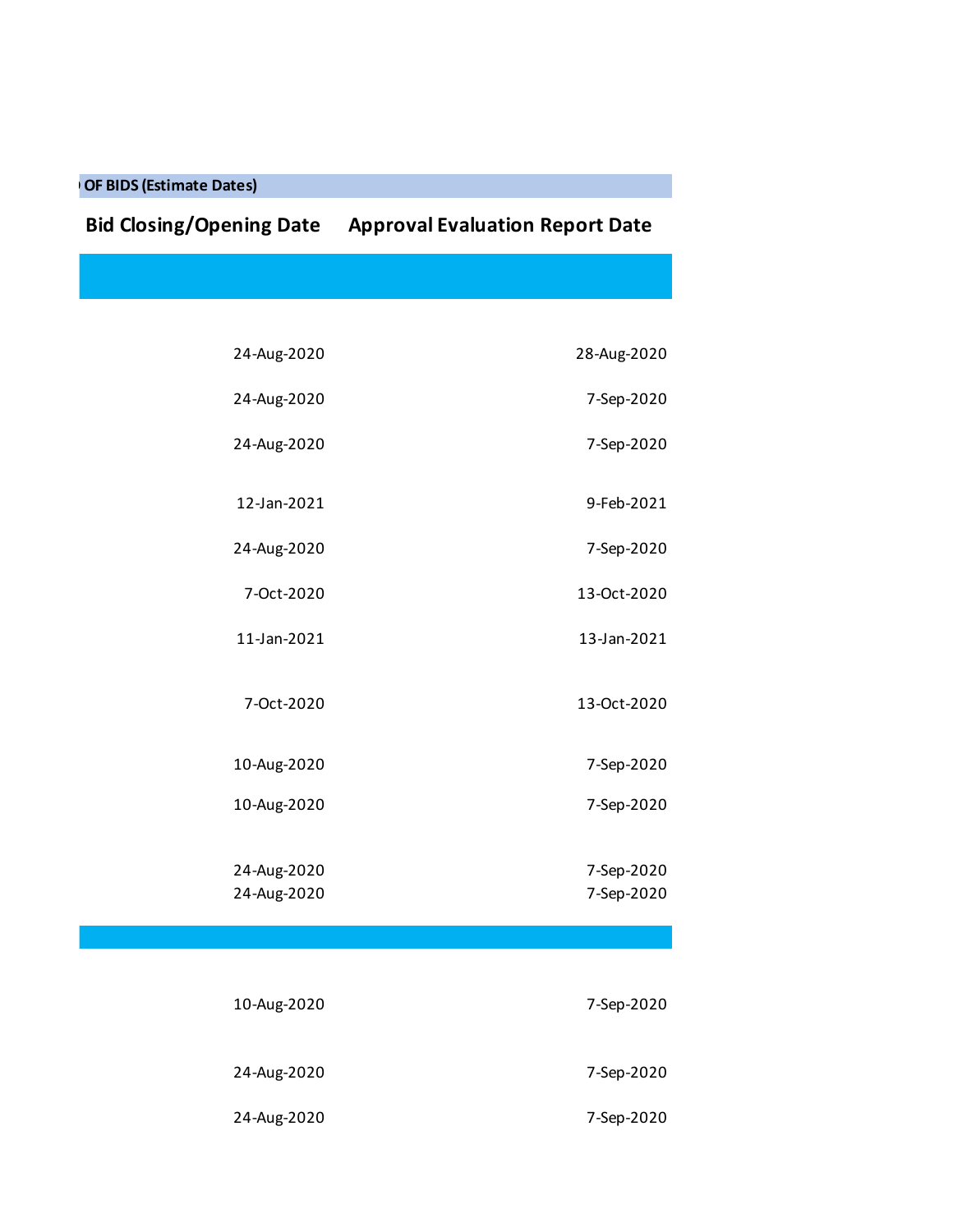| 7-Oct-2020                                                                                                                      | 13-Oct-2020                                                                                                                       |
|---------------------------------------------------------------------------------------------------------------------------------|-----------------------------------------------------------------------------------------------------------------------------------|
| 11-Jan-2021                                                                                                                     | 13-Jan-2021                                                                                                                       |
| 11-Jan-2021                                                                                                                     | 13-Jan-2021                                                                                                                       |
|                                                                                                                                 |                                                                                                                                   |
| 10-Aug-2020                                                                                                                     | 13-Aug-2020                                                                                                                       |
| 7-Oct-2020                                                                                                                      | 13-Oct-2020                                                                                                                       |
| 24-Aug-2020                                                                                                                     | 7-Sep-2020                                                                                                                        |
| 10-Aug-2020<br>24-Aug-2020<br>7-Oct-2020<br>7-Oct-2020<br>24-Aug-2020<br>7-Oct-2020<br>7-Oct-2020<br>11-Jan-2021<br>25-Jan-2021 | 13-Aug-2020<br>7-Sep-2020<br>13-Oct-2020<br>13-Oct-2020<br>7-Sep-2020<br>13-Oct-2020<br>13-Oct-2020<br>13-Jan-2021<br>29-Jan-2021 |
| 24-Aug-2020                                                                                                                     | 7-Sep-2020                                                                                                                        |
| 24-Aug-2020                                                                                                                     | 7-Sep-2020                                                                                                                        |
| 7-Oct-2020                                                                                                                      | 13-Oct-2020                                                                                                                       |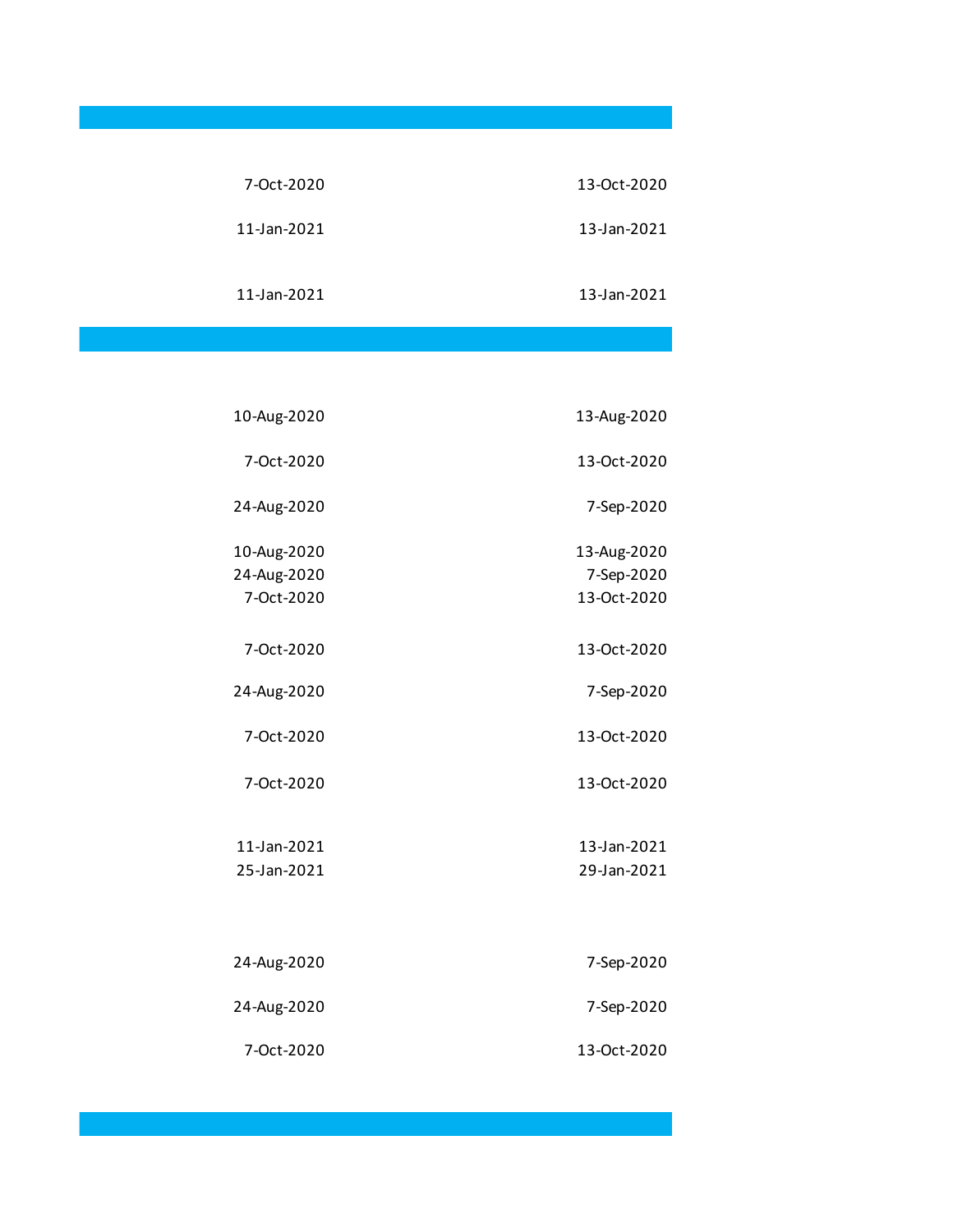| 24-Aug-2020        | 7-Sep-2020  |
|--------------------|-------------|
| 24-Aug-2020        | 7-Sep-2020  |
| 24-Aug-2020        | 7-Sep-2020  |
| 10-Aug-2020        | 13-Aug-2020 |
| 10-Aug-2020        | 13-Aug-2020 |
| 24-Aug-2020        | 7-Sep-2020  |
| 10-Aug-2020        | 13-Aug-2020 |
| 10-Aug-2020        | 13-Aug-2020 |
| 24-Aug-2020        | 7-Sep-2020  |
| 24-Aug-2020        | 7-Sep-2020  |
| 24-Aug-2020        | 7-Sep-2020  |
|                    |             |
| 24-Aug-2020        | 7-Sep-2020  |
| า <i>ก</i> …~ ากาก | 7 Can 2020. |

| 24-Aug-2020 | 7-Sep-2020 |
|-------------|------------|
| 24-Aug-2020 | 7-Sep-2020 |
|             |            |

| 24-Aug-2020                | 7-Sep-2020               |
|----------------------------|--------------------------|
| 10-Aug-2020                | 13-Aug-2020              |
| 24-Aug-2020                | 7-Sep-2020               |
| 24-Aug-2020<br>24-Aug-2020 | 7-Sep-2020<br>7-Sep-2020 |
| 24-Aug-2020                | 7-Sep-2020               |
| 24-Aug-2020                | 7-Sep-2020               |
| 24-Aug-2020                | 7-Sep-2020               |
| 24-Aug-2020                | 7-Sep-2020               |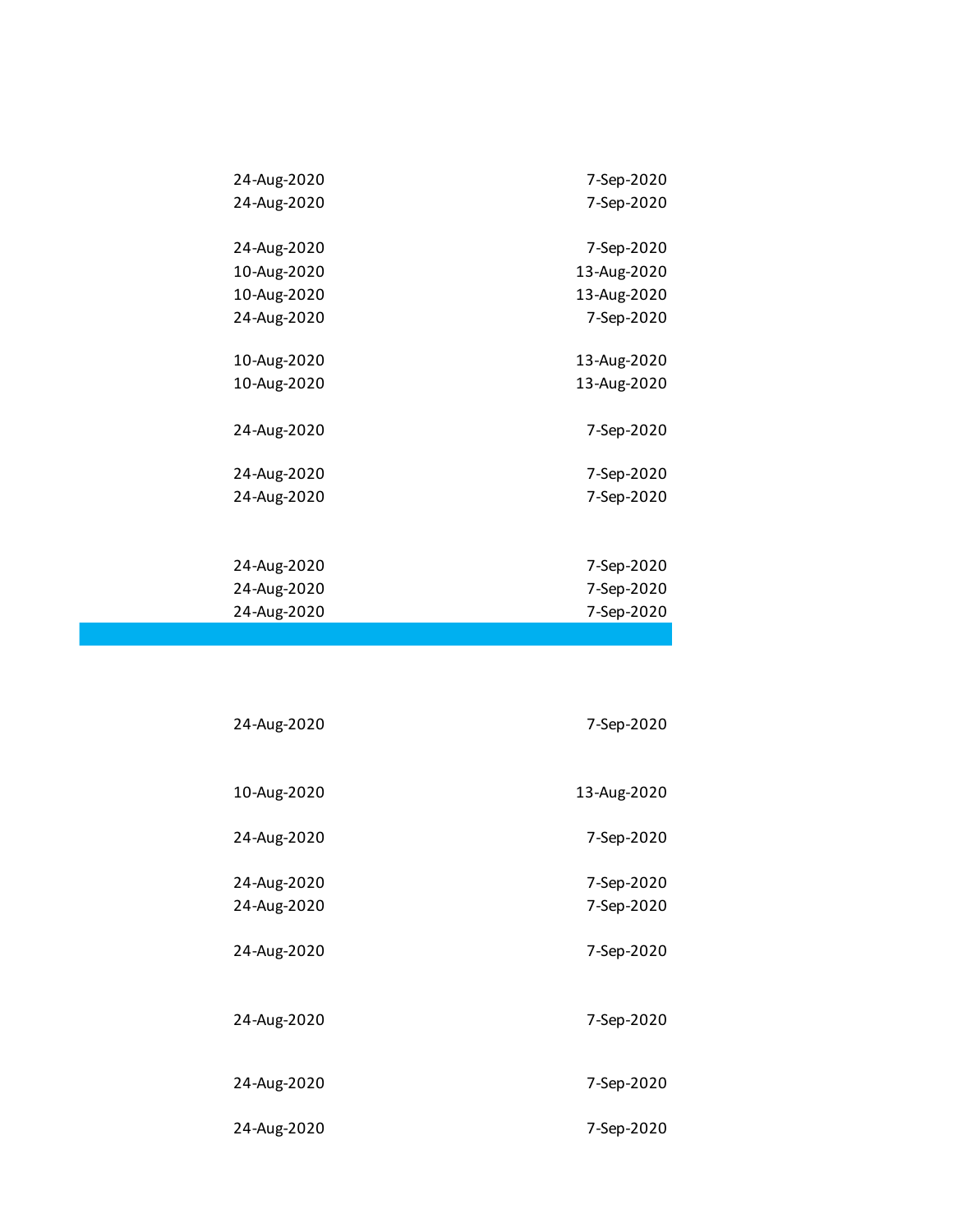| 24-Aug-2020 | 7-Sep-2020 |
|-------------|------------|
|             |            |

24-Aug-2020 7-Sep-2020

24-Aug-2020 7-Sep-2020

24-Aug-2020 7-Sep-2020

10-Aug-2020 13-Aug-2020

10-Aug-2020 13-Aug-2020

25-Jan-2021 29-Jan-2021

24-Aug-2020 7-Sep-2020

24-Aug-2020 7-Sep-2020

24-Aug-2020 7-Sep-2020 24-Aug-2020 7-Sep-2020

10-Aug-2020 13-Aug-2020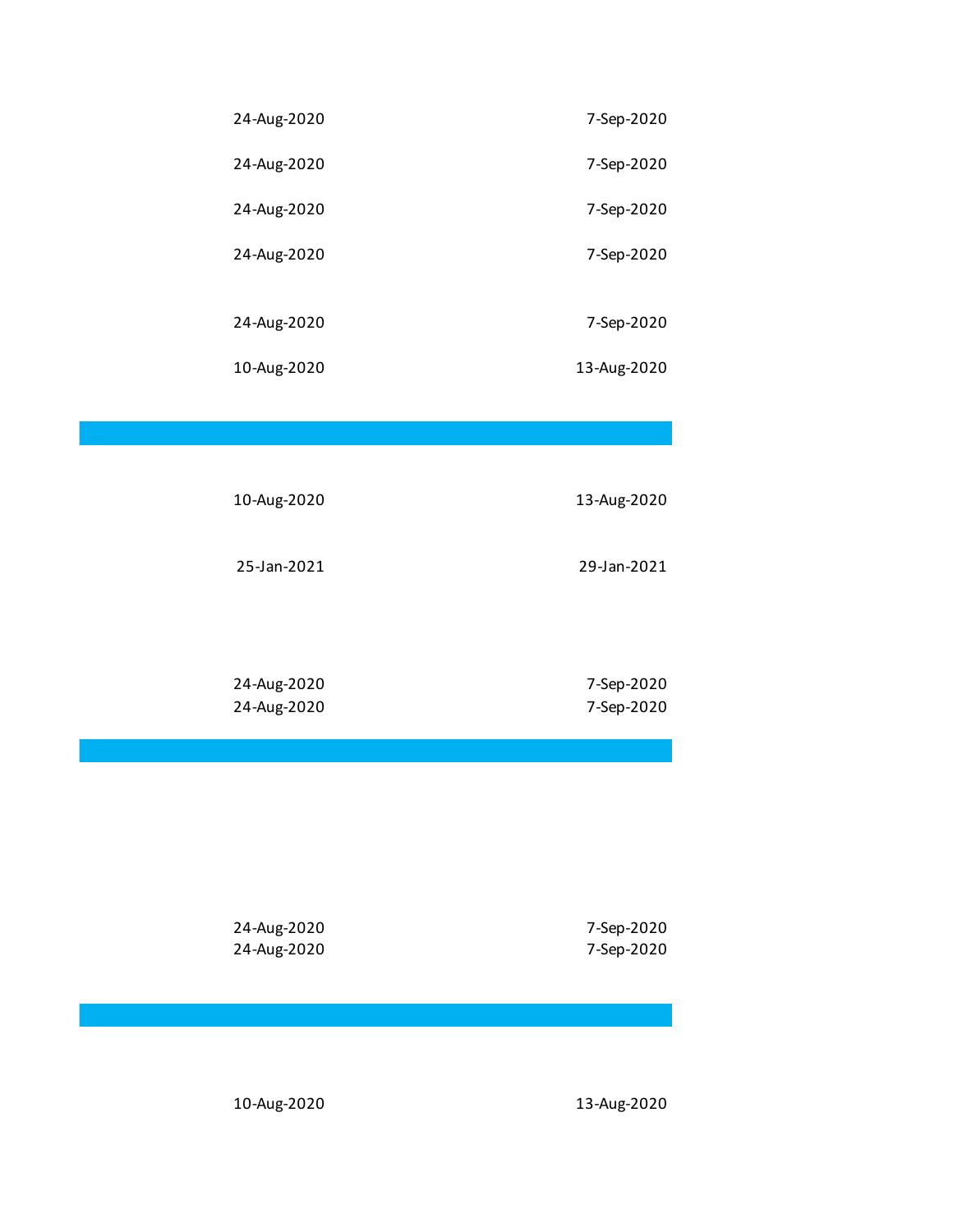| 24-Aug-2020 | 7-Sep-2020 |
|-------------|------------|
| 24-Aug-2020 | 7-Sep-2020 |
| 24-Aug-2020 | 7-Sep-2020 |
| 24-Aug-2020 | 7-Sep-2020 |
| 24-Aug-2020 | 7-Sep-2020 |
|             |            |

- 10-Aug-2020 13-Aug-2020
- 24-Aug-2020 7-Sep-2020 24-Aug-2020 7-Sep-2020
- 24-Aug-2020 7-Sep-2020 24-Aug-2020 7-Sep-2020
- 24-Aug-2020 7-Sep-2020
- 24-Aug-2020 7-Sep-2020 24-Aug-2020 7-Sep-2020
- 24-Aug-2020 7-Sep-2020
- 24-Aug-2020 7-Sep-2020
- 24-Aug-2020 7-Sep-2020
- 10-Aug-2020 13-Aug-2020
- 24-Aug-2020 7-Sep-2020
- 24-Aug-2020 7-Sep-2020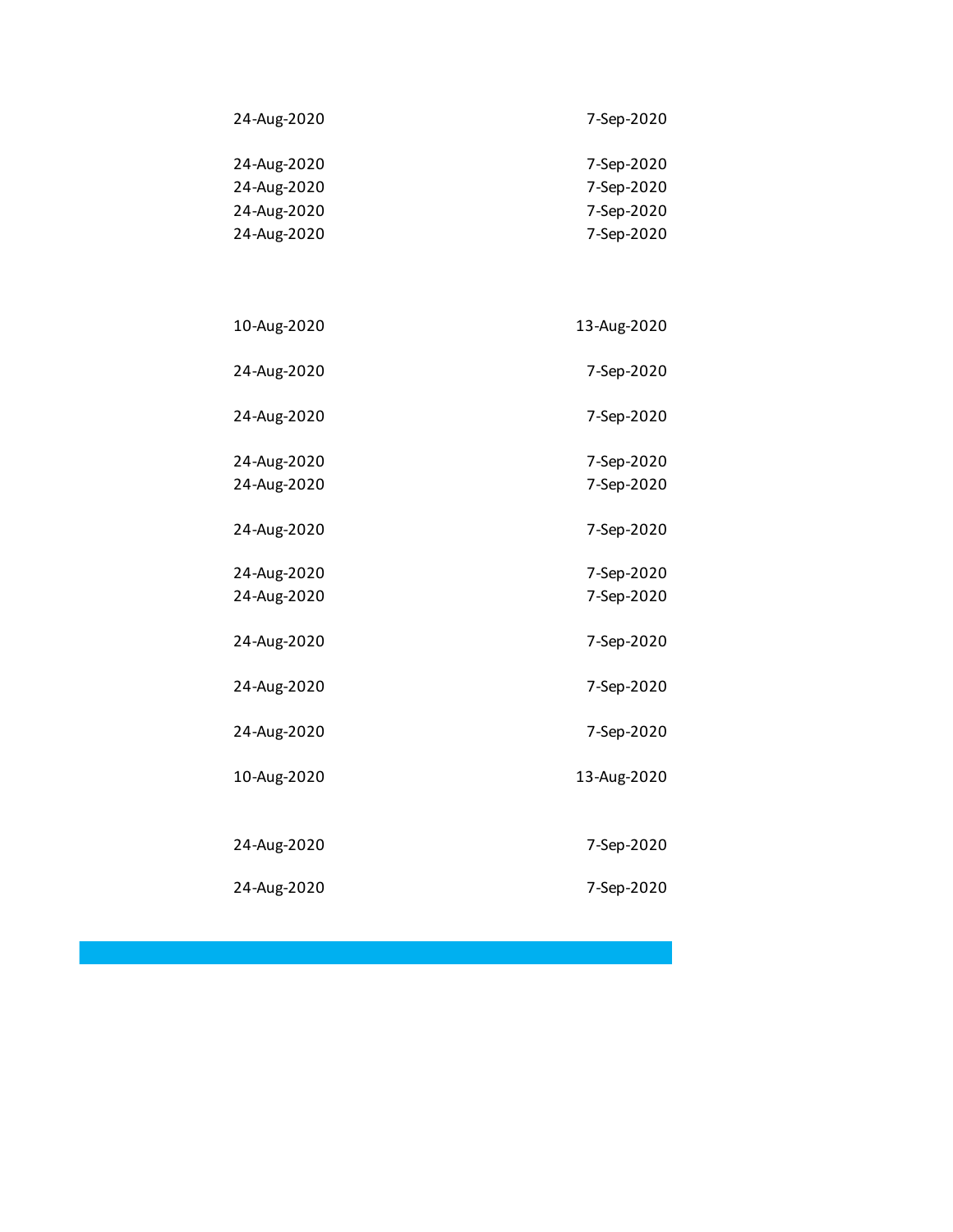24-Aug-2020 7-Sep-2020

24-Aug-2020 7-Sep-2020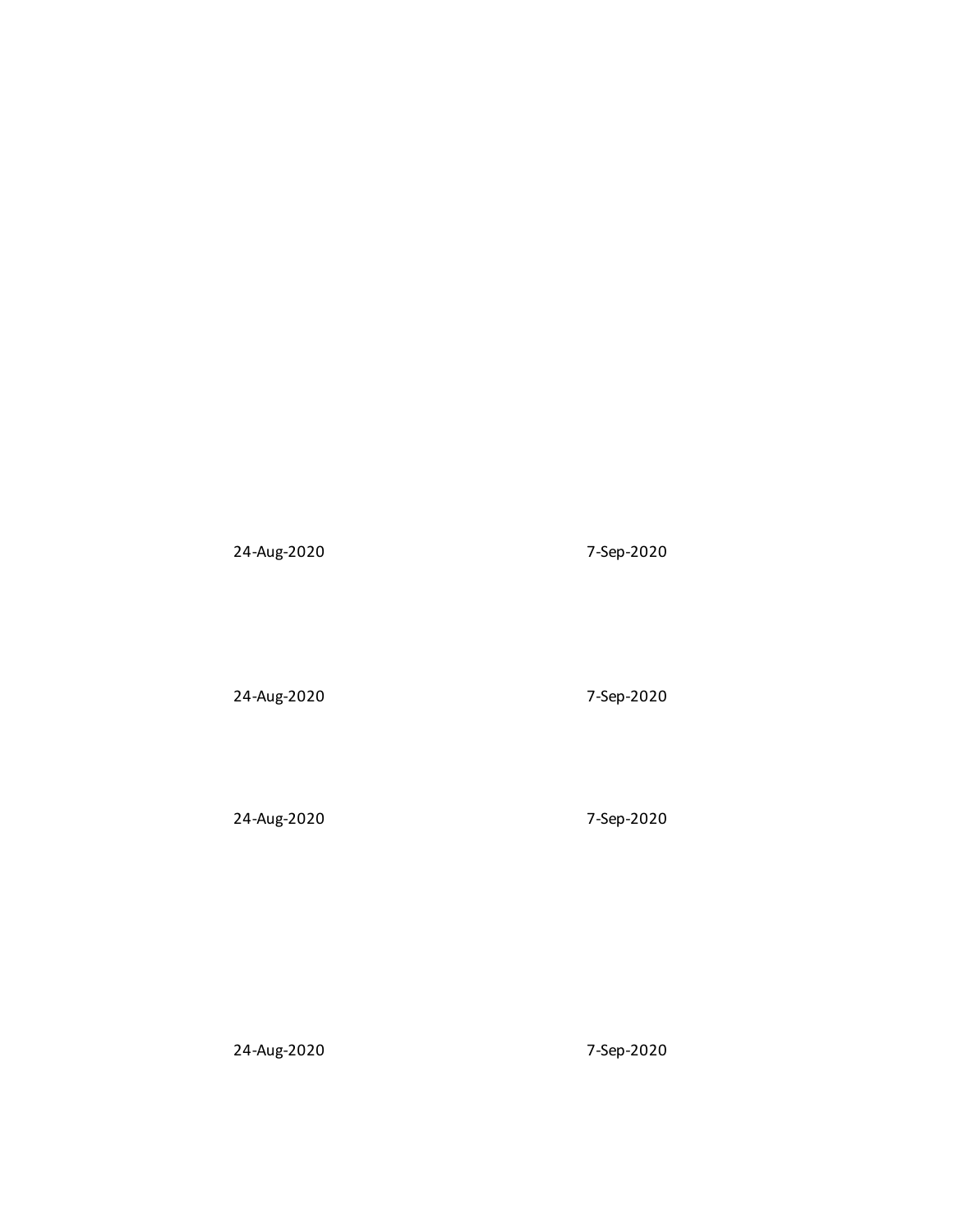| 24-Aug-2020 | 7-Sep-2020 |
|-------------|------------|
|             |            |

- 24-Aug-2020 7-Sep-2020
- 24-Aug-2020 7-Sep-2020 24-Aug-2020 7-Sep-2020 24-Aug-2020 7-Sep-2020 24-Aug-2020 7-Sep-2020 24-Aug-2020 7-Sep-2020

| 24-Aug-2020                | 7-Sep-2020               |
|----------------------------|--------------------------|
| 10-Aug-2020                | 13-Aug-2020              |
| 24-Aug-2020<br>24-Aug-2020 | 7-Sep-2020<br>7-Sep-2020 |
| 24-Aug-2020                | 7-Sep-2020               |
| 24-Aug-2020                | 7-Sep-2020               |
| 10-Aug-2020                | 13-Aug-2020              |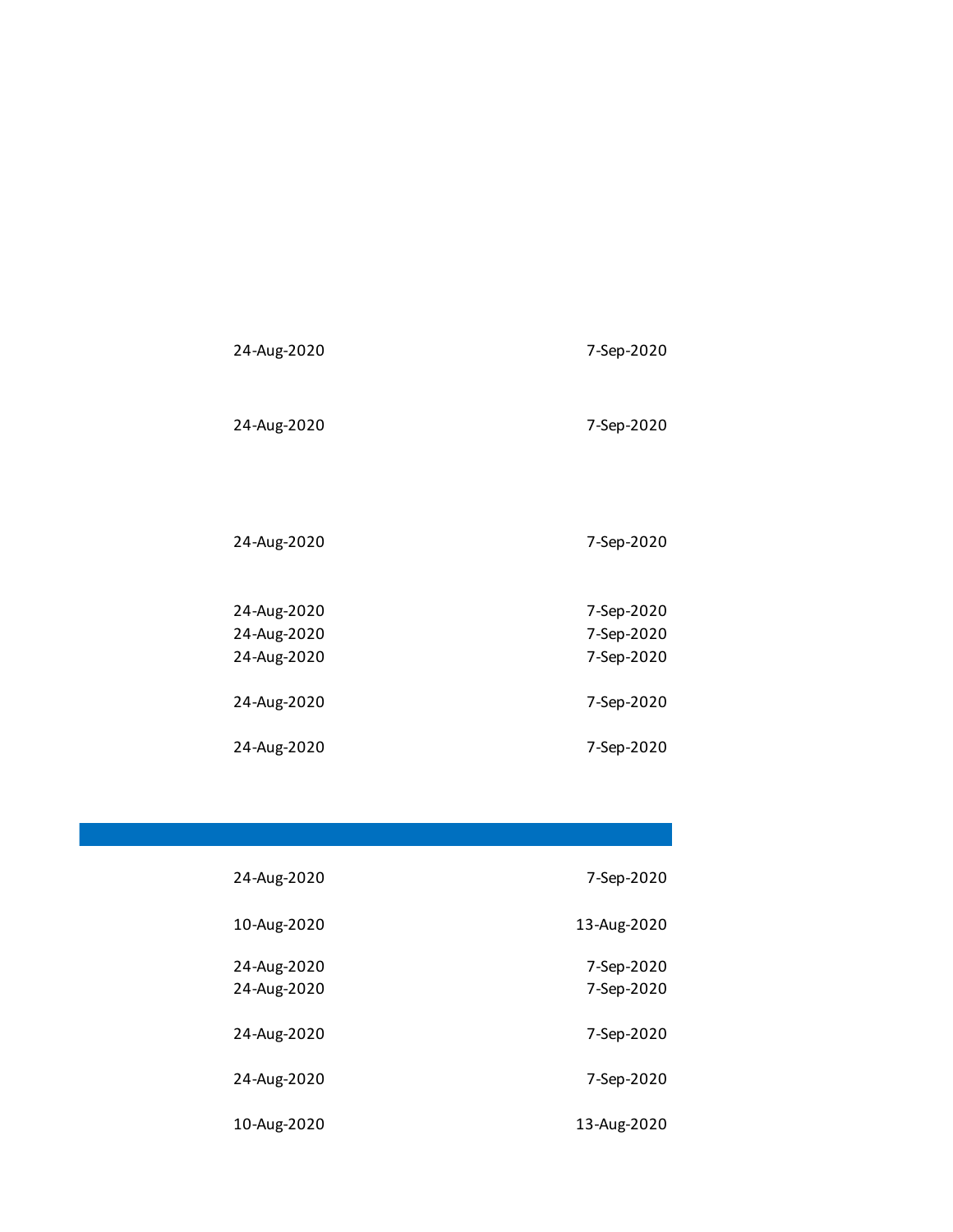| 24-Aug-2020     | 7-Sep-2020      |
|-----------------|-----------------|
| $12$ -Jan- $21$ | $14$ -Jan- $21$ |
| 24-Aug-2020     | 7-Sep-2020      |
| 24-Aug-2020     | 7-Sep-2020      |
| 24-Aug-2020     | 7-Sep-2020      |
| 12-Apr-21       | 15-Apr-21       |
| $12$ -Jan- $21$ | $14$ -Jan- $21$ |
| 24-Aug-2020     | 7-Sep-2020      |
| 24-Aug-2020     | 7-Sep-2020      |
| 24-Aug-2020     | 7-Sep-2020      |

24-Aug-2020 7-Sep-2020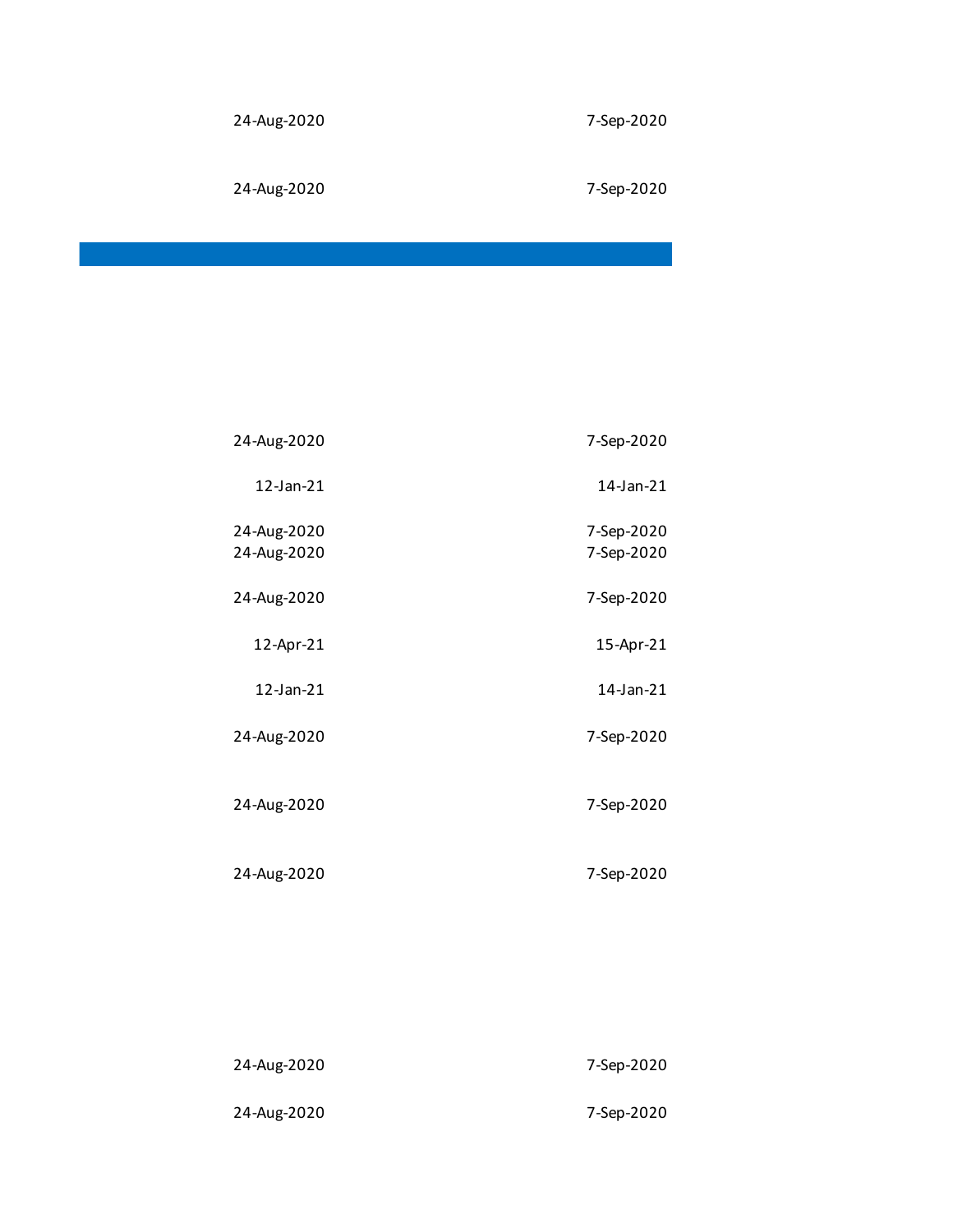| 7-Sep-2020      | 24-Aug-2020     |
|-----------------|-----------------|
| 7-Sep-2020      | 24-Aug-2020     |
| 7-Sep-2020      | 24-Aug-2020     |
|                 |                 |
| $14$ -Jan- $21$ | $12$ -Jan- $21$ |
| 15-Apr-21       | 12-Apr-21       |
| 15-Apr-21       | 12-Apr-21       |
| 15-Apr-21       | 12-Apr-21       |
|                 |                 |

| 24-Aug-2020 | 7-Sep-2020      |
|-------------|-----------------|
| 24-Aug-2020 | 7-Sep-2020      |
| 10-Aug-2020 | 13-Aug-2020     |
| 12-Jan-21   | $14$ -Jan- $21$ |
| 24-Aug-2020 | 7-Sep-2020      |
| 24-Aug-2020 | 7-Sep-2020      |
| 24-Aug-2020 | 7-Sep-2020      |
| 24-Aug-2020 | 7-Sep-2020      |
| 24-Aug-2020 | 7-Sep-2020      |
| 24-Aug-2020 | 7-Sep-2020      |
|             |                 |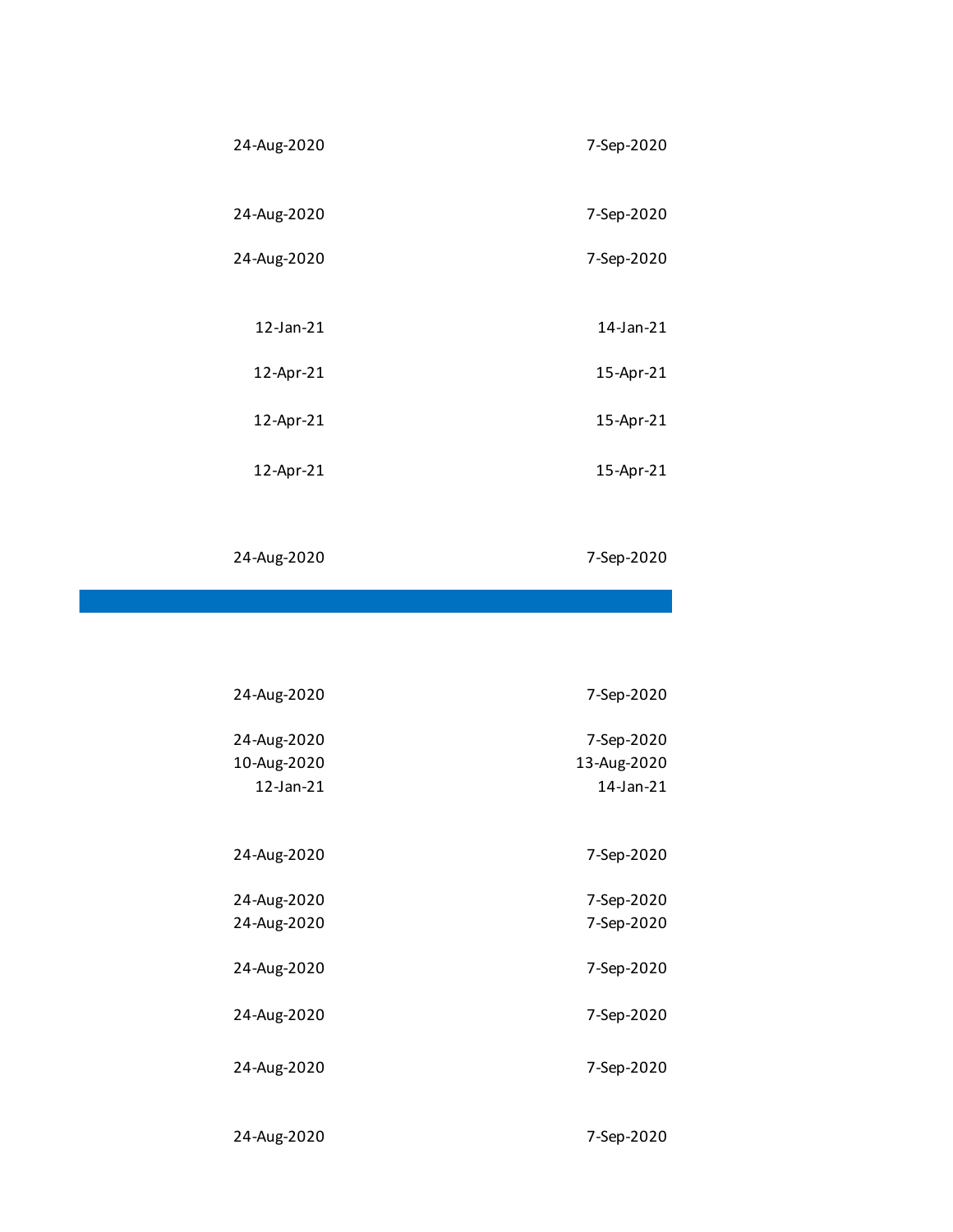| 10-Aug-2020 | 13-Aug-2020 |
|-------------|-------------|
| 10-Aug-2020 | 13-Aug-2020 |
|             |             |
| 24-Aug-2020 | 7-Sep-2020  |
| 24-Aug-2020 | 7-Sep-2020  |
| 24-Aug-2020 | 7-Sep-2020  |
| 24-Aug-2020 | 7-Sep-2020  |
| 24-Aug-2020 | 7-Sep-2020  |

24-Aug-2020 7-Sep-2020

24-Aug-2020 7-Sep-2020

24-Aug-2020 7-Sep-2020

10-Aug-2020 13-Aug-2020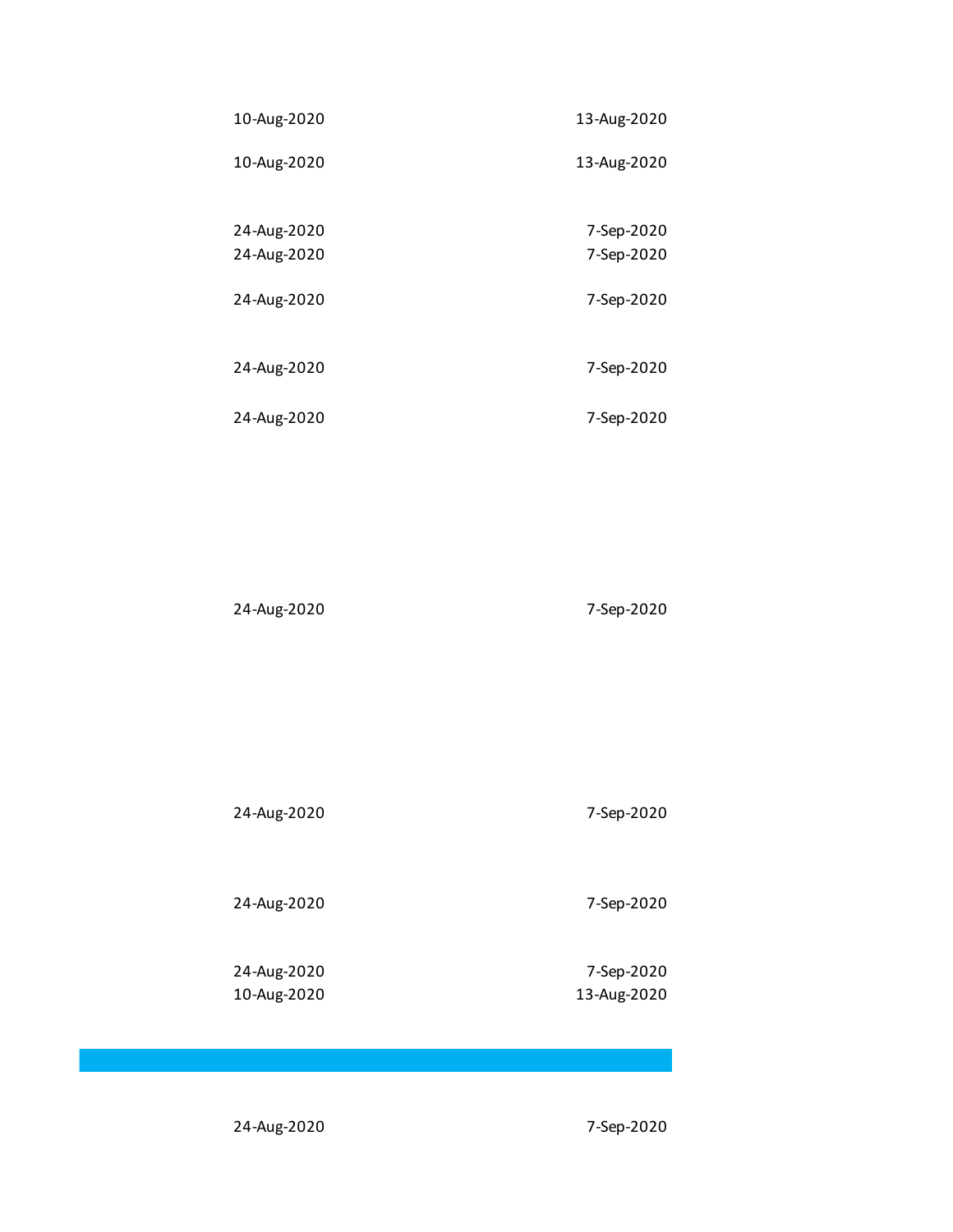24-Aug-2020 7-Sep-2020

24-Aug-2020 7-Sep-2020

24-Aug-2020 7-Sep-2020

24-Aug-2020 7-Sep-2020

24-Aug-2020 7-Sep-2020

24-Aug-2020 7-Sep-2020

24-Aug-2020 7-Sep-2020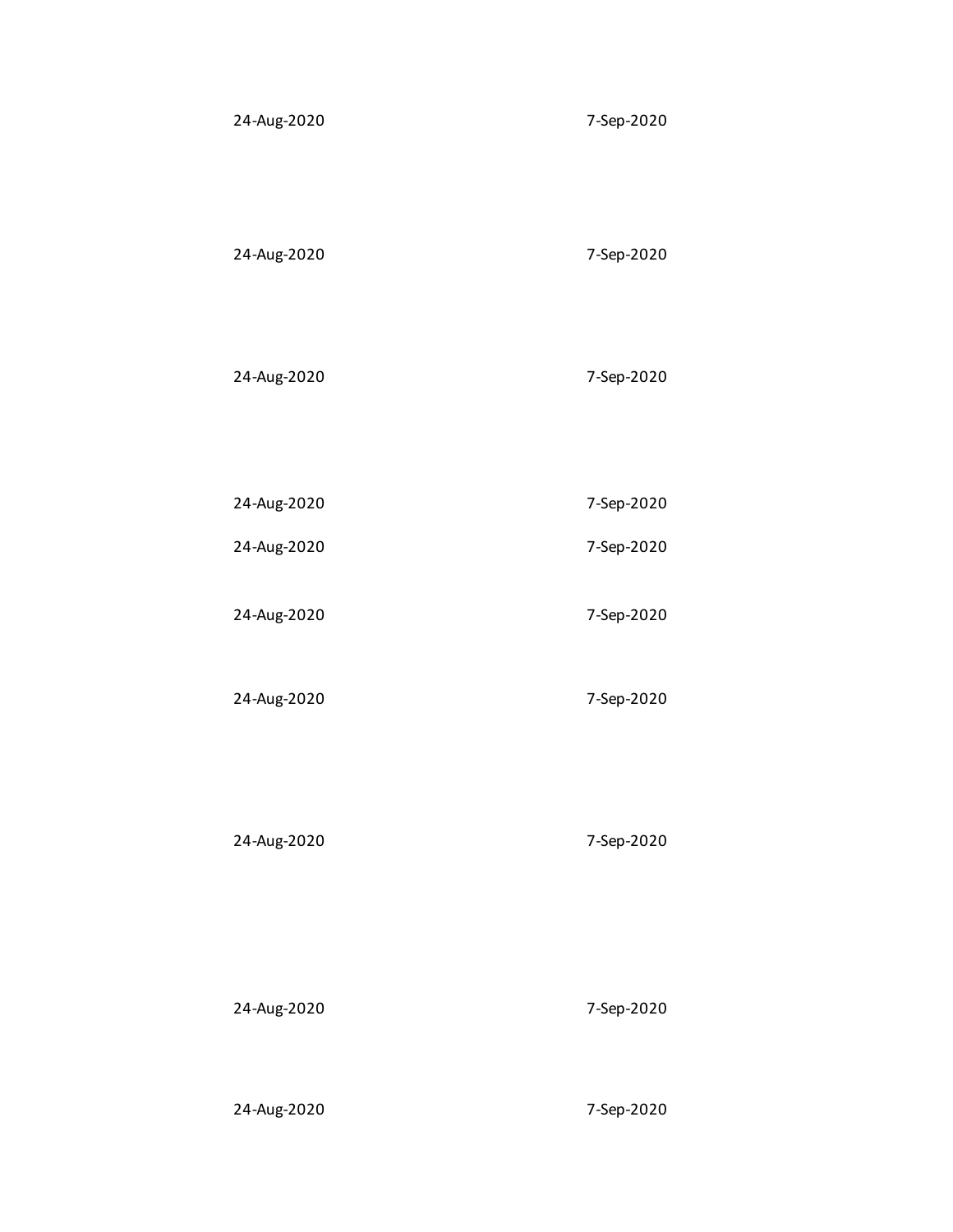| 24-Aug-2020 | 7-Sep-2020 |
|-------------|------------|
|-------------|------------|

24-Aug-2020 7-Sep-2020

10-Aug-2020 13-Aug-2020

24-Aug-2020 7-Sep-2020

24-Aug-2020 7-Sep-2020 24-Aug-2020 7-Sep-2020

10-Aug-2020 13-Aug-2020

24-Aug-2020 7-Sep-2020

| 18-Jan-21   | 5-Feb-21   |
|-------------|------------|
| 24-Aug-2020 | 7-Sep-2020 |
| 24-Aug-2020 | 7-Sep-2020 |
| 24-Aug-2020 | 7-Sep-2020 |
| 24-Aug-2020 | 7-Sep-2020 |
| 24-Aug-2020 | 7-Sep-2020 |
| 18-Jan-21   | 5-Feb-21   |
| 24-Aug-2020 | 7-Sep-2020 |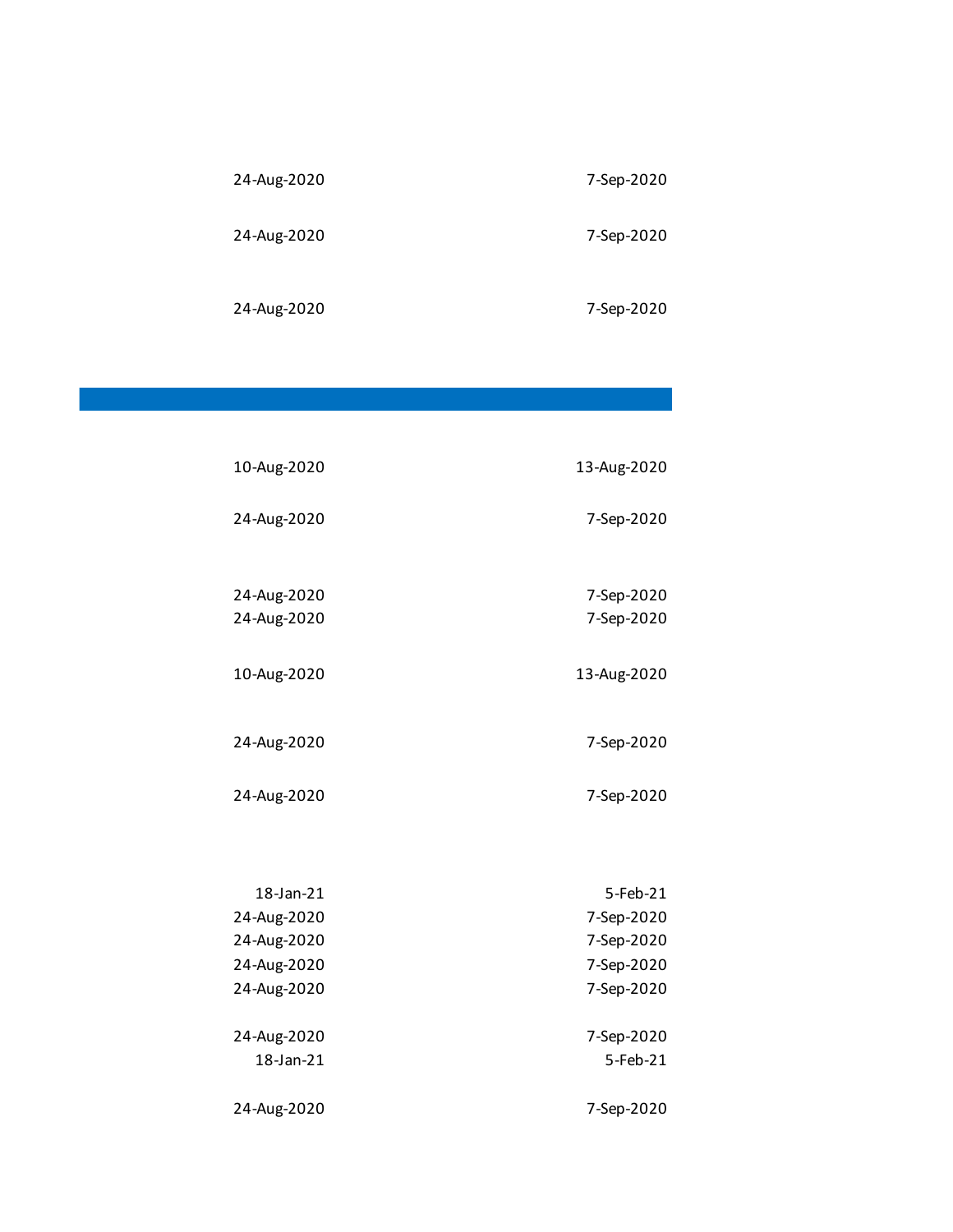| 7-Sep-2020               | 24-Aug-2020                |
|--------------------------|----------------------------|
| $5 - Feb - 21$           | $18$ -Jan- $21$            |
| 5-Feb-21                 | $18$ -Jan- $21$            |
| 7-Sep-2020<br>7-Sep-2020 | 24-Aug-2020<br>24-Aug-2020 |
| 7-Sep-2020               | 24-Aug-2020                |

| 10-Aug-2020 | 13-Aug-2020 |
|-------------|-------------|
| 19-Oct-20   | 27-Oct-20   |
| 24-Aug-2020 | 7-Sep-2020  |
| 24-Aug-2020 | 7-Sep-2020  |
| 10-Aug-2020 | 13-Aug-2020 |
| 19-Oct-20   | 27-Oct-20   |
| 24-Aug-2020 | 7-Sep-2020  |
| 18-Jan-21   | 5-Feb-21    |
| 12-Apr-21   | 15-Apr-21   |
| 12-Apr-21   | 15-Apr-21   |
| 24-Aug-2020 | 7-Sep-2020  |
| 24-Aug-2020 | 7-Sep-2020  |
| 24-Aug-2020 | 7-Sep-2020  |
| 24-Aug-2020 | 7-Sep-2020  |
| 24-Aug-2020 | 7-Sep-2020  |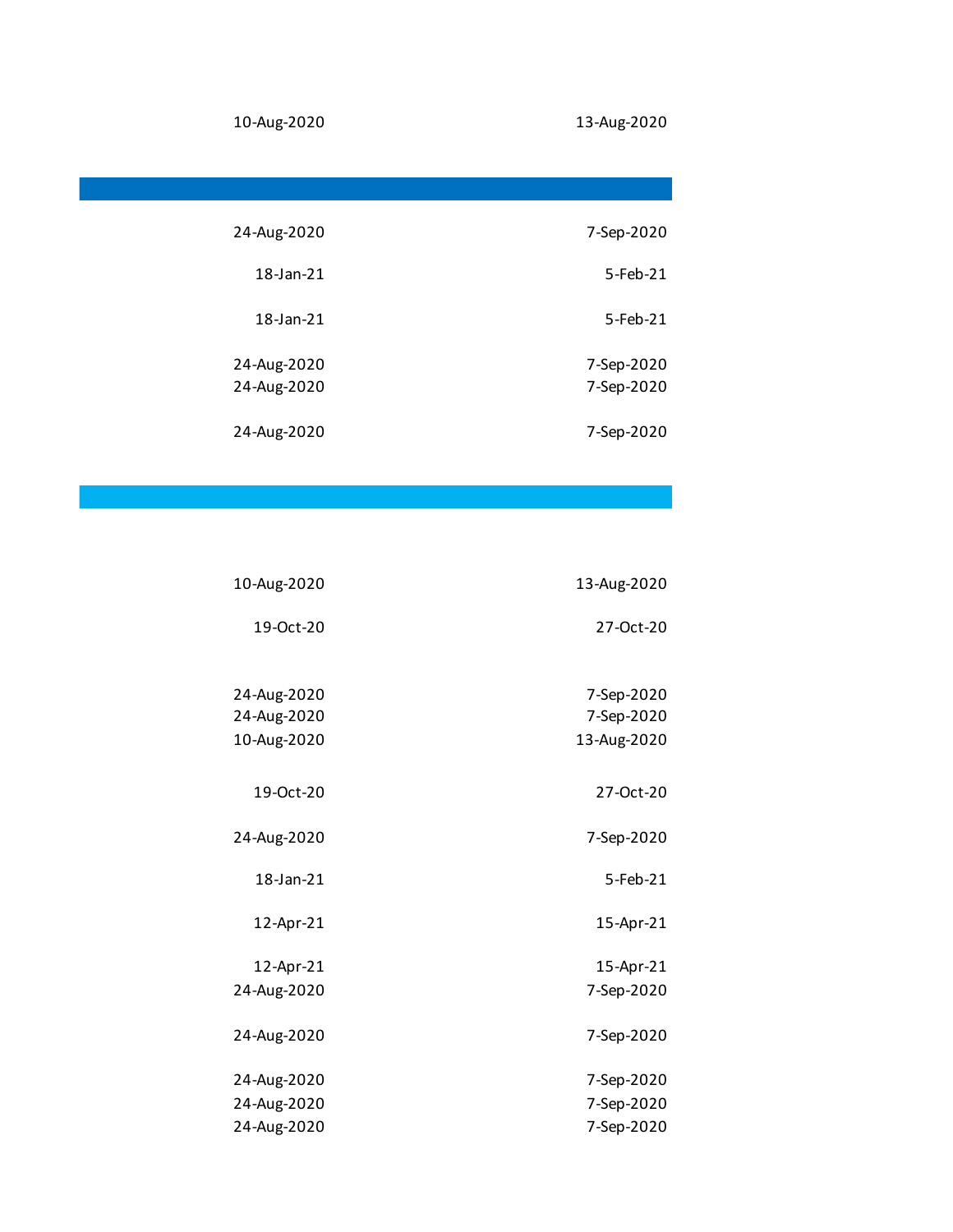24-Aug-2020 7-Sep-2020

24-Aug-2020 7-Sep-2020

24-Aug-2020 7-Sep-2020

12-Apr-21 20-Apr-21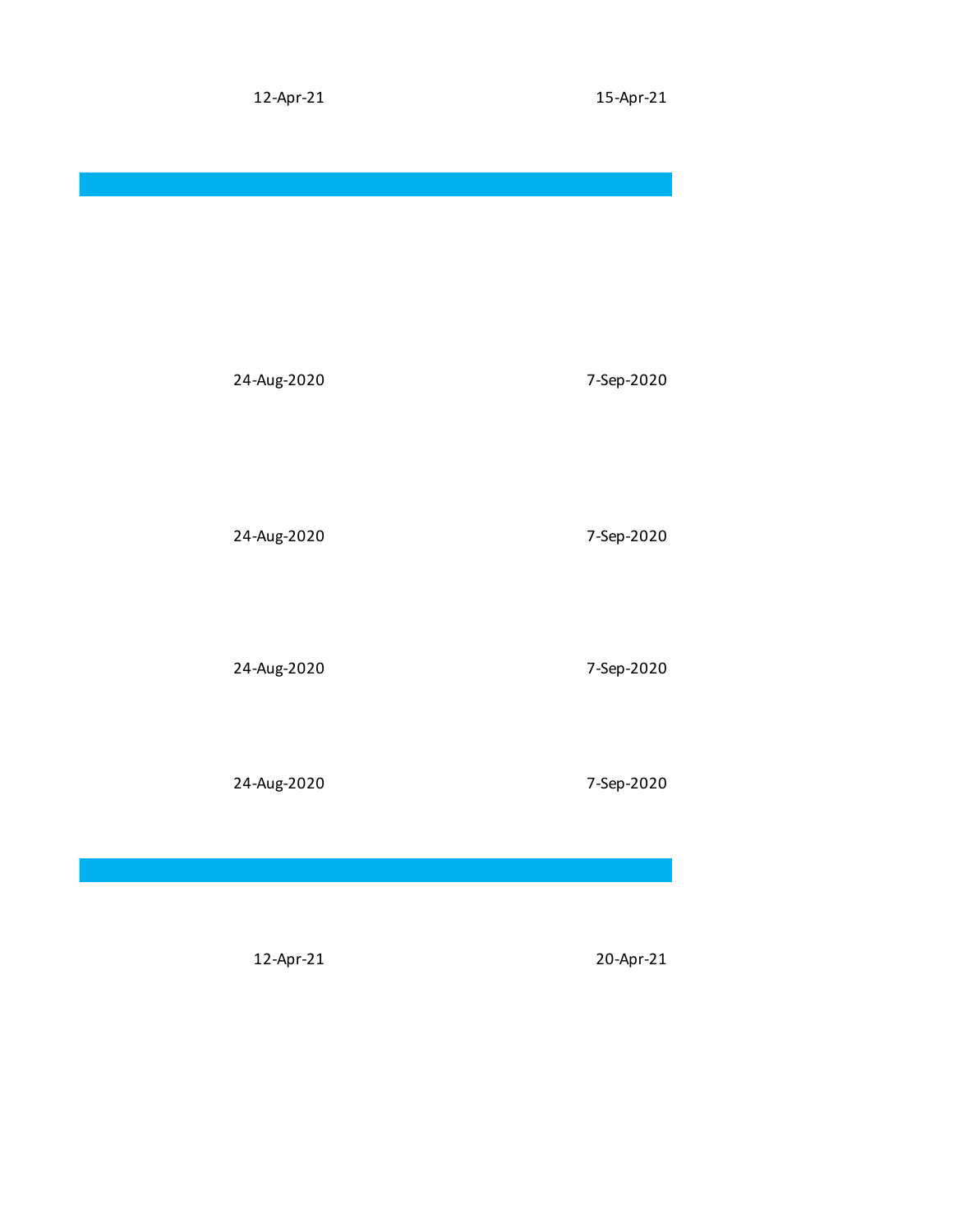24-Aug-2020 7-Sep-2020

12-Apr-21 20-Apr-21

| 24-Aug-2020 | 7-Sep-2020  |
|-------------|-------------|
| 24-Aug-2020 | 7-Sep-2020  |
| 24-Aug-2020 | 7-Sep-2020  |
| 24-Aug-2020 | 7-Sep-2020  |
| $2-Nov-20$  | 9-Nov-20    |
| 10-Aug-2020 | 26-Aug-2020 |
| $2-Nov-20$  | $9-Nov-20$  |
|             |             |
| 10-Aug-2020 | 26-Aug-2020 |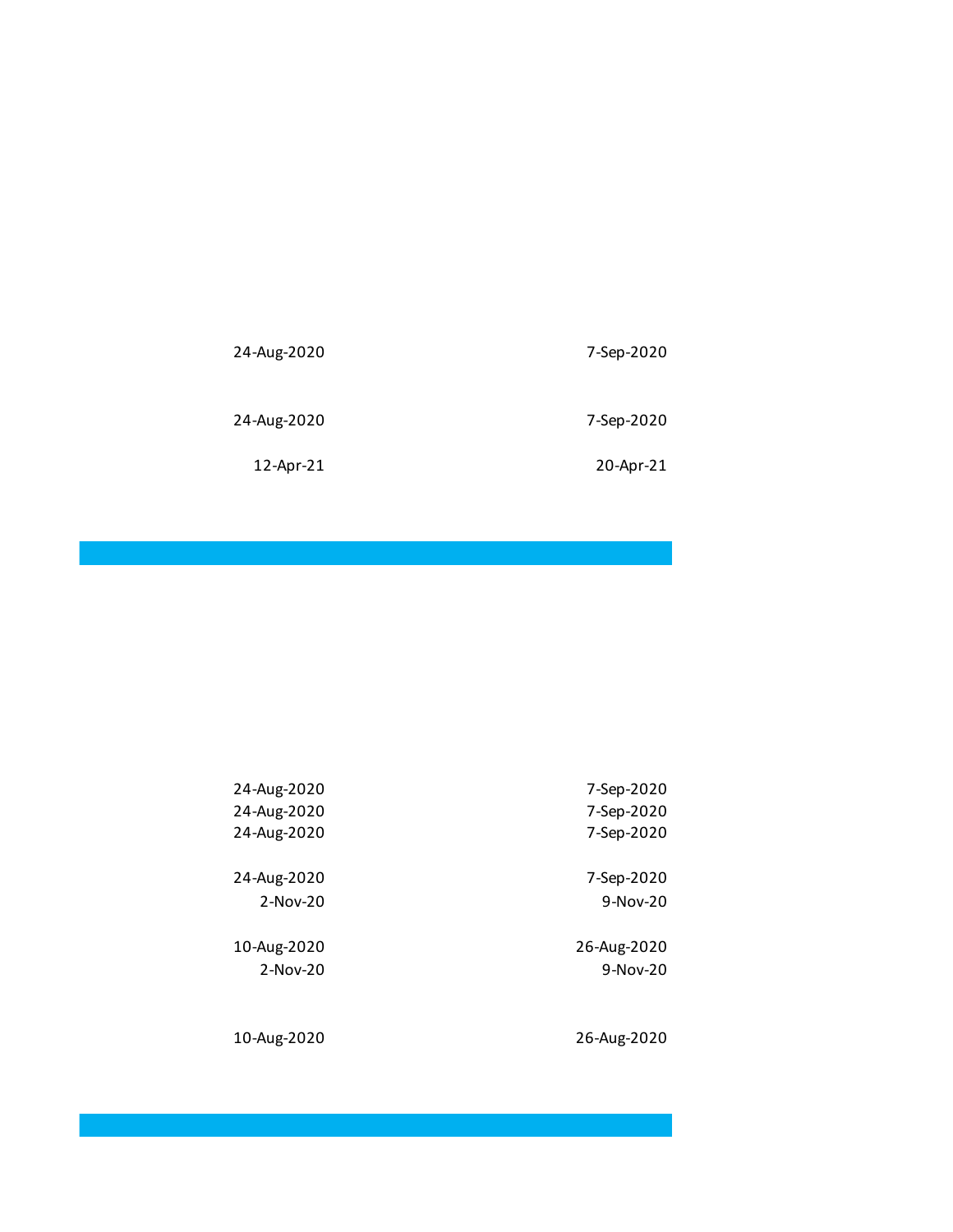| 24-Aug-2020 | 7-Sep-2020  |
|-------------|-------------|
| 24-Aug-2020 | 7-Sep-2020  |
| 10-Aug-2020 | 26-Aug-2020 |
| 10-Aug-2020 | 26-Aug-2020 |
| 10-Aug-2020 | 26-Aug-2020 |
| 24-Aug-2020 | 7-Sep-2020  |
|             |             |
| 24-Aug-2020 | 7-Sep-2020  |
| 24-Aug-2020 | 7-Sep-2020  |

| 7-Sep-2020  |
|-------------|
| 26-Aug-2020 |
| 7-Sep-2020  |

24-Aug-2020 10-Aug-2020 24-Aug-2020

| 10-Aug-2020 | 26-Aug-2020 |
|-------------|-------------|
| 24-Aug-2020 | 7-Sep-2020  |
| 10-Aug-2020 | 26-Aug-2020 |
| 24-Aug-2020 | 7-Sep-2020  |
| 24-Aug-2020 | 7-Sep-2020  |
| 24-Aug-2020 | 7-Sep-2020  |
| 10-Aug-2020 | 26-Aug-2020 |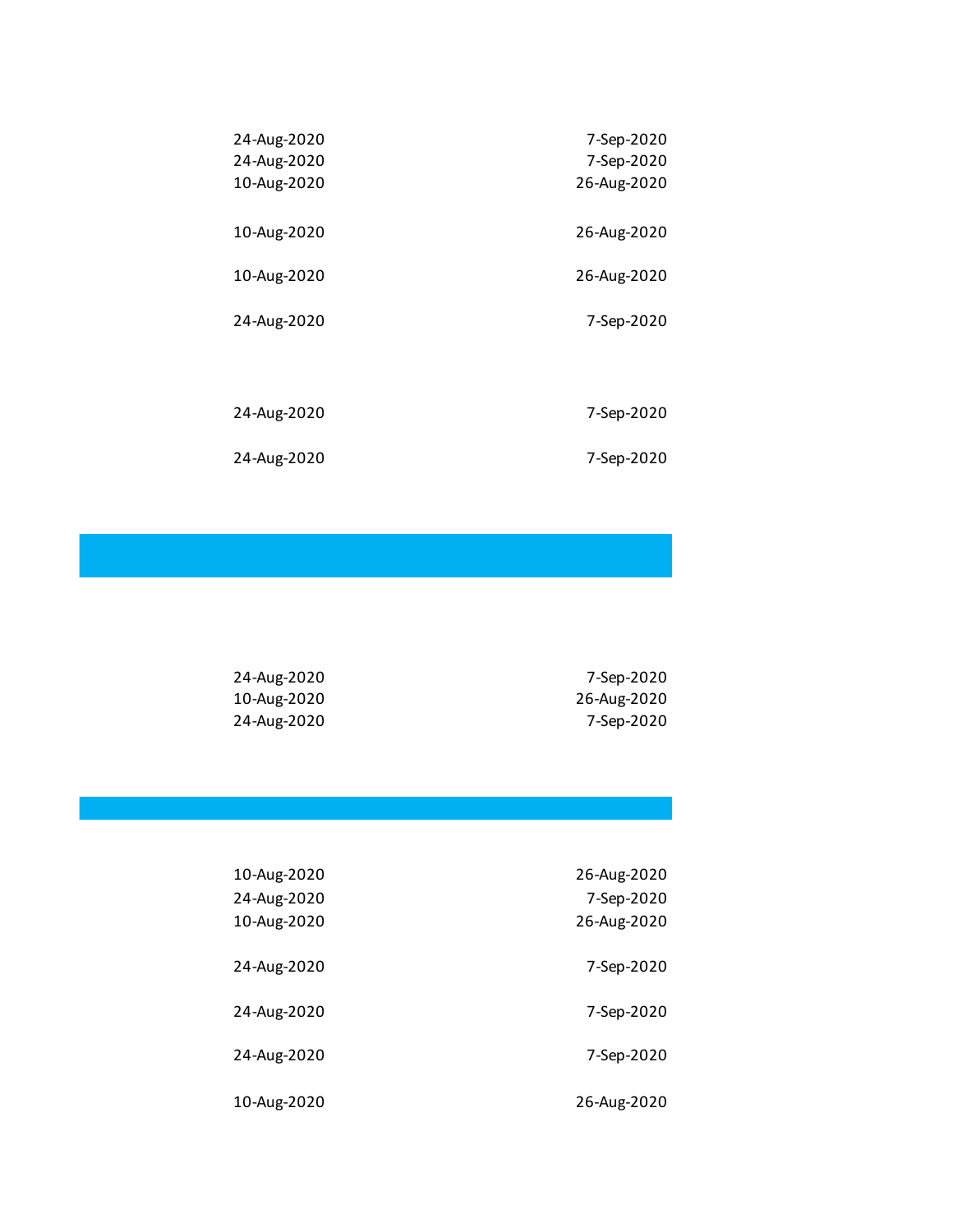| 10-Aug-2020 | 26-Aug-2020 |
|-------------|-------------|
| 10-Aug-2020 | 26-Aug-2020 |
| 10-Aug-2020 | 26-Aug-2020 |
| 10-Aug-2020 | 26-Aug-2020 |
| 24-Aug-2020 | 7-Sep-2020  |
| 24-Aug-2020 | 7-Sep-2020  |

| 24-Aug-2020 | 7-Sep-2020 |
|-------------|------------|
| 24-Aug-2020 | 7-Sep-2020 |

| 10-Aug-2020 | 26-Aug-2020 |
|-------------|-------------|
| 10-Aug-2020 | 26-Aug-2020 |
| 24-Aug-2020 | 7-Sep-2020  |
| 10-Aug-2020 | 26-Aug-2020 |
| 24-Aug-2020 | 7-Sep-2020  |
| 24-Aug-2020 | 7-Sep-2020  |

| 24-Aug-2020 | 7-Sep-2020 |
|-------------|------------|
| 24-Aug-2020 | 7-Sep-2020 |

a sa kacamatan ing Kabupatèn Kabupatèn Kabupatèn Kabupatèn Kabupatèn Kabupatèn Kabupatèn Kabupatèn Kabupatèn K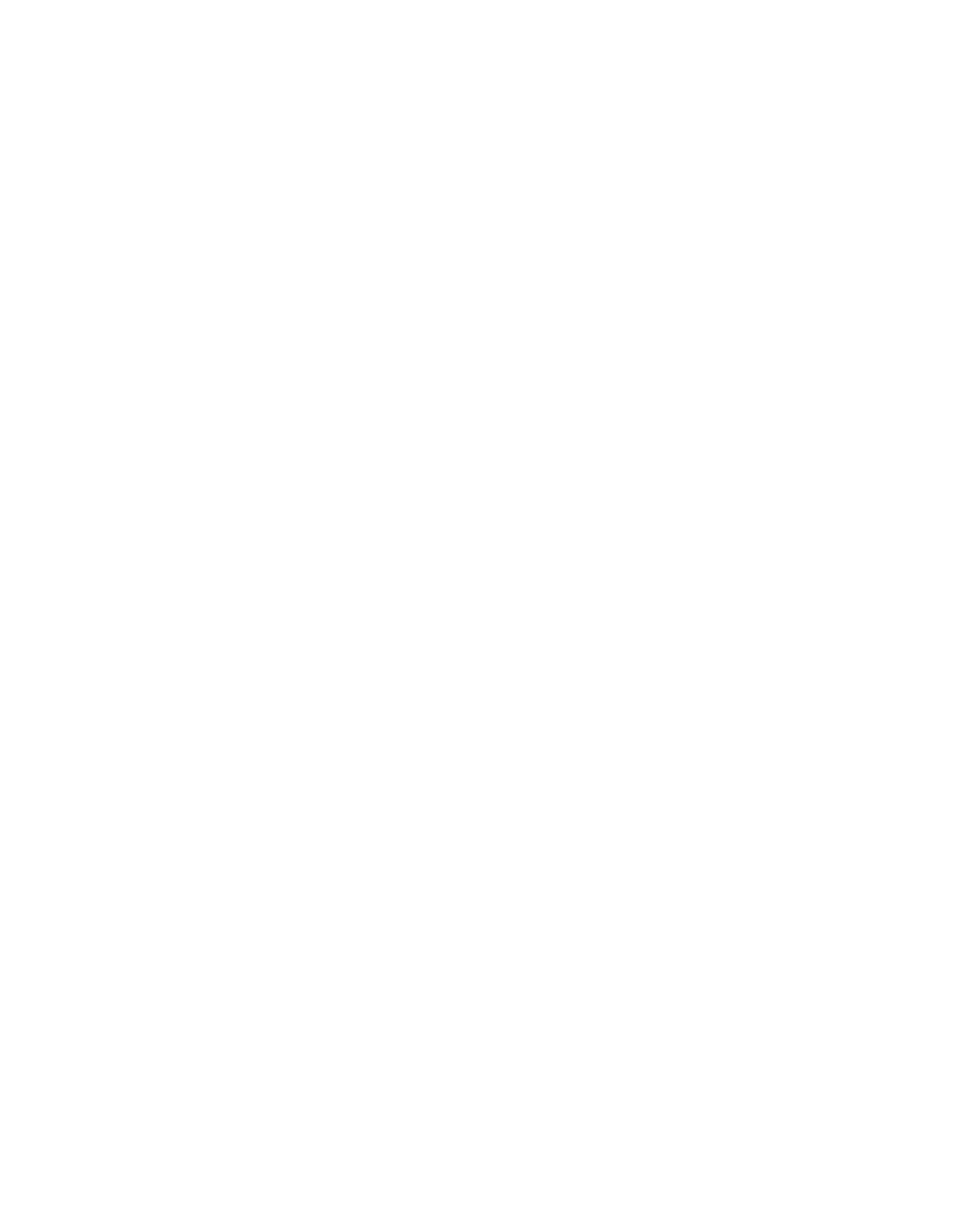## **Award Notification Date Contract signing date (Estimate Date)**

| 11-Sep-2020                | 12-Jan-2021                |
|----------------------------|----------------------------|
| 21-Sep-2020                | 23-Sep-2020                |
| 21-Sep-2020                | 16-Mar-2021                |
| 23-Feb-2021                | 26-Feb-2021                |
| 21-Sep-2020                | 23-Sep-2020                |
| 26-Oct-2020                | 28-Oct-2020                |
| 26-Jan-2021                | 28-Jan-2021                |
| 26-Oct-2020                | 28-Oct-2020                |
| 21-Sep-2020                | 23-Sep-2020                |
| 21-Sep-2020                | 23-Sep-2020                |
| 21-Sep-2020<br>21-Sep-2020 | 23-Sep-2020<br>23-Sep-2020 |
|                            |                            |
| 21-Sep-2020                | 23-Sep-2020                |
|                            |                            |

21-Sep-2020 23-Sep-2020 21-Sep-2020 23-Sep-2020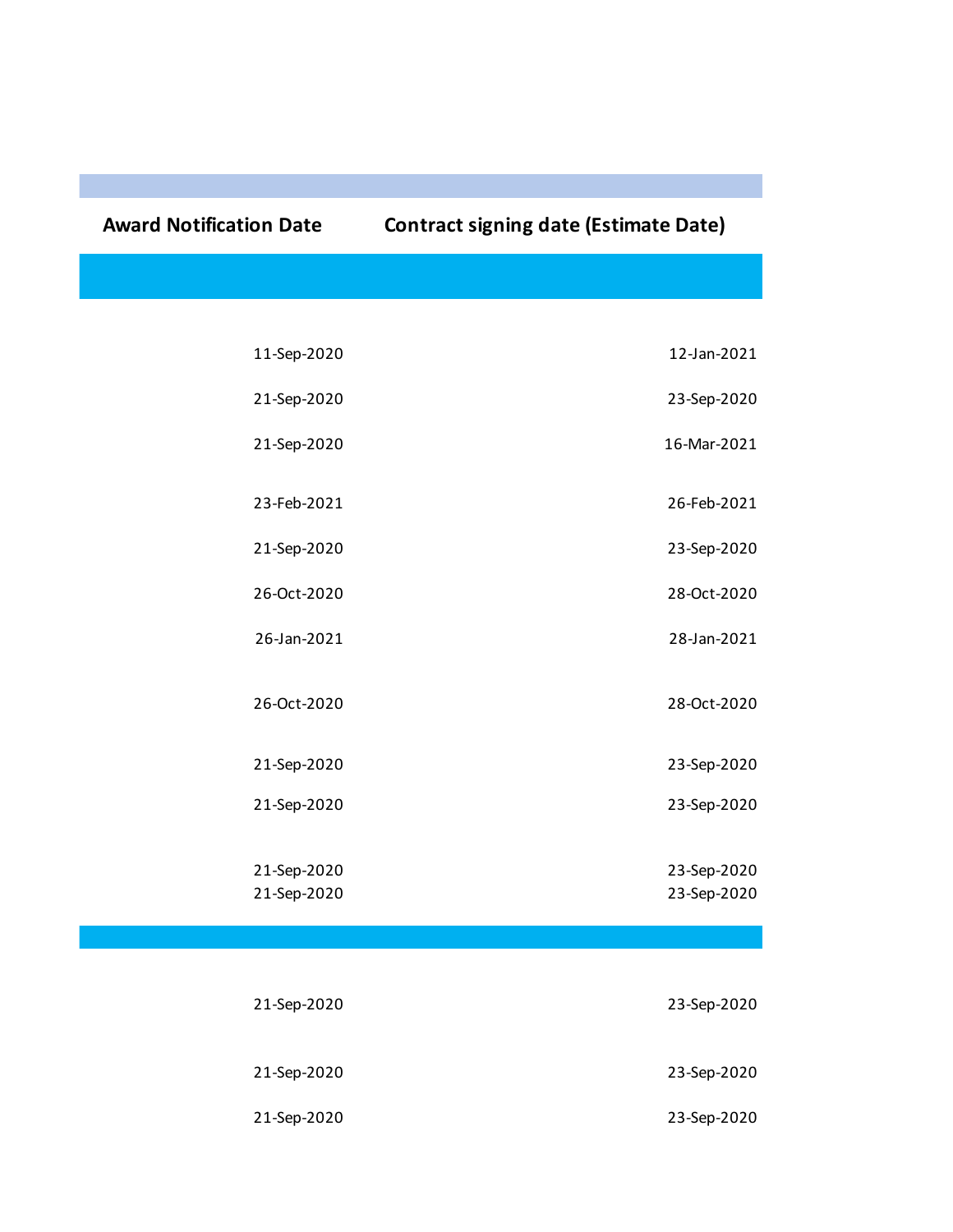| 26-Oct-2020 | 28-Oct-2020 |
|-------------|-------------|
| 26-Jan-2021 | 28-Jan-2021 |
| 26-Jan-2021 | 28-Jan-2021 |
|             |             |
| 26-Aug-2020 | 28-Aug-2020 |

| 26-Oct-2020                               | 28-Oct-2020                               |
|-------------------------------------------|-------------------------------------------|
| 21-Sep-2020                               | 23-Sep-2020                               |
| 26-Aug-2020<br>21-Sep-2020<br>26-Oct-2020 | 28-Aug-2020<br>23-Sep-2020<br>28-Oct-2020 |
|                                           |                                           |
| 26-Oct-2020                               | 28-Oct-2020                               |
| 21-Sep-2020                               | 23-Sep-2020                               |
| 26-Oct-2020                               | 28-Oct-2020                               |
| 26-Oct-2020                               | 28-Oct-2020                               |
| 26-Jan-2021<br>12-Feb-2021                | 28-Jan-2021<br>17-Feb-2021                |
|                                           |                                           |
| 21-Sep-2020                               | 23-Sep-2020                               |
| 21-Sep-2020                               | 23-Sep-2020                               |
| 26-Oct-2020                               | 28-Oct-2020                               |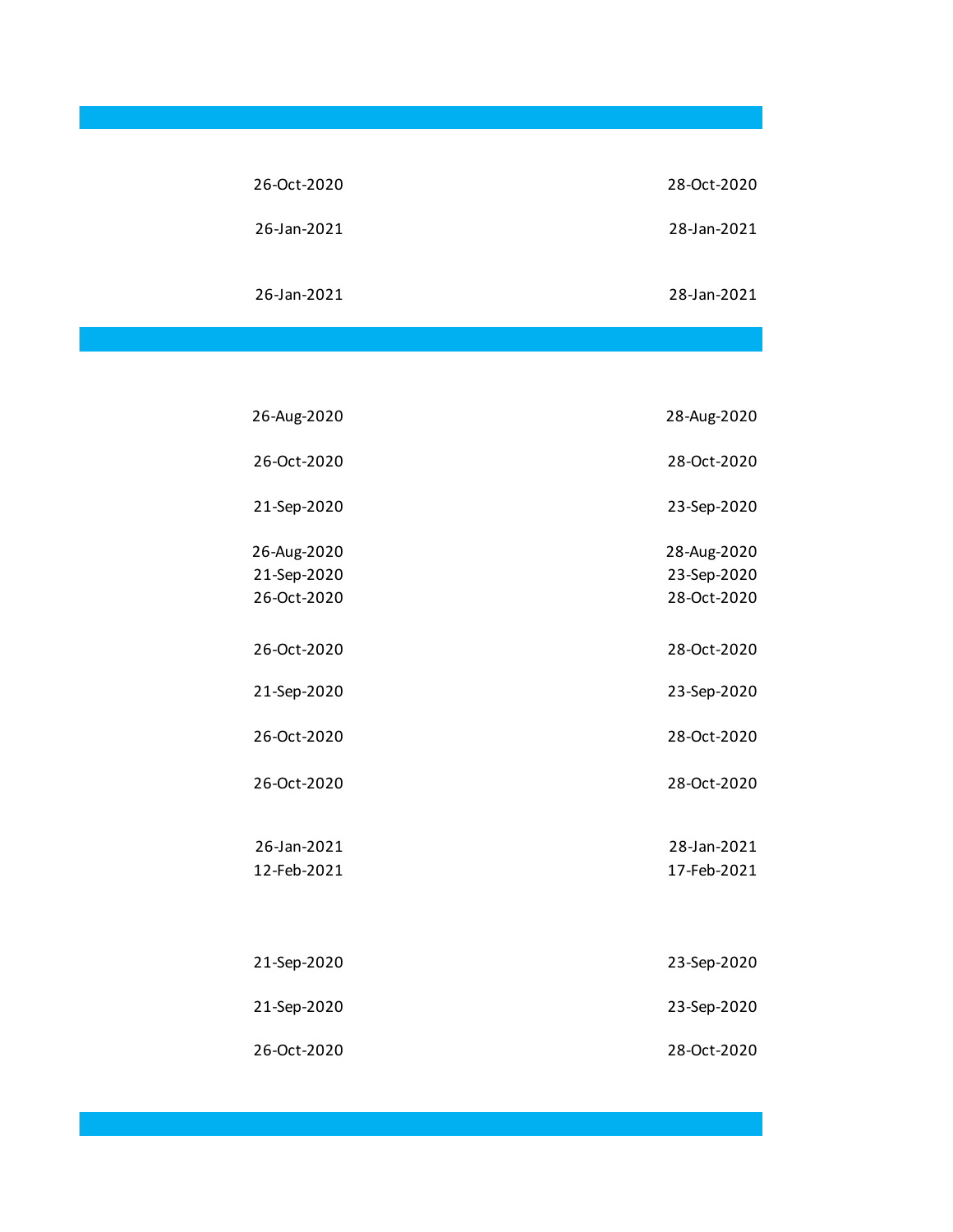| 21-Sep-2020 | 23-Sep-2020                |
|-------------|----------------------------|
| 21-Sep-2020 | 23-Sep-2020                |
|             |                            |
| 21-Sep-2020 | 23-Sep-2020                |
| 26-Aug-2020 | 28-Aug-2020                |
| 26-Aug-2020 | 28-Aug-2020                |
| 21-Sep-2020 | 23-Sep-2020                |
|             |                            |
|             | 28-Aug-2020                |
|             | 28-Aug-2020                |
| 21-Sep-2020 | 23-Sep-2020                |
| 21-Sep-2020 | 23-Sep-2020                |
| 21-Sep-2020 | 23-Sep-2020                |
|             |                            |
| 21-Sep-2020 | 23-Sep-2020                |
| 21-Sep-2020 | 23-Sep-2020                |
|             | 26-Aug-2020<br>26-Aug-2020 |

| 21-Sep-2020       | 23-Sep-2020 |
|-------------------|-------------|
| <b>LIVED LULU</b> | LU ULP LULU |

| 21-Sep-2020                | 23-Sep-2020                |
|----------------------------|----------------------------|
| 26-Aug-2020                | 28-Aug-2020                |
| 21-Sep-2020                | 23-Sep-2020                |
| 21-Sep-2020<br>21-Sep-2020 | 23-Sep-2020<br>23-Sep-2020 |
| 21-Sep-2020                | 23-Sep-2020                |
| 21-Sep-2020                | 23-Sep-2020                |
| 21-Sep-2020                | 23-Sep-2020                |
| 21-Sep-2020                | 23-Sep-2020                |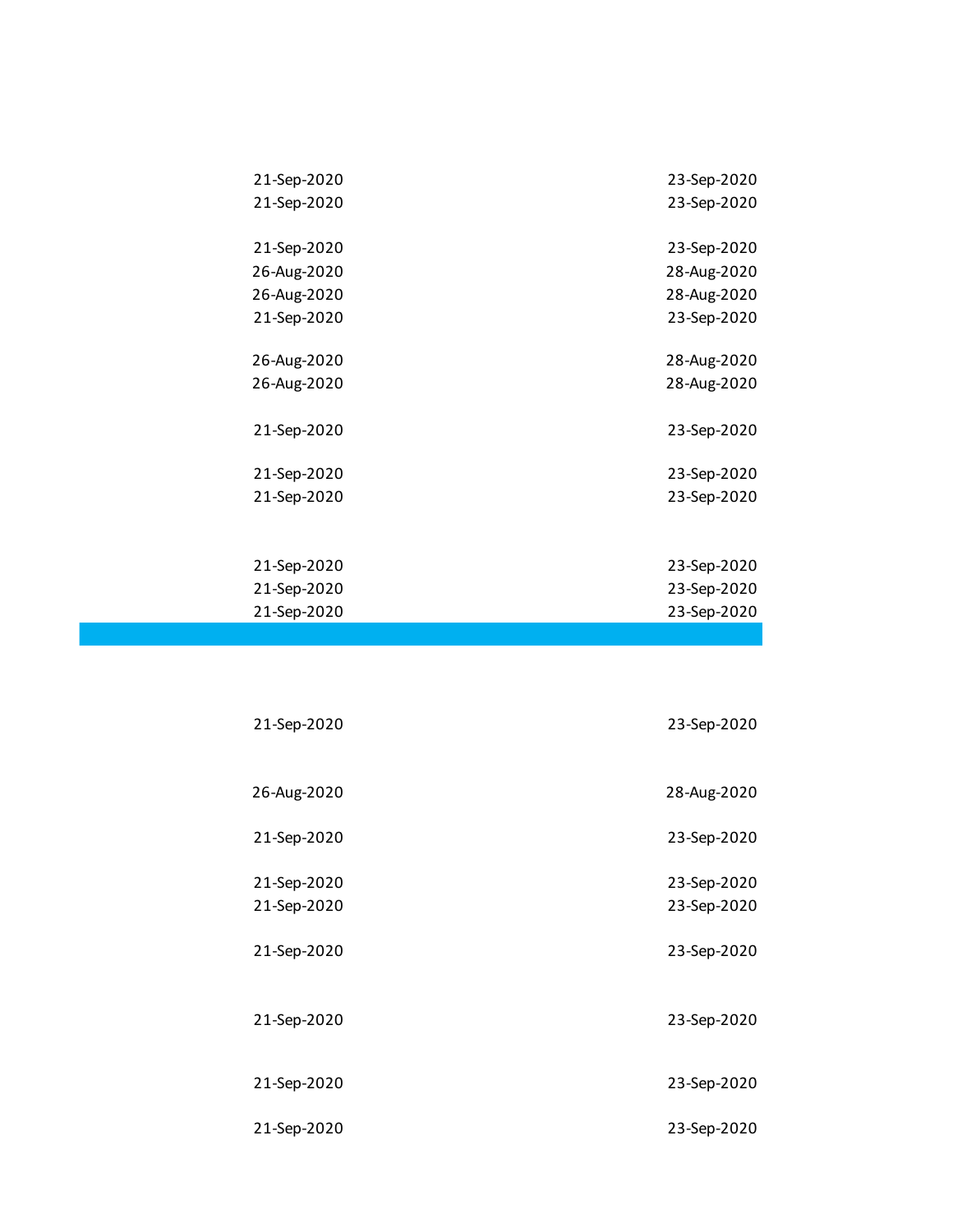| 21-Sep-2020                | 23-Sep-2020                |
|----------------------------|----------------------------|
| 21-Sep-2020                | 23-Sep-2020                |
| 21-Sep-2020                | 23-Sep-2020                |
| 21-Sep-2020                | 23-Sep-2020                |
|                            |                            |
| 21-Sep-2020                | 23-Sep-2020                |
| 26-Aug-2020                | 28-Aug-2020                |
|                            |                            |
|                            |                            |
|                            |                            |
| 26-Aug-2020                | 28-Aug-2020                |
|                            |                            |
| 12-Feb-2021                | 17-Feb-2021                |
|                            |                            |
|                            |                            |
| 21-Sep-2020<br>21-Sep-2020 | 23-Sep-2020<br>23-Sep-2020 |

| 21-Sep-2020 | 23-Sep-2020 |
|-------------|-------------|
| 21-Sep-2020 | 23-Sep-2020 |

26-Aug-2020 28-Aug-2020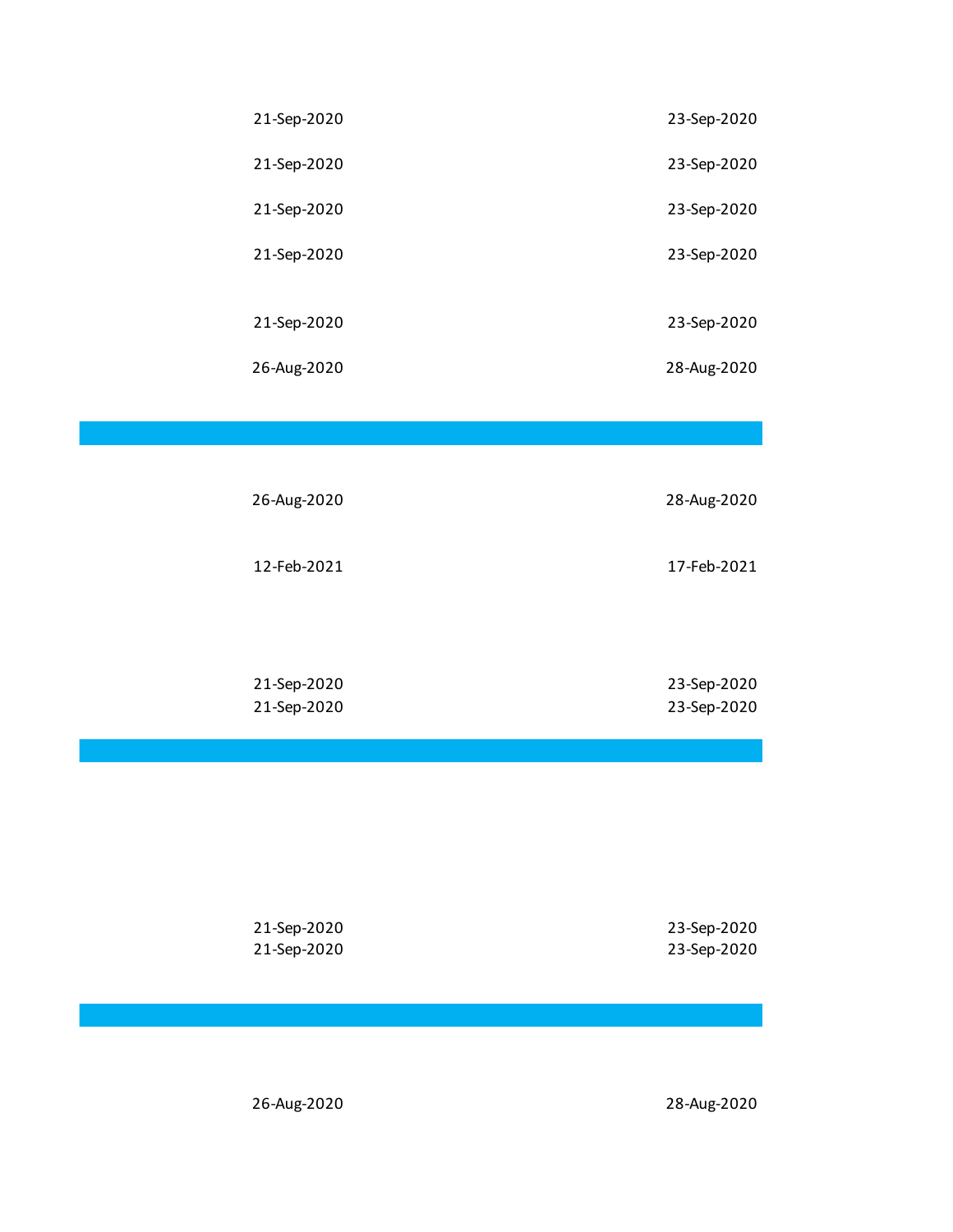| 21-Sep-2020<br>21-Sep-2020<br>21-Sep-2020<br>21-Sep-2020<br>26-Aug-2020<br>21-Sep-2020<br>21-Sep-2020<br>21-Sep-2020<br>21-Sep-2020<br>21-Sep-2020 | 23-Sep-2020<br>23-Sep-2020<br>23-Sep-2020<br>23-Sep-2020<br>28-Aug-2020<br>23-Sep-2020<br>23-Sep-2020<br>23-Sep-2020<br>23-Sep-2020<br>23-Sep-2020 |             |             |
|----------------------------------------------------------------------------------------------------------------------------------------------------|----------------------------------------------------------------------------------------------------------------------------------------------------|-------------|-------------|
|                                                                                                                                                    |                                                                                                                                                    |             |             |
|                                                                                                                                                    |                                                                                                                                                    |             |             |
|                                                                                                                                                    |                                                                                                                                                    |             |             |
|                                                                                                                                                    |                                                                                                                                                    |             |             |
|                                                                                                                                                    |                                                                                                                                                    |             |             |
|                                                                                                                                                    |                                                                                                                                                    |             |             |
|                                                                                                                                                    |                                                                                                                                                    |             |             |
|                                                                                                                                                    |                                                                                                                                                    |             |             |
|                                                                                                                                                    |                                                                                                                                                    |             |             |
|                                                                                                                                                    |                                                                                                                                                    |             |             |
|                                                                                                                                                    |                                                                                                                                                    |             |             |
| 21-Sep-2020                                                                                                                                        | 23-Sep-2020                                                                                                                                        |             |             |
| 21-Sep-2020                                                                                                                                        | 23-Sep-2020                                                                                                                                        |             |             |
| 21-Sep-2020                                                                                                                                        |                                                                                                                                                    |             |             |
| 21-Sep-2020                                                                                                                                        | 23-Sep-2020                                                                                                                                        |             |             |
|                                                                                                                                                    | 23-Sep-2020                                                                                                                                        | 21-Sep-2020 |             |
|                                                                                                                                                    | 23-Sep-2020                                                                                                                                        | 26-Aug-2020 |             |
|                                                                                                                                                    | 28-Aug-2020                                                                                                                                        |             |             |
|                                                                                                                                                    |                                                                                                                                                    |             |             |
| 21-Sep-2020                                                                                                                                        | 23-Sep-2020                                                                                                                                        | 21-Sep-2020 | 23-Sep-2020 |
|                                                                                                                                                    |                                                                                                                                                    |             |             |
|                                                                                                                                                    |                                                                                                                                                    |             |             |
|                                                                                                                                                    |                                                                                                                                                    |             |             |
|                                                                                                                                                    |                                                                                                                                                    |             |             |
|                                                                                                                                                    |                                                                                                                                                    |             |             |
|                                                                                                                                                    |                                                                                                                                                    |             |             |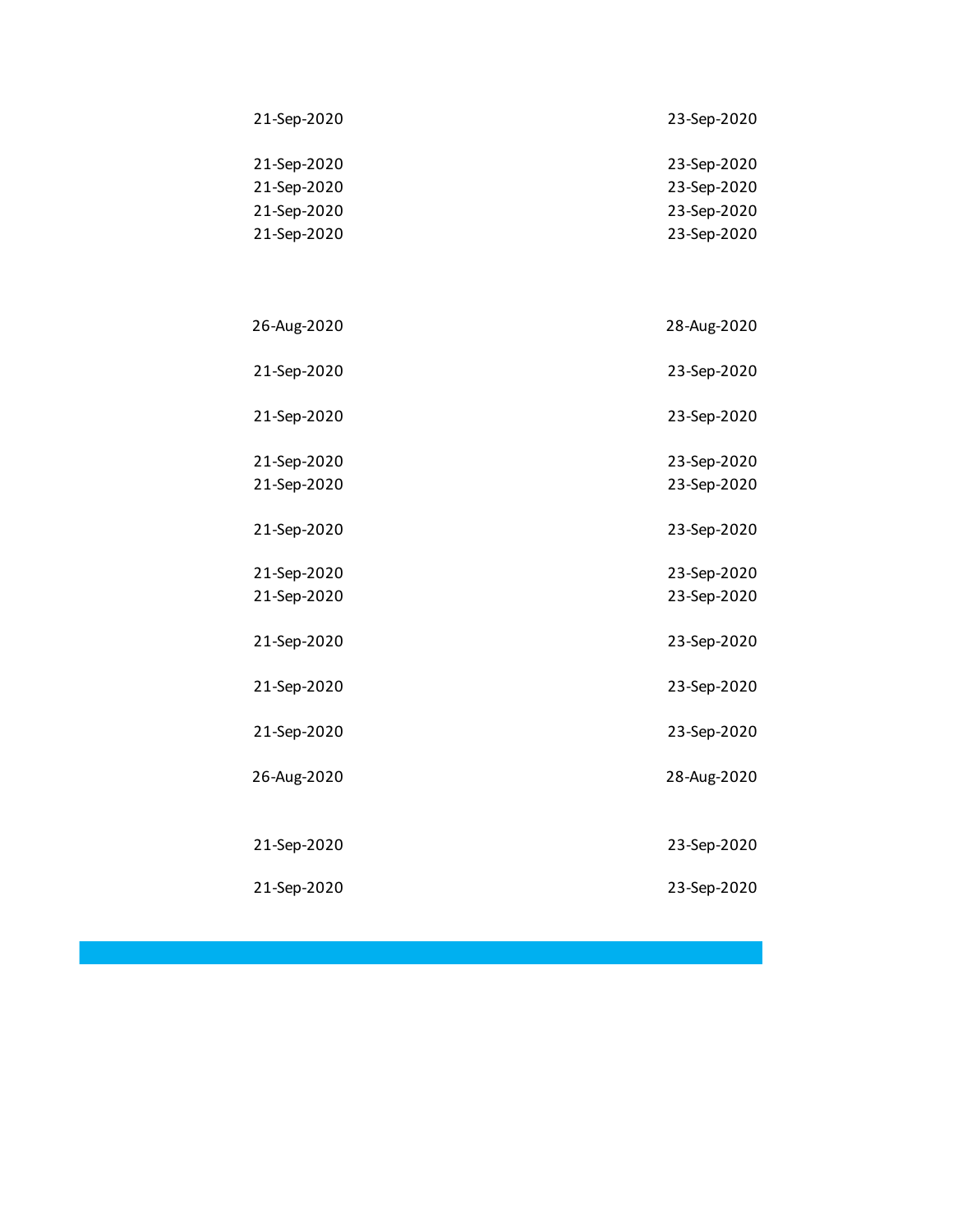21-Sep-2020 23-Sep-2020

21-Sep-2020 23-Sep-2020

21-Sep-2020 23-Sep-2020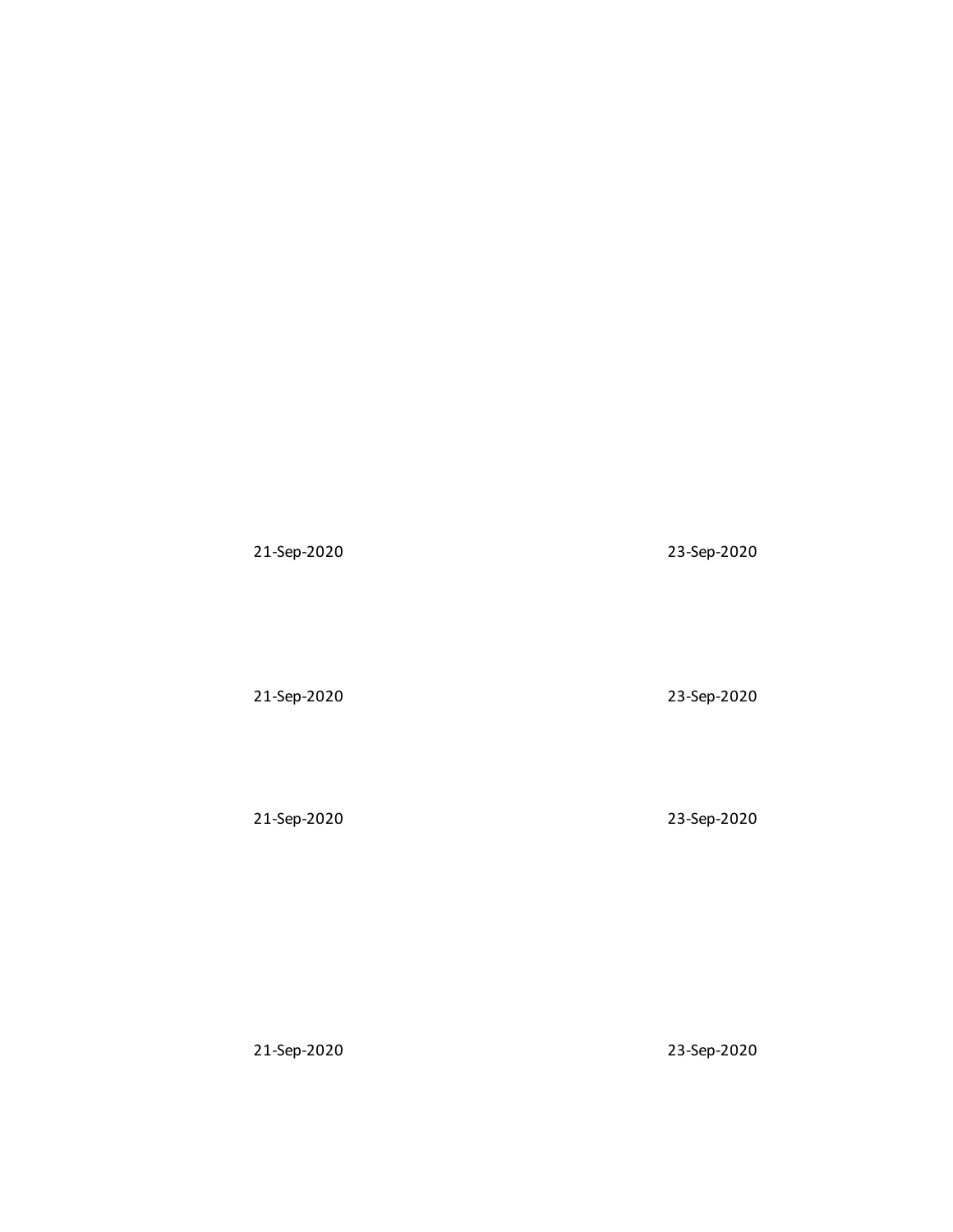| 21-Sep-2020 | 23-Sep-2020 |
|-------------|-------------|
| 21-Sep-2020 | 23-Sep-2020 |
| 21-Sep-2020 | 23-Sep-2020 |
| 21-Sep-2020 | 23-Sep-2020 |
| 21-Sep-2020 | 23-Sep-2020 |
| 21-Sep-2020 | 23-Sep-2020 |
| 21-Sep-2020 | 23-Sep-2020 |
| 21-Sep-2020 | 23-Sep-2020 |

| 21-Sep-2020                | 23-Sep-2020                |
|----------------------------|----------------------------|
| 26-Aug-2020                | 28-Aug-2020                |
| 21-Sep-2020<br>21-Sep-2020 | 23-Sep-2020<br>23-Sep-2020 |
| 21-Sep-2020                | 23-Sep-2020                |
| 21-Sep-2020                | 23-Sep-2020                |
| 26-Aug-2020                | 28-Aug-2020                |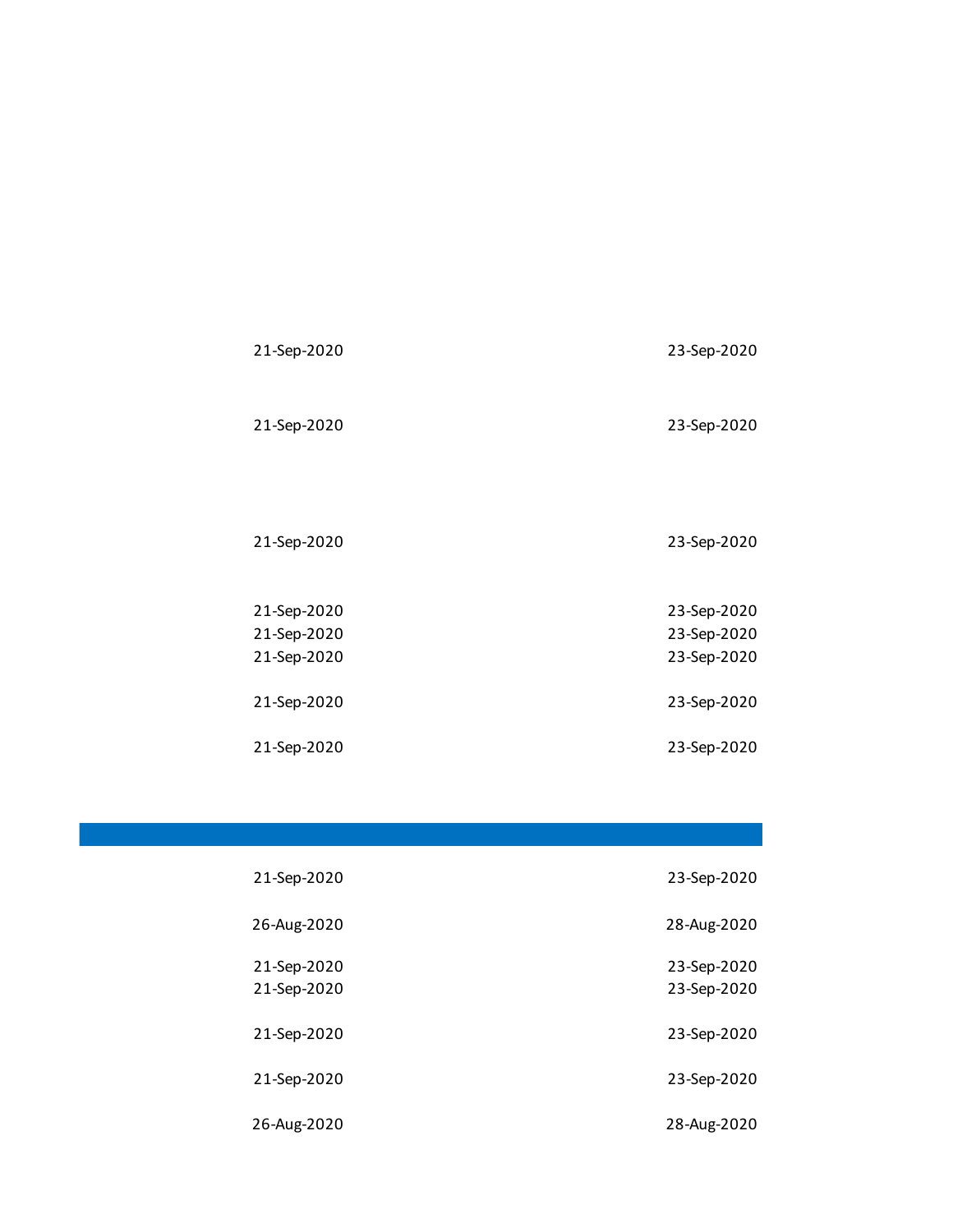| 23-Sep-2020                | 21-Sep-2020                |
|----------------------------|----------------------------|
| $1-Feb-21$                 | 28-Jan-21                  |
| 23-Sep-2020<br>23-Sep-2020 | 21-Sep-2020<br>21-Sep-2020 |
| 23-Sep-2020                | 21-Sep-2020                |
| $4$ -May-21                | 30-Apr-21                  |
| 1-Feb-21                   | 28-Jan-21                  |
| 23-Sep-2020                | 21-Sep-2020                |
| 23-Sep-2020                | 21-Sep-2020                |
| 23-Sep-2020                | 21-Sep-2020                |

| 21-Sep-2020 | 23-Sep-2020 |
|-------------|-------------|
| 21-Sep-2020 | 23-Sep-2020 |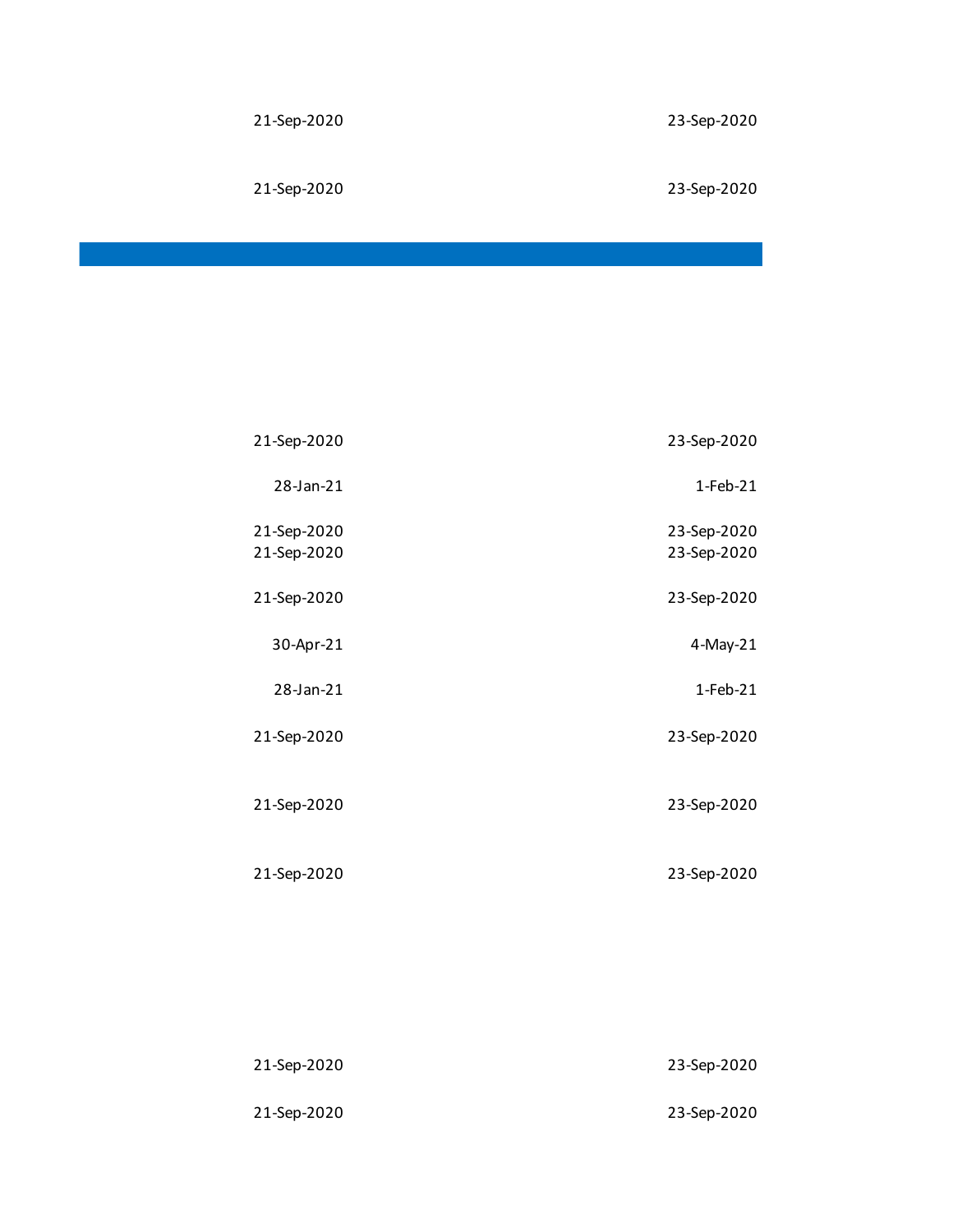| 23-Sep-2020 | 21-Sep-2020 |
|-------------|-------------|
| 23-Sep-2020 | 21-Sep-2020 |
| 23-Sep-2020 | 21-Sep-2020 |
|             |             |
| $1-Feb-21$  | 28-Jan-21   |
| 4-May-21    | 30-Apr-21   |
| 4-May-21    | 30-Apr-21   |
| 4-May-21    | 30-Apr-21   |
|             |             |

| 21-Sep-2020                             | 23-Sep-2020                              |
|-----------------------------------------|------------------------------------------|
| 21-Sep-2020<br>26-Aug-2020<br>28-Jan-21 | 23-Sep-2020<br>28-Aug-2020<br>$1-Feb-21$ |
| 21-Sep-2020                             | 23-Sep-2020                              |
| 21-Sep-2020<br>21-Sep-2020              | 23-Sep-2020<br>23-Sep-2020               |
| 21-Sep-2020                             | 23-Sep-2020                              |
| 21-Sep-2020                             | 23-Sep-2020                              |
| 21-Sep-2020                             | 23-Sep-2020                              |
|                                         |                                          |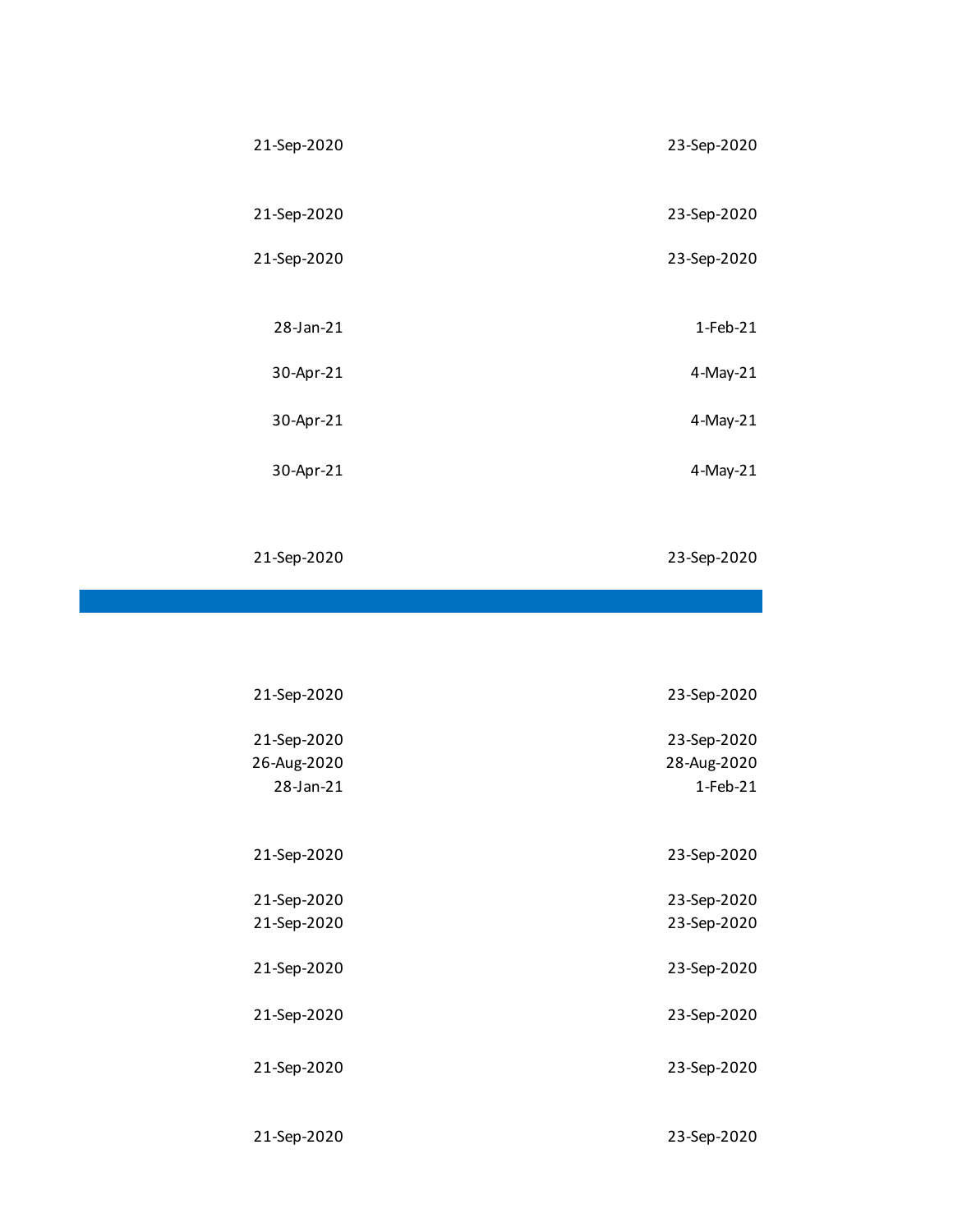| 26-Aug-2020 | 28-Aug-2020 |
|-------------|-------------|
| 26-Aug-2020 | 28-Aug-2020 |
|             |             |
| 21-Sep-2020 | 23-Sep-2020 |
| 21-Sep-2020 | 23-Sep-2020 |
| 21-Sep-2020 | 23-Sep-2020 |
|             |             |
| 21-Sep-2020 | 23-Sep-2020 |
| 21-Sep-2020 | 23-Sep-2020 |

| 21-Sep-2020 | 23-Sep-2020 |
|-------------|-------------|
|             |             |

| 21-Sep-2020                | 23-Sep-2020                |
|----------------------------|----------------------------|
| 21-Sep-2020                | 23-Sep-2020                |
| 21-Sep-2020<br>26-Aug-2020 | 23-Sep-2020<br>28-Aug-2020 |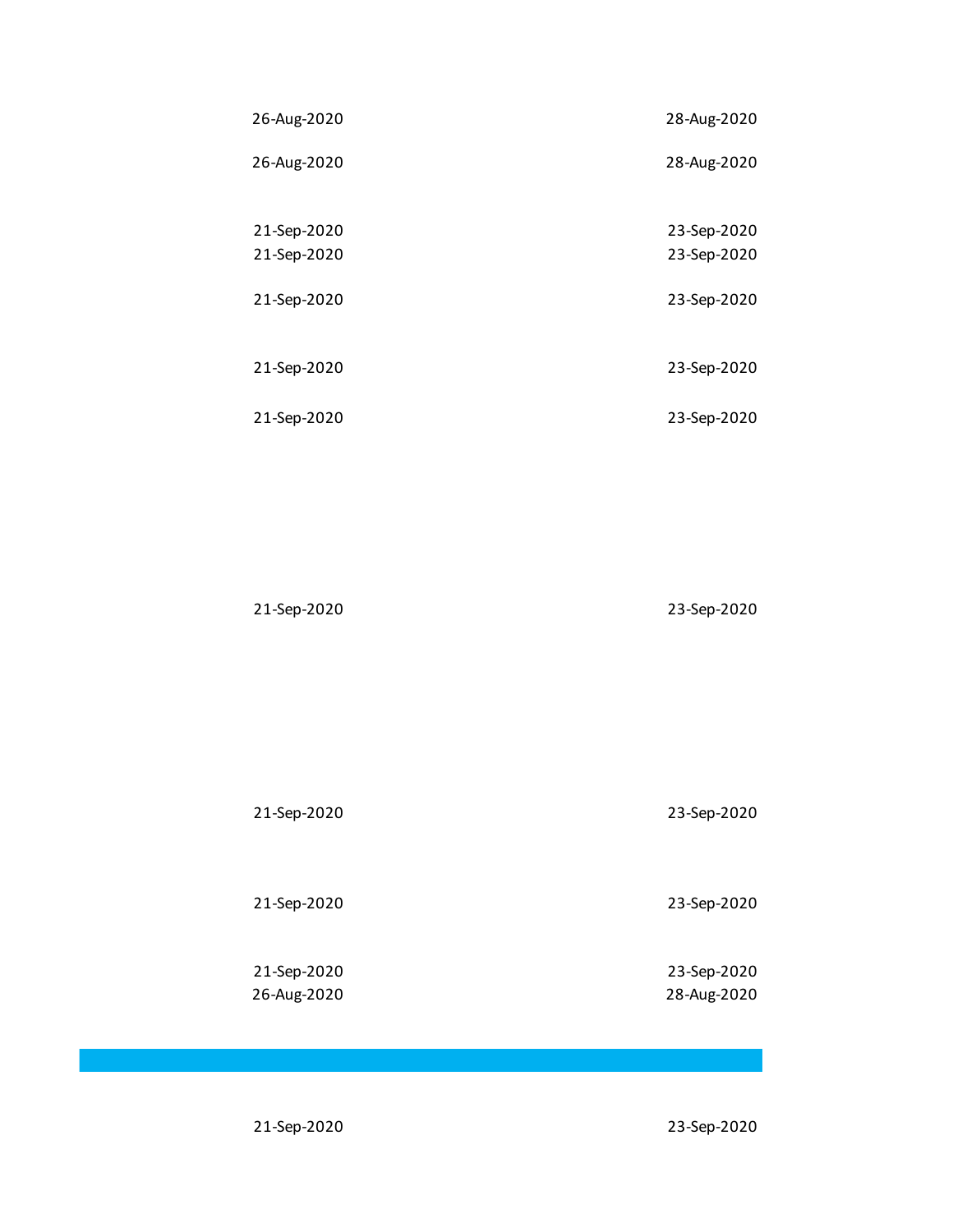| 21-Sep-2020 | 23-Sep-2020 |
|-------------|-------------|
| 21-Sep-2020 | 23-Sep-2020 |
| 21-Sep-2020 | 23-Sep-2020 |
|             |             |
| 21-Sep-2020 | 23-Sep-2020 |
| 21-Sep-2020 | 23-Sep-2020 |
| 21-Sep-2020 | 23-Sep-2020 |
| 21-Sep-2020 | 23-Sep-2020 |
| 21-Sep-2020 | 23-Sep-2020 |
| 21-Sep-2020 | 23-Sep-2020 |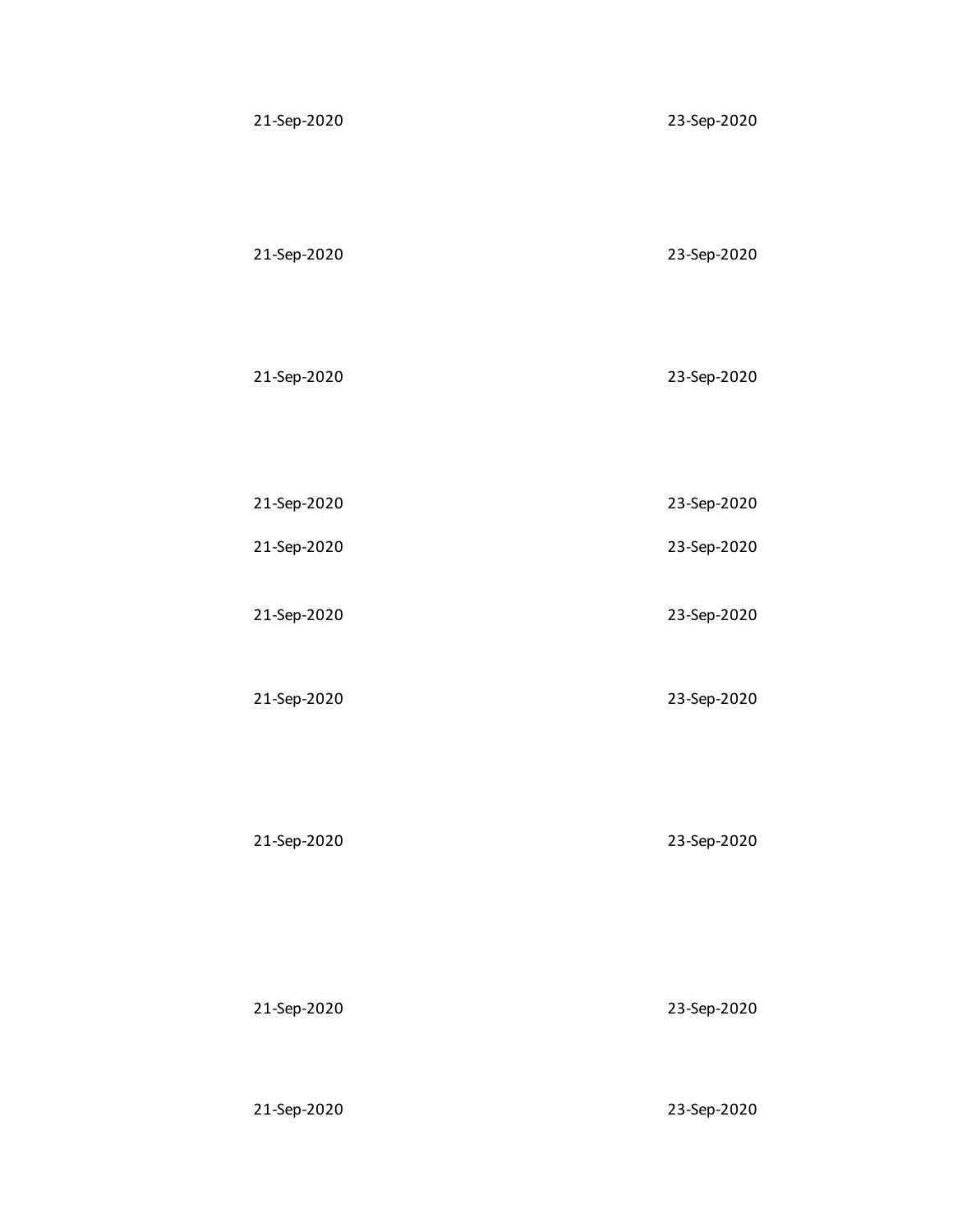| 21-Sep-2020 | 23-Sep-2020 |
|-------------|-------------|
| 21-Sep-2020 | 23-Sep-2020 |
| 21-Sep-2020 | 23-Sep-2020 |

| 26-Aug-2020 | 28-Aug-2020 |
|-------------|-------------|
| 21-Sep-2020 | 23-Sep-2020 |
| 21-Sep-2020 | 23-Sep-2020 |
| 21-Sep-2020 | 23-Sep-2020 |
| 26-Aug-2020 | 28-Aug-2020 |
| 21-Sep-2020 | 23-Sep-2020 |
| 21-Sep-2020 | 23-Sep-2020 |
|             |             |

| 19-Feb-21   | 22-Feb-21   |
|-------------|-------------|
| 21-Sep-2020 | 23-Sep-2020 |
| 21-Sep-2020 | 23-Sep-2020 |
| 21-Sep-2020 | 23-Sep-2020 |
| 21-Sep-2020 | 23-Sep-2020 |
| 21-Sep-2020 | 23-Sep-2020 |
| 19-Feb-21   | 22-Feb-21   |
| 21-Sep-2020 | 23-Sep-2020 |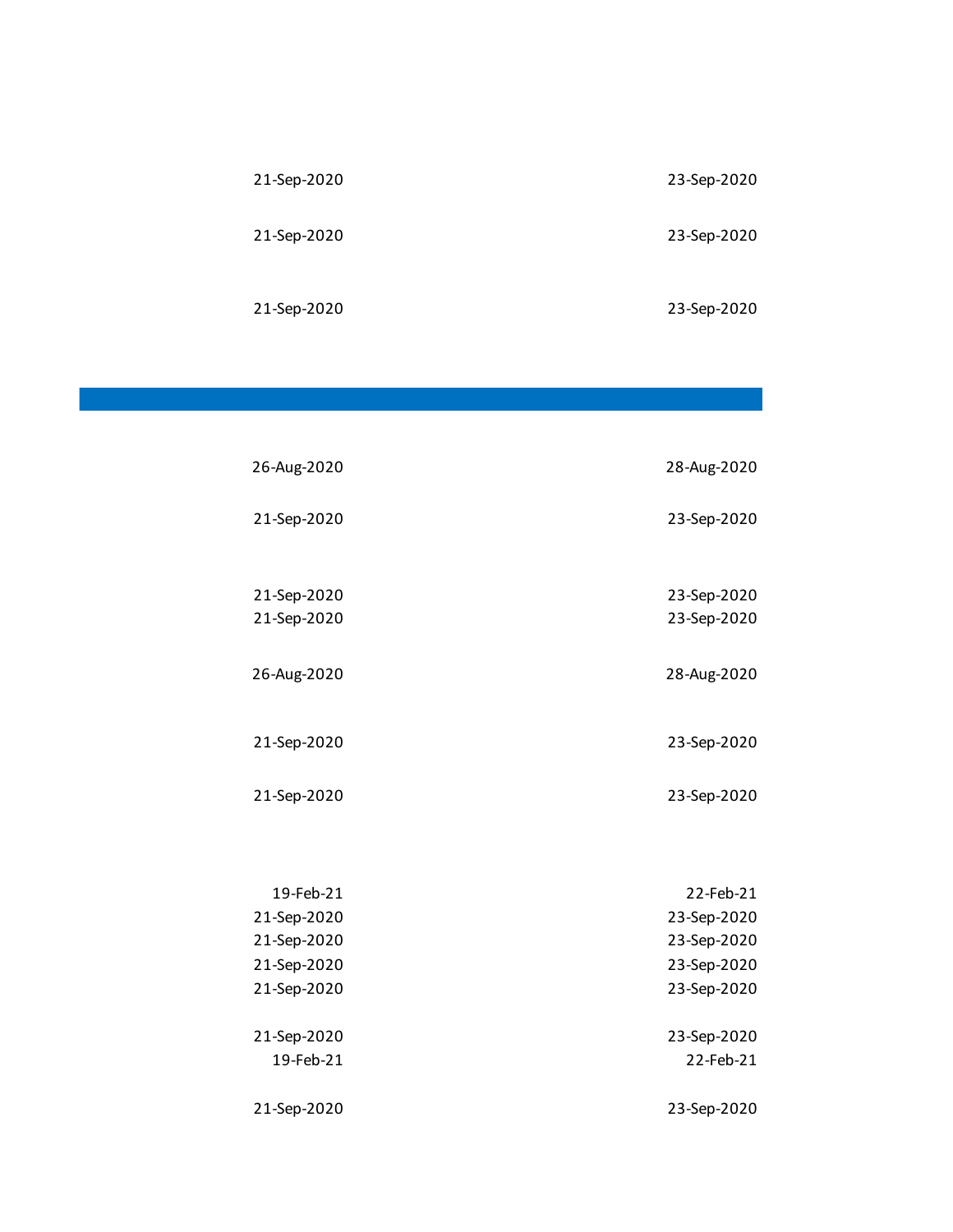| 23-Sep-2020                | 21-Sep-2020                |
|----------------------------|----------------------------|
| 22-Feb-21                  | 19-Feb-21                  |
| 22-Feb-21                  | 19-Feb-21                  |
| 23-Sep-2020<br>23-Sep-2020 | 21-Sep-2020<br>21-Sep-2020 |
| 23-Sep-2020                | 21-Sep-2020                |

| 26-Aug-2020 | 28-Aug-2020 |
|-------------|-------------|
| 13-Nov-20   | 16-Nov-20   |
| 21-Sep-2020 | 23-Sep-2020 |
| 21-Sep-2020 | 23-Sep-2020 |
| 26-Aug-2020 | 28-Aug-2020 |
| 13-Nov-20   | 16-Nov-20   |
| 21-Sep-2020 | 23-Sep-2020 |
| 19-Feb-21   | 22-Feb-21   |
| 29-Apr-21   | 5-May-21    |
| 29-Apr-21   | 5-May-21    |
| 21-Sep-2020 | 23-Sep-2020 |
| 21-Sep-2020 | 23-Sep-2020 |
| 21-Sep-2020 | 23-Sep-2020 |
| 21-Sep-2020 | 23-Sep-2020 |
| 21-Sep-2020 | 23-Sep-2020 |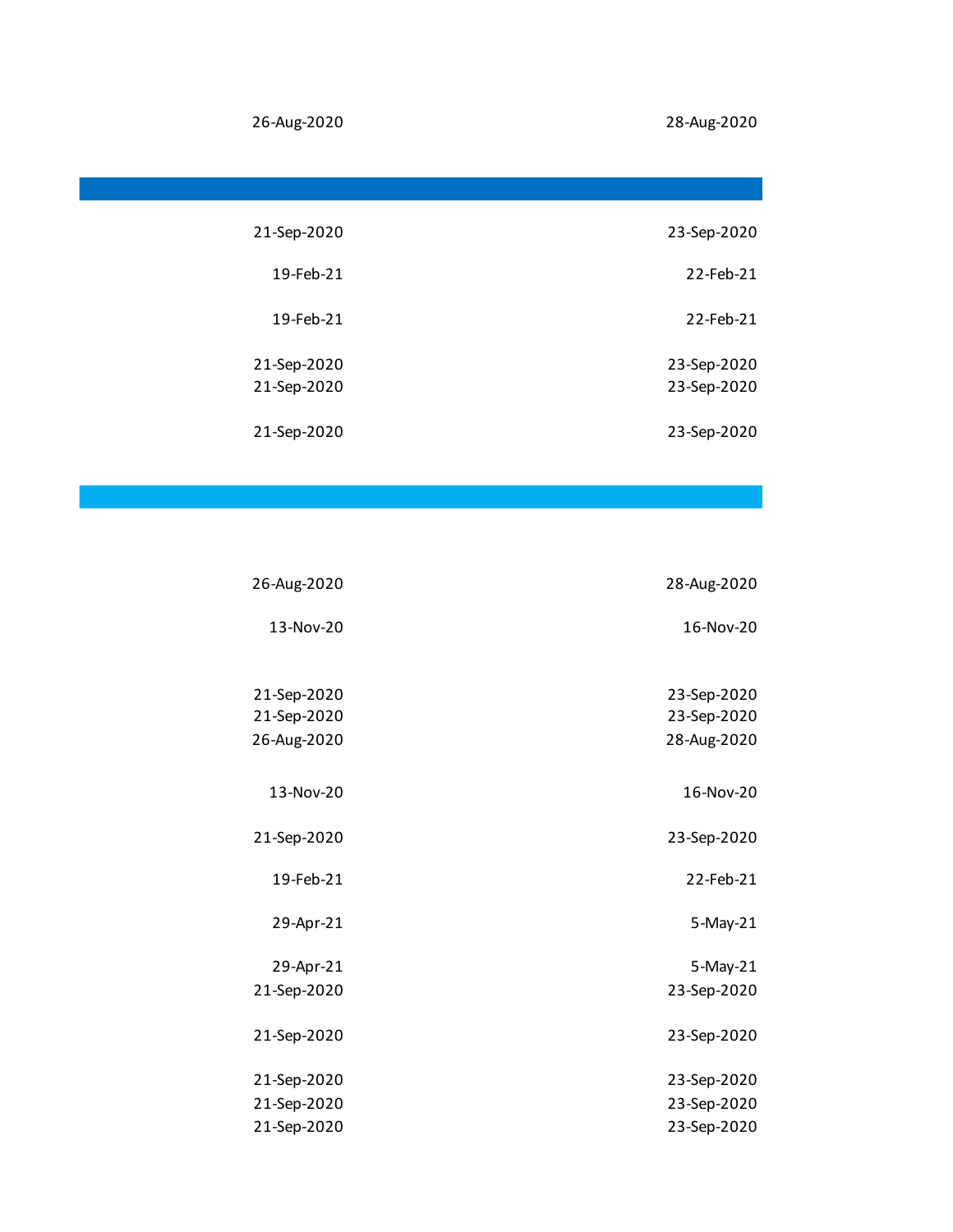21-Sep-2020 23-Sep-2020

21-Sep-2020 23-Sep-2020

21-Sep-2020 23-Sep-2020

4-May-21 7-May-21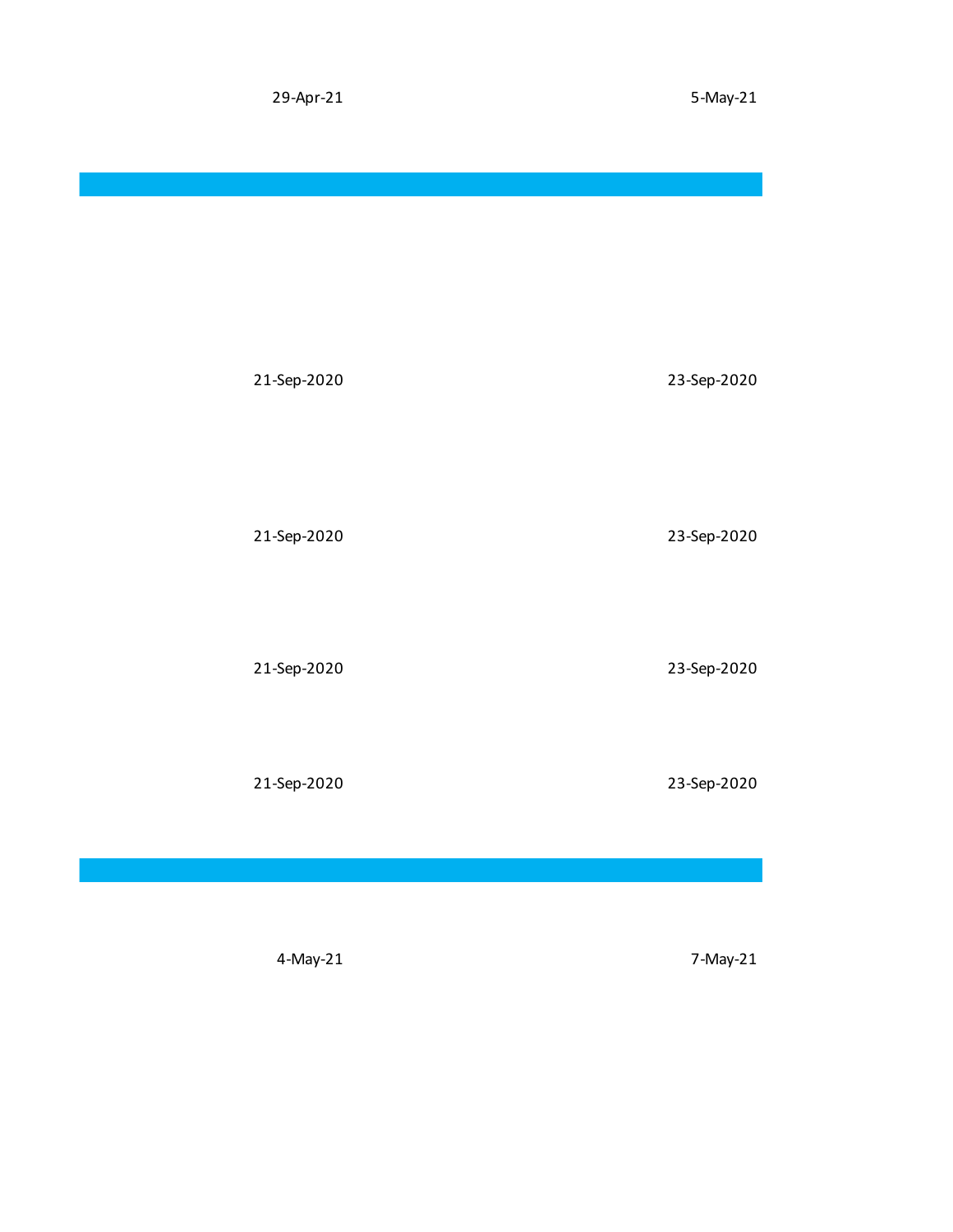| 23-Sep-2020 | 21-Sep-2020 |
|-------------|-------------|
| 23-Sep-2020 | 21-Sep-2020 |
| $7$ -May-21 | $4$ -May-21 |

| 21-Sep-2020 | 23-Sep-2020 |
|-------------|-------------|
| 21-Sep-2020 | 23-Sep-2020 |
| 21-Sep-2020 | 23-Sep-2020 |
| 21-Sep-2020 | 23-Sep-2020 |
| 23-Nov-20   | 25-Nov-20   |
|             |             |
| 27-Aug-2020 | 28-Aug-2020 |
| 23-Nov-20   | 25-Nov-20   |
|             |             |
| 27-Aug-2020 | 28-Aug-2020 |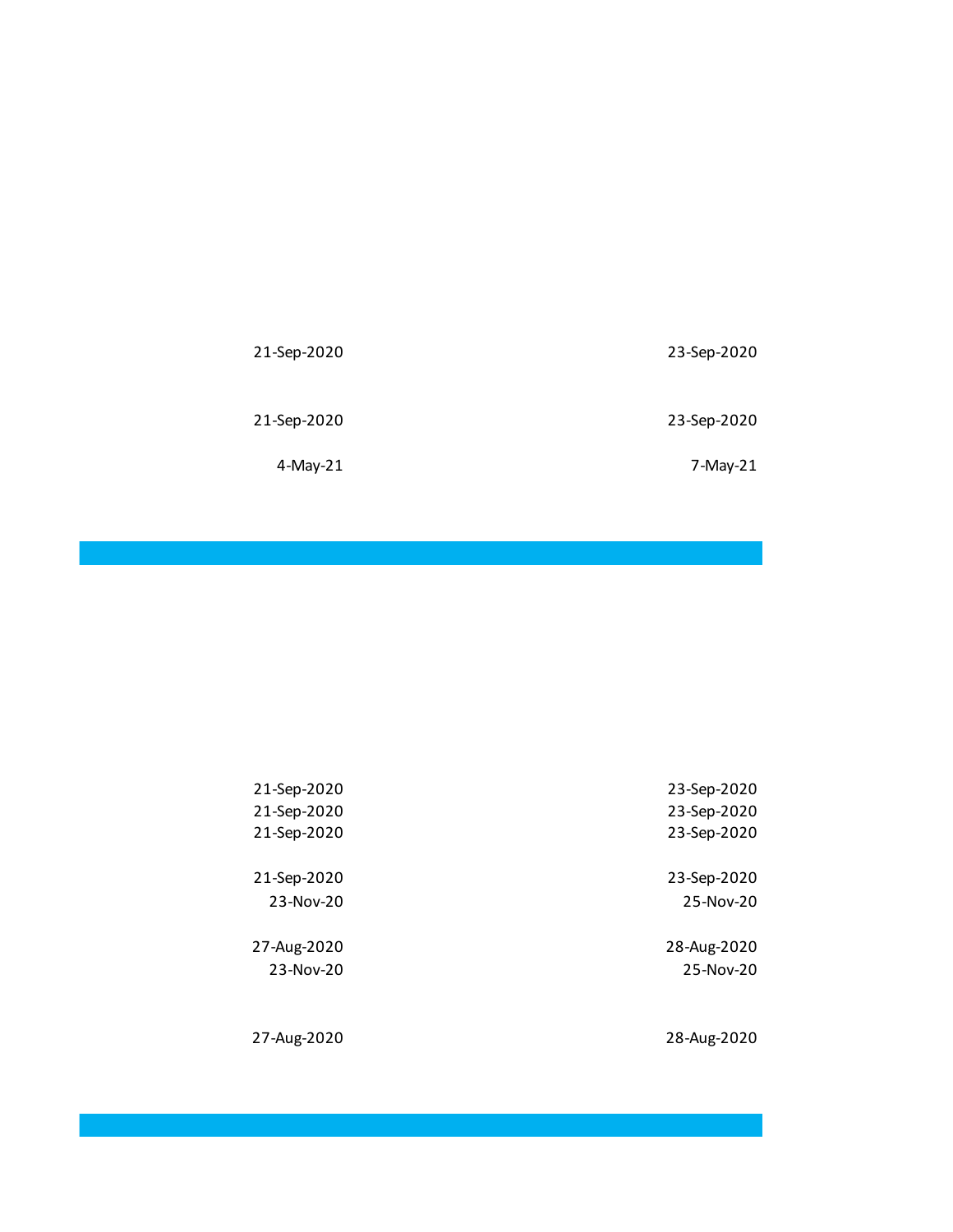| 21-Sep-2020<br>21-Sep-2020<br>27-Aug-2020 | 23-Sep-2020<br>23-Sep-2020<br>28-Aug-2020 |
|-------------------------------------------|-------------------------------------------|
| 27-Aug-2020                               | 28-Aug-2020                               |
| 27-Aug-2020                               | 28-Aug-2020                               |
| 21-Sep-2020                               | 23-Sep-2020                               |
|                                           |                                           |
| 21-Sep-2020                               | 23-Sep-2020                               |
| 21-Sep-2020                               | 23-Sep-2020                               |

| 21-Sep-2020 | 23-Sep-2020 |
|-------------|-------------|
| 27-Aug-2020 | 28-Aug-2020 |
| 21-Sep-2020 | 23-Sep-2020 |

| 27-Aug-2020 | 28-Aug-2020 |
|-------------|-------------|
| 21-Sep-2020 | 23-Sep-2020 |
| 27-Aug-2020 | 28-Aug-2020 |
| 21-Sep-2020 | 23-Sep-2020 |
| 21-Sep-2020 | 23-Sep-2020 |
| 21-Sep-2020 | 23-Sep-2020 |
| 27-Aug-2020 | 28-Aug-2020 |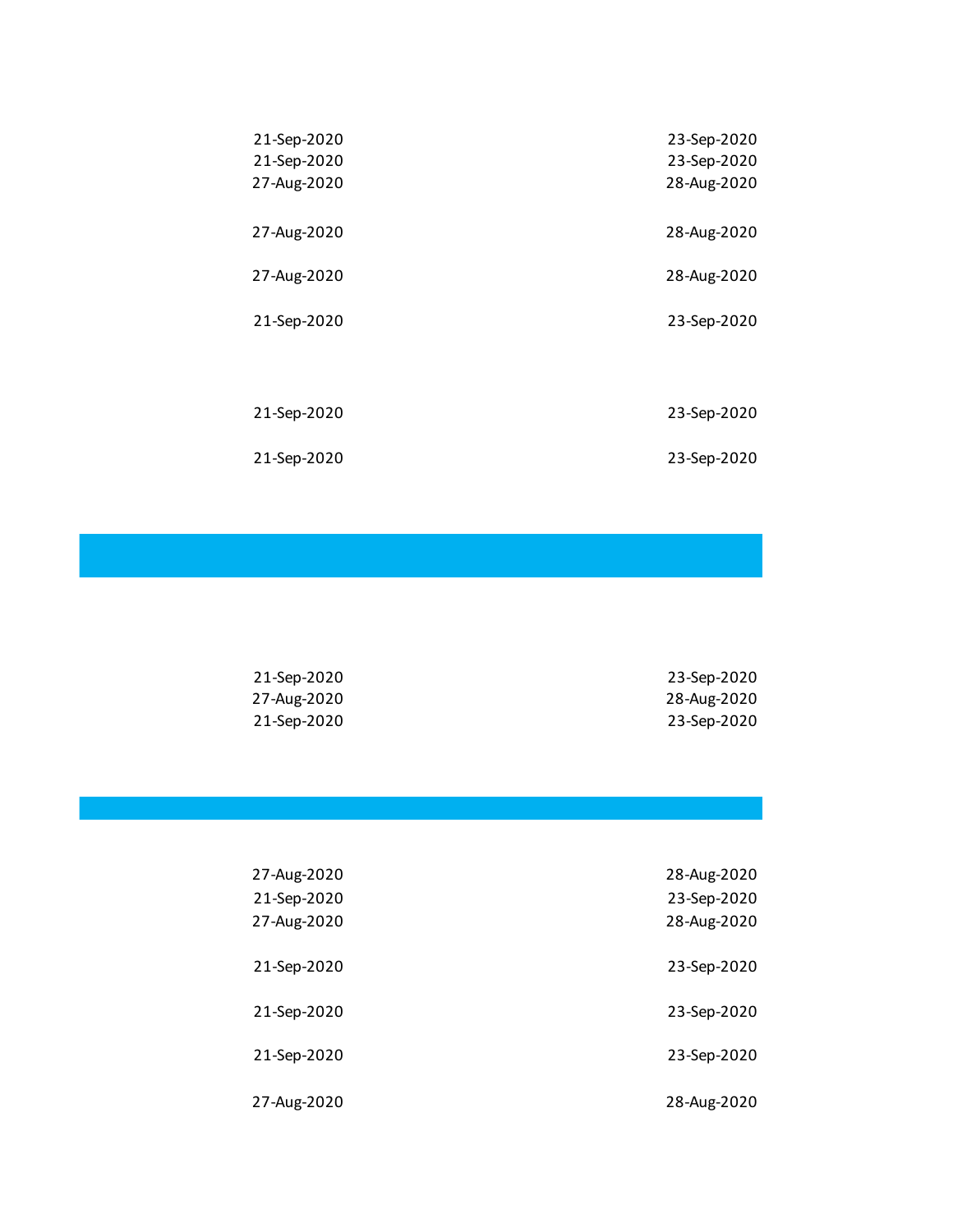| 27-Aug-2020 | 28-Aug-2020 |
|-------------|-------------|
| 27-Aug-2020 | 28-Aug-2020 |
| 27-Aug-2020 | 28-Aug-2020 |
| 27-Aug-2020 | 28-Aug-2020 |
|             |             |
| 21-Sep-2020 | 23-Sep-2020 |
| 21-Sep-2020 | 23-Sep-2020 |

| 21-Sep-2020 | 23-Sep-2020 |
|-------------|-------------|
| 21-Sep-2020 | 23-Sep-2020 |

| 27-Aug-2020 | 28-Aug-2020 |
|-------------|-------------|
| 27-Aug-2020 | 28-Aug-2020 |
| 21-Sep-2020 | 23-Sep-2020 |
| 27-Aug-2020 | 28-Aug-2020 |
| 21-Sep-2020 | 23-Sep-2020 |
| 21-Sep-2020 | 23-Sep-2020 |

| 21-Sep-2020 | 23-Sep-2020 |
|-------------|-------------|
| 21-Sep-2020 | 23-Sep-2020 |

 $\mathcal{L}(\mathcal{L}(\mathcal{L}))$  and  $\mathcal{L}(\mathcal{L}(\mathcal{L}))$  . The contribution of  $\mathcal{L}(\mathcal{L})$  is a set of  $\mathcal{L}(\mathcal{L})$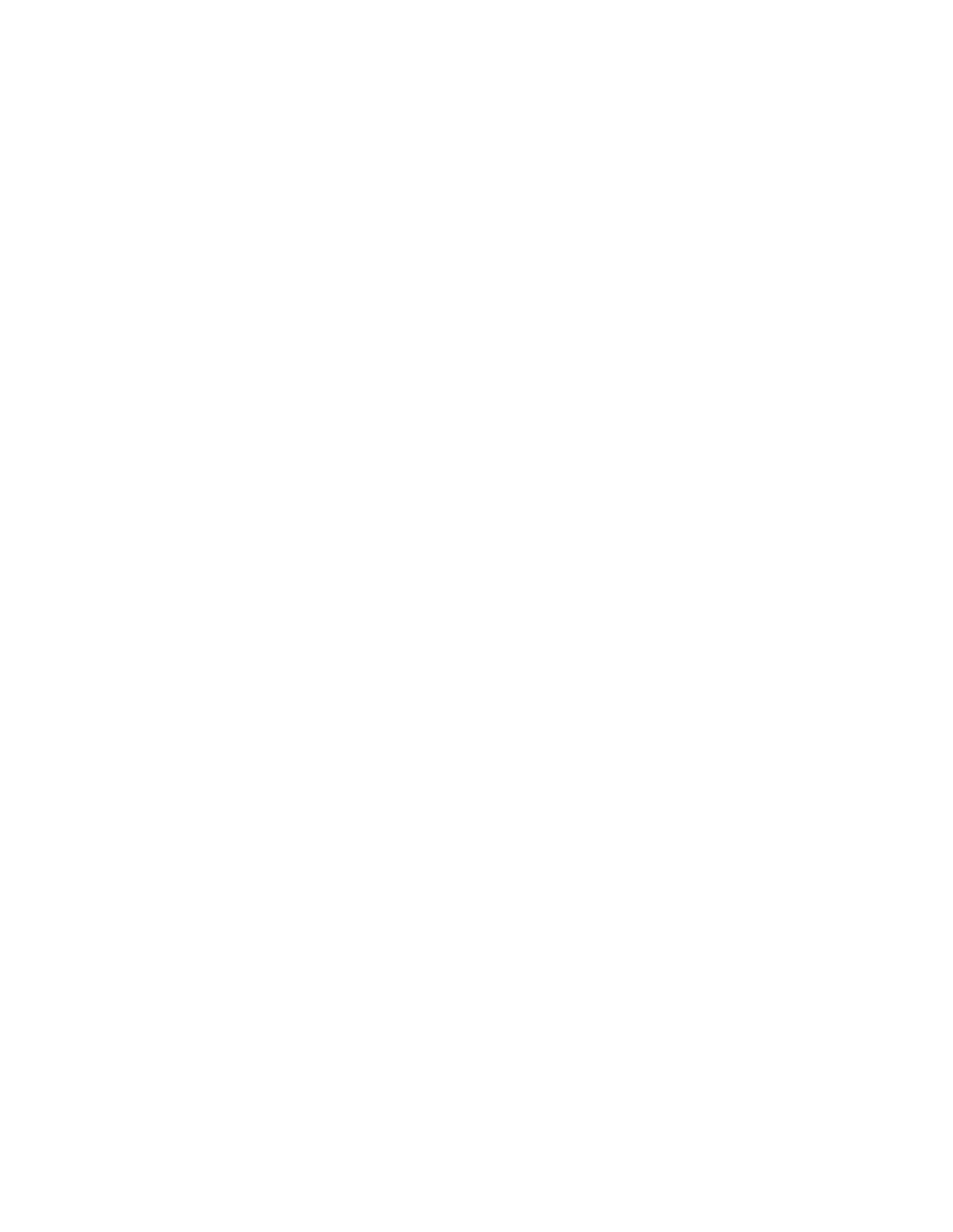## **Completion Date (Estimate Date) Reservation Scheme**

| 2-Feb-2021 Yes |  |
|----------------|--|
|----------------|--|

22-Oct-2020 Yes

6-Apr-2021 Yes

- 19-Mar-2021 Yes
- 25-Jun-2021 Yes
- 25-Nov-2020 Yes
- 25-Feb-2021 Yes
- 25-Nov-2020 Yes
- 22-Oct-2020 Yes
- 22-Oct-2020 Yes
- 25-Jun-2021 Yes 25-Jun-2021 Yes

22-Oct-2020 Yes

25-Jun-2021 Yes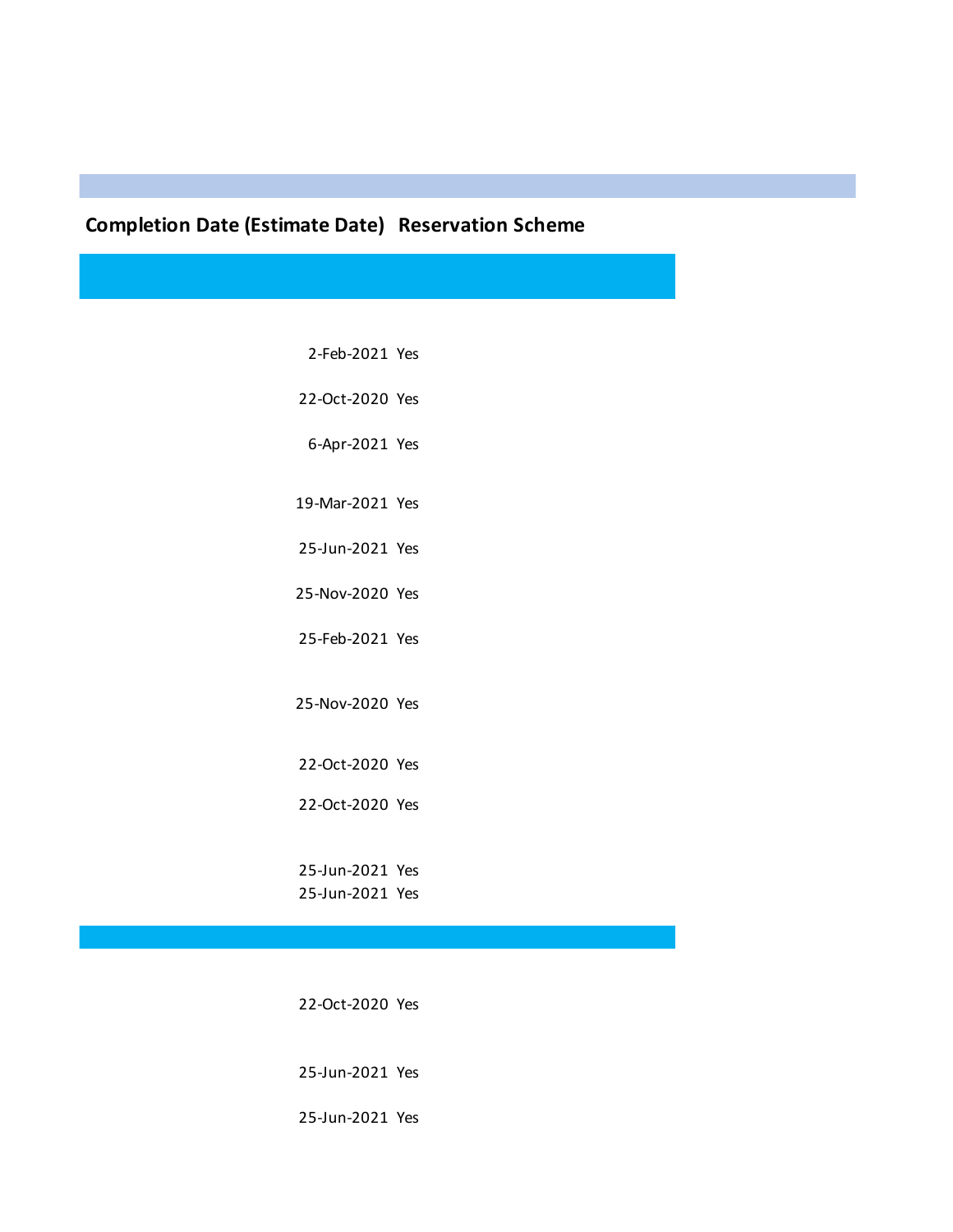25-Nov-2020 Yes

25-Feb-2021 Yes

25-Feb-2021 Yes

28-Sep-2020 Yes 29-Jan-2020 Yes 25-Jun-2021 Yes 28-Sep-2020 Yes 25-Jun-2021 Yes 25-Nov-2020 Yes 25-Nov-2020 Yes 23-Dec-2021 Yes 29-Jan-2020 Yes 29-Jan-2020 Yes 25-Feb-2021 Yes 25-Jun-2021 25-Jun-2021 Yes 25-Jun-2021 Yes 25-Nov-2020 Yes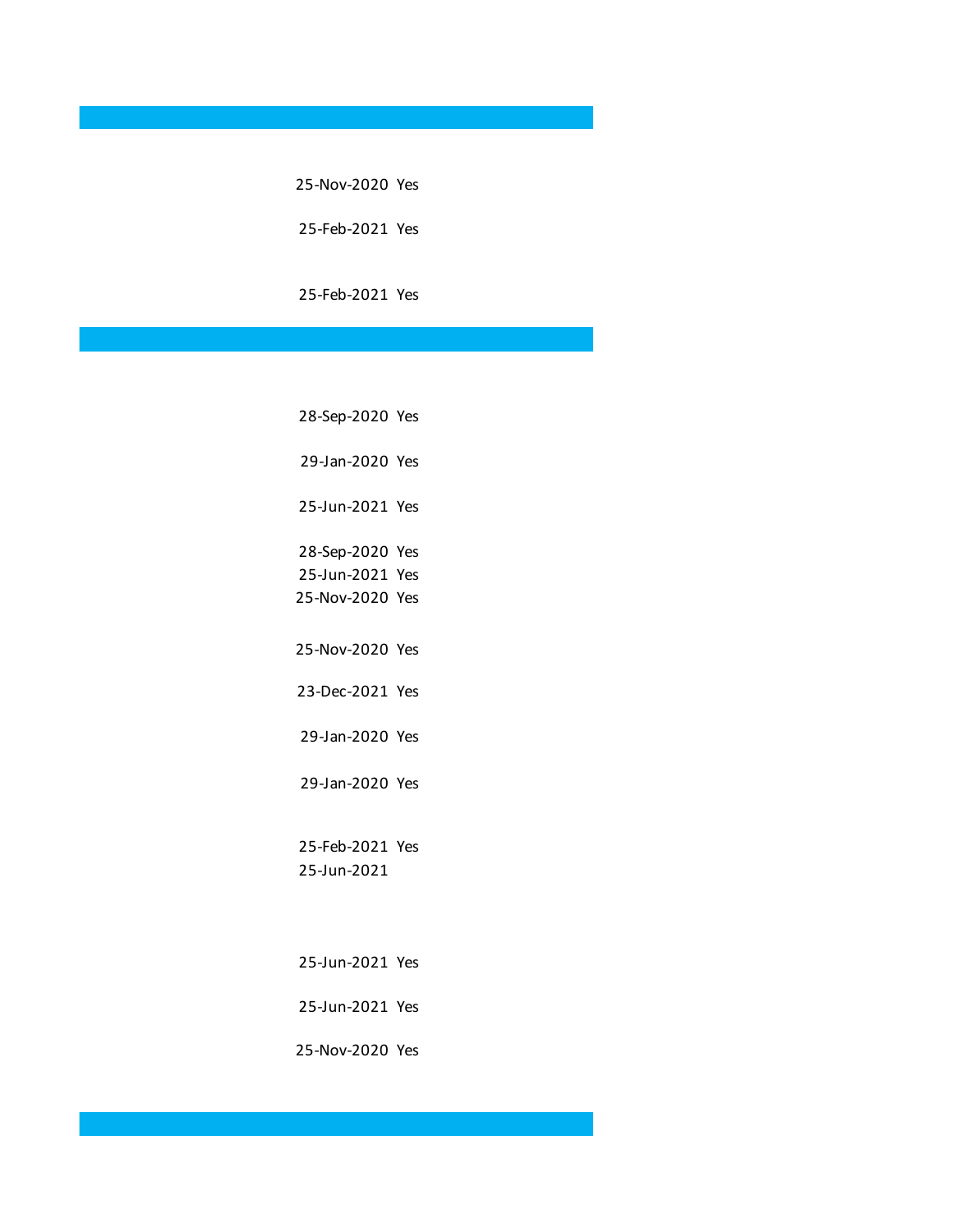| 25-Jun-2021 Yes |  |
|-----------------|--|
| 25-Jun-2021 Yes |  |
|                 |  |
| 22-Oct-2020 Yes |  |
| 11-Jun-2021 Yes |  |
| 11-Jun-2021 Yes |  |
| 25-Jun-2021 Yes |  |
|                 |  |
| 11-Jun-2021 Yes |  |
| 11-Jun-2021 Yes |  |
|                 |  |
| 22-Oct-2020 Yes |  |
|                 |  |
| 22-Oct-2020 Yes |  |
| 25-Jun-2021 Yes |  |
|                 |  |
|                 |  |
| 25-Jun-2021 Yes |  |
| 25-Jun-2021 Yes |  |

25-Jun-2021 Yes

28-Sep-2020 Yes

25-Jun-2021 Yes

25-Jun-2021 Yes 25-Jun-2021 Yes

25-Jun-2021 Yes

22-Oct-2020 Yes

22-Oct-2020 Yes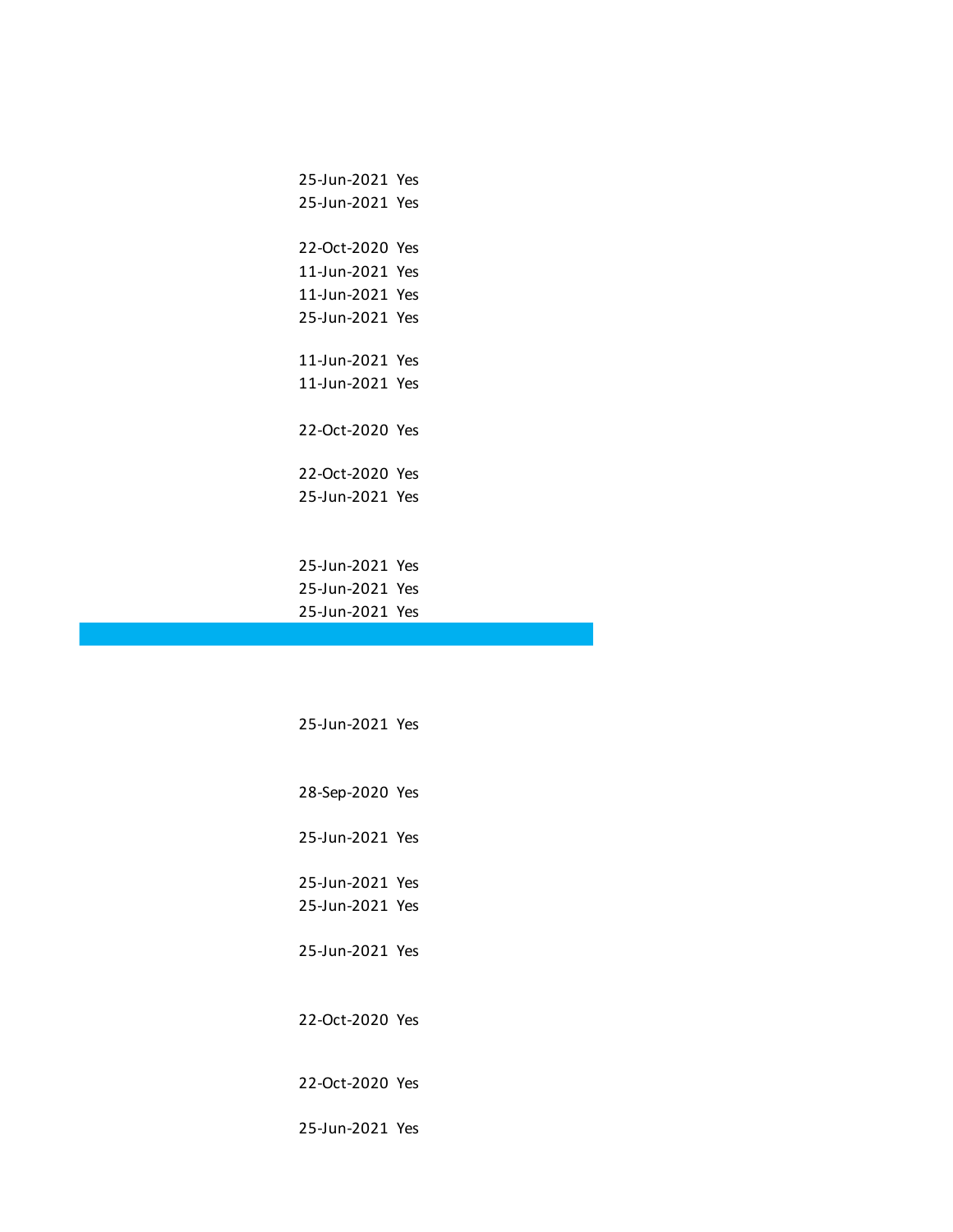22-Oct-2020 Yes

16-Mar-2021 Yes

16-Mar-2021 Yes

16-Mar-2021 Yes

25-Jun-2021 Yes

30-Sep-2020 Yes

30-Sep-2020 Yes

25-Jun-2021 Yes

25-Jun-2021 Yes 22-Oct-2020 Yes

25-Jun-2021 Yes 22-Oct-2020 Yes

28-Sep-2020 Yes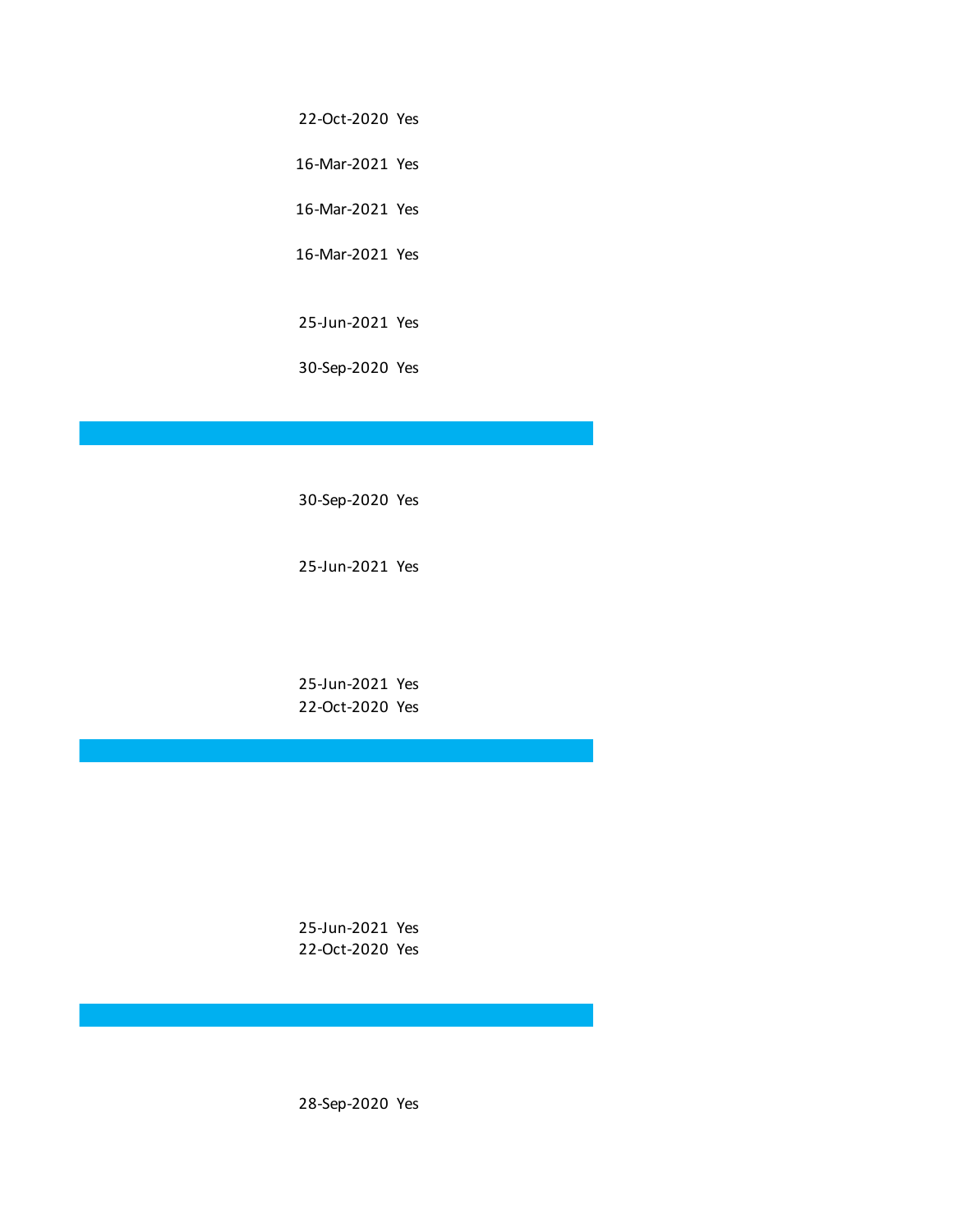25-Jun-2021 Yes 25-Jun-2021 Yes 25-Jun-2021 Yes 22-Oct-2020 Yes

28-Sep-2020 Yes

25-Jun-2021 Yes

22-Oct-2020 Yes

25-Jun-2021 Yes 25-Jun-2021 Yes

25-Jun-2021 Yes

16-Mar-2021 Yes 25-Jun-2021 Yes

25-Jun-2021 Yes

25-Jun-2021 Yes

25-Jun-2021 Yes

28-Sep-2020 Yes

25-Jun-2021 Yes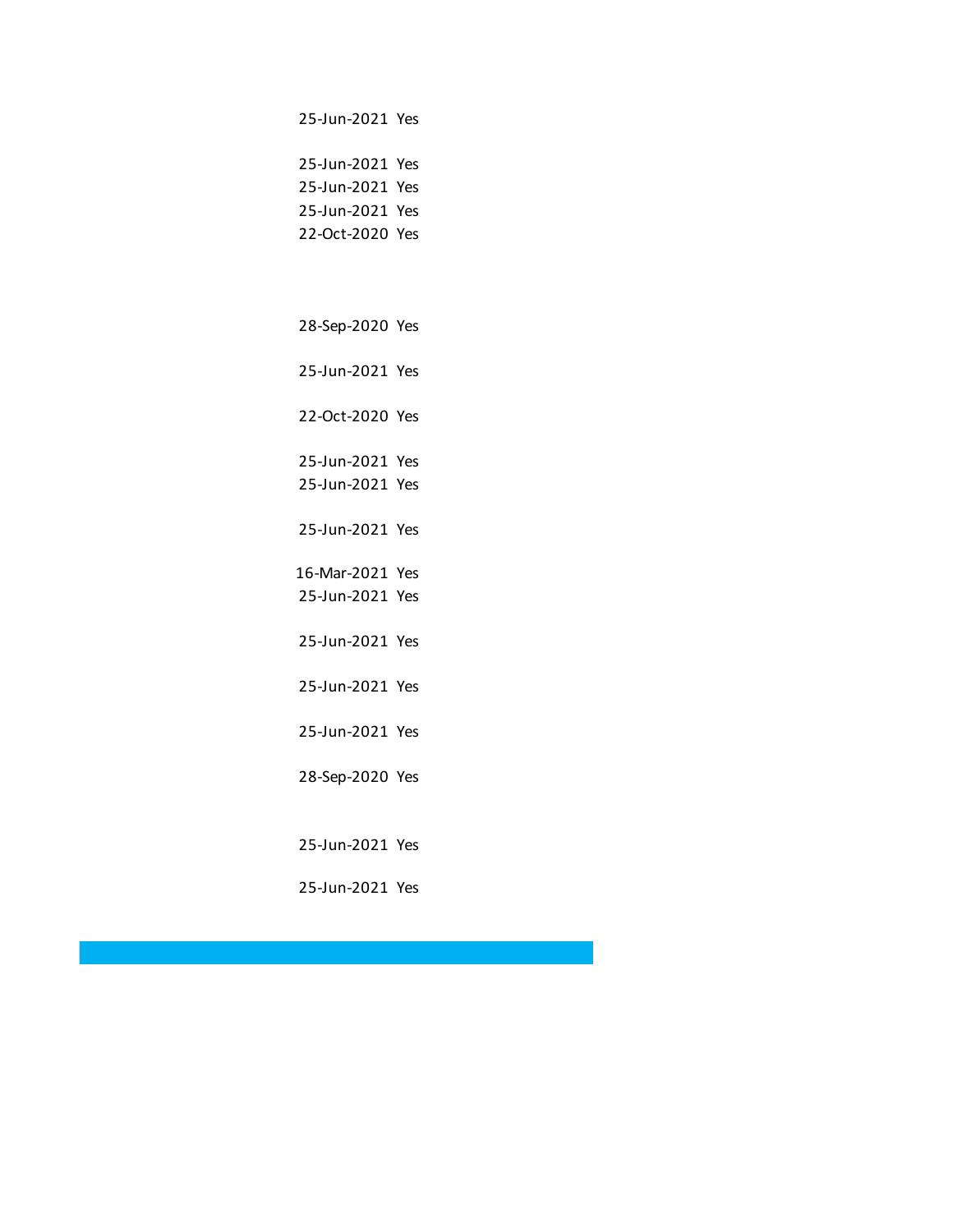25-Jun-2021 Yes

25-Jun-2021 Yes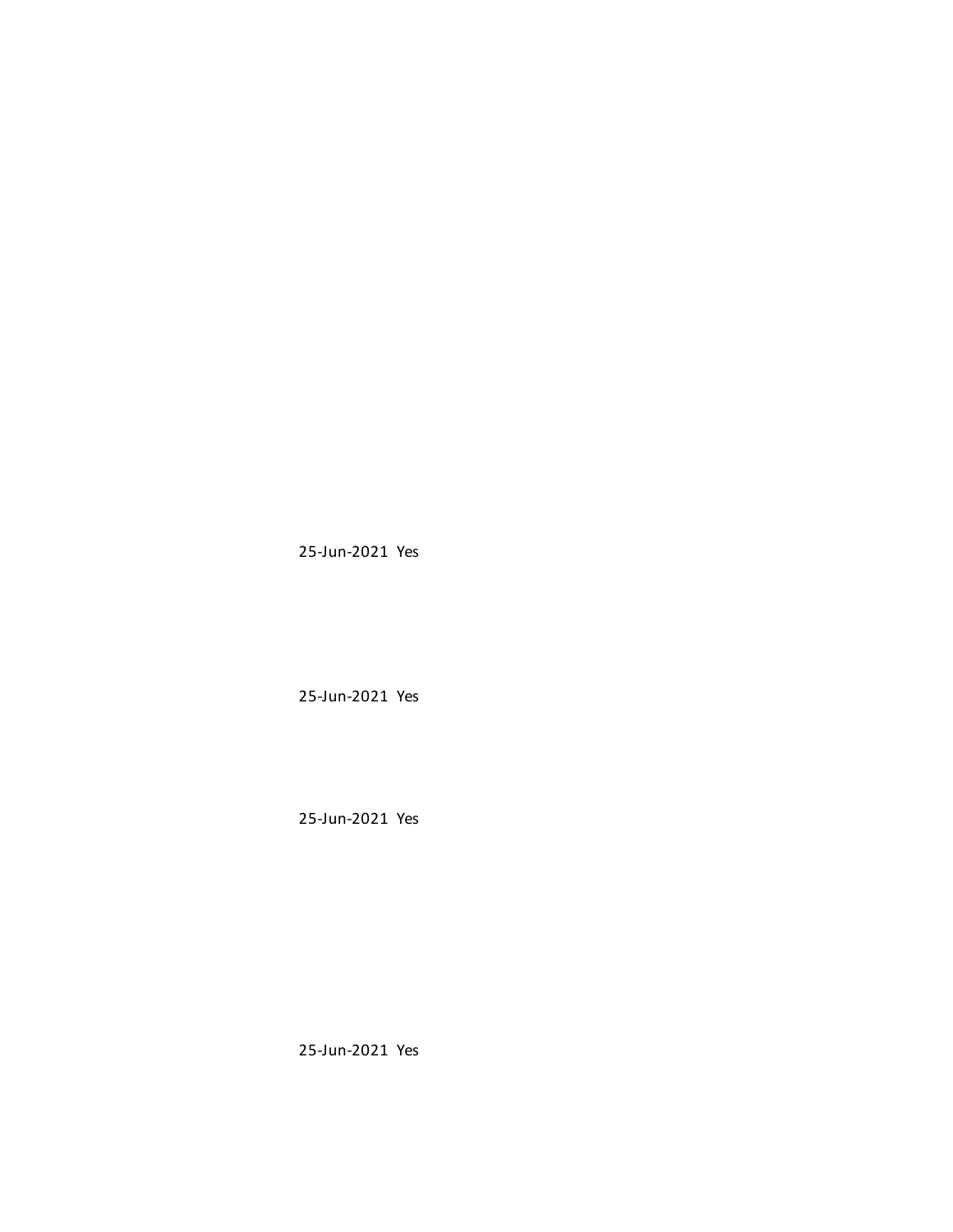## 25-Jun-2021 Yes

25-Jun-2021 Yes

25-Jun-2021 Yes 25-Jun-2021 Yes 25-Jun-2021 Yes 25-Jun-2021 Yes 25-Jun-2021 Yes

25-Jun-2021 Yes 11-Jun-2021 Yes 25-Jun-2021 Yes 25-Jun-2021 Yes 25-Jun-2021 Yes 25-Jun-2021 Yes 11-Jun-2021 Yes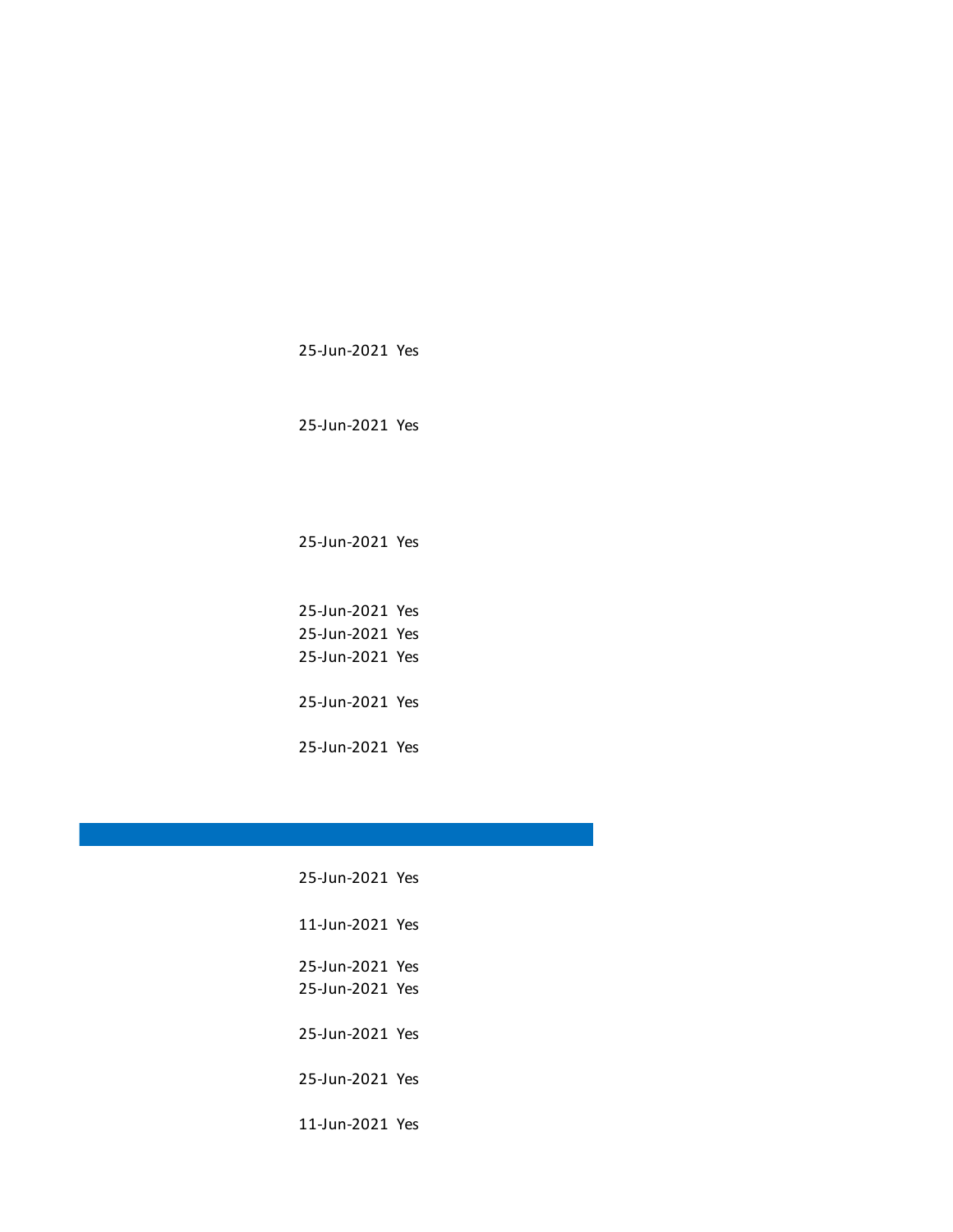22-Oct-2020 Yes

25-Jun-2021 Yes

25-Jun-2021 Yes 22-Feb-21 Yes 25-Jun-2021 Yes 25-Jun-2021 Yes 25-Jun-2021 Yes 25-May-21 Yes 4-Jun-21 Yes 22-Oct-2020 Yes 25-Jun-2021 Yes 25-Jun-2021 Yes

25-Jun-2021 Yes

22-Oct-2020 Yes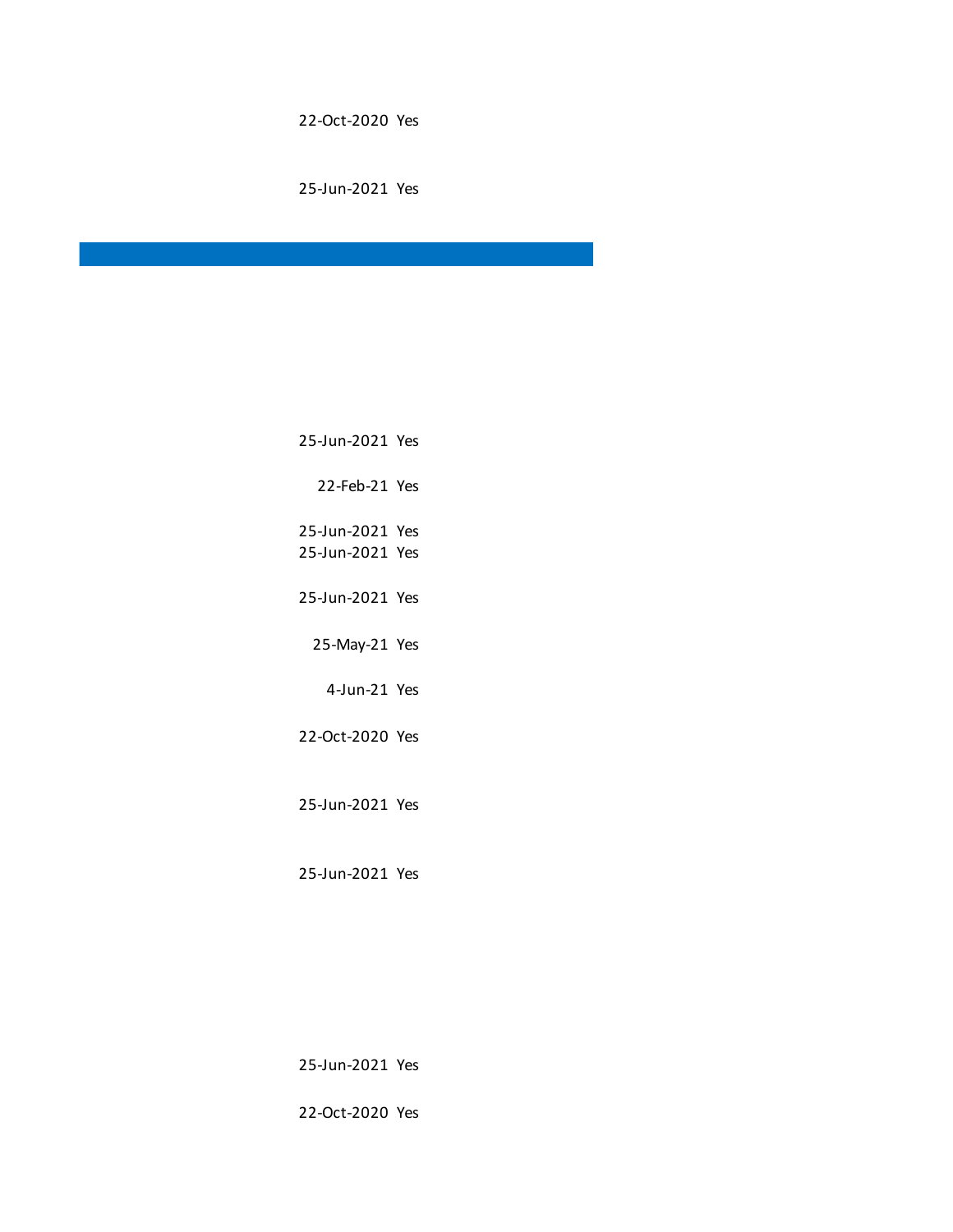25-Jun-2021 Yes

25-Jun-2021 Yes

4-Jun-21 Yes

25-May-21 Yes

25-May-21 Yes

25-May-21 Yes

25-Jun-2021 Yes

25-Jun-2021 Yes 25-Jun-2021 Yes 30-Jun-2021 Yes 1-Mar-21 Yes 25-Jun-2021 Yes 25-Jun-2021 Yes 25-Jun-2021 Yes 25-Jun-2021 Yes 22-Oct-2020 Yes 22-Oct-2020 Yes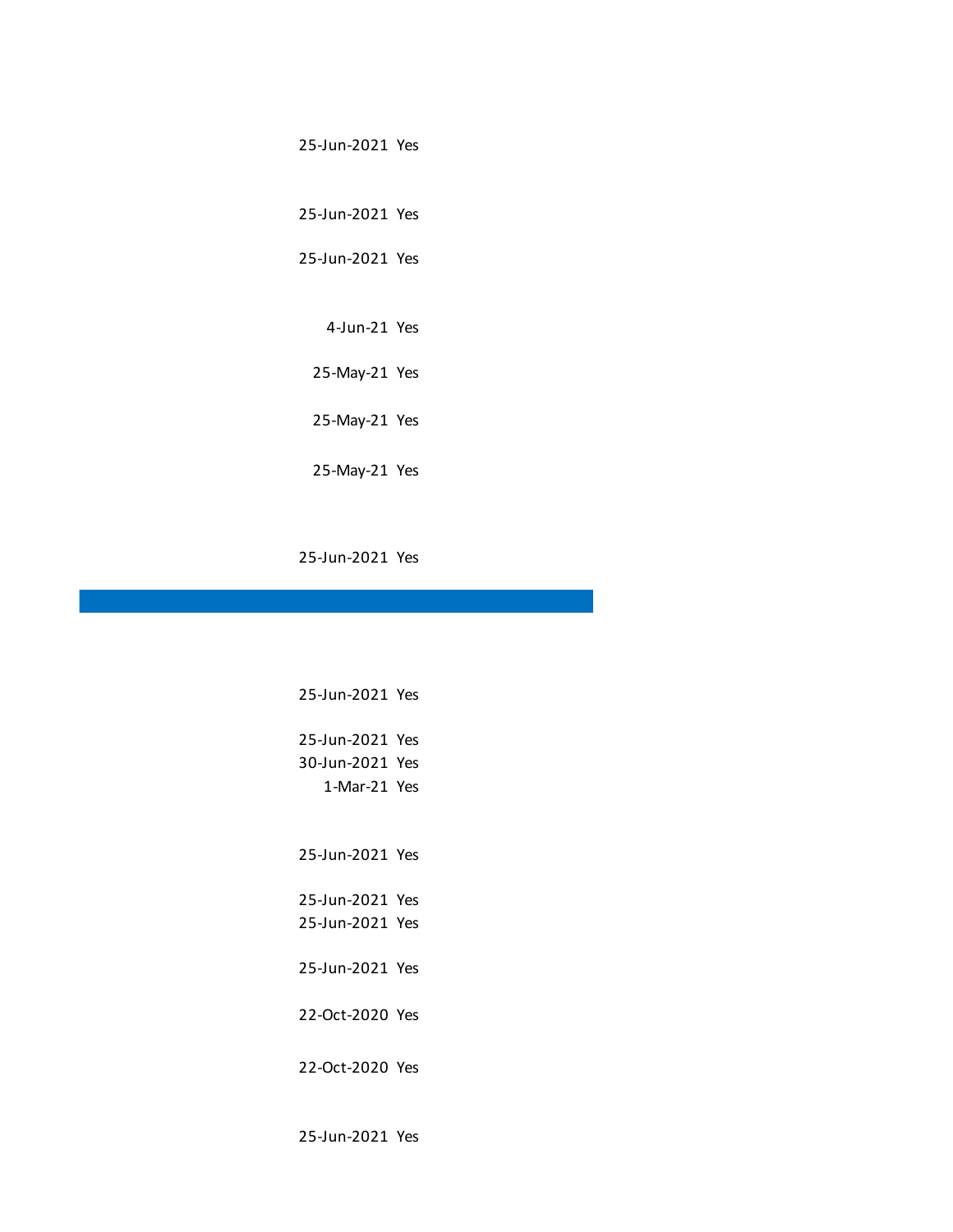30-Jun-2021 Yes

25-Jun-2021 Yes 22-Oct-2020 Yes

25-Jun-2021 Yes

25-Jun-2021 Yes

25-Jun-2021 Yes

25-Jun-2021 Yes

25-Jun-2021 Yes

25-Jun-2021 Yes

25-Jun-2021 Yes 30-Jun-2021 Yes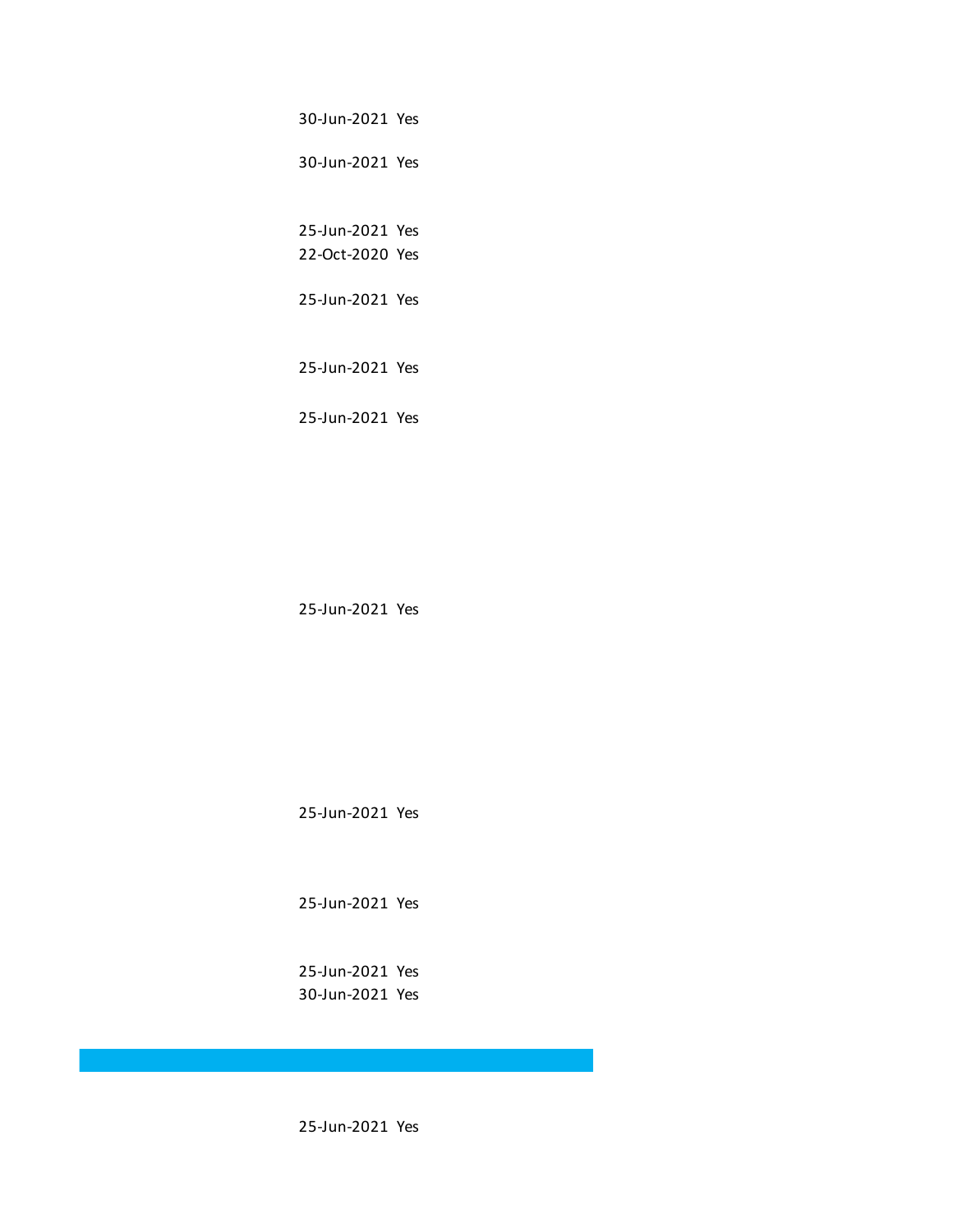25-Jun-2021 Yes

25-Jun-2021 Yes

25-Jun-2021 Yes

22-Oct-2020 Yes

25-Jun-2021 Yes

25-Jun-2021 Yes

25-Jun-2021 Yes

25-Jun-2021 Yes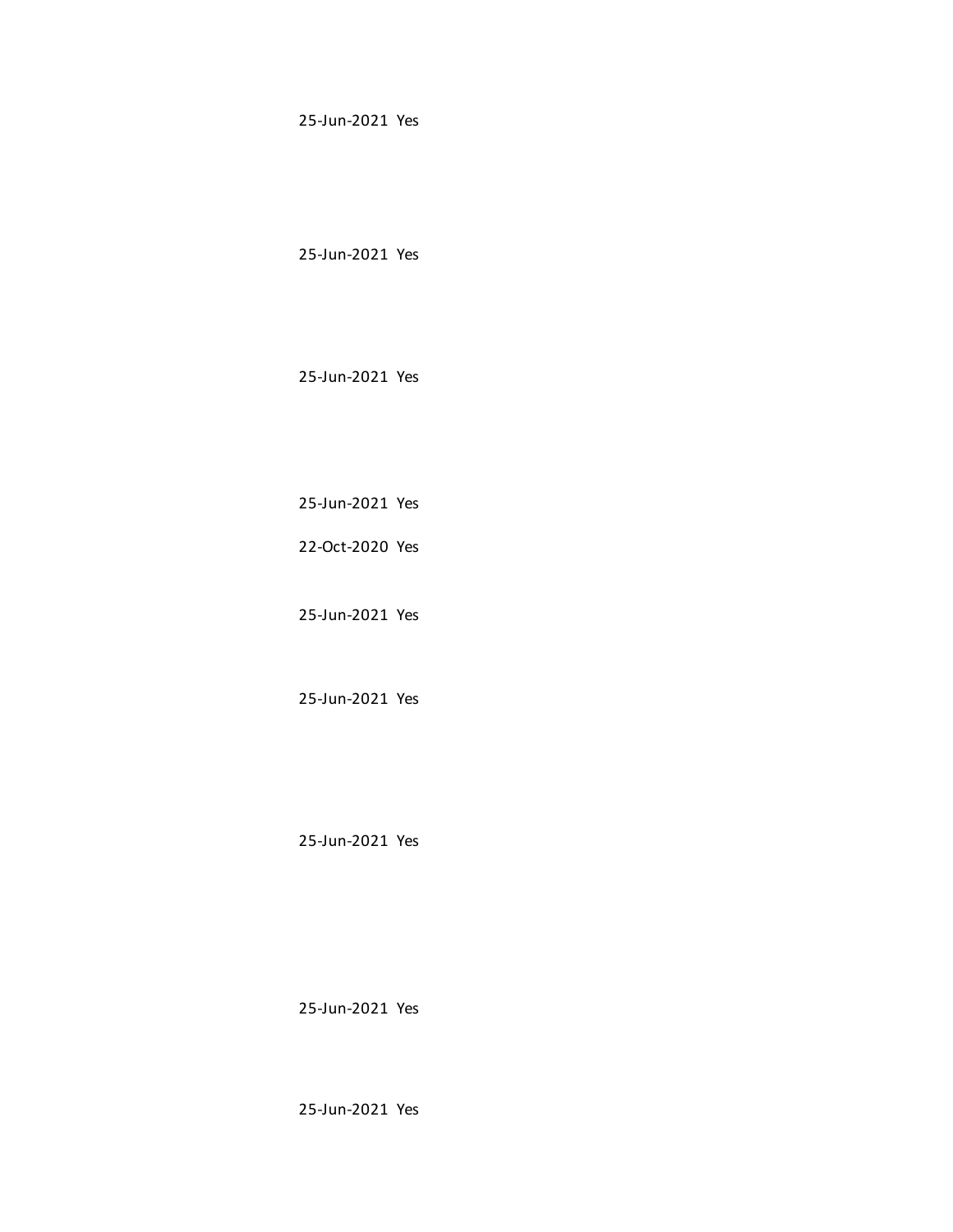25-Jun-2021 Yes

25-Jun-2021 Yes

14-Oct-20 Yes 25-Jun-2021 Yes 25-Jun-2021 Yes 25-Jun-2021 Yes 18-Sep-20 Yes 25-Jun-2021 Yes 25-Jun-2021 Yes 20-Apr-21 Yes 25-Jun-2021 Yes 25-Jun-2021 Yes 25-Jun-2021 Yes 25-Jun-2021 Yes 25-Jun-2021 Yes 25-Jun-21 Yes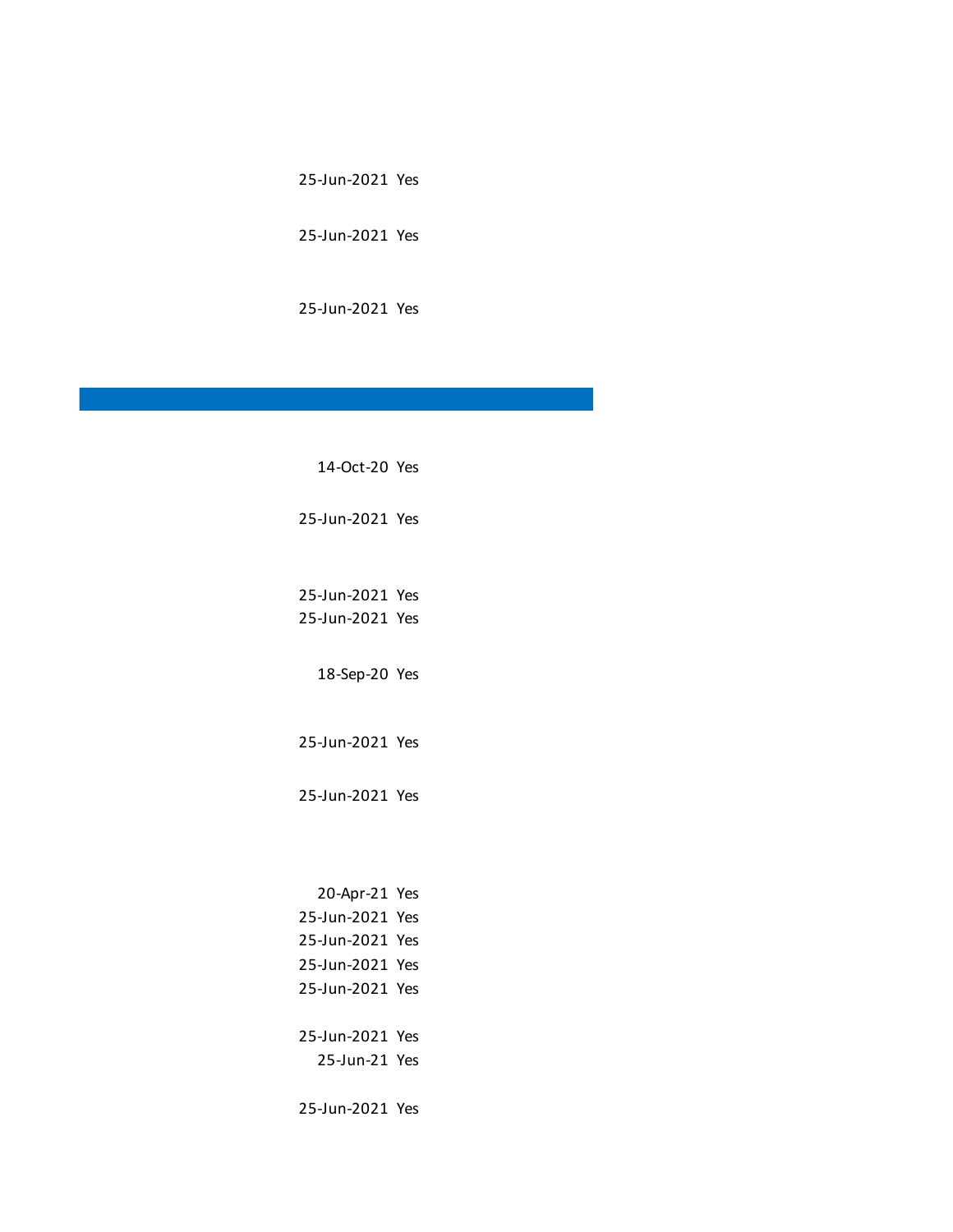18-Sep-20 Yes

25-Jun-2021 Yes 20-Apr-21 Yes 25-Jun-21 Yes 25-Jun-2021 Yes 25-Jun-2021 Yes 25-Jun-2021 Yes

| 18-Sep-20 Yes   |  |
|-----------------|--|
| 4-Dec-20 Yes    |  |
|                 |  |
| 25-Jun-2021 Yes |  |
| 25-Jun-2021 Yes |  |
| 18-Sep-20 Yes   |  |
|                 |  |
| 4-Dec-20 Yes    |  |
|                 |  |
| 25-Jun-2021 Yes |  |
|                 |  |
| 20-Apr-21 Yes   |  |
| 26-May-21 Yes   |  |
|                 |  |
| 26-May-21 Yes   |  |
| 25-Jun-2021 Yes |  |
|                 |  |
| 25-Jun-2021 Yes |  |
|                 |  |
| 25-Jun-2021 Yes |  |
| 25-Jun-2021 Yes |  |
| 25-Jun-2021 Yes |  |
|                 |  |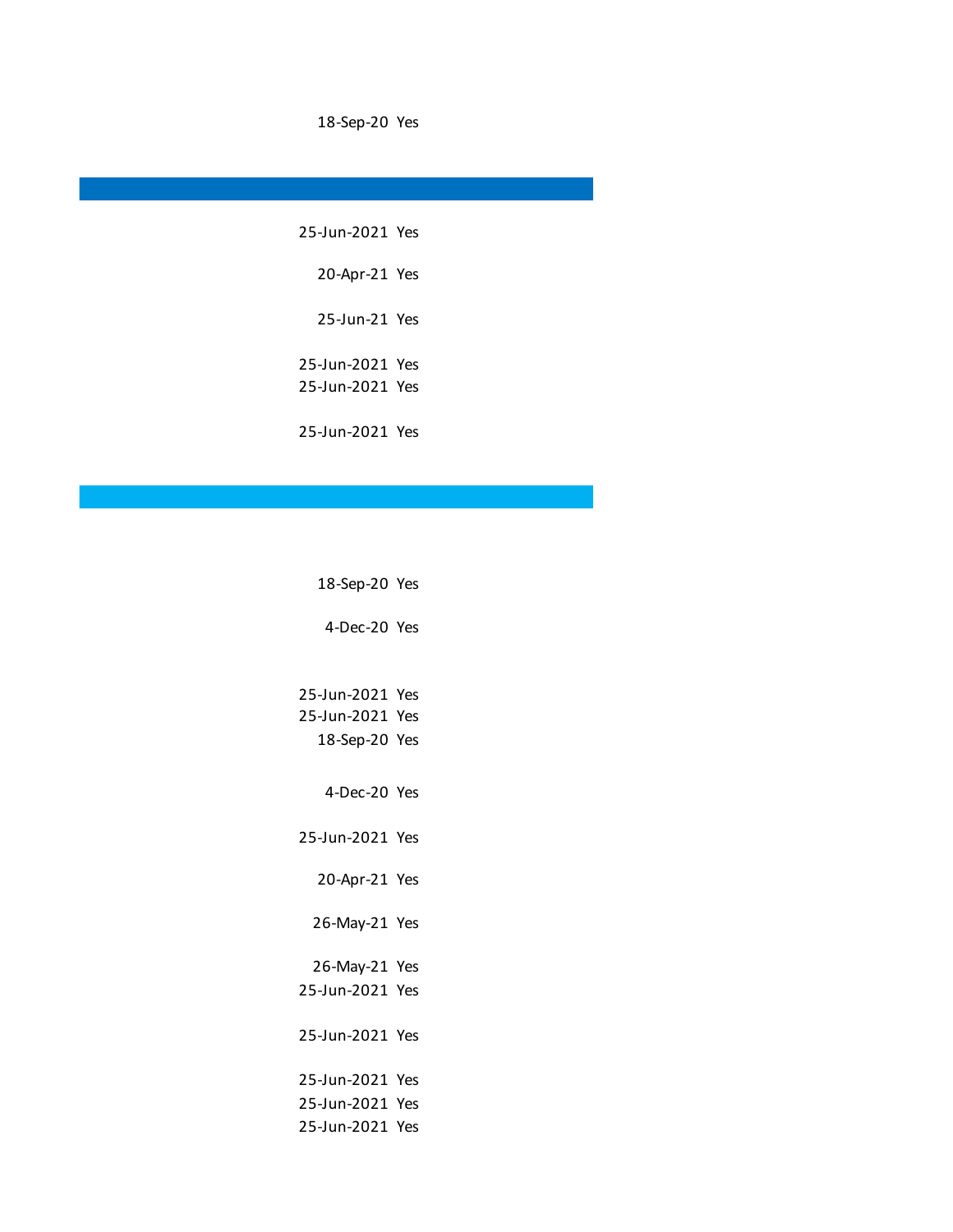26-May-21 Yes

25-Jun-2021 Yes

25-Jun-2021 Yes

25-Jun-2021 Yes

25-Jun-2021 Yes

28-May-21 Yes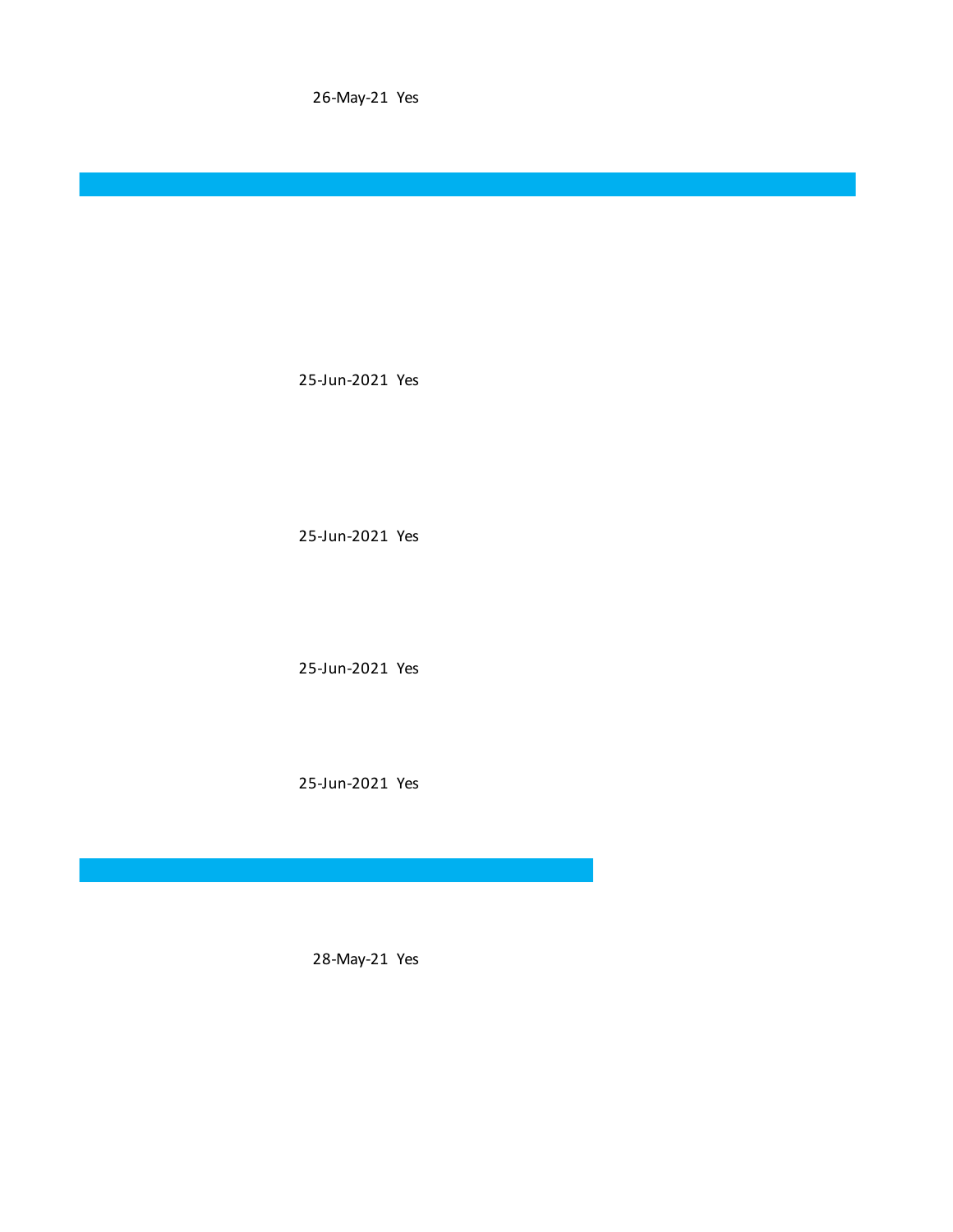25-Jun-2021 Yes

28-May-21 Yes

25-Jun-2021 Yes 25-Jun-2021 Yes 25-Jun-2021 Yes 25-Jun-2021 Yes 18-Dec-20 Yes 18-Sep-2020 Yes 18-Dec-20 Yes

27-Nov-2020 Yes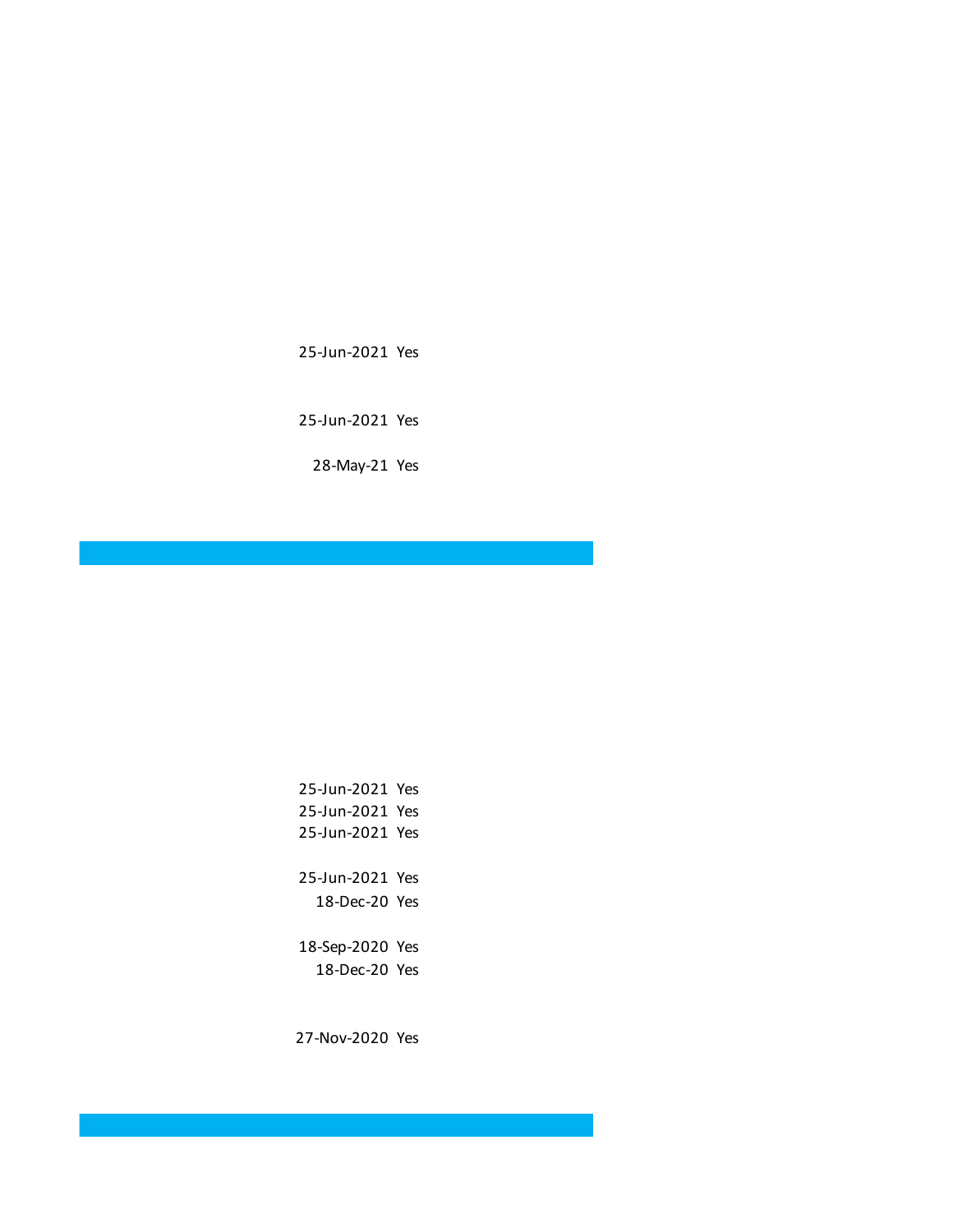| 25-Jun-2021 Yes |  |
|-----------------|--|
| 25-Jun-2021 Yes |  |
| 25-Jun-2021 Yes |  |
|                 |  |
| 25-Jun-2021 Yes |  |
|                 |  |
| 27-Nov-2020 Yes |  |
| 25-Jun-2021 Yes |  |
|                 |  |

23-Dec-2020 Yes

| 25-Jun-2021 Yes |  |
|-----------------|--|
| 25-Jun-2021 Yes |  |
| 25-Jun-2021 Yes |  |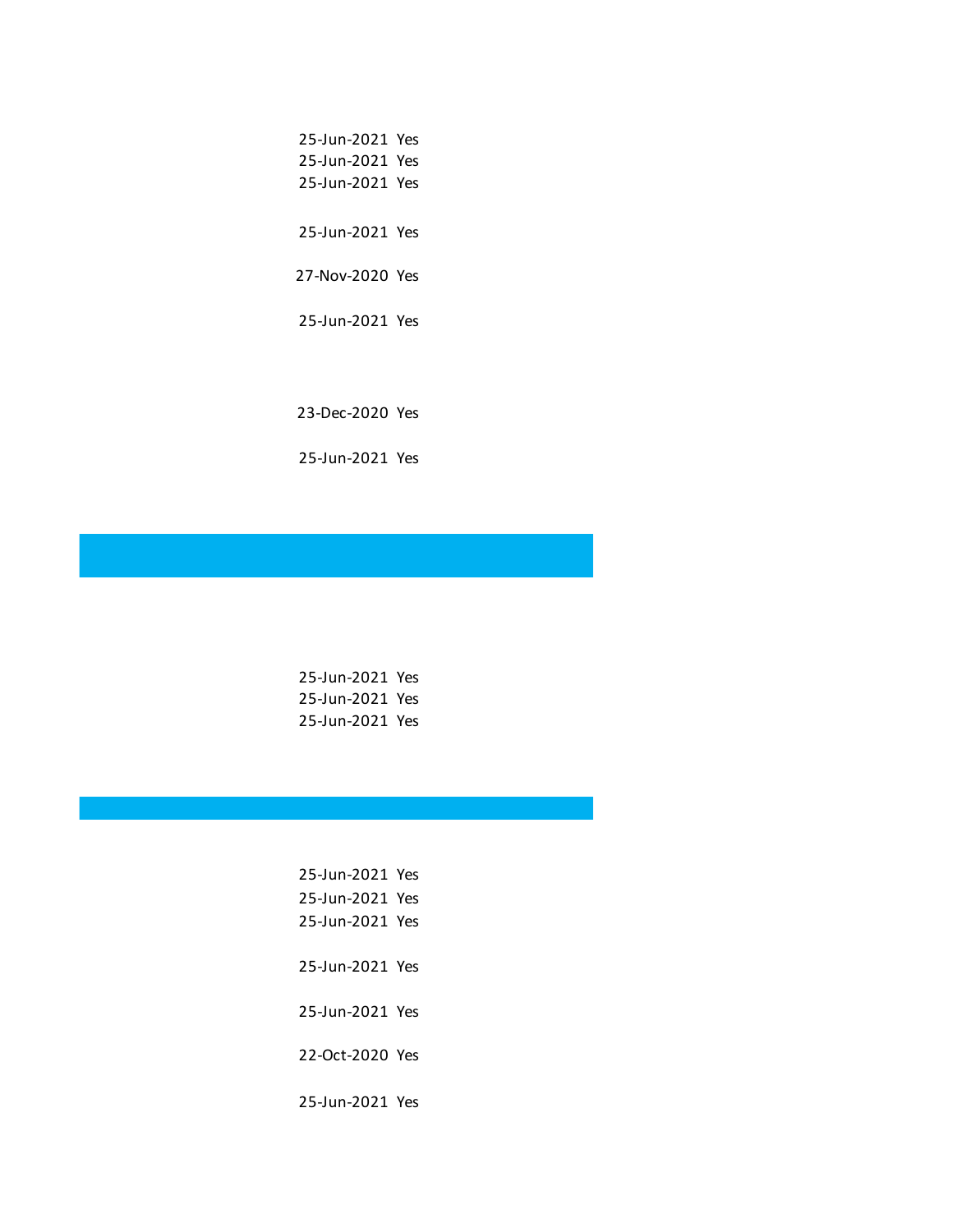25-Jun-2021 Yes 25-Jun-2021 Yes 25-Jun-2021 Yes 25-Jun-2021 Yes 25-Jun-2021 Yes 25-Jun-2021 Yes

25-Jun-2021 Yes

25-Jun-2021 Yes

25-Jun-2021 Yes 18-Sep-2020 Yes 25-Jun-2021 Yes 18-Sep-2020 Yes 25-Jun-2021 Yes 25-Jun-2021 Yes

25-Jun-2021 Yes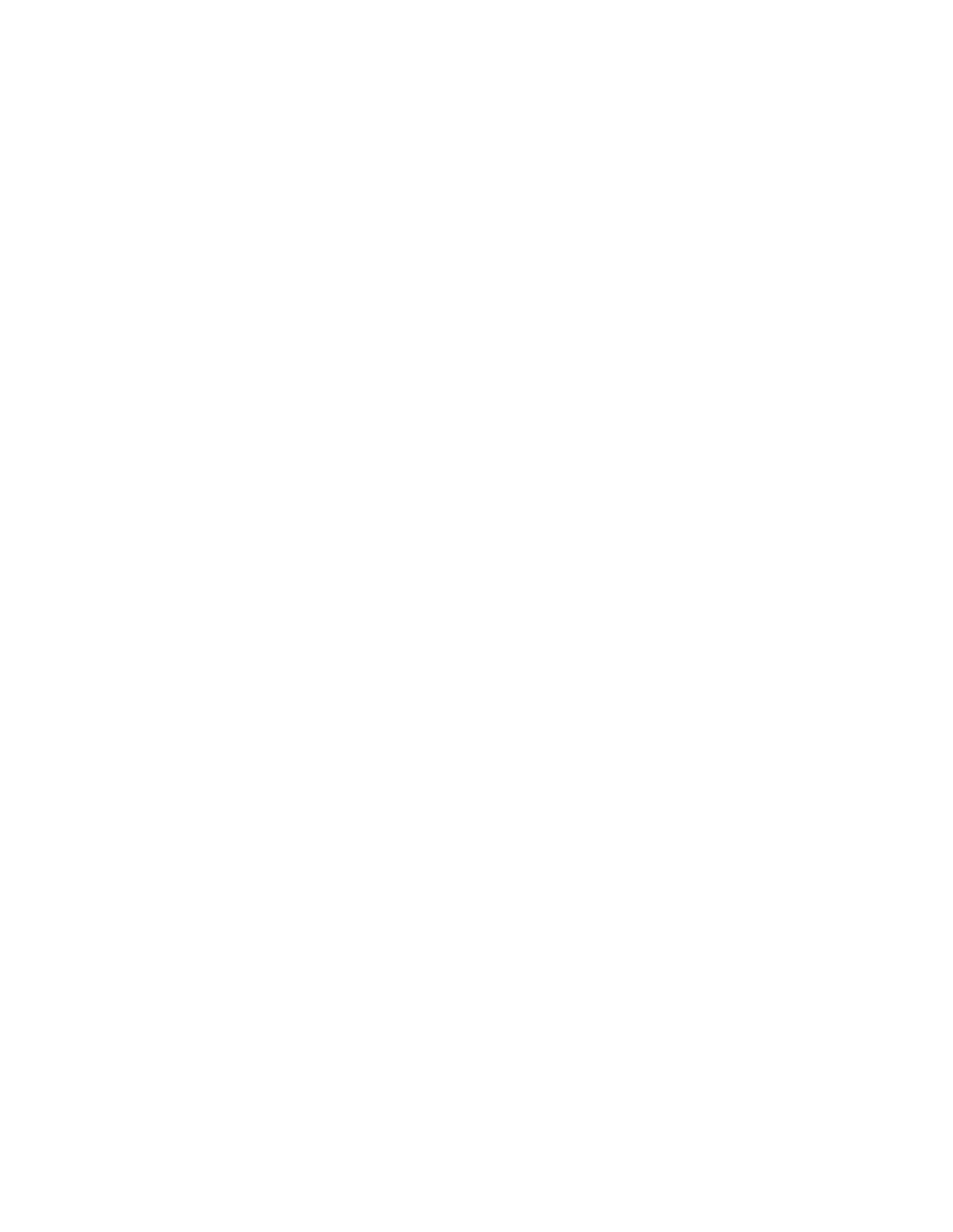and the state of the state of the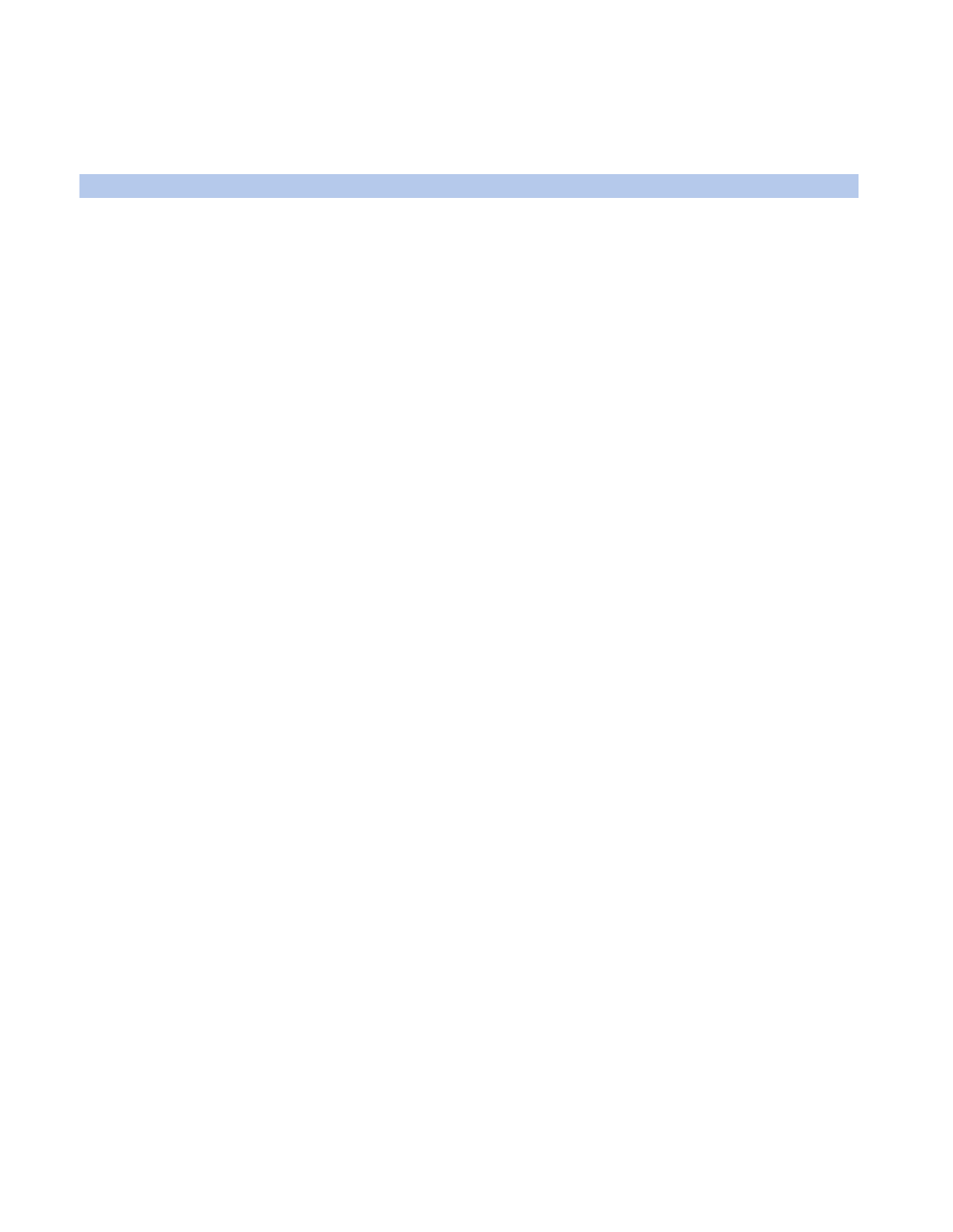| Currencies |
|------------|
| UGX        |
| USD        |
| <b>RWF</b> |
| FUR<br>GBP |
| CAD        |
| KES        |
| T7S        |

**Contract Types** Lump sum contracts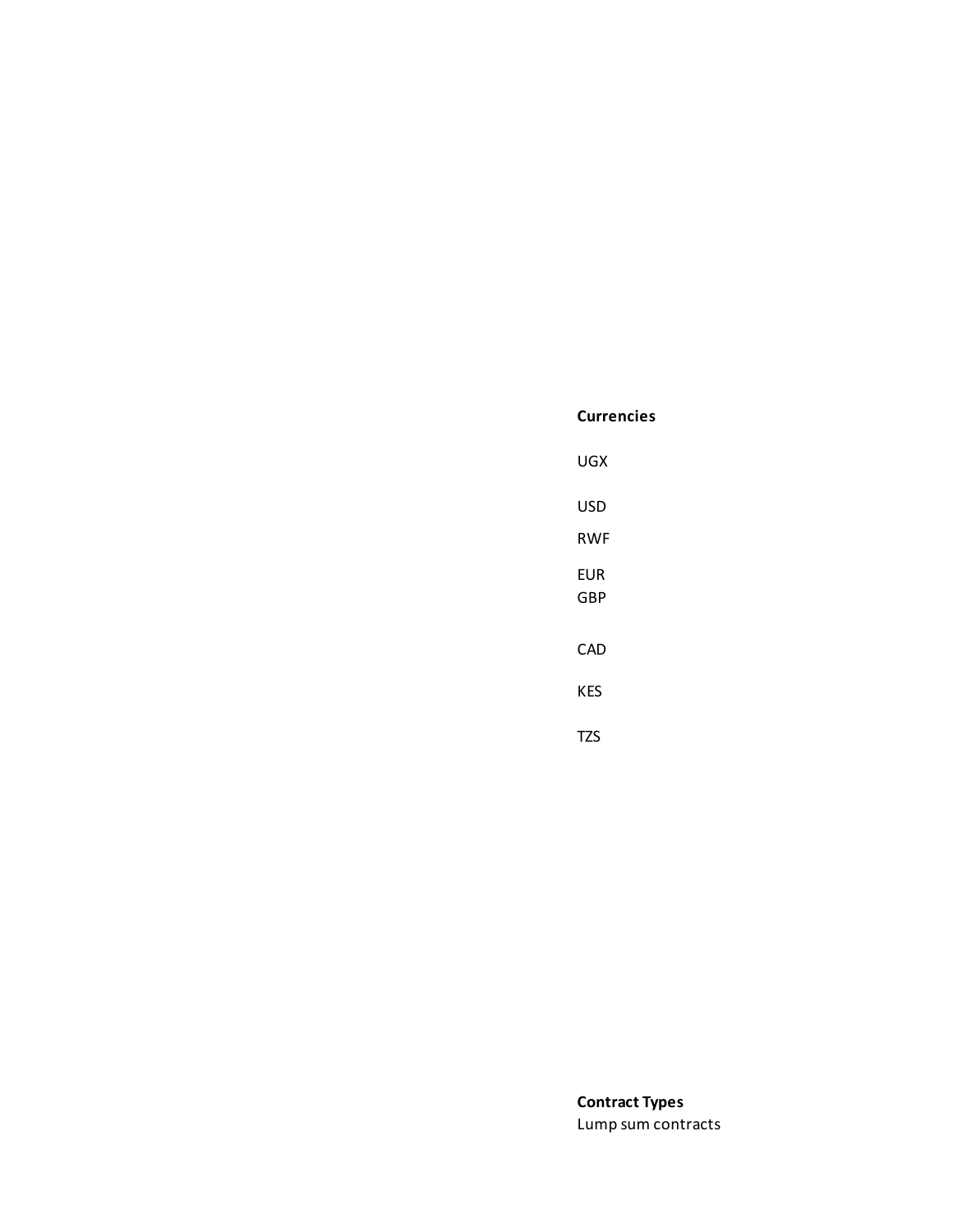Time-based contract

Ad measurement contracts Framework contracts

Percentage based contract Cost-reimbursable contract Target price contract Retainer contract

Success fee contract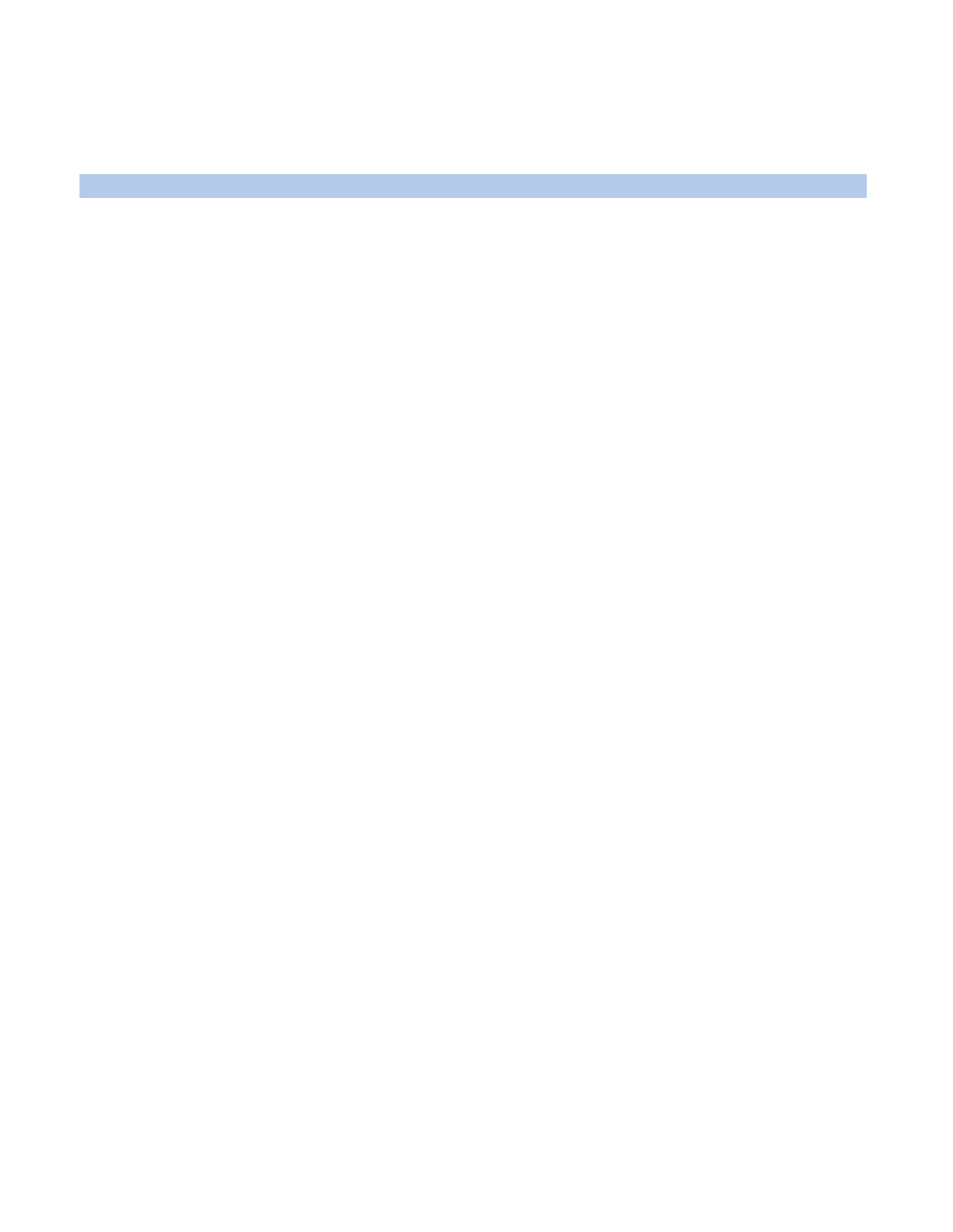## **Source Of Funding The Source Of Funding Research Procurement Methods** Government Of Uganda Micro Procurement Donoe **Framework** and Special Contracts GOU and Donor Direct Procurement Internally Generated Funds Request for Quotations/Proposals Selective National Bidding Selective International Bidding Restricted Domestic Bidding (RDB) Restricted International Bidding Open Domestic Bidding Open International Bidding Expression Of Interest Shortlistiing of Consultants without Expression Of Interest Single Source Consultants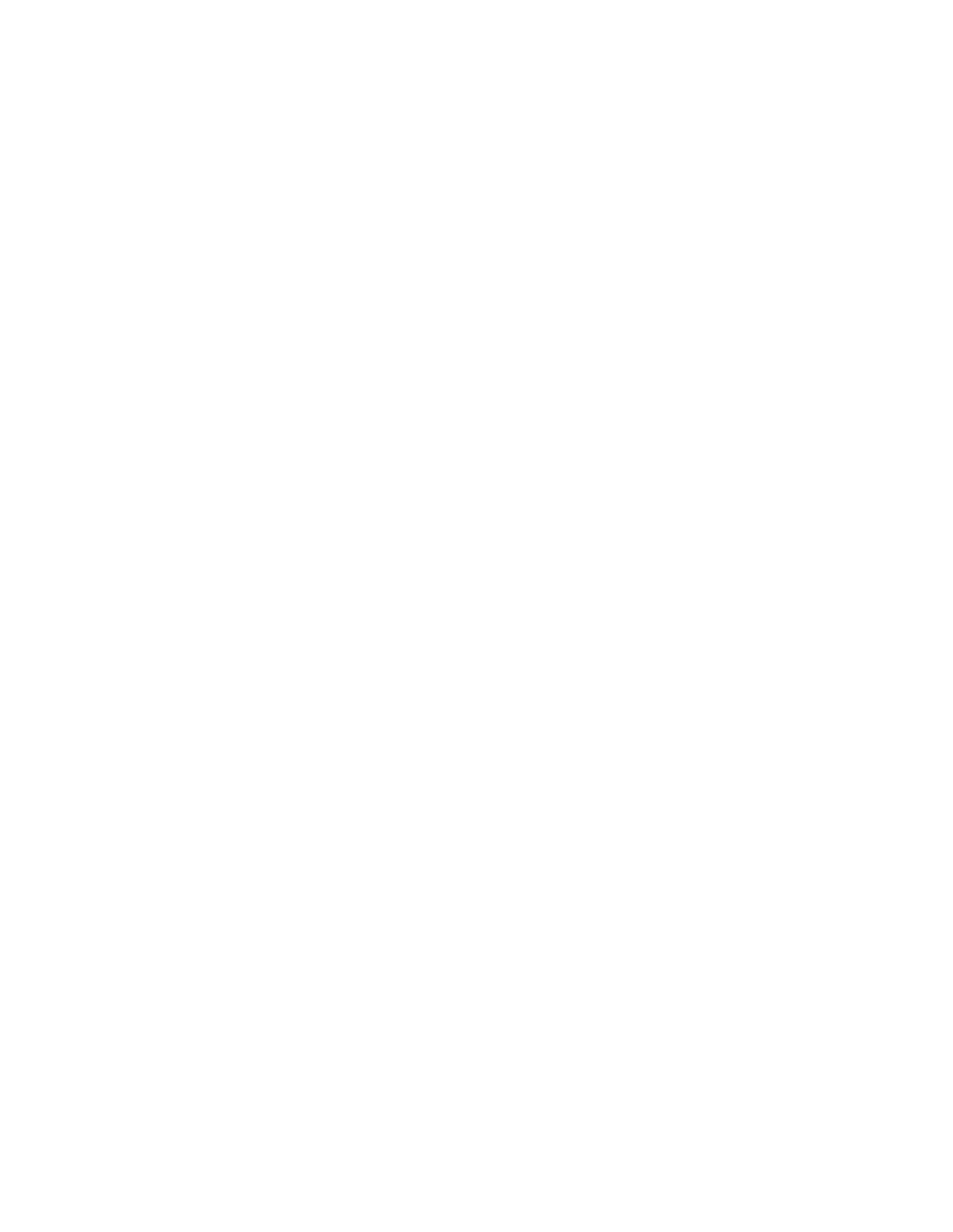a sa kacamatan ing Kabupatèn Kabupatèn Kabupatèn Kabupatèn Kabupatèn Kabupatèn Kabupatèn Kabupatèn Kabupatèn K